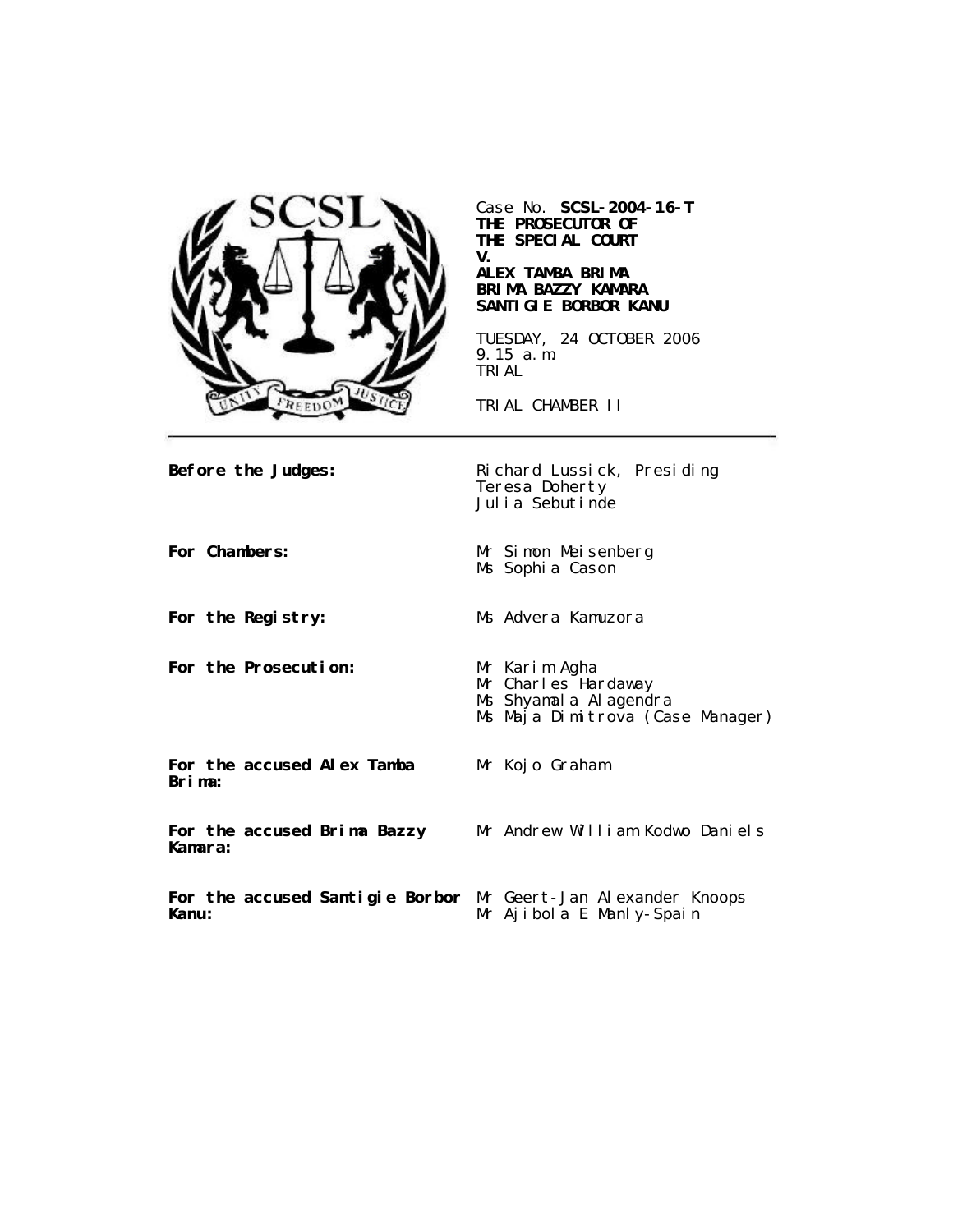Page 2

|          | $\mathbf{1}$     | $[AFRC240CT06A - MD]$                                             |
|----------|------------------|-------------------------------------------------------------------|
|          | $\boldsymbol{2}$ | Tuesday, 24 October 2006                                          |
|          | 3                | [Open session]                                                    |
|          | 4                | [The accused present]                                             |
|          | $\mathbf 5$      | [The witness entered court]                                       |
|          | 6                | [Upon commencing at 9.15 a.m.]                                    |
|          | 7                | <b>WITNESS:</b><br><b>WILLEM A J PRINS [Continued]</b>            |
|          | 8                | PRESIDING JUDGE:<br>Well, general, we remind you you are          |
|          | $\boldsymbol{9}$ | still on your original oath to tell the truth.                    |
| 09:18:18 | 10               | THE WITNESS: Yes, Your Honour.                                    |
|          | 11               | PRESIDING JUDGE: Yes, Mr Agha.                                    |
|          | 12               | CROSS-EXAMINED BY MR AGHA:<br>[Continued]                         |
|          | 13               | Good morning, general. I apologise for keeping you here<br>Q.     |
|          | 14               | over such a long weekend, but hopefully I will round up today. I  |
| 09:18:32 | 15               | want to take you back to last Friday's proceedings and            |
|          | 16               | particularly the end of those Court proceedings. Now, learned     |
|          | 17               | defense counsel said that he had dinner with you at the hotel     |
|          | 18               | whilst you were still giving evidence; do you recall that?        |
|          | 19               | Yes, I do.<br>A.                                                  |
| 09:18:49 | 20               | Now, as you are aware, I think you were surprised about the<br>Q. |
|          | 21               | content of TRC-01's evidence before this Court; is that right?    |
|          | 22               | A. I don't understand your question, really.                      |
|          | 23               | Q.<br>Well, you were surprised about what TRC-01 had said before  |
|          | 24               | this Court.                                                       |
| 09:19:08 | 25               | Yes, indeed.<br>A.                                                |
|          | 26               | Q.<br>Now, over dinner with learned Defence counsel, did any      |
|          | 27               | aspect of TRC-01 arise?                                           |
|          | 28               | I learned TRC-01's statement because I was<br>A.<br>No, sir.      |
|          | 29               | listening.                                                        |
|          |                  |                                                                   |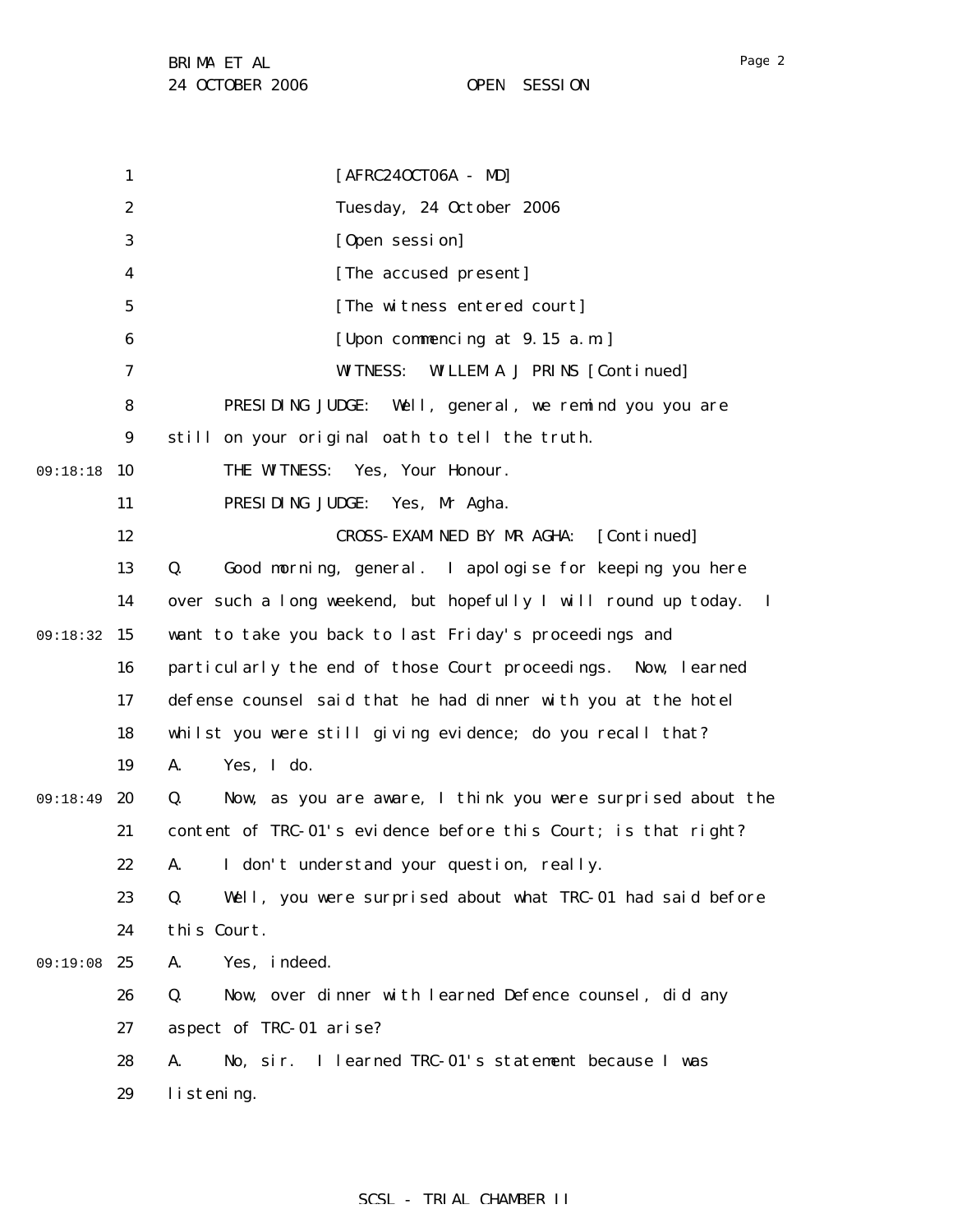1

Page 3

2 3 4 5 6 7 8 9 09:20:12 10 11 12 13 14 09:20:35 15 16 17 18 19 09:20:56 20 21 22 23 24 09:21:24 25 26 27 28 29 09:19:37 A. No, sir. I was trained to obey orders, and that's what I'm doing. When I'm told to do some something which is so important, that's the way I do it. Q. So why did you have dinner with learned Defence counsel? A. Well, sir, as I understood, one should not discuss any of your statement or proceedings, and I was not aware that, you know, being in the same place, that you could not have dinner. I was not aware of that, and I'm sorry about that. But I was very well aware of the fact that you don't discuss matters, and that's what I didn't do. Q. Thank you, general. I would now like to turn -- to clear up another point with you, if I can, and that's with respect to Colonel Iron's report. And it was whether Colonel Iron was opining whether the AFRC faction was a traditional army. Now, do you have Colonel Iron's report with you? A. Yes, I do. Q. And may I refer you to that. I believe the Court also has the part. Now, initially, general, I would like to take you to part A. This is just the first page after the front page and, for the Court, it is page 14413, wherein it reads -- JUDGE DOHERTY: Excuse me, Mr Agha. I should have told you before but I, at least, don't have those page numbers on my copy. So if you would please just give me Colonel Iron's paging system, please. MR AGHA: The slight difficulty there, Your Honour, is on these first couple of pages, he doesn't have a page number. JUDGE DOHERTY: I noticed. MR AGHA: He just has a front sheet and then another two

Q. But you didn't discuss anything like that?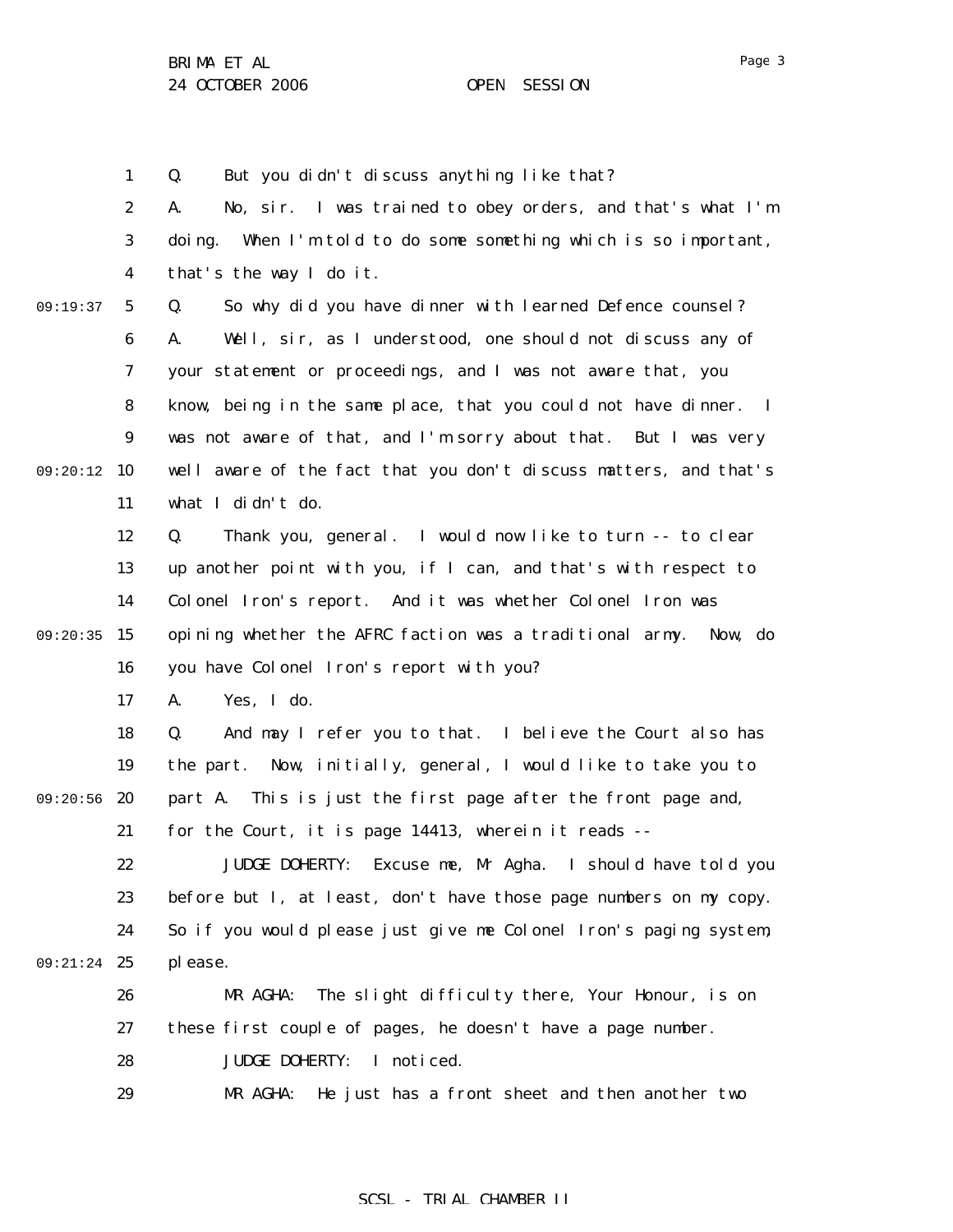Page 4

|          | 1                | pages and then his rather unusual numbers starts at                  |
|----------|------------------|----------------------------------------------------------------------|
|          | $\boldsymbol{2}$ | "Methodology, " so I apologise.                                      |
|          | 3                | But there are paragraph numbers.<br><b>JUDGE SEBUTINDE:</b><br>So    |
|          | 4                | $mxybe -$                                                            |
| 09:21:45 | 5                | Where we have part A introduction, A1.<br>MR AGHA:<br>Indeed.        |
|          | 6                | Now, do you have that, general?<br>Q.                                |
|          | 7                | I have E, like in echo 1. Are we at part E, "Analysis."<br>A.        |
|          | 8                | Q.<br>No, we are going right back to the beginning of Colonel        |
|          | 9                | Iron's report.                                                       |
| 09:22:05 | 10               | 0h, all right.<br>A.                                                 |
|          | 11               | Q.<br>We have the front sheet and then we have the next page         |
|          | 12               | after that, which says, "Part A. Introduction."                      |
|          | 13               | A.<br>Yes.                                                           |
|          | 14               | So you have this?<br>Q.                                              |
| 09:22:13 | 15               | Yes.<br>A.                                                           |
|          | 16               | Q.<br>Now, I would like to read you A1, and just a part of it, at    |
|          | 17               | least. And what it says is, "I was first approached by the UK's      |
|          | 18               | Ministry of Defence to be a military expert witness in June 2003     |
|          | 19               | to assist in the determination of the extent to which the AFRC       |
| 09:22:36 | -20              | and other organisations involved in the Sierra Leone war were        |
|          | 21               | military organisations with a military command and control."         |
|          | 22               | Now, on the same page at A3, he has his approach, and I              |
|          | 23               | read, just briefly, from that, too. "A3.<br>Approach.<br>In order to |
|          | 24               | establish whether the AFRC was a military organisation," and         |
| 09:23:10 | 25               | then, on the same page, he gives the four tests he devised, and      |
|          | 26               | you will see the final test is at D, A3D at the bottom of the        |
|          | 27               | page. It reads, "Analysis. This part takes the methodology           |
|          | 28               | explained in part B and applies it to the evidence, analysis and     |
|          | 29               | judgements made in part C and D. It reaches conclusions against      |
|          |                  |                                                                      |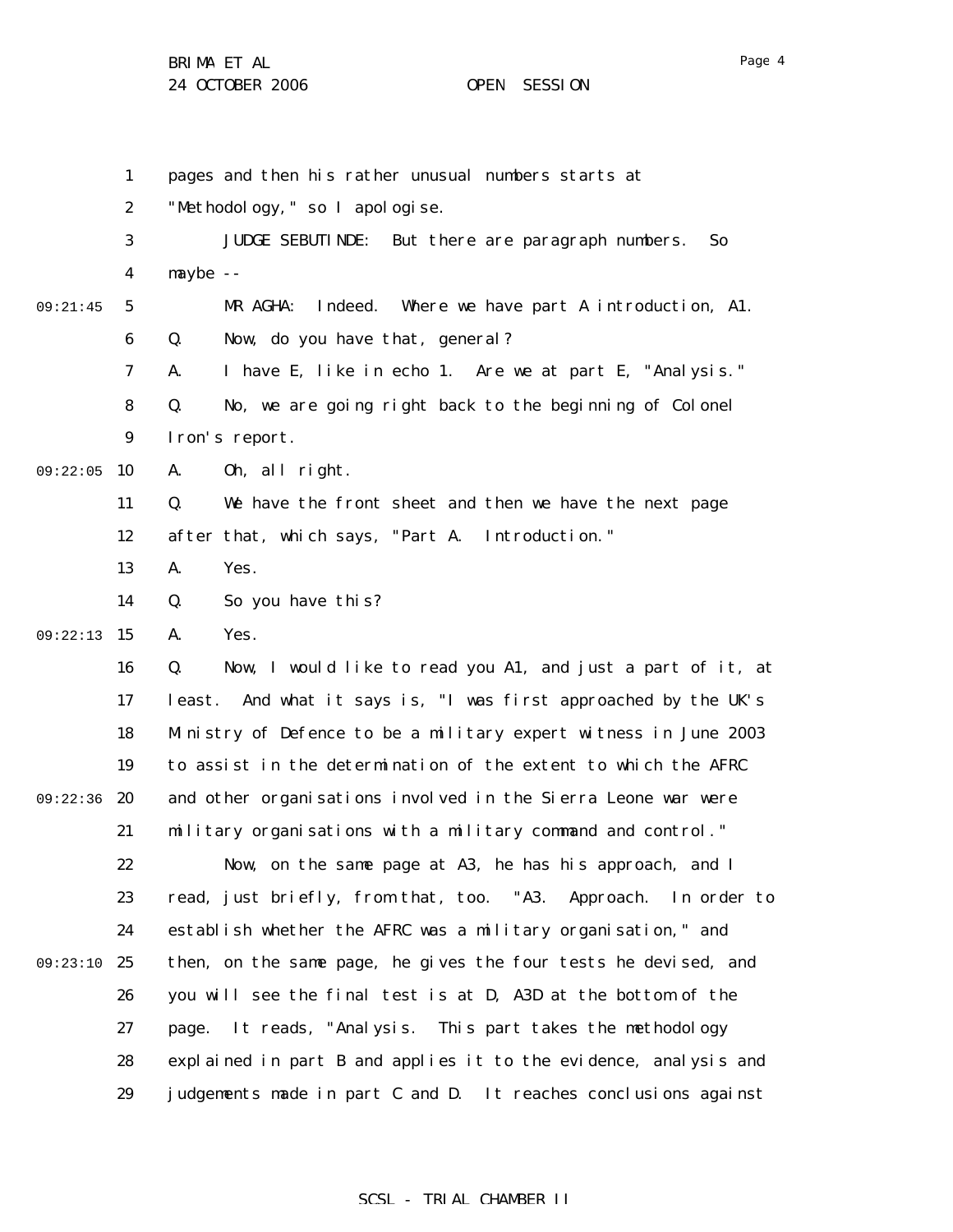1 2 3 4 5 6 7 8 9 09:24:20 10 11 12 13 14 09:24:46 15 16 17 18 19 09:25:18 20 21 22 23 24 25 26 27 28 29 09:23:57 09:25:39 each test and then synthesizes the conclusions to reach a general opinion as to whether the AFRC was a military organisation". So, would you not agree with me that Colonel Iron was attempting to determine whether the AFRC was a military organisation? A. I think Colonel Iron, all along, wanted to establish the fact that it was a traditional military organisation, as such. Q. I would suggest to you that Colonel Iron is not trying to determine whether the AFRC was a traditional army; he is simply comparing it against some of the characteristics which are required? A. Well, he does and then, in his reasoning and argumentation, that is what his conclusion comes to, and that, you know, fundamentally, all along, has been the big difference between the two of us because, you know, in his reasoning, he tries to find evidence or argumentation why it is a military organisation in a traditional sense, and that what we, no doubt, will discuss also today, with every item he discusses, he first discusses the military organisation as he and I know it, and then tries to find support. Well, it's a little bit of this and a little bit of that, and then comes to the conclusion it's a traditional military organisation and that, you know, with all these things we are going to discuss today, it's the same difference of opinion. Q. Now if we can go to "Mythology," which is again in Iron's report. It's at B1 and, for the Court's benefit, it's on page 14415. Now, this is the method which Colonel Iron used in determining whether the AFRC faction was a military organisation. And I will just read you, again briefly, parts of his

#### Page 5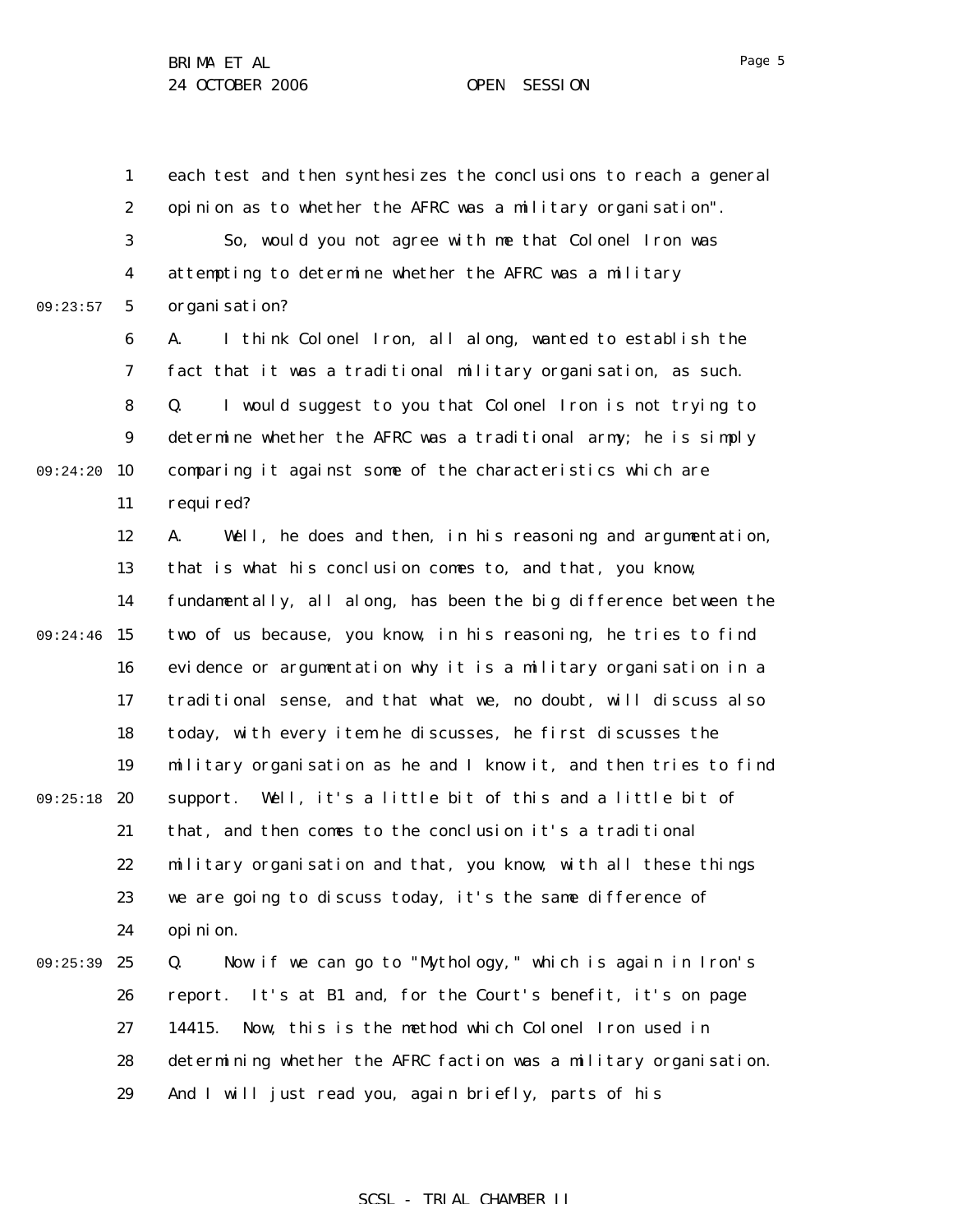1 2 3 4 5 6 7 8 9 09:26:46 10 11 12 13 14 09:27:09 15 16 17 18 19 09:27:31 20 21 22 23 24 09:27:49 25 26 27 28 29 09:26:30 methodology, and in the introduction, "The methodology" -- this is at B1.1 -- "is to determine whether an armed group is a military organisation in the traditional sense and whether command responsibility exists," and then he suggests we need to examine four questions. So Colonel Iron is trying to determine whether a military organisation exists in a traditional sense, isn't he? A. Yes. Q. Again, if we look then just underneath at the four questions he likes to examine, the seconds one is: "Did it exhibit the characteristics of a traditional military organisation?" So he is not opining whether the AFRC was a traditional military organisation, is he? A. Well, you know, there I think we have a different opinion. I think when -- he states the question and then in his argumentation, and also in his conclusion, he comes to the conclusion that it has the characteristics. Now, again, that's wording. How you name it, you name it. But, you know, the question is whether it's a traditional military organisation and he tries to answer that, in my mind. If he doesn't, well, then there is no traditional military organisation. Q. Well, my suggestion to you is that Colonel Iron was trying to see whether the AFRC faction was a military organisation as opposed to a traditional one. A. Well, he uses traditional very often and then again, you know, whether it's military or traditional, I think when Colonel Iron and I talk about military organisation he talks -- and, again, that's his description, you know. If you see when he describes the certain characteristics, he describes a military

Page 6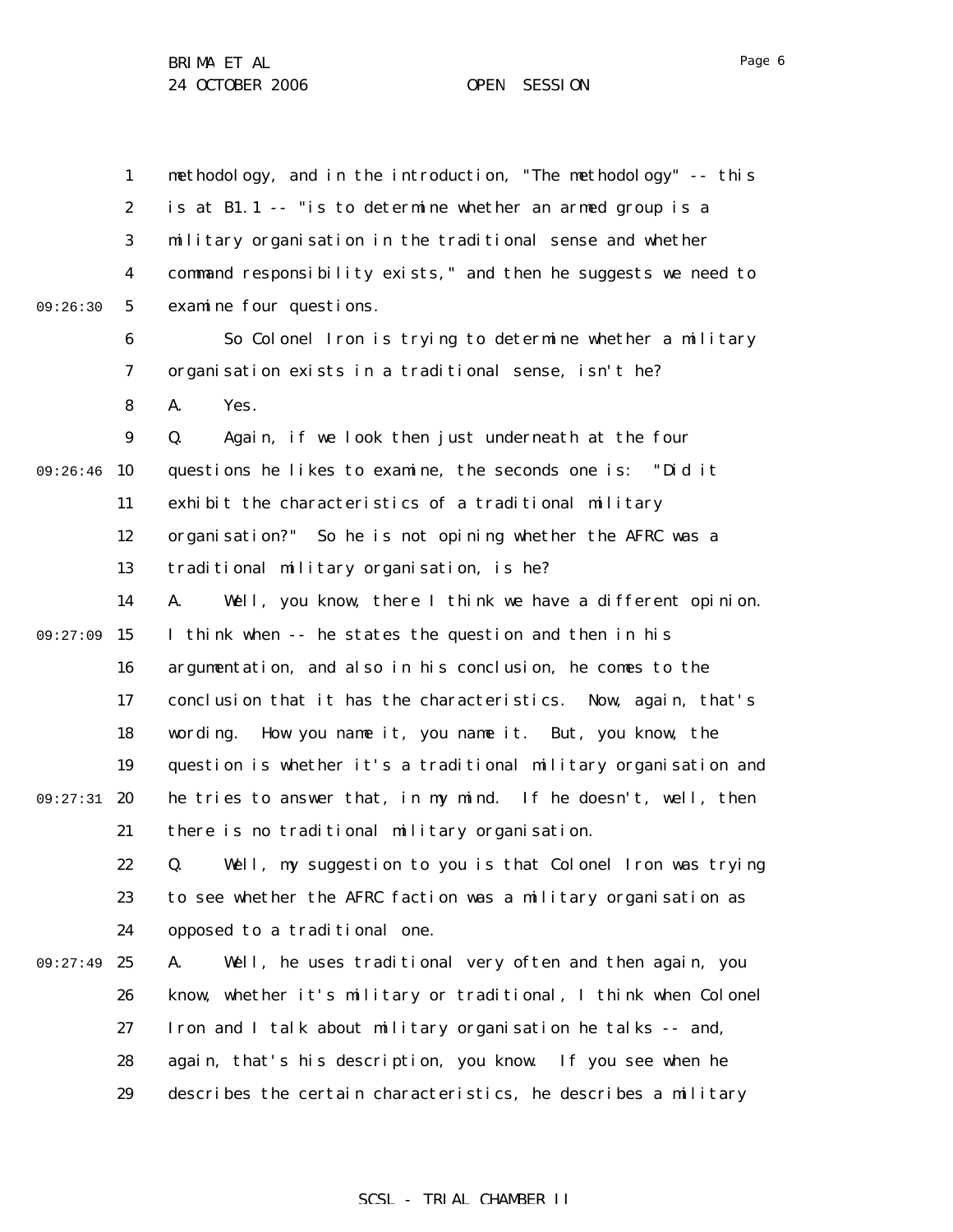1 organisation, as he and I know it.

|              | $\mathbf{2}$            | $\mathbf{Q}$ .<br>Now, if we come to just the next paragraph down. That is |
|--------------|-------------------------|----------------------------------------------------------------------------|
|              | 3 <sup>1</sup>          | B1.2 after his four criteria, do you have that, his final three            |
|              | $\overline{\mathbf{4}}$ | lines? I read, "So the question is not is this a perfect                   |
| $09:28:33$ 5 |                         | military organisation. Instead, it is: Does this demonstrate               |
|              | 6                       | sufficient characteristics of a military organisation to qualify           |
|              | 7                       | as such. Thus judgement is required to determine answers to the            |
|              | 8                       | questions above."                                                          |
|              |                         |                                                                            |

9 09:28:51 10 11 12 So, again, I suggest to you Colonel Iron is simply seeing whether the AFRC had sufficient characteristics of a traditional military organisation to qualify as such. He is not determining the AFRC faction as a traditional army?

> 13 14 A. Well, really, I can't see the difference between the two. I am sorry about that.

09:29:10 15 16 17 18 19 09:29:40 20 21 22 23 24 09:30:10 25 26 27 28 29 Q. And, again, finally -- well, not finally, if we were to look at another part of Colonel Iron's report, and this is at B4 and, for the benefit of the Court, it's at page 14418, you will see the heading is: "Did the group exhibit the characteristics of a traditional military organisation?" So, he is not saying the AFRC itself was a traditional military organisation, is he? A. Well, again, I can't see the difference. If you ask me is a military organisation a -- does it have the characteristics, and I read the characteristics as described by Colonel Iron, I see what he writes is as I understand a military organisation, in the western -- in my and his organisation. Now, he describes this in about three and half pages and goes in detail through all the characteristics, and then you try to find them and you can't find them. Now, in my mind, you know, you can go into wording of exhibit, but a characteristic is a characteristic, whether you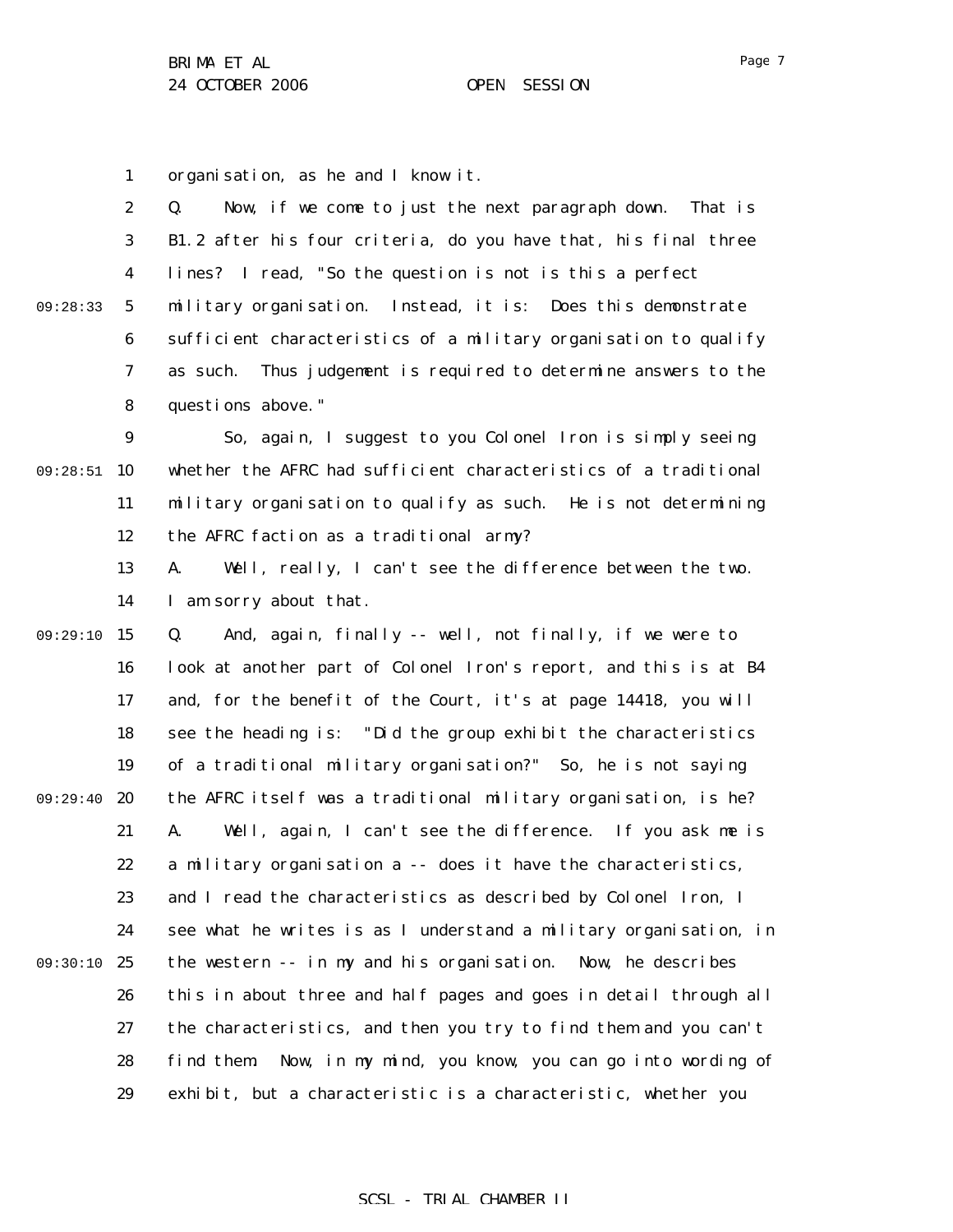Page 8

1 2 3 4 5 6 7 8 9 09:31:21 10 11 12 13 14 09:31:47 15 16 17 18 19 09:32:10 20 21 22 23 24 09:33:08 25 26 27 28 29 09:30:45 have it or you don't have it. Now, if you don't have it, and if you have just a little bit of it, and you have about 5 per cent of this and 10 per cent of that, then you, in my mind, you cannot come up to the characteristics of a military organisation. Q. Now, if we turn to P8, which is page 14467, which is actually the conclusion on the final pages of his report, the final two lines, his conclusion is: "It can therefore be conducted that the -- it can therefore be concluded that the AFRC was a military organisation." So, I would suggest to you that the whole focus of Iron's report was to assess whether the AFRC faction was a military organisation as opposed to a traditional army? A. Well, not, sir, if you read what he writes in his report previously, then you have to come up with other criteria. If you write the characteristics of a traditional military organisation, you can't come up to that conclusion, then there is no traditional army in my -- so that's where we differ all the time. Q. Okay. So, anyway, let us turn to these 13 characteristics and these, I believe, are found on page 49 of your own report now. So let us run through each of these characteristics in turn. Now, the first is the intelligence process, and that is on paragraph 95 at page 50 and again, for this, you rely on DSK-082, don't you, in large part? A. I also relied on -- rely on 334. I rely on Colonel Iron. Q. Now, as I mentioned, DSK-082, he wasn't there so he can't give observation personally, can he? A. Not personally. Q. Now, a Defence witness, who you are not aware of, has recently given evidence and I will just read a very small portion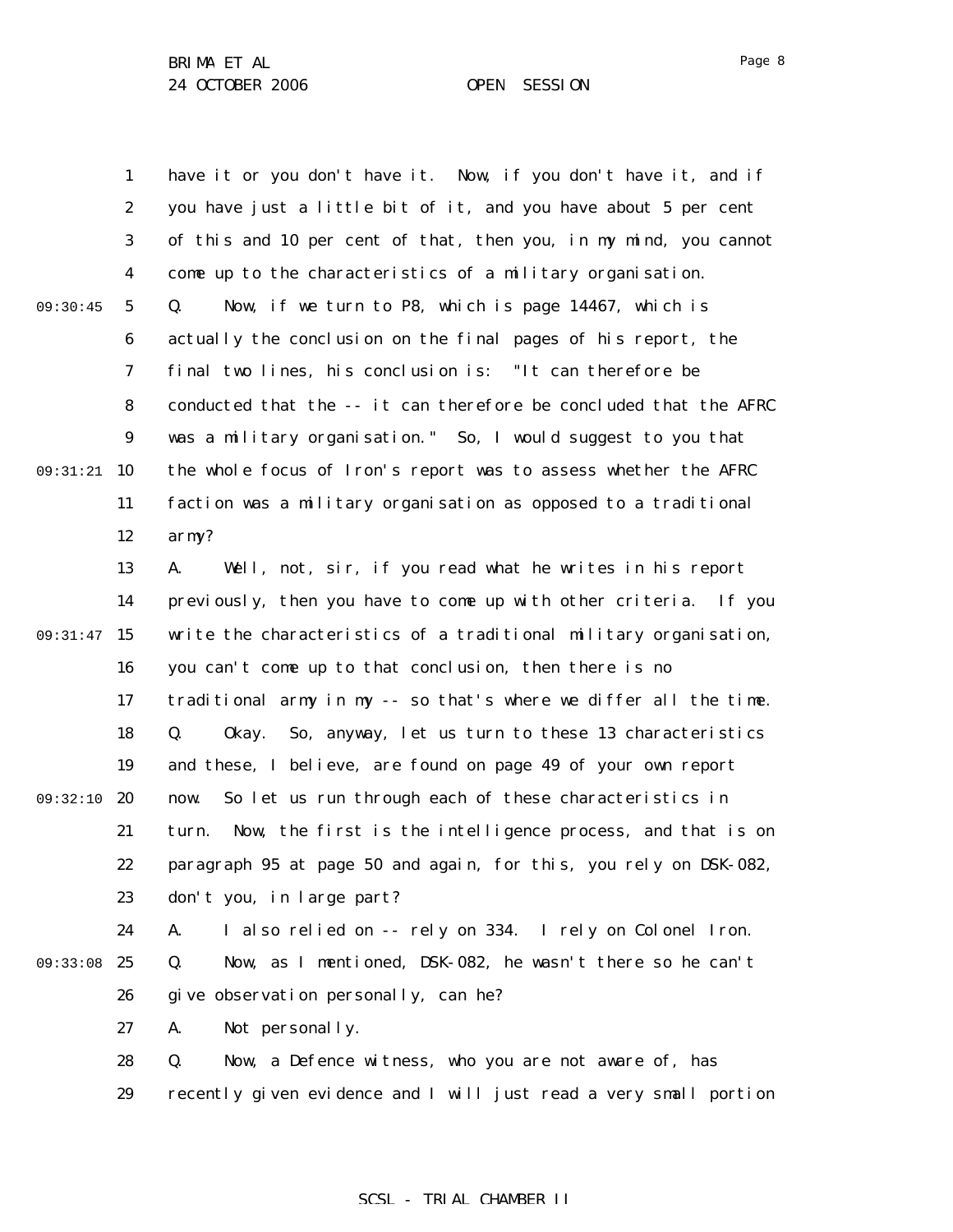BRIMA ET AL

24 OCTOBER 2006 OPEN SESSION

1 2 3 4 5 6 7 8 9 09:34:24 10 11 12 13 14 09:34:37 15 16 17 18 19 09:34:53 20 21 22 23 24 09:35:05 25 26 27 28 29 09:34:07 of what he said regarding the intelligence process. And this is DBK-037. It's date is 5th of October 2006, and it's page 11 and 12. And on page 11, it's lines 20 to 29, and on page 12 it's lines 1 to 9. So this is what this witness, who was with the AFRC faction, said about intelligence, and it's line 20 or 19: "Q. Let me just back track a little bit from one of your previous answers, Mr Witness. You said that you would gather information for the troops; is that correct? "A. I was gathering information for the troop. "Q. And this information you would use for the troop to make sure they could have a successful march to Freetown; correct? "A. Yes. "Q. You had mentioned a term 'MIB'; what is M<sub>B?</sub> "A. Intelligence military officer. "Q. Now, Mr Witness, one -- you had mentioned of -- let me strike that. Did you -- did other people work with you as you were gathering intelligence, gathering information? "A. Only the military men. "Q. How many military men worked with you to gather intelligence, sir? "A. I had the overall boss who was -- who was dead, may his soul rest in peace. "Q. So you had a person in charge of the military intelligence unit; correct? "A. Correct, sir."

SCSL - TRIAL CHAMBER II

Page 9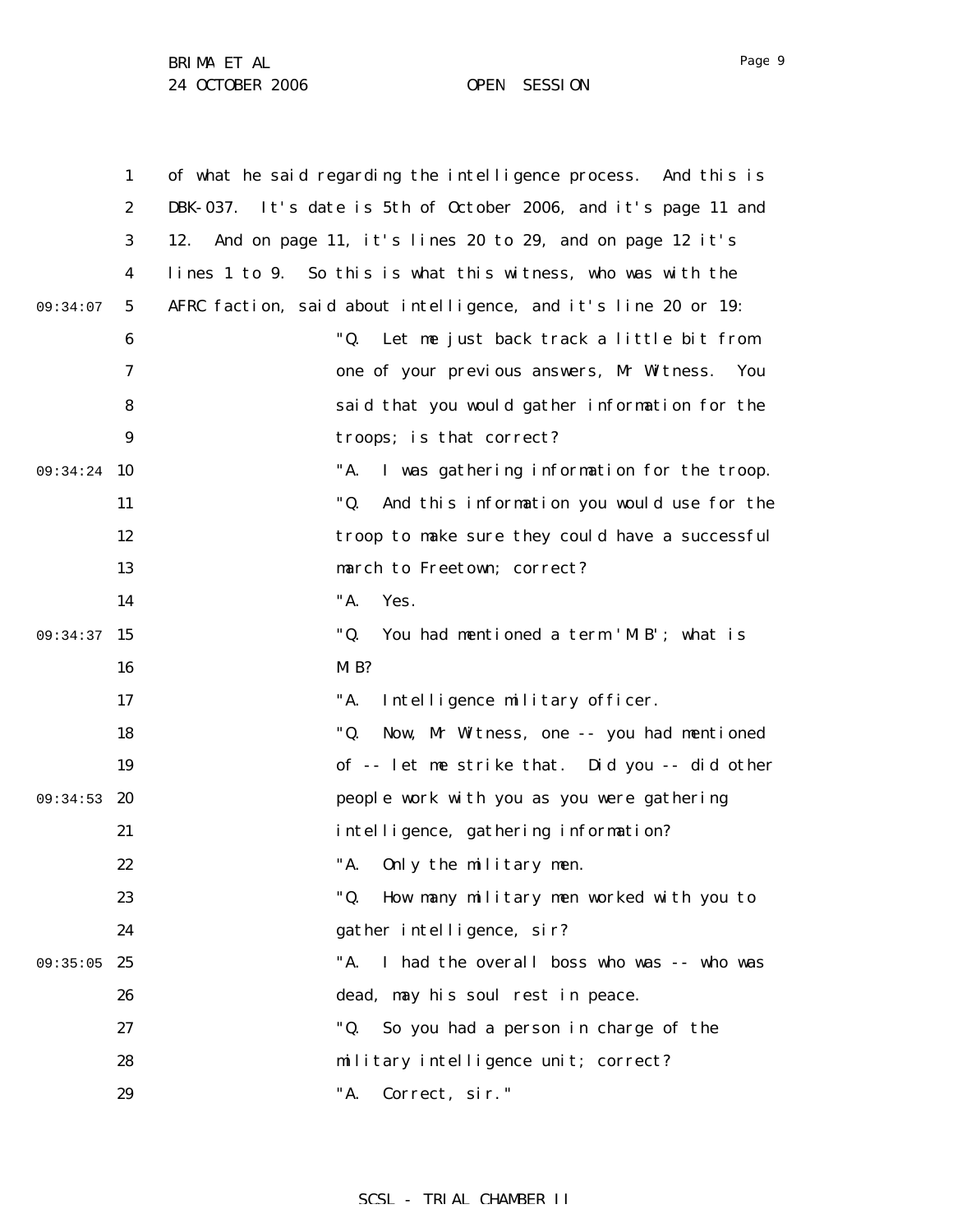1 2 3 So, on that basis, would you agree with me that the AFRC faction had a more than limited intelligence capability for its needs.

4 5 6 7 8 9 09:36:00 10 11 12 13 14 09:36:28 15 16 17 18 19 09:36:53 20 21 22 09:35:35 A. No, I would not agree with that. First of all, it shows that the witness does not have one clue difference between intelligence and information. Now, information is gathered by, in several ways. You can gather information by patrols and other ways, but that's the raw sort of information, I can't give another word, but it's the raw information you get. Now, what Colonel Iron clearly states, and what I support is, from that raw information you need to have analyst intelligence branch to come up to process that information into intelligence. And then there was no intelligence branch. Moreover, the intelligence officer, I don't know, I think it was 334, you know, he was assigned intelligence officer just, there you are, you are the Intel. So he didn't have any schooling, any background. So, you know, that you get information, that is one, but even based on this, you can't, I cannot be convinced neither -- the same was stated by Colonel Iron -- is that you don't have an intelligence collection centre. You don't have an intelligence branch. You don't have procedures how to make the information into intelligence, so, you know, it doesn't tell me much.

23 24 Q. So you would stick with your conclusion that it was limited?

09:37:07 25 A. Yes, sir.

> 26 27 28 29 Q. Now, if we go, then, to the second characteristic which is the communication system, and this is on page 51 of your report, at paragraph 98. Now, you didn't interview anyone who was a part of the AFRC faction regarding radio communications, did you?

# Page 10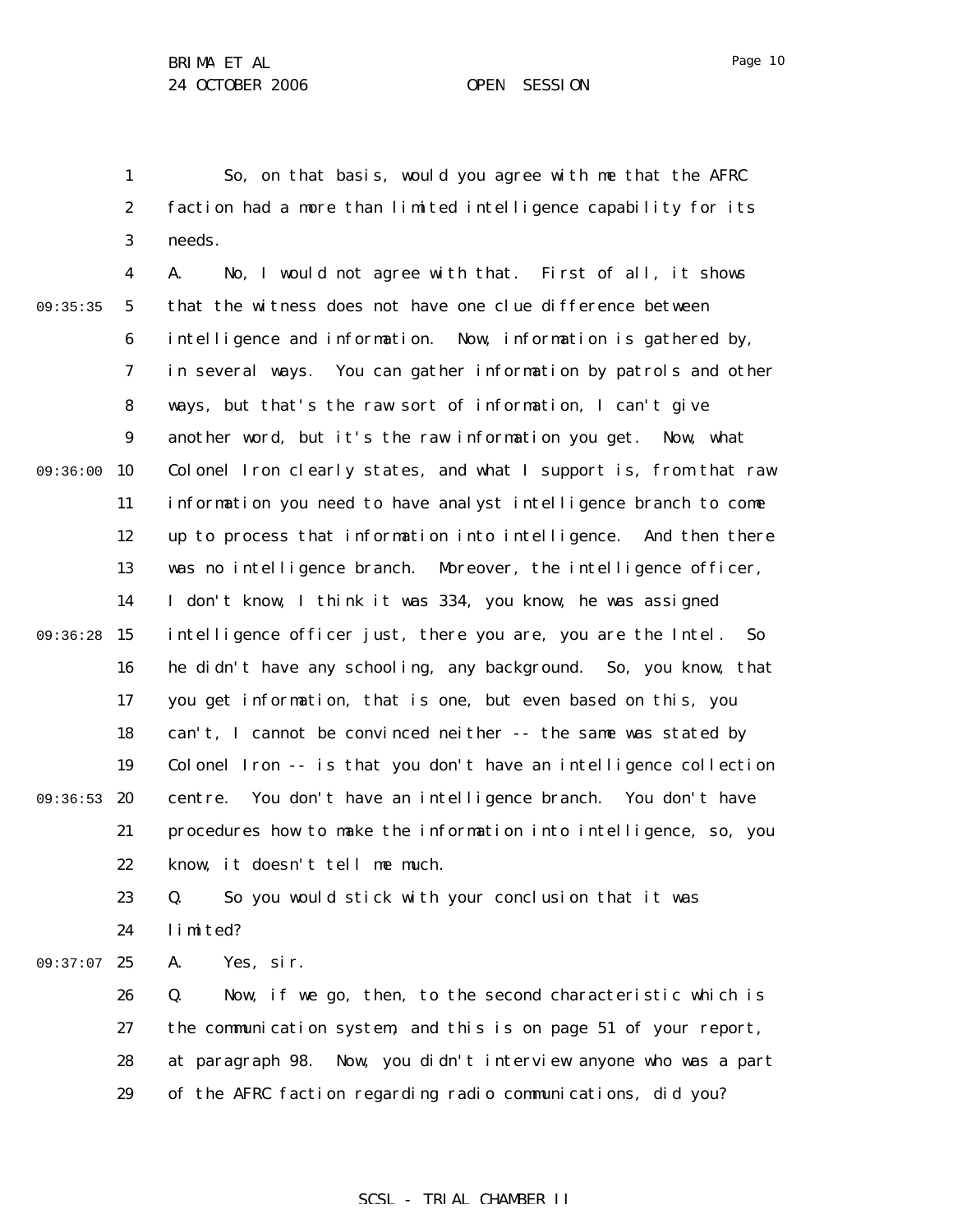1 2 3 4 5 6 7 8 9 09:38:12 10 11 12 13 14 09:38:29 15 16 17 18 19 09:38:45 20 21 22 23 24 09:39:12 25 26 27 28 29 09:37:54 A. No, I did not. Q. And nor did the TRC, did it? A. The TRC report, I don't know. However, saying that, you are aware of the fact that senior officers made comments in the TRC about the non-availability of communication equipment. Q. No, but I'm talking about the period when the AFRC faction was in the jungle under SAJ Musa, not the early days. A. All right, yeah. Q. So you are aware that they don't mention radio communications either? A. I don't recall. Q. Okay. Now, during your extensive research into conflict, did you read any of the transcripts of the military witnesses in the RUF trial who accompanied the AFRC faction? A. No, I did not. Q. I mean, were you aware that in the RUF trial there were two trained radio operators from the RUF who accompanied the AFRC faction? A. No, I was not aware of that. Q. So, if you found that they indeed were trained radio operators accompanying the AFRC faction, that may have had a bearing on your ultimate conclusions? A. Depends on the information but I think the information I got, the sources I got, and also the witnesses and the report from Colonel Iron, made it clear to me that I came to the conclusion as I have stated it. Q. Now, in this paragraph 98 you again rely on DSK-082 who had no direct knowledge of the AFRC's radio communications, does it? A. Well, one should not forget, of course, that DSK-082 was a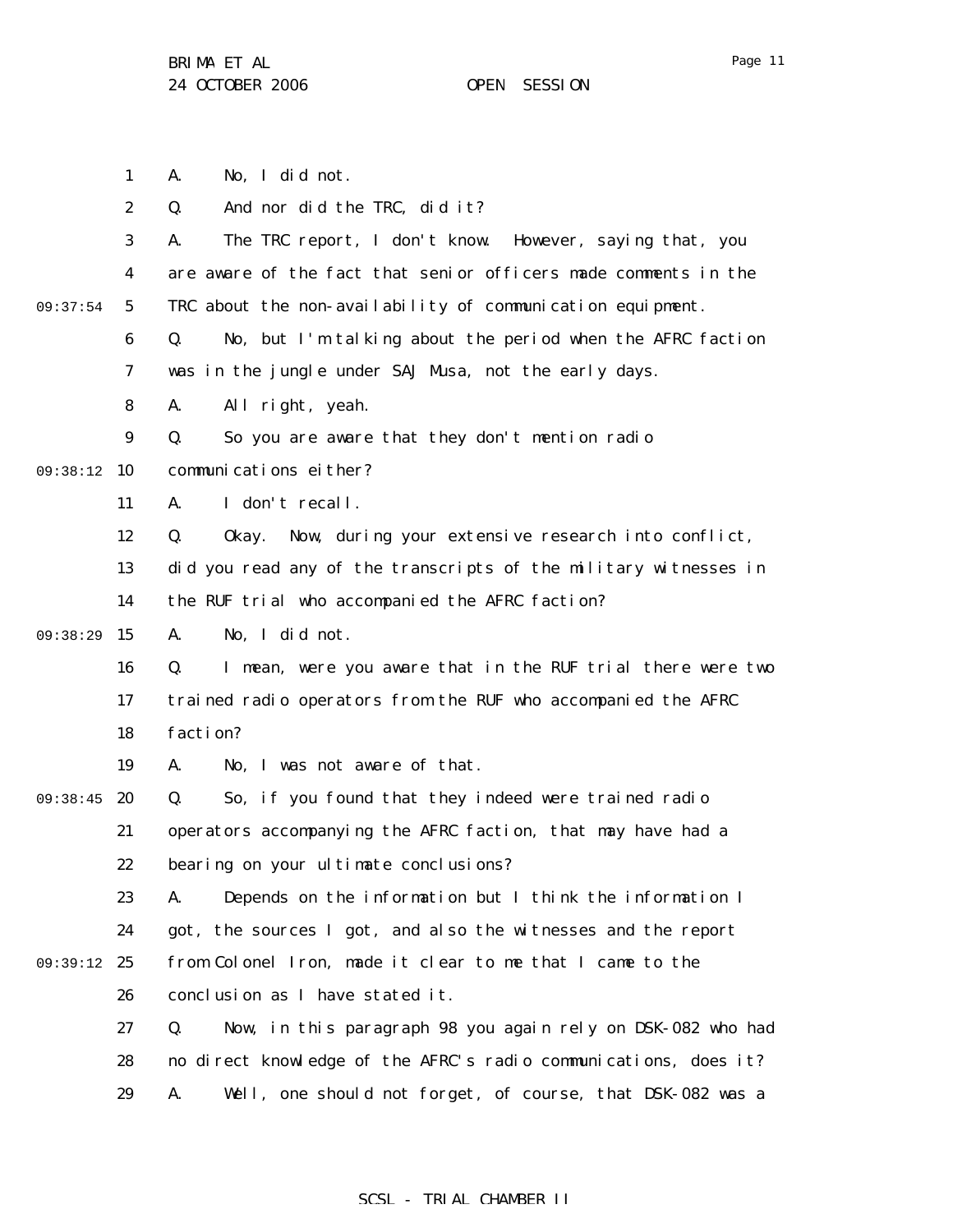Page 12

1 2 3 4 trained communication officer, who was trained in the UK several times in communications. And of course, as I have stated several times, from his position with ECOMOG, he had knowledge on communications within the AFRC.

5 6 7 8 09:40:02 Q. Now, still on communications, if we turn to page 53, which is part of paragraph 101 of your report, and this is about the seventh line down, and I'll just read you a part of what DSK-082 has to say on radios.

9 09:40:32 10 11 12 13 14 09:40:51 15 16 17 18 19 09:41:19 20 21 22 23 24 09:41:40 25 26 27 28 "As witness DSK-082 observes the use of these radios was very limited due to lack of spare parts, batteries and generators. The batteries got exhausted within a short space of time. There was no possibility to recharge the batteries because of the non-availability of fuel and no vehicles to carry the generators. Furthermore, the use of noisy generators was dangerous because the AFRC positions may be exposed to ECOMOG." Now, you say that DSK-082 was an intelligence officer amongst ECOMOG and therefore his information can be relied upon? A. Well he was, I didn't say he was an intelligence officer. I said that he was working with the intelligence branch of ECOMOG. Q. But on that basis you felt that you could rely on the information he gave? A. Well, for me, reading so much as I have done, you know, and knowing, I'm not a communication officer, but knowing that, you know, that it takes more than a couple of radios to establish communication. You need, indeed, trained personnel. You need the batteries charging, generators, et cetera and if you don't - and then, from then on, you need the procedures. You just -- I

> 29 just cannot go around here and hand out radio equipment and say: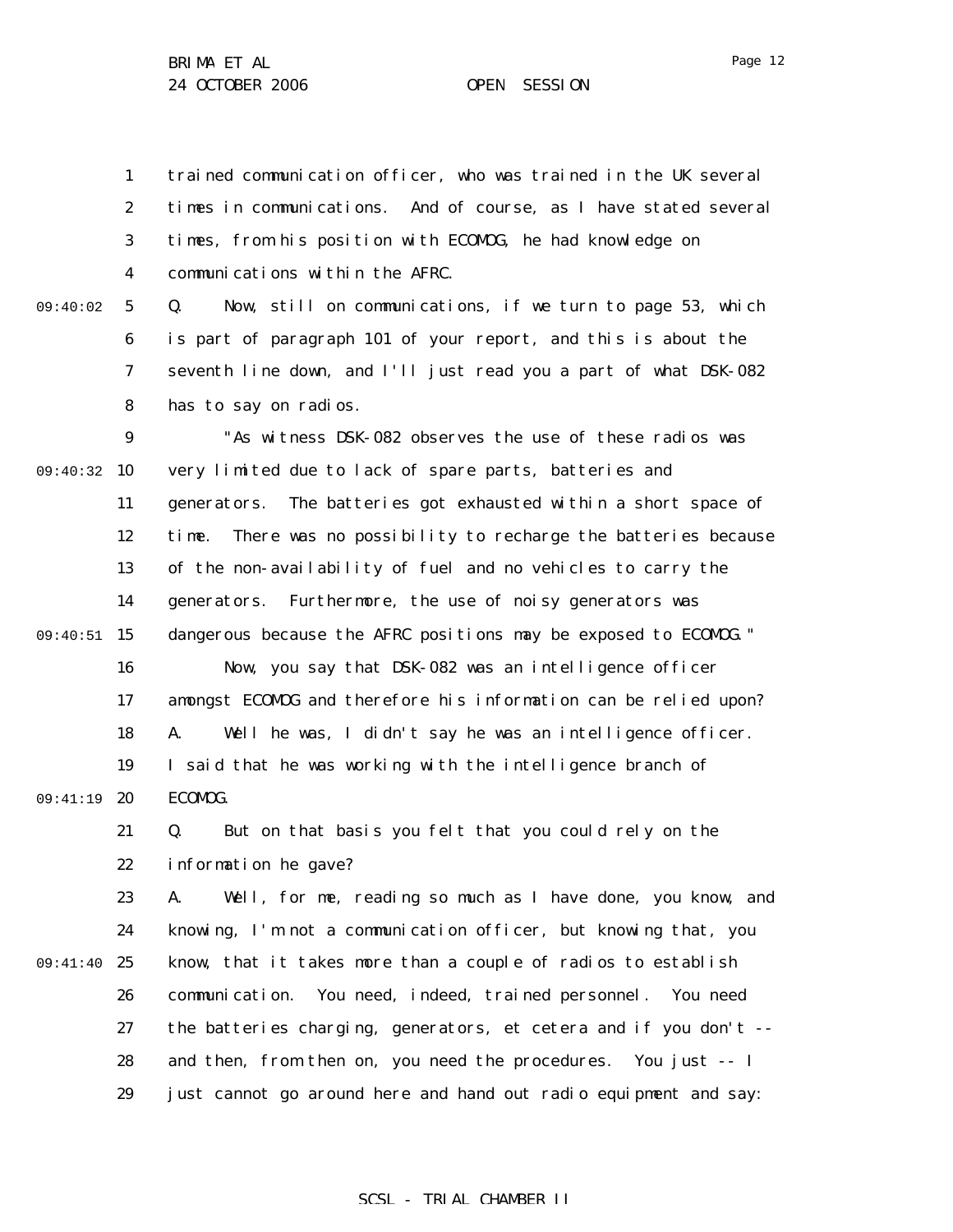1 2 3 4 5 6 7 8 9 09:42:51 10 11 12 13 14 09:43:08 15 16 17 18 19 09:43:42 20 21 22 23 24 09:43:53 25 26 27 28 29 09:42:24 Okay, let's have communication. So it needs a lot more and then, again, based on the criteria established by Colonel Iron, when he describes the essentials of communication, it needs a lot more than I have found. Q. But DSK-082 through his intelligence was in that small paragraph relying on generators and fuel, wasn't he? A. No. He mentioned, rightly so in my mind, that if you have to continue the use of radios it's not just grabbing a couple of radios. You need to maintain them. You need to have spare parts, you know, and you need to have generators to recharge the batteries and therefore you need to have a generator and you need to have fuel et cetera. Q. Again, another witness has come before this Court who, if she is believed, and I will just read you a brief paragraph about what she had to say concerning radio communications or how to power them. And it's DBK-126, and it's on 11 October 2006 and I will just read for you lines 20 to 29 and this is what she said. JUDGE SEBUTINDE: Sorry, what page is that? MR AGHA: It's page 66. I apologise. "Q. What happened", and this is at Camp Rosos by the way. So -- "Q. What happened? "A. The most terrible thing that happened in Rosos was the day after the shelling, in fact, I was counting. I counted up to 1,115 bombs that were shelled at Rosos but the most gruesome was, that made us leave Rosos, the man who was sitting on the communication set, immediately the jet came, I think the jet had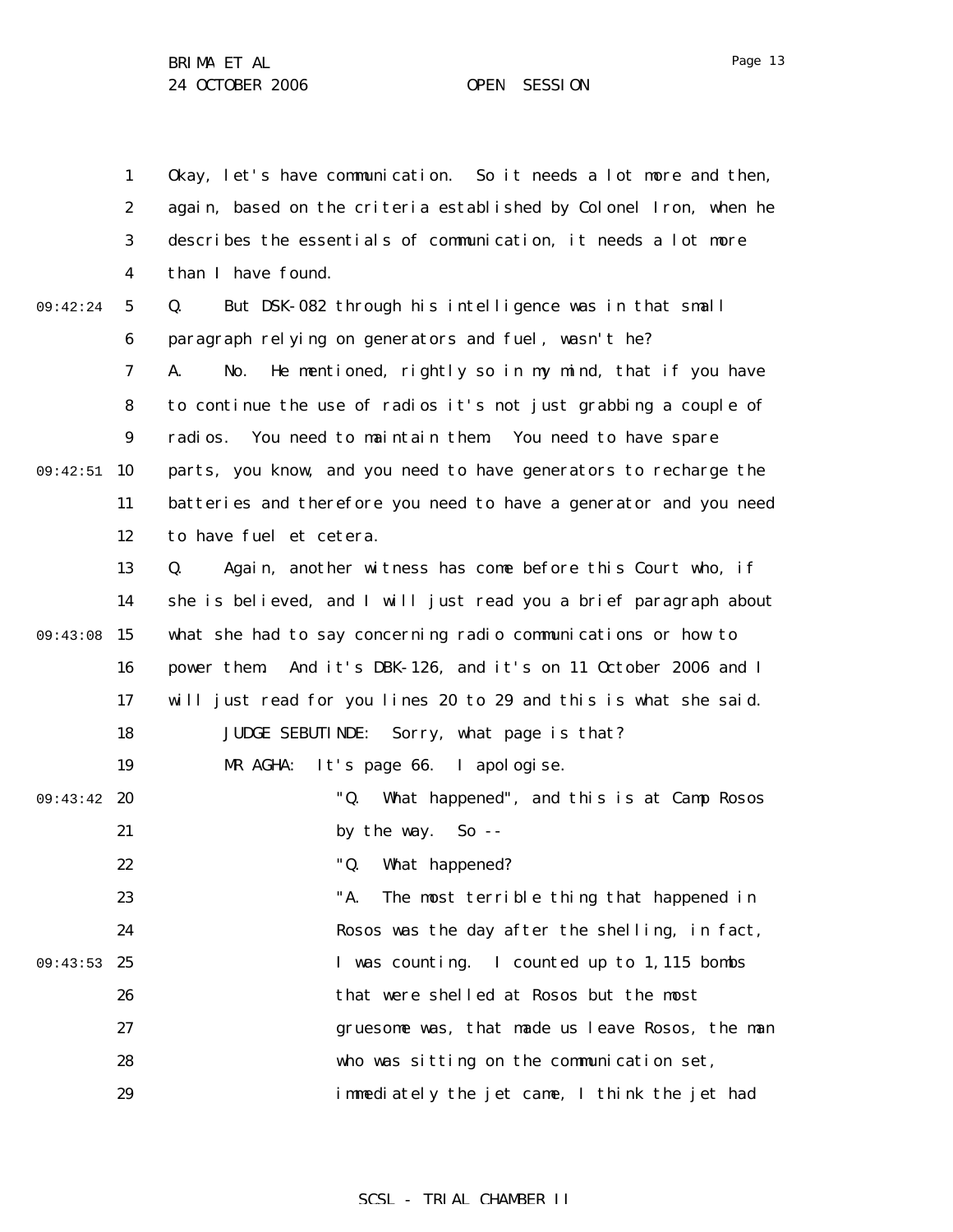1 2 3 4 5 6 7 8 9 09:44:49 10 11 12 13 14 09:45:06 15 16 17 18 19 09:45:22 20 21 22 23 24 09:45:51 25 26 27 28 29 09:44:25 seen the solar. He followed the route of the solar and left the bomb. It was back of the set. I was there with the chief. In fact, that was where I was cooking." So, from a person who was actually there, there is an indication that the AFRC faction were using solar power, isn't there? A. Well, according to this source, it is. Q. So you would agree with me that if DSK-082 didn't even know that the AFRC faction were harnessing solar power, a trick they had learned from the RUF, he can hardly have reliable intelligence, can he? A. DSK-082 indicated that he thought it was impossible to use solar power by the AFRC. Q. But this statement, should it be believed, will clearly say, indicate he is wrong, especially as he wasn't even there? A. Well, you know, I can't comment on that. He said it was not possible to do that. Q. But he wasn't there but a person who was there said it was happening? A. Well, apparently so. Q. Now again at paragraph 102, you rely on DSK's assertion there was air surveillance and I'll just read you a small part of this. This is paragraph 102, and it's page 53 of your report, and if we go to paragraph 182, again, this is witness DSK-082's view, so it's opinion of his, and if we go to the third line: "Alpha Jets were bombing suspected enemy locations and the air surveillance planes were also equipped with electronic devices to monitor military movement, deployment and any form of radio

Page 14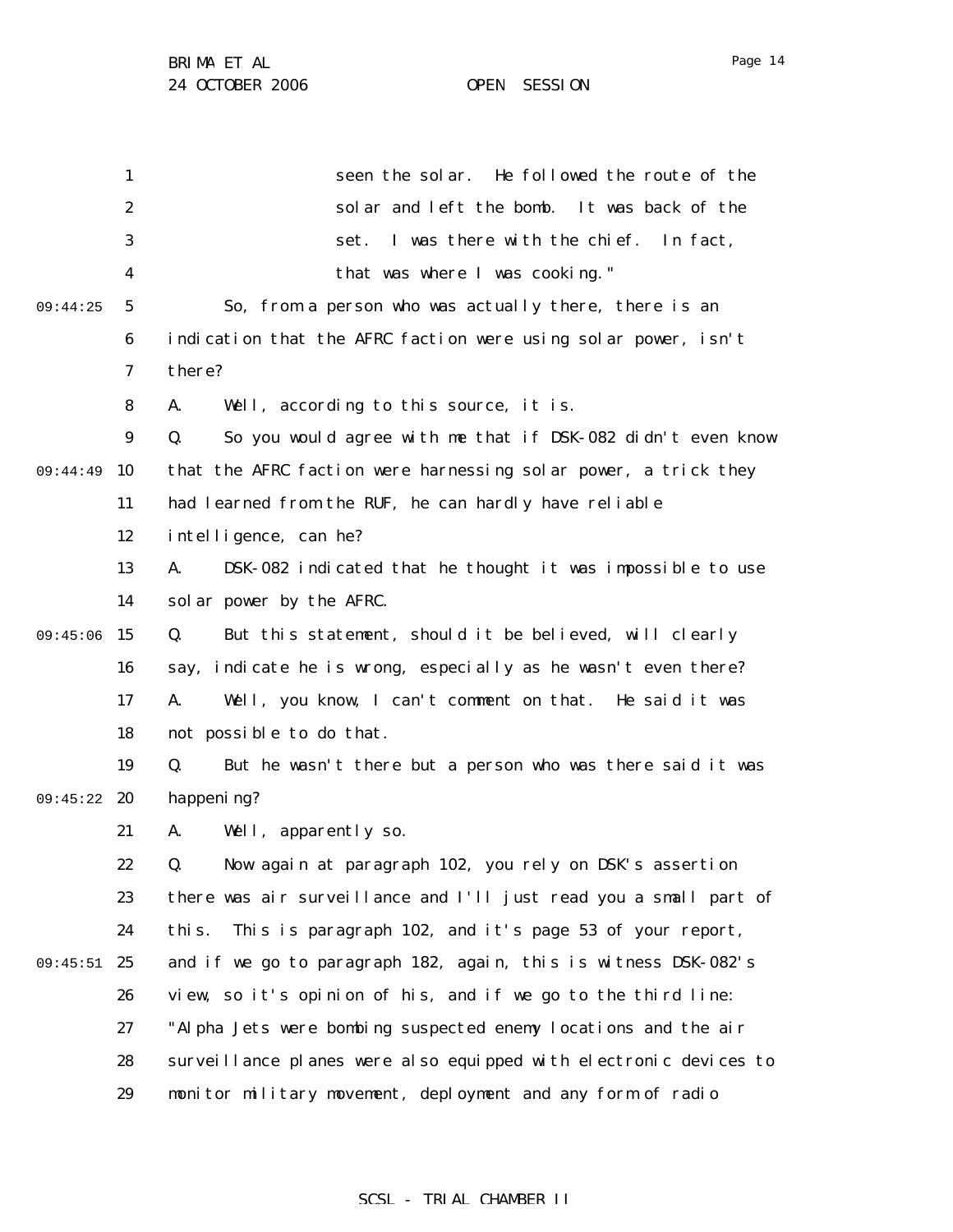Page 15

1 2 3 4 5 6 7 8 9 09:47:00 10 11 12 13 14 09:47:21 15 16 17 18 19 09:47:42 20 21 22 23 24 09:48:02 25 26 27 28 29 09:46:36 communication." Now, do you know we have had no evidence in this trial of Alpha Jets monitoring radio communication? A. No, I'm not aware of that. Q. And if the Alpha Jets had been monitoring radio communications, can you explain why they wouldn't have blown up Sam Bockarie's radio communications headquarters at Buedu which was operating throughout the war? A. Well, I can't, you know, I can't go into that specific event. What I'm saying is that it is quite easy to monitor frequencies in an aircraft and then, via direction finding, to come into a target. Q. Yes, but in this situation, Sam Bockarie's headquarters at Buedu was working its radio communications throughout the war. Now, based on the communication abilities, or tracking facilities you say these planes have, can you give an opinion or explain why it wouldn't have been taken out, as they say, in the military? A. No, I cannot. I am not -- I didn't go into studying the methods of use of radio communication by the RUF. Q. I would suggest to you, again, that DSK-082's information concerning the use of air surveillance to track radio transmissions is, again, unreliable? A. Well, it's your opinion, sir. Q. But coming to what we've discussed about radio communications and what we've heard the new evidence that is arrived at, would you agree with me that the radio communications was available to the AFRC faction in the bush? A. Well, you know, again, if you read my report, the conclusion is limited. You know, I can go over it one more time, but, according to Iron, most of the time, runners were used.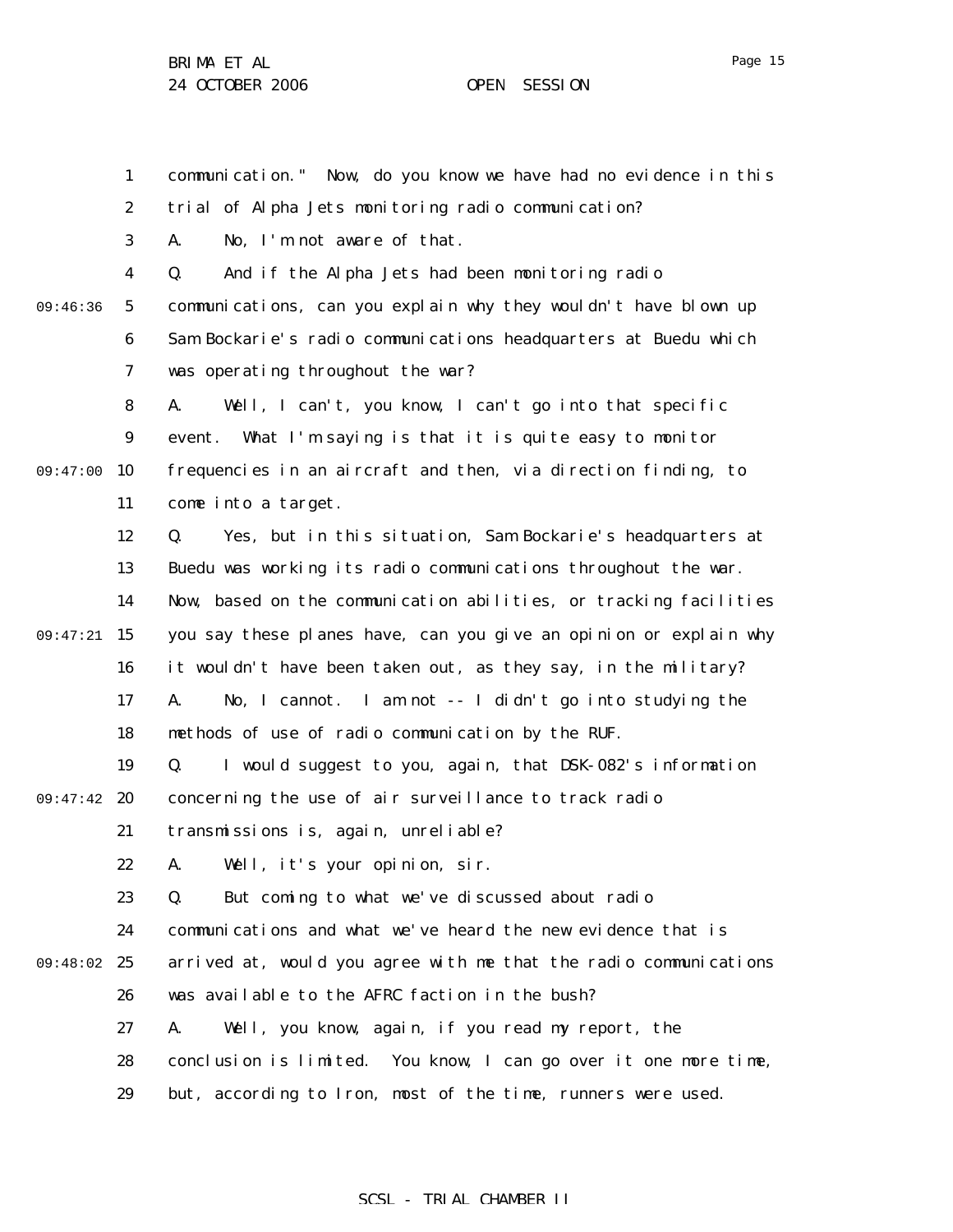1 Q. But --

|          | $\boldsymbol{2}$ | And then, essentially, in a very brief time, apparently<br>A.     |
|----------|------------------|-------------------------------------------------------------------|
|          | 3                | some communication was used after Lunsar, and people come up with |
|          | $\boldsymbol{4}$ | explanations on, yes, we had radios. Now, the so-called           |
| 09:48:47 | $\mathbf{5}$     | battalion commander doesn't even know the difference between one  |
|          | 6                | type of radio and the other one. Now, in my conclusion, I have    |
|          | 7                | not denied the total lack of communication, as you've read, but I |
|          | 8                | stick to my conclusion that it was limited.                       |
|          | $\boldsymbol{9}$ | Q.<br>And that is notwithstanding all the additional information  |
| 09:49:04 | 10               | that has come to light. You wouldn't put it above limited?        |
|          | 11               | The limited information doesn't give me much and we have<br>A.    |
|          | 12               | been, you know, again, discussing this for quite some time, in a  |
|          | 13               | sense that just making a remark here and there, you know, does -- |
|          | 14               | and, again, we should not forget the focus. The focus of my       |
| 09:49:28 | 15               | comments here, also on communication, was look at what Colonel    |
|          | 16               | Iron writes about communication, in a traditional military        |
|          | 17               | organisation, as he and I understand it. Now, you look at this    |
|          | 18               | and I can't come up to a conclusion more than limited, I'm sorry  |
|          | 19               | about that.                                                       |
| 09:49:45 | 20               | Now, we come to the third characteristic, which is planning<br>Q. |
|          | 21               | and orders process, which is on paragraph 106, and at page 54 on  |
|          | 22               | You agree that this process existed, at least at<br>your report.  |
|          | 23               | the outset?                                                       |
|          | 24               | I agreed with the outset, yes, within the context of what<br>A.   |
| 09:50:18 | 25               | I've written.                                                     |
|          | 26               | Again, a number of Defence witnesses have given<br>Q.<br>0kay.    |
|          | 27               | evidence that SAJ Musa briefed the troops at muster parades; did  |
|          | 28               | you know that?                                                    |
|          | 29               | A.<br>Yes.                                                        |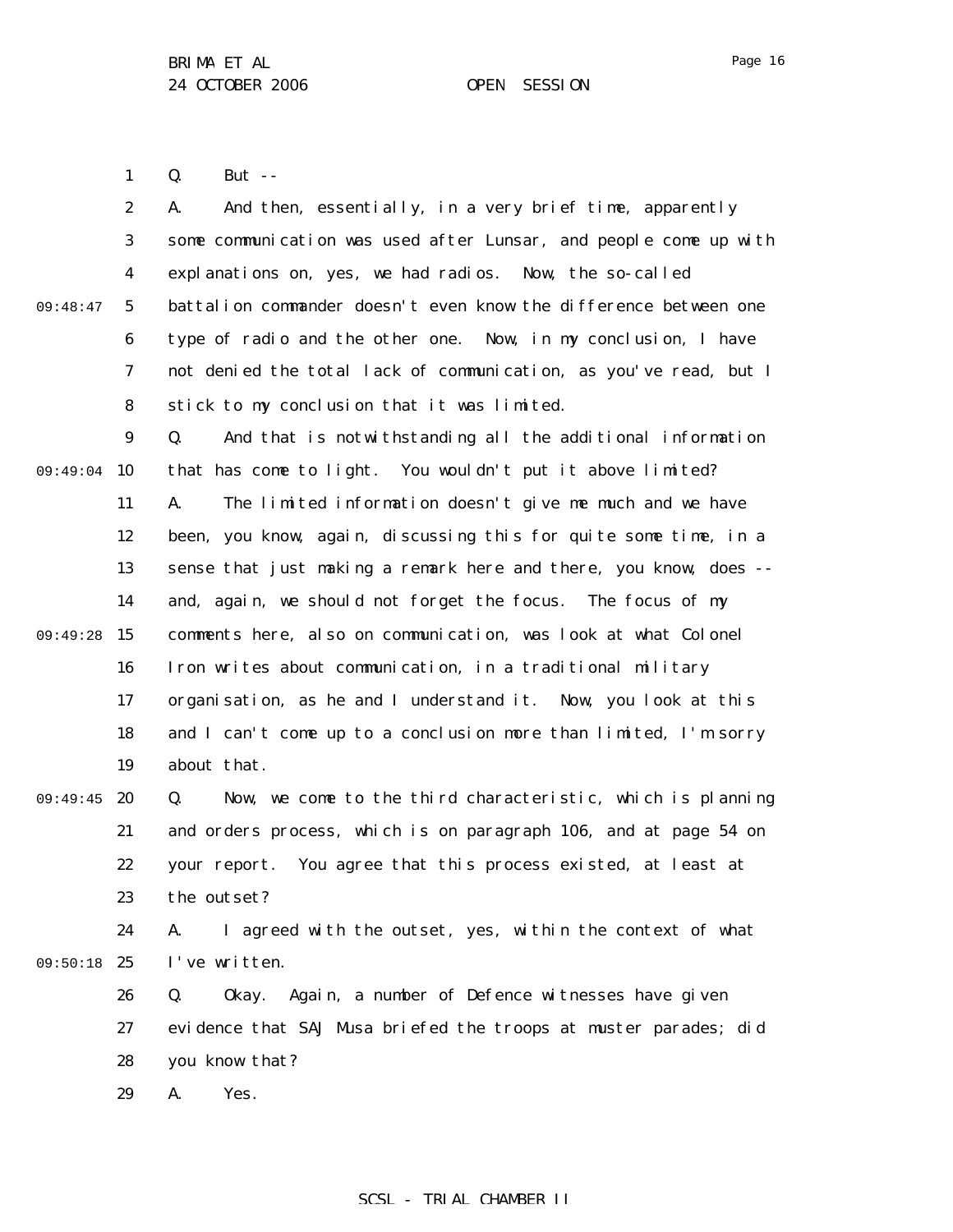1 2 3 4 5 6 7 8 9 09:51:22 10 11 12 13 14 09:51:49 15 16 17 18 19 09:52:20 20 21 22 23 24 09:52:47 25 26 27 28 29 09:50:46 Q. And did you know that the first accused, in his own evidence, described how SAJ Musa calls battalion commanders and briefs them at the headquarters brigade en route to Freetown? A. Yes. Q. Now, if we have this broader span of command, as we discussed the other day, and the AFRC also had sufficient radio sets amongst themselves, would you agree with me that the orders process could readily be passed down the chain of command, for example, from Colonel Eddie Town to Freetown? A. Well, you see, the problem I have with the planning and orders process is, again, I have not denied that it was at the start and that there were briefings at muster parades. We have to realise, however, that a briefing given to quite an audience, not so much information will stick with the individual, that's one. And I believe also that there was some order group established with battalion commanders. Now, as Colonel Iron states, the planning and order process has to go through the chain of command, and he describes it rightly: "All levels should brief." Now, clearly, it was stated by 167 that no orders were given, for one. And, clearly, it was stated by 167 in his own testimony. He said, "Well, you know, whenever I had to do something," and I can't recall his exact wording, he said, "Well, I just grabbed a couple of fighters and some ammunition and we got on with it." Now, he didn't state I assigned the mission to second platoon or first company, second platoon, platoon commander so-and-so. He said, "Well, I just grabbed a couple of fighters." So, what I was saying is that, at times, and mainly at the start of an operation, there may have been, however often described, very unrealistically. You know, if you address an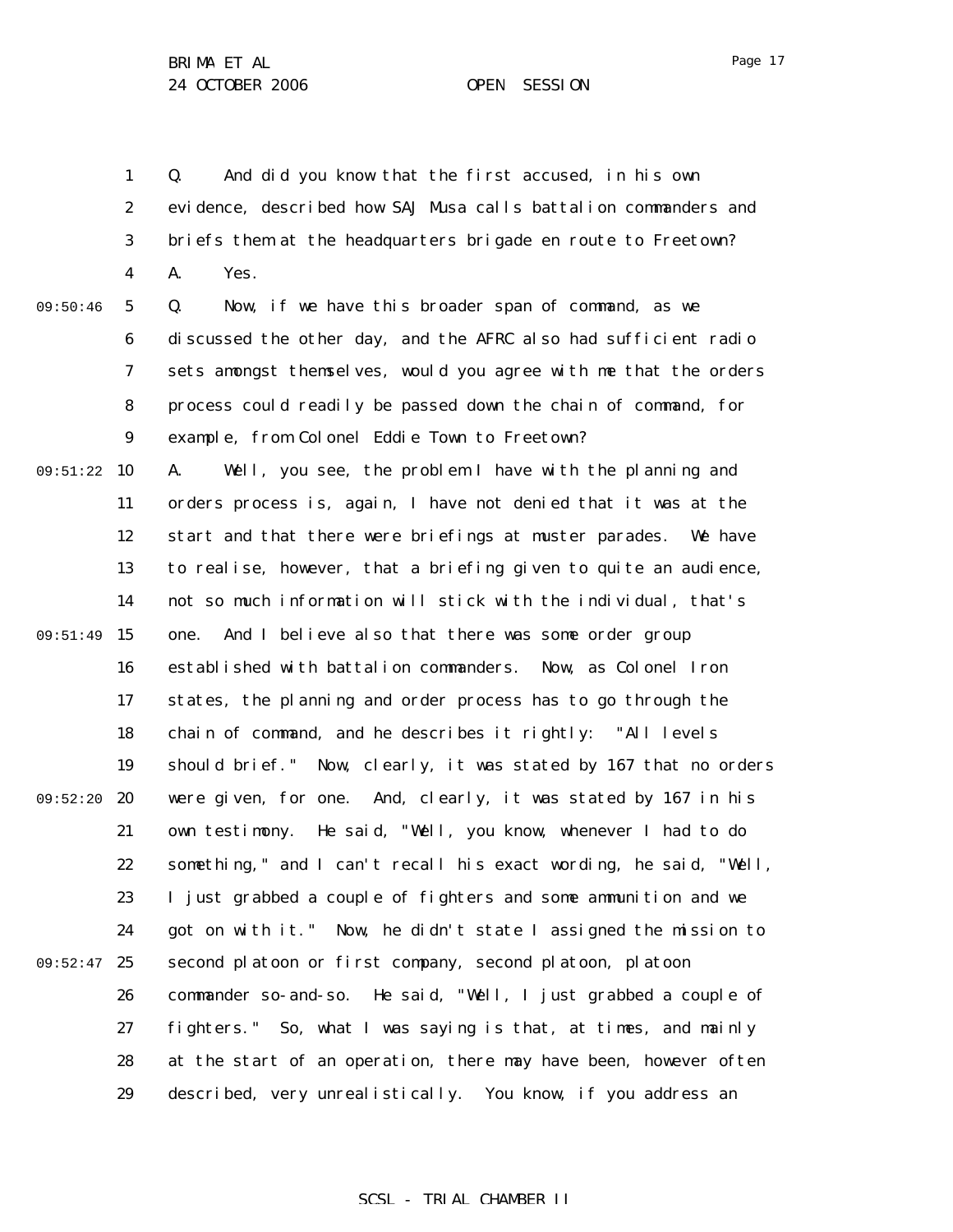1 2 3 4 5 6 7 8 9 09:54:00 10 11 12 13 14 09:54:24 15 16 17 18 19 09:54:46 20 21 22 23 24 09:55:06 25 26 27 28 29 09:53:35 audience of 3,000 I cannot recall in my entire career, addressing an audience of 3,000 and then getting one word across. I've addressed about 1,000, then you don't come across. And then again, what I've stated is that, as soon as you give an order, we should not forget, the moment you give the order, the moment you move, things change, and then you need to have a system. Now, as you have described, you can halt and then try to assemble everybody, but it's not a planning and orders process, again, as described by Colonel Iron in his characteristics. Q. So if we come back to figures again, now, I believe the figures that Colonel Iron was looking at in his report was between 9 and 1200 soldiers, and if we look at this in perspective, the context of the Sierra Leone conflict, not with western armies, companies' sizes and battalions, and so on and so forth, in AFRC faction, you have about six battalions or companies, however you want to call them, with about 80 to 100 men in each; about right? A. I would -- I don't know whether it was six or eight or four. But they had -- I think I can agree with you on the figure between 6 and 800. Q. Okay. Now, as a brigade and battalion commander, you would have, as you've just said, addressed more than 6 or 800 men? A. Yes. But then you have to realise that you address 6 to 800 men on a parade ground and you don't give -- you don't give an order process. You tell the troops how they have done; you've performed well, and the next couple of weeks' we are to do that. But you have to realise, if you give a broad description on the things you are doing, you don't come across with half of the men; they lose you easily. So the information you give, you know,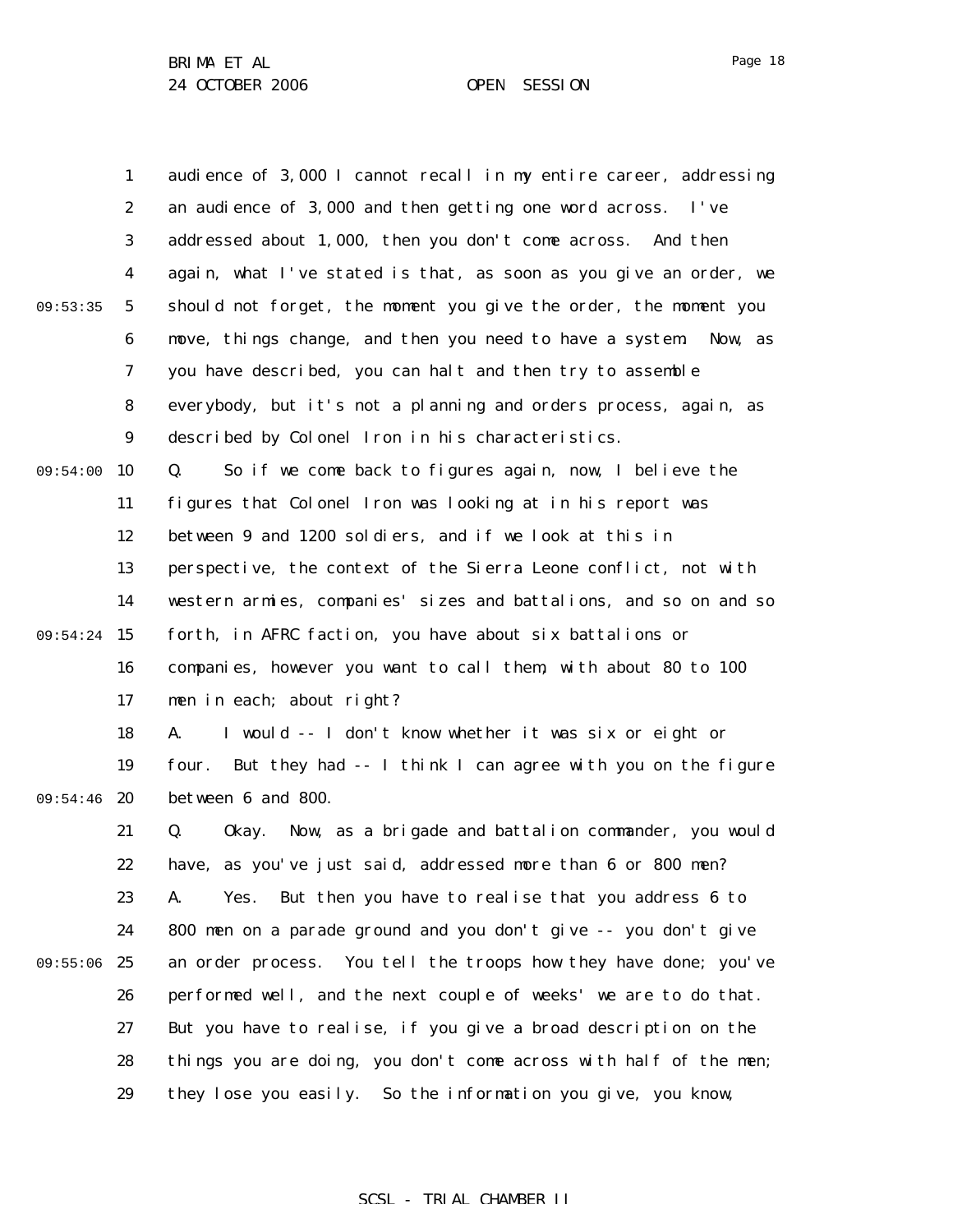|          | $\mathbf{1}$     | 3,000 was very unrealistic figure, but it came out of the           |
|----------|------------------|---------------------------------------------------------------------|
|          | $\boldsymbol{2}$ | transcripts of one of the witnesses. You know, even take a          |
|          |                  |                                                                     |
|          | 3                | regular battalion of 700, and you address them, you know, keep it   |
|          | 4                | short and simple, but don't start giving the orders process to      |
| 09:55:50 | $\sqrt{5}$       | them because you lose them in a heartbeat.                          |
|          | 6                | So let us look at this orders process, particularly towards<br>Q.   |
|          | 7                | the end from Colonel Eddie Town to Freetown. Now, according to      |
|          | 8                | the evidence of the first accused and some other Defence            |
|          | $\boldsymbol{9}$ | witnesses, SAJ Musa gave quite detailed orders and information as   |
| 09:56:11 | 10               | to how they were to advance and attack Colonel Eddie Town.<br>Now.  |
|          | 11               | even if it's accepted that this was a large group, who couldn't     |
|          | 12               | retain all this information, he also had his company commanders,    |
|          | 13               | which he would call together and brief them, either at his          |
|          | 14               | headquarters base or he moved along, and they each would only be    |
| 09:56:34 | 15               | briefing about 80 men, wouldn't they?                               |
|          | 16               | Well, the company commander was formally called the<br>A.           |
|          | 17               | battalion commander, of course.                                     |
|          | 18               | Battalion commander.<br>Q.<br>0kay.                                 |
|          | 19               | But, even then, sir, you know, we have to be realistic<br>A.        |
| 09:56:52 | 20               | about that. Even that, you cannot brief that amount of men and      |
|          | 21               | you cannot brief them on operation. You cannot --                   |
|          | 22               | Are you saying a commander can't brief four men?<br>Q.              |
|          | 23               | What I'm saying was that you can brief four, but you<br>A.<br>No.   |
|          | 24               | cannot brief 80 to 120.                                             |
| 09:57:18 | 25               | But we've moved. We are going down slowly the breakdown of<br>Q.    |
|          | 26               | the structure. We've talked about the large group at the muster     |
|          | 27               | We are now talking about the four, let us say, battalion<br>parade. |
|          | 28               | Now, it's possible to brief the four battalion<br>commanders.       |
|          | 29               | commanders, isn't it?                                               |

Page 19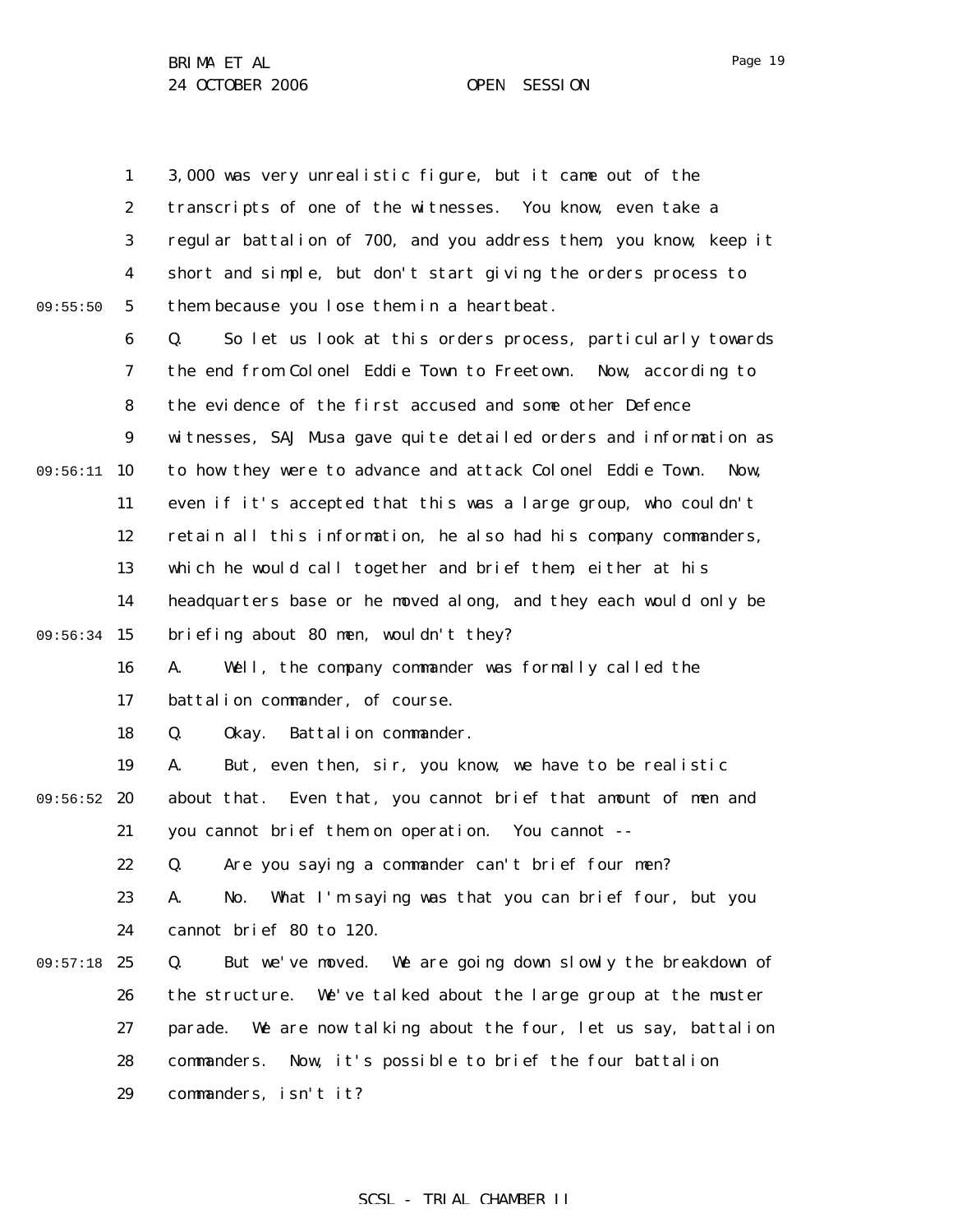Page 20

1 2 3 4 5 6 7 8 9 09:58:04 10 11 12 13 14 09:58:28 15 16 17 18 19 09:58:53 20 21 22 23 24 09:59:12 25 26 27 28 29 09:57:44 A. The brigade commander can brief four battalion commanders. Q. And then each of these battalion commanders has between 80 to 150 men in his battalion? A. Yes. Q. And then, if he also has that subdivided into platoons, and he has three platoon commanders each in command of, let us say, 35 men, that would be possible, wouldn't it? A. But that's the normal way it should be. Q. And if it was operating in this instance, if it were, hypothetically, operating in this instance, then the orders and planning process would be a present, wouldn't it? A. Yes, but of course, we have gone through that and then, you know, if you read the statement, I honestly don't believe that that was in place, but if you then read the way the so-called orders process is described by 167, who was an alleged, in my mind, battalion commander, then he didn't go through the process. He himself stated, "Hey, I grabbed some men and that was it." Q. But you are really limiting your, let's say, assessment, based on this one battalion commander, 167. Before, as when I had been giving the various examples, you probably had, perhaps, three battalion commanders, and we probably had other people who were regarded as officers in the bush, all suggesting that, actually, there was this process. So, if we were to look at all of them in their entirety -- A. Yes, but even higher up, you see, we have been going through the task force commander. And the task force commander didn't state that he was giving orders, so I can't be convinced that that was in place and, of course -- Q. But, hypothetically, if it was in place, that would be --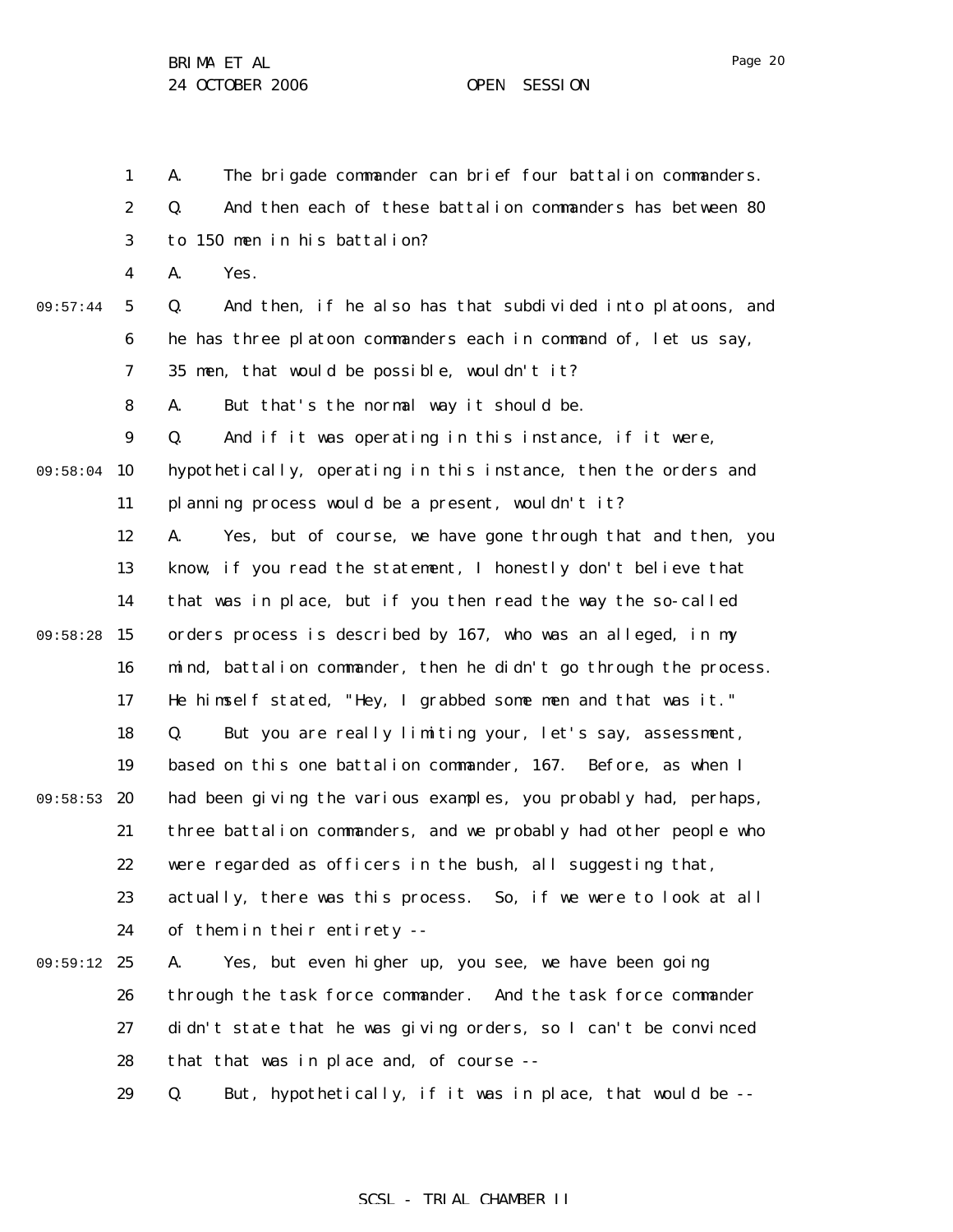Page 21

1 2 3 4 5 6 7 8 9 10:00:05 10 11 12 13 14  $10:00:45$  15 16 17 18 19  $10:00:57$  20 21 22 23 24  $10:01:15$  25 26 27 28 29 09:59:46 A. Well, hypothetically -- sorry, I'm interrupting you. Q. It's okay. I'm just saying, hypothetically, if it was in place? A. Then, hypothetically, then you go back to what Colonel Iron describes and what he and I know. If you have a breakdown through the entire organisation, then it is possible to brief the men, but it boils down to the point that you have to brief a small number of men. Q. But would it change your view if the commanders also had the ability to know what their men were doing during operations? For example, I read to you a small transcript, again, and this is DAB-033. It's on 2 October 2006, and it's page 104. He was, again, with the troop from Colonel Eddie Town to Freetown. I will read line 25 on page 104 to line 6 on page 105. The question is: "Q. If you saw SLA soldiers killing innocent civilians, you would report that to another commander, wouldn't you? "A. Yes. Because anything that they would do at the front line area, for any platoon or company, we had a chaplain that would monitor. So if anything went on where I wasn't, they would inform me. So where I was, if anything happened there, I would take action. "Q. So through this chain of command from your unit, all the commanders were informed about how their troops were behaving; is that right? "A. Yes." Again, that also talks about the span of command; you'll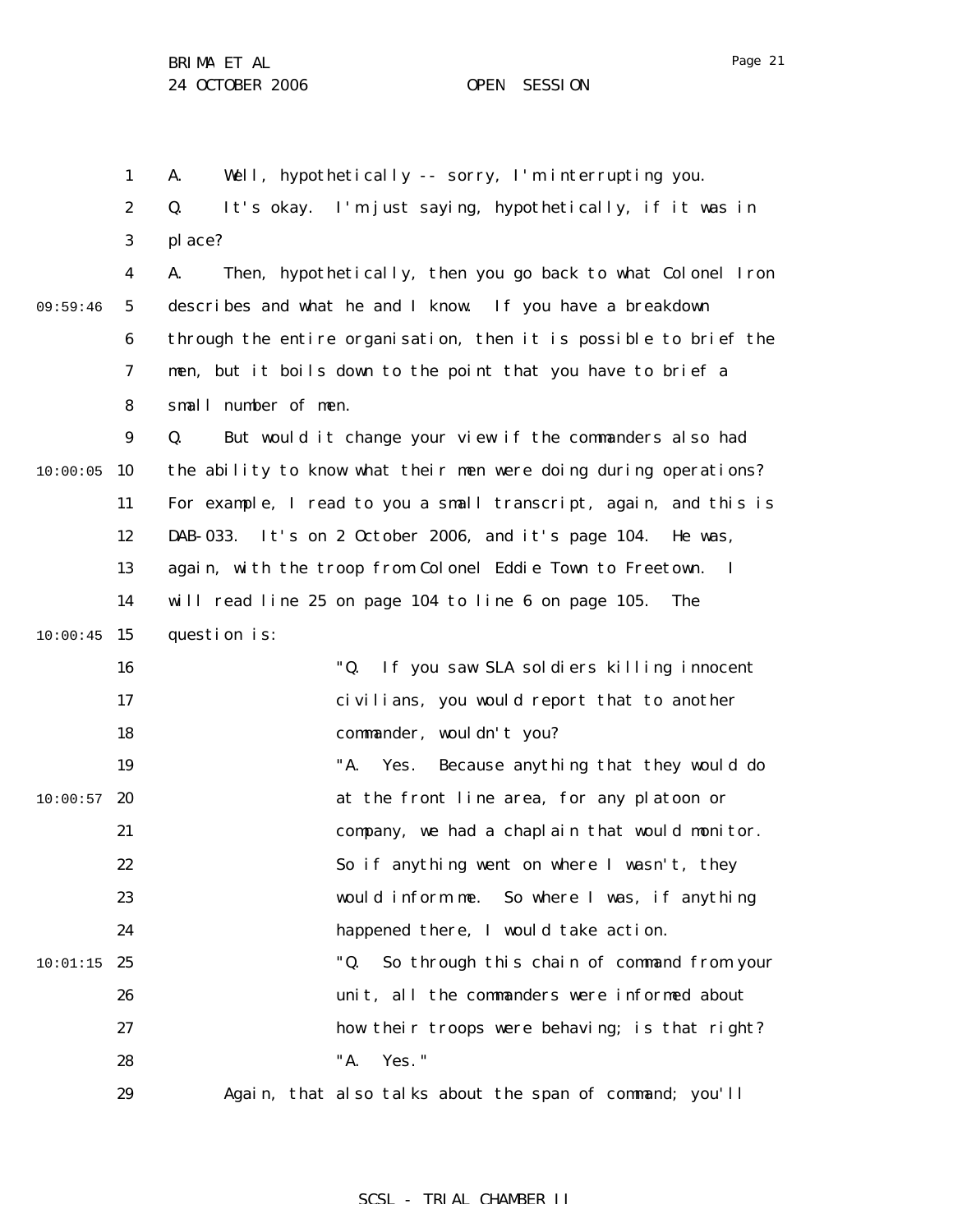1 2 3 4 5 6 7 8 9  $10:02:24$  10 11 12 13 14  $10:02:40$  15 16 17 18 19  $10:02:58$  20 21 22 23 24  $10:03:16$  25 26 27 28 29 10:01:51 see the mention of platoon. Now, were that witness be believed -- I mean, you even have your information coming back from platoon going back to company of the behaviour of the troops. Would that at all change your view that there was an orders and planning system in place? A. Well, the orders and planning system have to do with the information you sort of have gone through all the entire system so that everybody knows what they are doing. And then to indicate that you know what every soldier is doing, that is another issue, if you are dealing with what the soldiers are doing individually. I'm looking at the planning and orders process if everything goes according to the operations you set out to do so -- Q. But if it's going wrong, you still have the ability to have information from the front line coming back, don't you? A. But then you need to have a system how that properly works and then the commanding officer -- as I have stated in my report, then the commanding officer needs to have the ability to quickly adjust to the change of situation, and I have not come across that. Q. But if he has radios and his battalions at front have radios, isn't that possible to adapt to the situation? A. Well, then, you know, we get back to the radios and then I say, you know, that the radios were available for a limited amount of time. Q. I'm talking -- because we've earlier discussed the initial period. I am talking about the period of the advance from Colonel Eddie Town to Freetown. A. That only works if you have a good system. Like, we know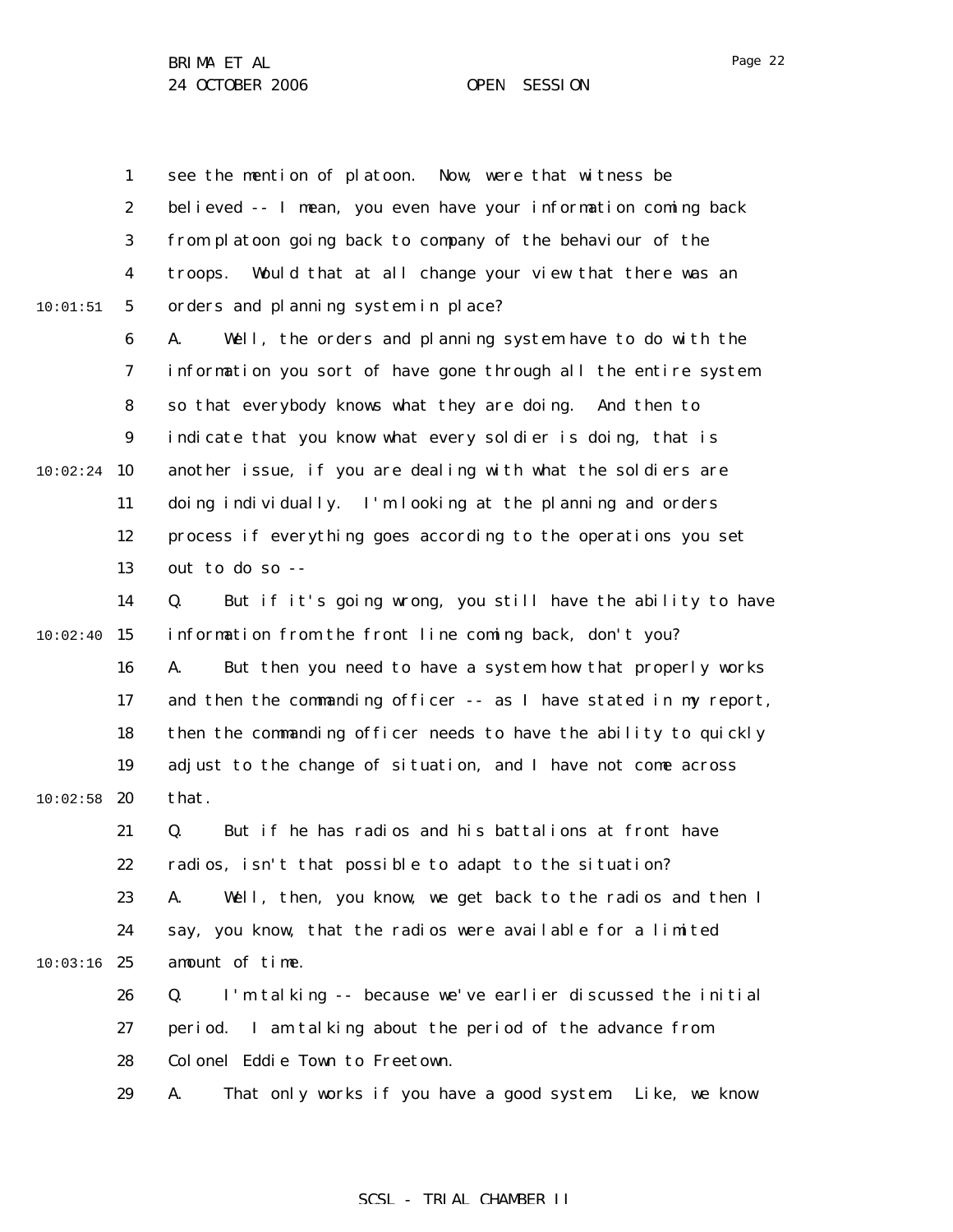1 2 3 4 5 6 7 8 9  $10:04:17$  10 11 12 13 14  $10:04:40$  15 16 17 18 19  $10:05:05$  20 21 22 23 24  $10:05:21$  25 26 27 28 29 10:03:50 in the traditional armies, that immediately when the situation comes up, that you have a good system of back briefing and a system of orders adding and adjusting, and, if that is not the case, you get sort of fragmentation information. Q. I would like to turn to paragraph 109 on page 56 of your report. Six lines down, if I could read you your opinion. It says, "In my view, it was therefore within the AFRC faction impossible for the overall commander to draw out the battle or the moves of the force simply because he lacked the communication systems and the established trained procedures that required proper use of the system." Now, bearing in mind that there are radios available, there are runners available and there are standing operating procedures available, whereby a troop advances, clears the area, calls the headquarters brigade, the headquarters brigade move on; how do you come to the conclusion that it was impossible? A. Well, my conclusion was that for the overall commander to adjust to changing situations quickly, again, in a way, that a traditional army goes, that form, in my view, was not possible for him to do. Q. If it was impossible, how can you explain the success that the AFRC faction had in moving from Colonel Eddie Town to Freetown in this ordered advance headquarters rear movement, and fighting battles with ECOMOG en route? A. Well, because, you know, again, I repeat what I've stated before, is that, in my mind, it didn't go that way, and it was not -- for one, battles were not fought; positions were left open by ECOMOG. So I don't think that's the way it was. Q. But if, hypothetically, that was the way it was, would you

### SCSL - TRIAL CHAMBER II

Page 23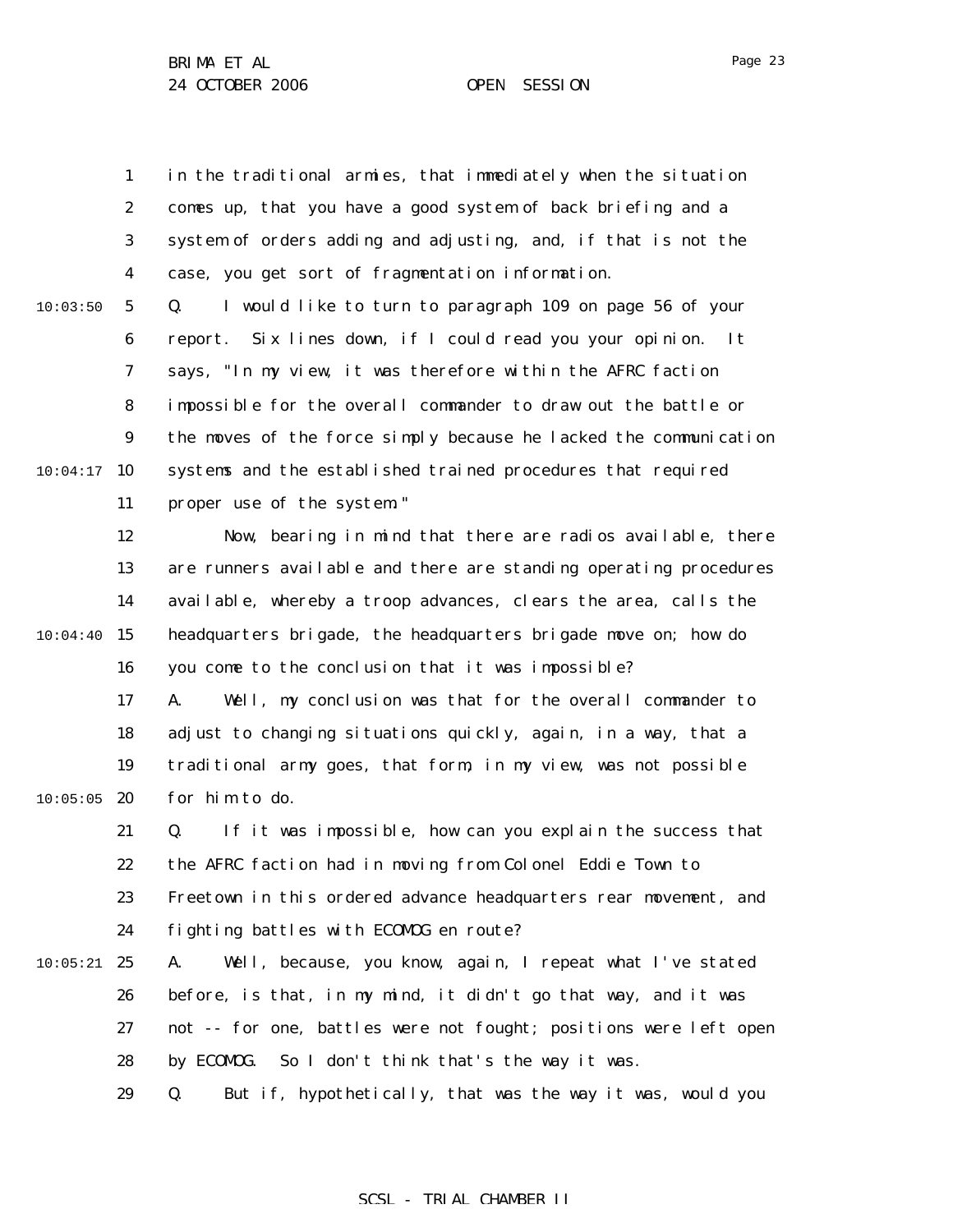1 2 agree with me that this planning and orders process was limited, at least?

3 4 5 6 7 8 9  $10:06:26$  10 11 12 13 14  $10:06:44$  15 16 17 18 19  $10:07:07$  20 21 22 23 24  $10:07:26$  25 26 27 28 29 10:06:03 A. Then, I still, well, I said that the planning and orders process was available at the start. Now, you can define the start as the start when you brief at a muster parade, or you sort of say, "Okay, chaps let's take a pause." Everybody stops and comes back again, and I brief you again. But, again, within the notion of the way it's described by Colonel Iron in a traditional military organisation, then it's not the case. Now, if you adjust to that with other ways, that's another issue. Q. But if you did work on these other ways, they were existing. A. Yes, but it was not the way, sir, the planning and orders process, in a traditional military army, goes. Q. So you don't believe anything that we've discussed about the advance from Colonel Eddie Town to Freetown would fit in in any way with how the planning and orders process of a traditional army would be, to any agree? A. Well, I stated -- I know I'm correct -- that the planning and orders process was possible at the start. Q. But, in no way in between? A. Well, again, if you didn't say -- well, you stop again, and hold and pause and then you say, "Okay, we have a day rest," what have you, and then you get everybody together. What I'm saying is you don't have the possibilities to adjust, procedure-wise, like a traditional army would. Q. But you don't think then it's sufficient, let us say, they move out from Colonel Eddie Town, the advance party takes an area, it communicates to the headquarters party that the land is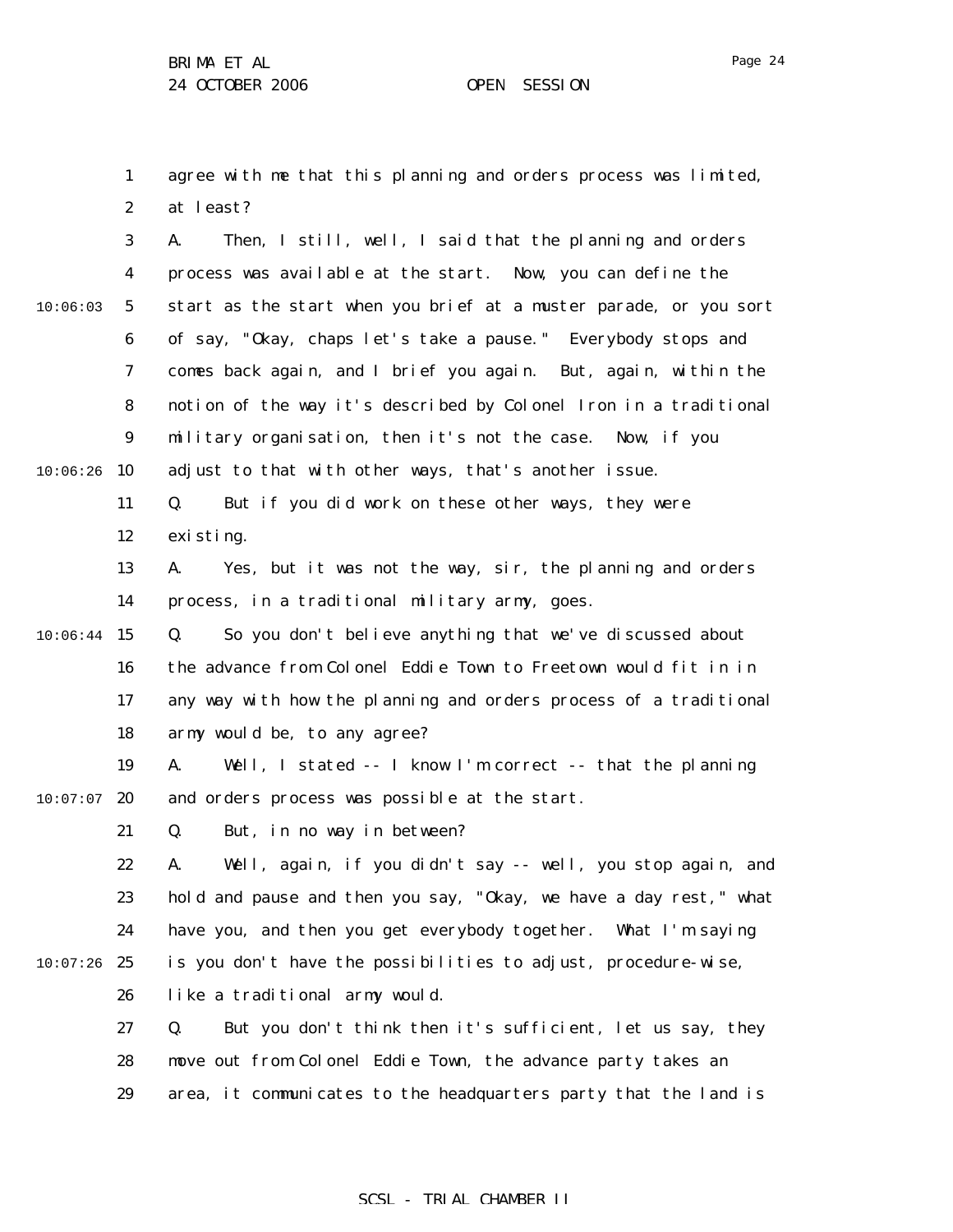1 2 3 4 5 6 7 8 9  $10:08:27$  10 11 12 13 14  $10:08:39$  15 16 17 18 19  $10:08:48$  20 21 22 23 24  $10:09:02$  25 26 27 28 29 10:08:04 cleared, headquarters party go forward, and then, at one part, the company commanders are called to the headquarters brigade to be given instructions, wouldn't you describe that as a continuous process of orders? A. Not in the way, not in the way a traditional army would. Q. Not even to a limited degree? A. Well, I've stated that it was at the start of the process. Q. Okay. Now let us turn to number 4, the fourth characteristic which is lessons learnt which is at 112. Now, the AFRC faction in the jungle learned guerrilla warfare, didn't they? A. Well, it was a guerrilla force. Q. But they adapted to guerrilla warfare as well, didn't they? A. Yes. Q. And they learned how to hide in the jungle and avoid the Alpha Jets, didn't they? A. Yes. Q. And they learned how to use civilians to carry their equipment, didn't they? A. Yes. Q. And they learned how to train civilians to increase their fighting force, didn't they? A. Well, we come to the recruiting a little later so -- Q. They learnt how to forage for food? A. Well, they send out food-finding missions. Q. And they learnt how to capture ammunition from ECOMOG, didn't they? A. Yes. Q. And they learnt how to harness solar powers for their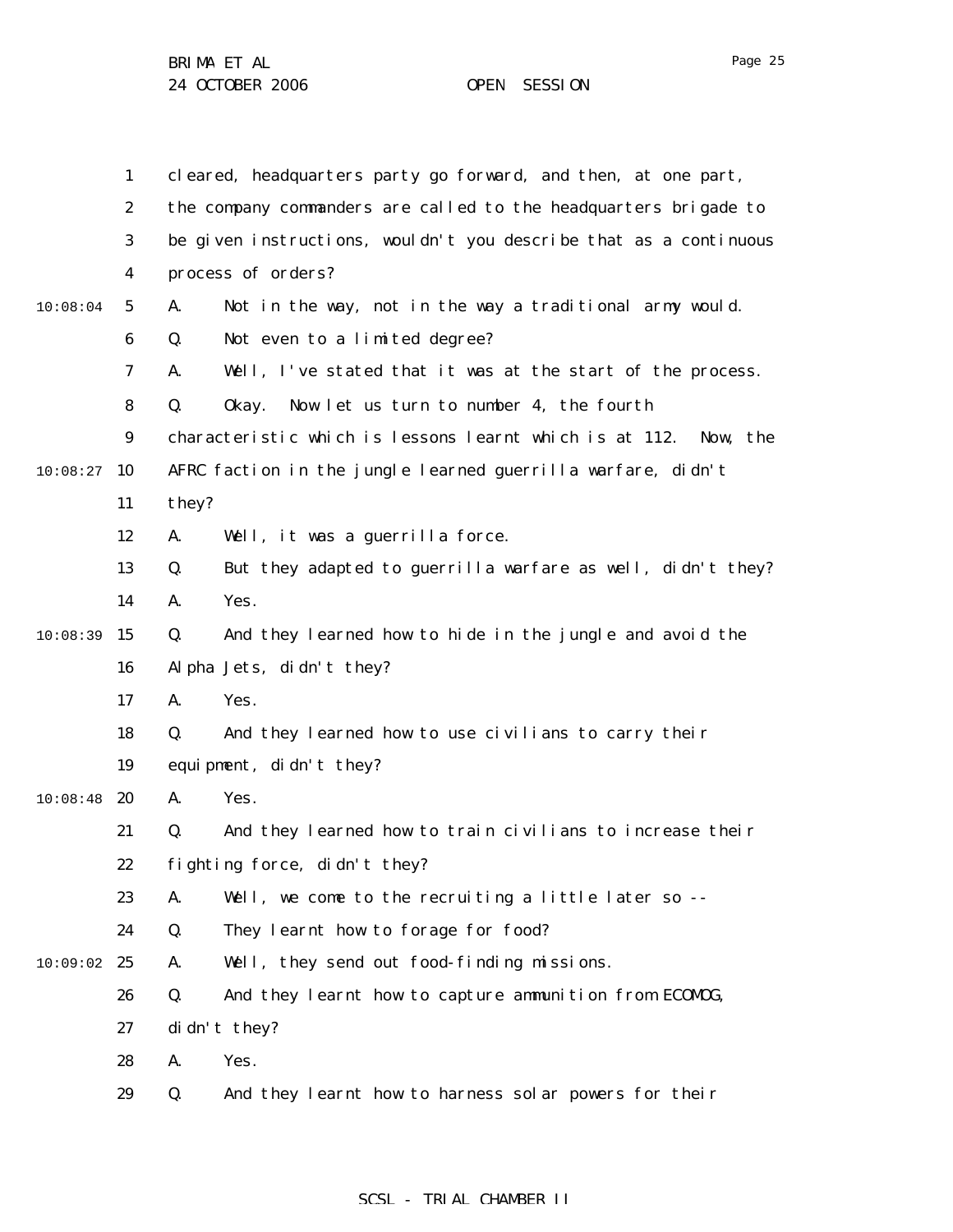Page 26

1 radios, didn't they?

2 A. Well, that's -- I was not convinced of that one.

3 Q. But if that were the case?

4 A. Well --

10:09:26

5 6 7 8 9  $10:09:51$  10 11 12 13 14  $10:10:16$  15 16 17 18 19  $10:10:44$  20 21 22 23 24 Q. So I would suggest to you that within the AFRC faction, as it evolved, there was a readily available lessons learnt system? A. Sir, again, we go into the discussion. If you read what Colonel Iron says about lesson learnt and the procedures you would go into in a traditional army, you go on a mission, you go on an exercise and you have 100, 150 lessons learned and they all go into a database and from then on you adjust your training methods and adjust the way you operate. That's the way it is described by Colonel Iron, which I can support. Now, that was, in my mind not at all the case. That was not the case as Colonel Iron indicated it and what was done, and I don't deny that, that the AFRC learnt on the job. Now, they learned on the job and again, they operated like a guerrilla force, and they learned that on the job but then, to come to the conclusion that there was a lesson learned system, as indicated by Colonel Iron, to establish a traditional military organisation or to establish the characteristics, then, you know, I can't agree with that. So they learned on the job and they probably learned well, but that is not what is meant here. Q. But amongst themselves there was a lesson learned system,

10:11:06 25 wasn't there, as can be seen by the way they operated?

> 26 A. Well, I don't agree with you on that.

27 Q. You don't agree?

|    | 28 A. | Then you -- not in a sense, and that is what we -- you            |
|----|-------|-------------------------------------------------------------------|
| 29 |       | know, we will go over that for the last criteria, continuously in |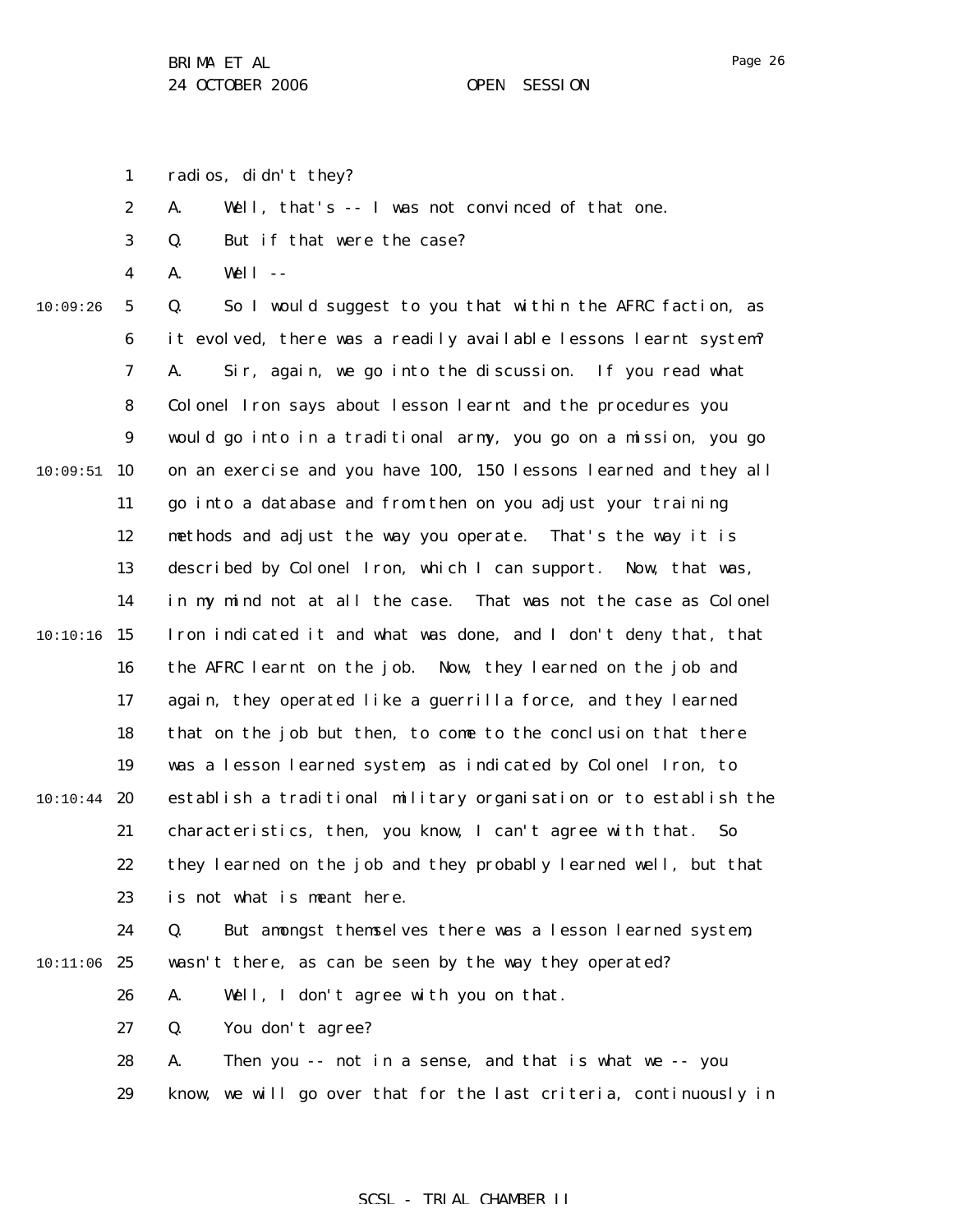| 1                | the same way, in the sense that Colonel Iron describes what is a    |
|------------------|---------------------------------------------------------------------|
| $\boldsymbol{2}$ | lessons learned development, evaluation system, in a traditional    |
| 3                | army, and then we say, yeah, but they learned on the job.<br>Hey,   |
| $\boldsymbol{4}$ | okay, characteristic one accomplished. I don't agree with that.     |
| 5                | But Colonel Iron is looking at characteristics, isn't he,<br>Q.     |
| $\boldsymbol{6}$ | so you would agree that different armies would have different       |
| 7                | systems of lessons learnt, wouldn't they?                           |
| 8                | But then the question is: Is it a traditional military<br>A.        |
| 9                | organisation? And then the answer in my mind is no, it's not.       |
| 10               | So only if you have this database system as you are<br>Q.           |
| 11               | mentioning can it be a traditional military organisation in terms   |
| 12               | of lessons learned; is that what you are saying?                    |
| 13               | What I'm saying is, if you read the explanation by Colonel<br>A.    |
| 14               | Iron, what is required, and then you put it towards the AFRC,       |
| 15               | then it was not in place.                                           |
| 16               | Q.<br>But at any rate, at paragraph 113, I believe that you at      |
| 17               | least say it was available to a limited extent?                     |
| 18               | Well, what I'm saying is, is that if you learn on the job,<br>A.    |
| 19               | it's not -- it cannot be characterised as one of the requirements   |
| 20               | for a traditional force. If you learn on the job it's another       |
| 21               | thing.                                                              |
| 22               | Q. Yes, but in your report at paragraph 113, it says learning       |
| 23               | was done on the job and therefore the lessons learnt system was     |
| 24               | available to a limited extent?                                      |
| 25               | Well, you know, I've stated --<br>A.                                |
| 26               | Q.<br>Well, do you agree with that statement or are you changing    |
| 27               | your mind?                                                          |
| 28               | What I did is I stated it several times, I didn't want<br>A.<br>No. |
| 29               | to be too harsh on my verdict, I stated to Mr Knoops, you know,     |
|                  |                                                                     |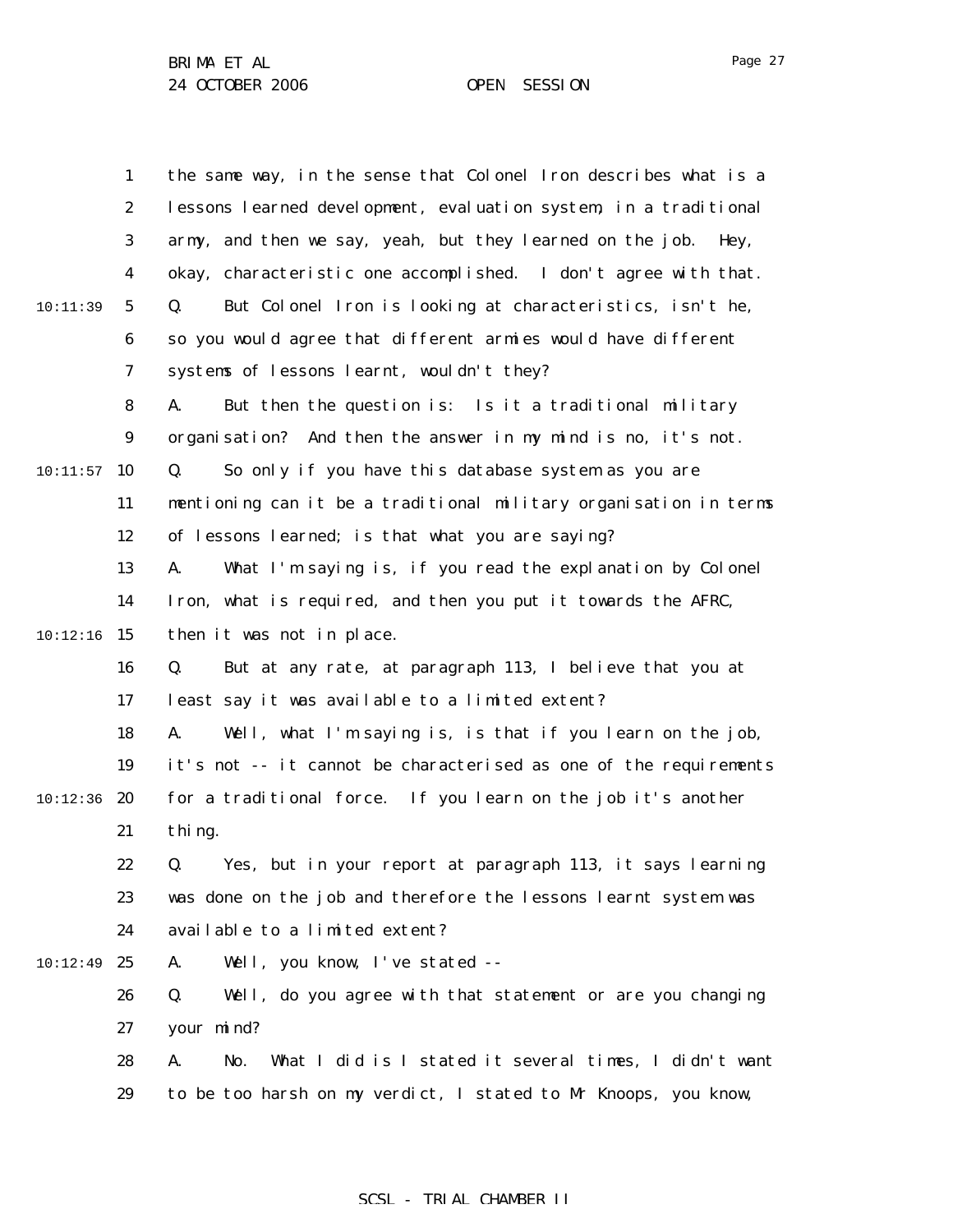1 2 it is, it was not a lesson learnt and doctrine development system as we use in traditional military organisations.

3 4 Q. Let me put it this way: Do you stick to what you say in your report?

5 10:13:19 A. Yes, I do.

6 7 8 9 10:13:45 10 11 12 Q. Yes, you do. Now, let us move to the next, which is number 5, which is a disciplinary system, which you have at page 57 and it's at paragraph 114. And, here, with your concept of discipline you set out three criteria. Now, I would suggest to you these criteria are more applicable to a western army than a military organisation operating in the context of the Sierra Leone war?

13 14 10:14:10 15 16 A. Well, it was based on the way I, but not only I, but it's defined in a different way than Colonel Iron states, the way a disciplinary system should work, should be in place and then the finding is, as I did, it was not.

> 17 18 19 Q. But did you know that numerous former members of the SLAs have given evidence that they knew that they would be subject to discipline if they disobeyed orders?

 $10:14:31$  20 21 22 A. Well, if members of the SLA state that then, you know, I refer back to what I've written about the previous let's say time before the coup in 1997.

23 24 10:15:00 25 26 27 Q. But then I would refer you to what TRC-01 said about the time before the coup and here, even despite the provocations the SLAs kept their discipline. So according to that witness, who in fact was a very senior officer at the time, there was a disciplinary system in place at the time of the coup, wasn't

> 28 there, according to him?

29 A. Well, according to him. He also stated quite clearly, if I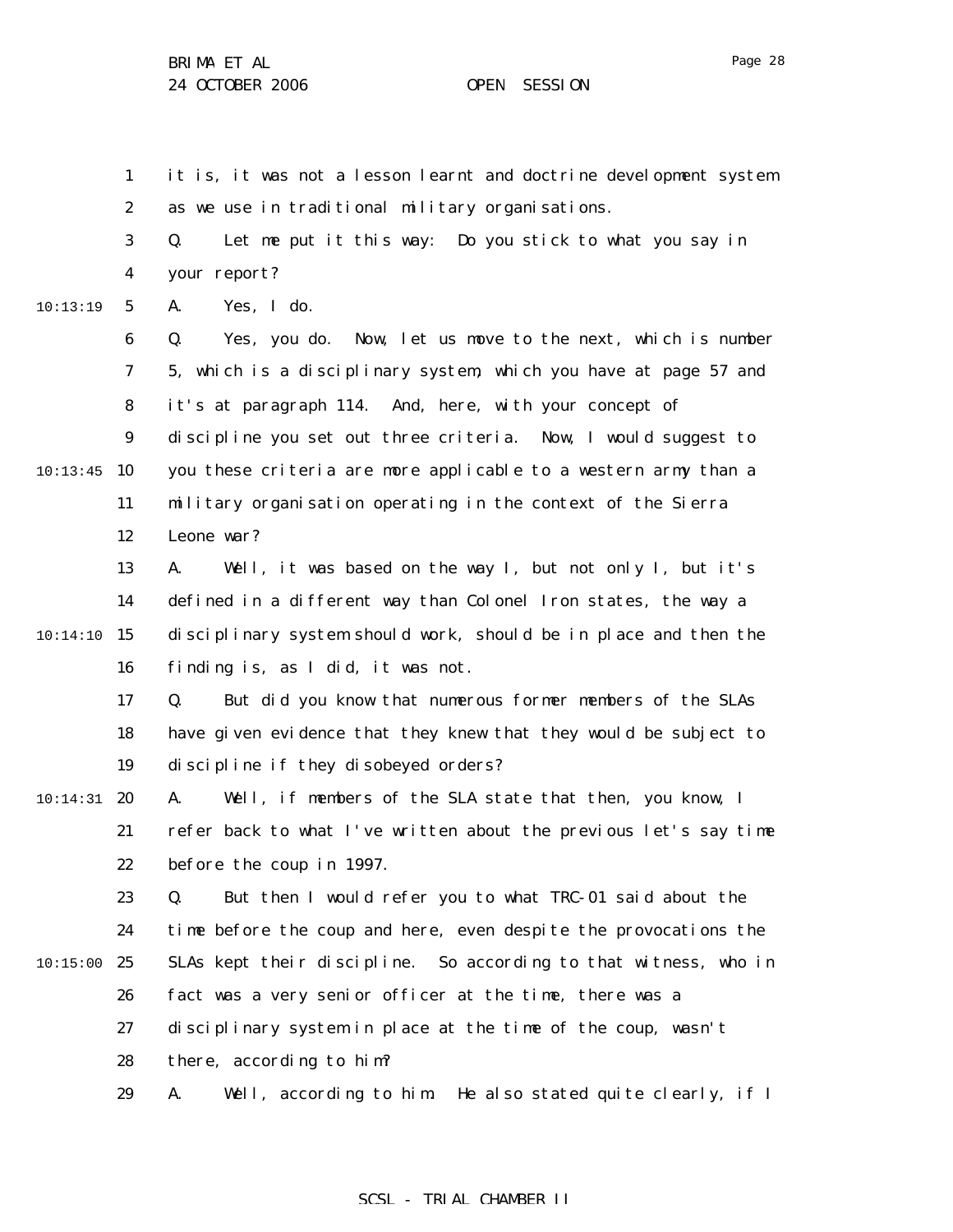1 2 3 4 recall, which I recalled from listening in to his statement on television, that there was no disciplinary system within the AFRC in the bush. That is what he stated. Of course, then you will say, well, he wasn't there.

#### 10:15:36

5 6 Q. Exactly. It's his opinion. He wasn't there so -- A. Yes. Fine.

7 8 9 10:16:08 10 11 12 Q. Now, on paragraph, let us say 150 -- sorry, I think if we now look at paragraph 116 on page 58. Now, if we look at about halfway down, we have officers and non-commissioned officers who are primarily responsible for enforcing discipline never set the correct example. It's inaccurate to say that they never set the correct example, isn't it?

> 13 14 A. Well, I certainly haven't come across a structured way of setting the example.

 $10:16:32$  15 16 Q. You are talking of officers and non-commissioned officers. I mean, SAJ Musa set the correct example, didn't he?

17 18 19  $10:16:51$  20 21 22 23 24 10:17:18 25 A. Well, you know, it's repeated over and over by people who said well, he placed orders. He said, you know, there should be no killing, raping or whatever, burning, and then you can -- but then of course the question remains: How much effect does a statement like that has if, again, you will say well, there were more, but if 167 states there were no orders placed, there was no formal orders given at place so-and-so, and you don't have a system where you can go through your organisation to make sure that whatever you say is carried out.

26 27 28 29 Q. But let's take the SAJ Musa example. I mean, it would be inaccurate to say that officers and non-commissioned officers who were primarily responsible for enforcing discipline never set the correct example; they did on occasion, didn't they?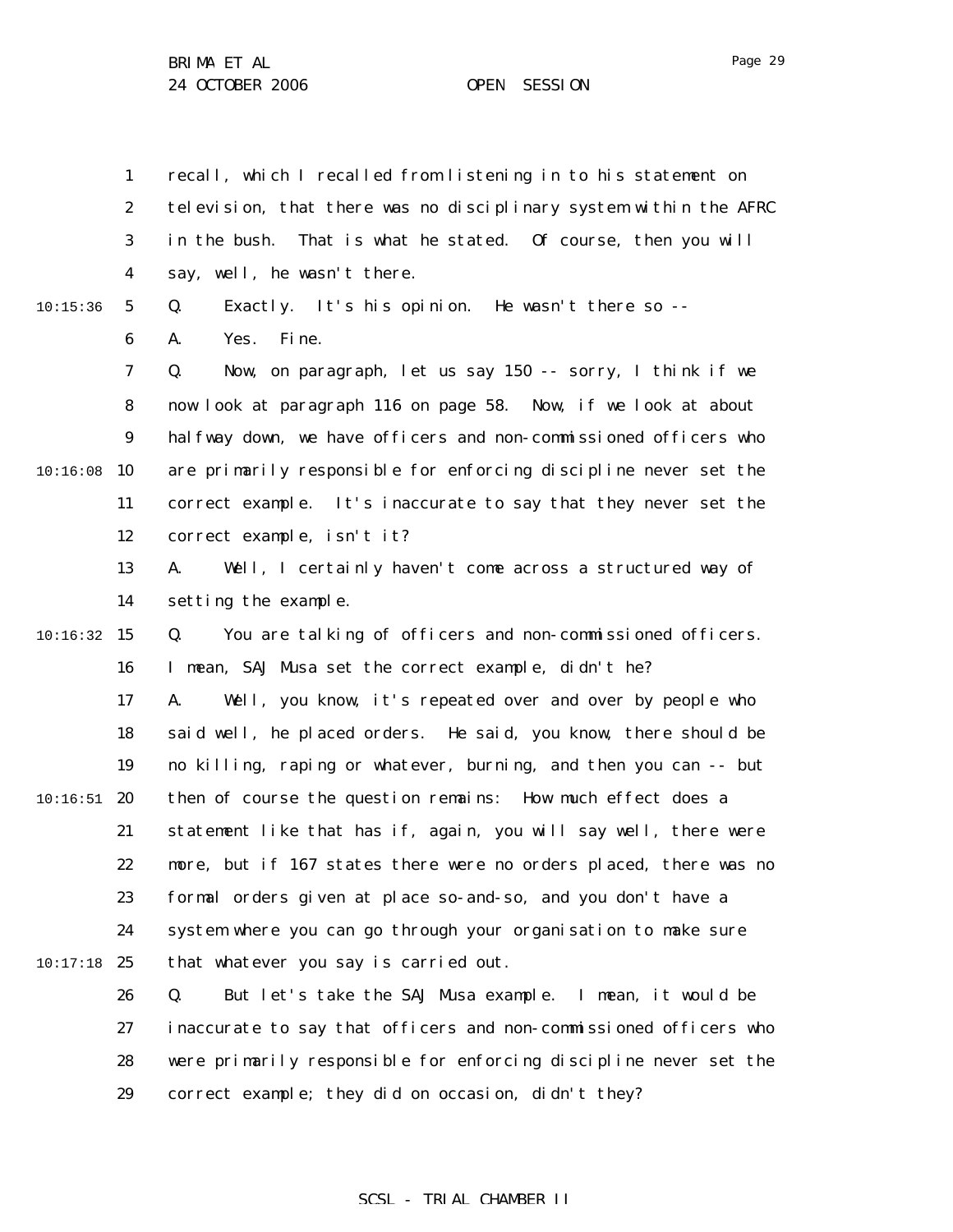Page 30

1 2 3 4 5 6 7 8 9 10 10:18:22 11 12 13 14  $10:19:07$  15 16 17 18 19  $10:19:21$  20 21 22 23 24 10:19:33 25 26 27 28 29 10:17:54 A. Well, I have not come across. I have only come across SAJ Musa as a commanding officer. Q. Now, if there was no disciplinary system in place whilst the AFRC faction were in the jungle, how can you explain the alleged arrest of the accused at Colonel Eddie Town? A. I cannot because I looked at the issue of discipline within the organisation in the sense that I understand it. Q. Okay. Well, if there was no disciplinary system, how can you explain a Defence witness was sent by SAJ Musa to investigate why the accused had been locked up. And I will just read you the small extract. This is DAB-033 and he was one of the SLAs with the AFRC faction and this was on 2 October 2006. And at page 86, and I read from line 14 to 27. And it says: "Q. So can you please explain to me why SAJ Musa sent you to interview the detainees as chairman of the chaplain council? "A. Well, I was in charge of that. One, like the commanders who were the ones that would tell them the truth, the dos and the do nots, so even if somebody were to commit, if any action were to be taken, we would go, meet the person first, and we knew what the individual did. Then, if they were to make any inquiry, we would make sure that we were on the board. See, we saw the policies, that would make them to find that man guilty, before any action was taken. "Q. So you had a proper disciplinary system; you wouldn't just execute someone, You would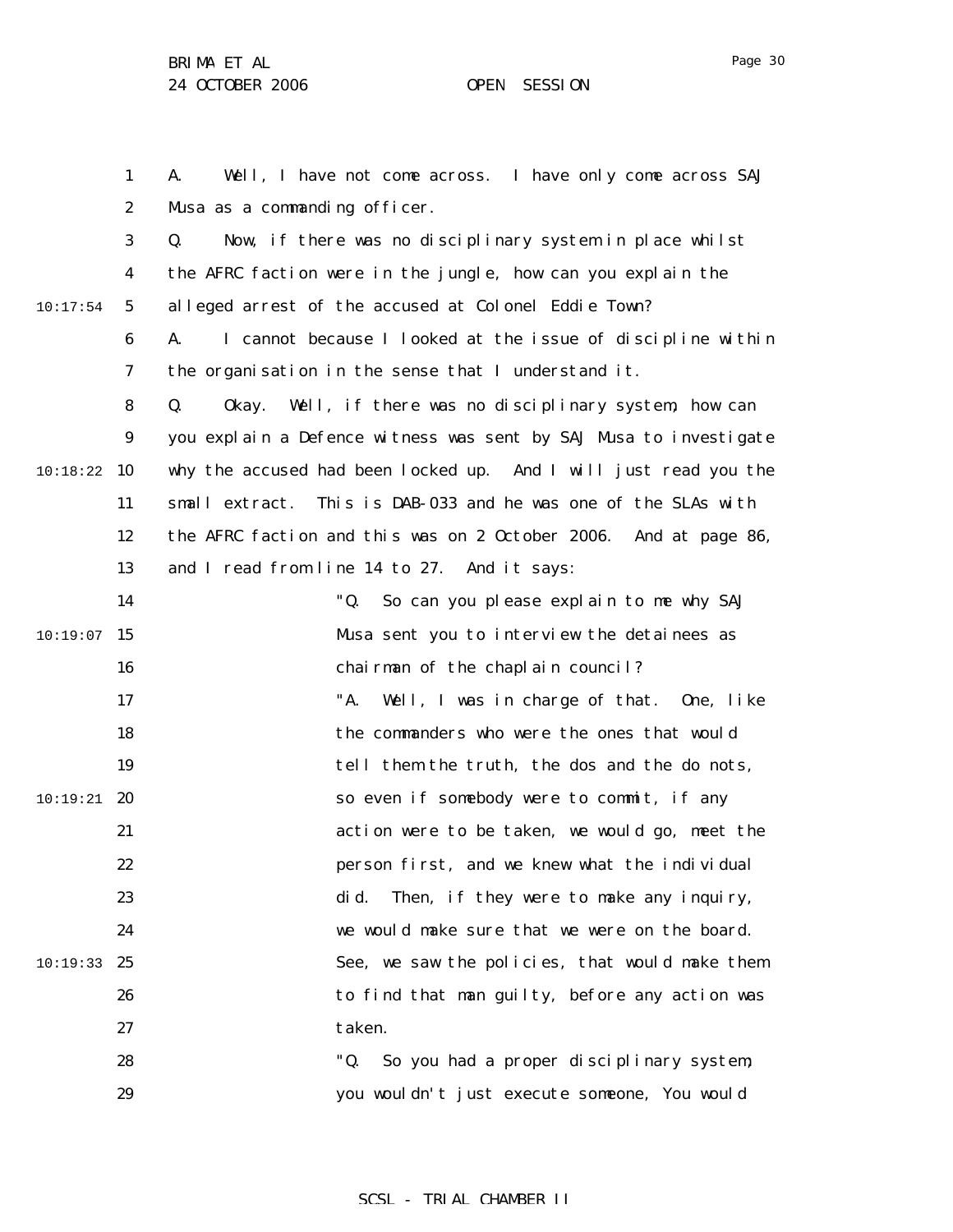|          | $\mathbf{1}$     | investigate the crimes" --                                     |
|----------|------------------|----------------------------------------------------------------|
|          | $\boldsymbol{2}$ | THE INTERPRETER:<br>Your Honours, the counsel is speaking too  |
|          | 3                | fast for the interpreter's comfort.                            |
|          | 4                | I apologise.<br>I will go a little slower.<br>MR AGHA:         |
| 10:19:53 | 5                | "Q.<br>So you had a proper disciplinary system;                |
|          | 6                | you wouldn't just execute someone, you would                   |
|          | 7                | investigate the crime and find out the truth                   |
|          | 8                | about it?                                                      |
|          | $\boldsymbol{9}$ | "A.<br>Exactly so."                                            |
| 10:20:05 | 10               | Now another witness, which is DBK-037, and that is 4           |
|          | 11               | October, page 73 to 75, and it's line 20 through to 29 on page |
|          | 12               | 73, and line 1 through to line 17 on page 74. And I read again |
|          | 13               | what this Defence witness said who was with the SLA faction.   |
|          | 14               | "Q.<br>Thank you, Mr Witness. I want to move on                |
| 10:20:53 | 15               | You had testified that there was an<br>now.                    |
|          | 16               | incident involving Junior Lion shooting                        |
|          | 17               | someone; do you remember that?                                 |
|          | 18               | "A.<br>Yes, sir.                                               |
|          | 19               | "Q.<br>And that you have stated that you had                   |
| 10:21:04 | 20               | killed a soldier named Kordulay; is that also                  |
|          | 21               | correct?                                                       |
|          | 22               | "A. Yes, sir.                                                  |
|          | 23               | "Q.<br>You conducted the investigation about that              |
|          | 24               | incident, didn't you, sir?                                     |
| 10:21:18 | 25               | "A.<br>I went to the area to get the facts, sir.               |
|          | 26               | "Q.<br>Now, who told you to go to the area and                 |
|          | 27               | get the facts?                                                 |
|          | 28               | "A.<br>It was FAT.                                             |
|          | 29               | "Q.<br>Now, you would agree with me that you                   |
|          |                  |                                                                |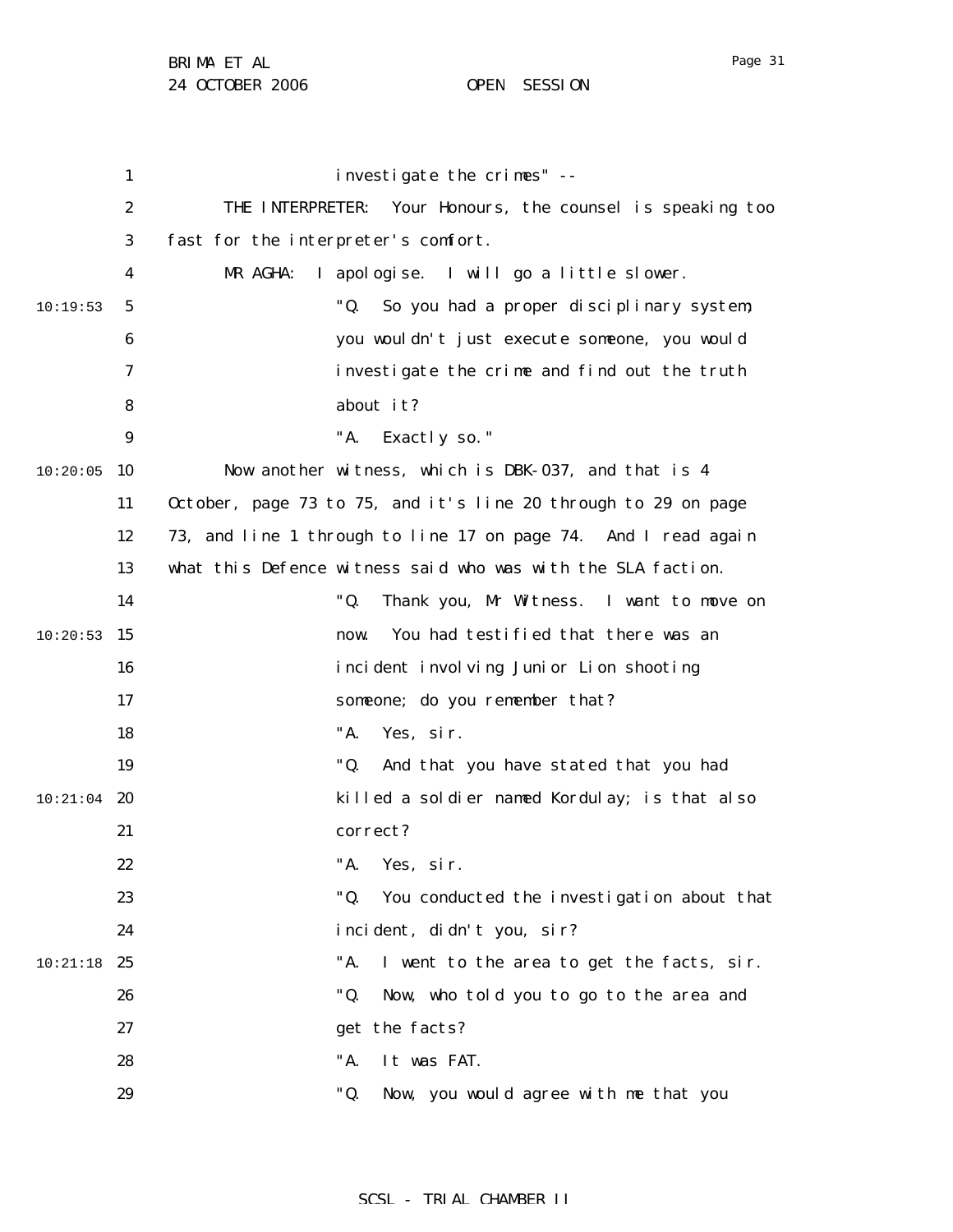|          | 1                | conducted -- that you went to get the facts and                  |
|----------|------------------|------------------------------------------------------------------|
|          | $\boldsymbol{2}$ | conducted this investigation because there was                   |
|          | 3                | a violation of the rules, wasn't there?                          |
|          | 4                | "A.<br>That is what they sent me for, sir.                       |
| 10:21:43 | 5                | "Q.<br>SAJ Musa laid out all the rules for all of                |
|          | 6                | the troops to follow, didn't he, when he set up                  |
|          | 7                | the military structure?                                          |
|          | 8                | "A.<br>The military has order.                                   |
|          | $\boldsymbol{9}$ | "Q.<br>And part of that order are rules and                      |
| 10:21:56 | 10               | regulations for all the troops to follow, isn't                  |
|          | 11               | it?                                                              |
|          | 12               | "A.<br>Yes.                                                      |
|          | 13               | "Q.<br>And this investigation took place in                      |
|          | 14               | Eddie Town; is that correct?                                     |
| 10:22:06 | 15               | "A.<br>Correct, sir.                                             |
|          | 16               | "Q.<br>Now, during this time, during your                        |
|          | 17               | investigation, what was your rank?"                              |
|          | 18               | So that's an example of carrying out an investigation and        |
|          | 19               | finally, on page 75 at lines 8 to 10, and this is the same       |
| 10:22:27 | 20               | witness, so it's 4 October, the question is:                     |
|          | 21               | "Q.<br>Now, as a result of your investigation,                   |
|          | 22               | Junior Lion was locked up for a period of time,                  |
|          | 23               | wasn't he?                                                       |
|          | 24               | He was under close arrest."<br>"A.                               |
| 10:22:43 | 25               | Now, if you are having a system where there is an                |
|          | 26               | investigation, and even senior officers like battalion commander |
|          | 27               | can be arrested and detained after that investigation, and if    |
|          | 28               | this was the case then you would agree with me there was a       |
|          | 29               | disciplinary procedure in place, wouldn't you?                   |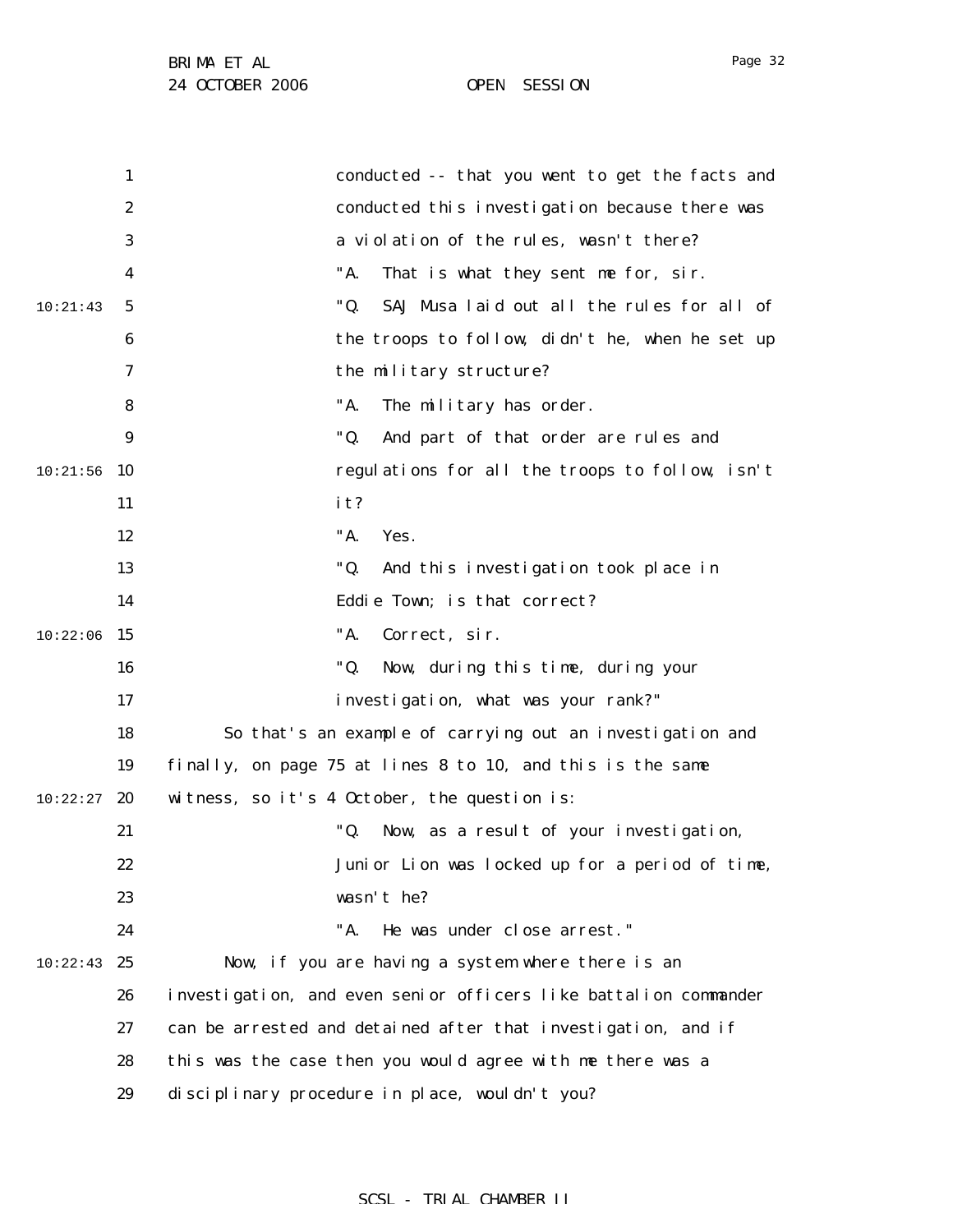Page 33

1 2 3 4 5 6 7 8 9 10:23:48 10 11 12 13 14  $10:24:15$  15 16 17 18 19  $10:24:35$  20 21 22 23 24  $10:24:58$  25 26 27 28 29 10:23:29 A. Not in the way the requirements are set by Colonel Iron in his report because then you talk about a total different disciplinary system, in order to establish the traditional army because if you say, well, they weren't just executed, were they, and then you have to realise to do an investigation in the facts, and we all know how difficult that is, and you don't have trained, trained personnel, as we all know from the transcripts that someone with absolutely no, absolutely no training whatsoever, only as a soldier, very limited, was promoted to captain and then he can provost marshall and then we read again Colonel Iron's report where he sets the requirements for a provost marshall and the system, but you have to come up with more than only saying: We sent out someone and he was investigating the facts and that was it. In that sense and, you know, we continued differing -- having differences over these topics because again, within a traditional army, it doesn't work that way. So, he didn't well, yes, but then there was a disciplinary system not in a sense as was described by Colonel Iron and the way he and I know it. Q. But in a traditional army, don't you have complaints, investigation, arrest and then punishment? A. Yes, of course, sir, but it is on a total different scale. It depends whether you are accused of a crime, for example. Now the system Colonel Iron describes is different than our system but that basically is not so relevant but within a traditional military organisation, whether it's the provost marshall in the UK system or, in my system, where you have the military police working directly only under the Prosecutor. And so they do all the investigations and the Prosecutor decides whether or not he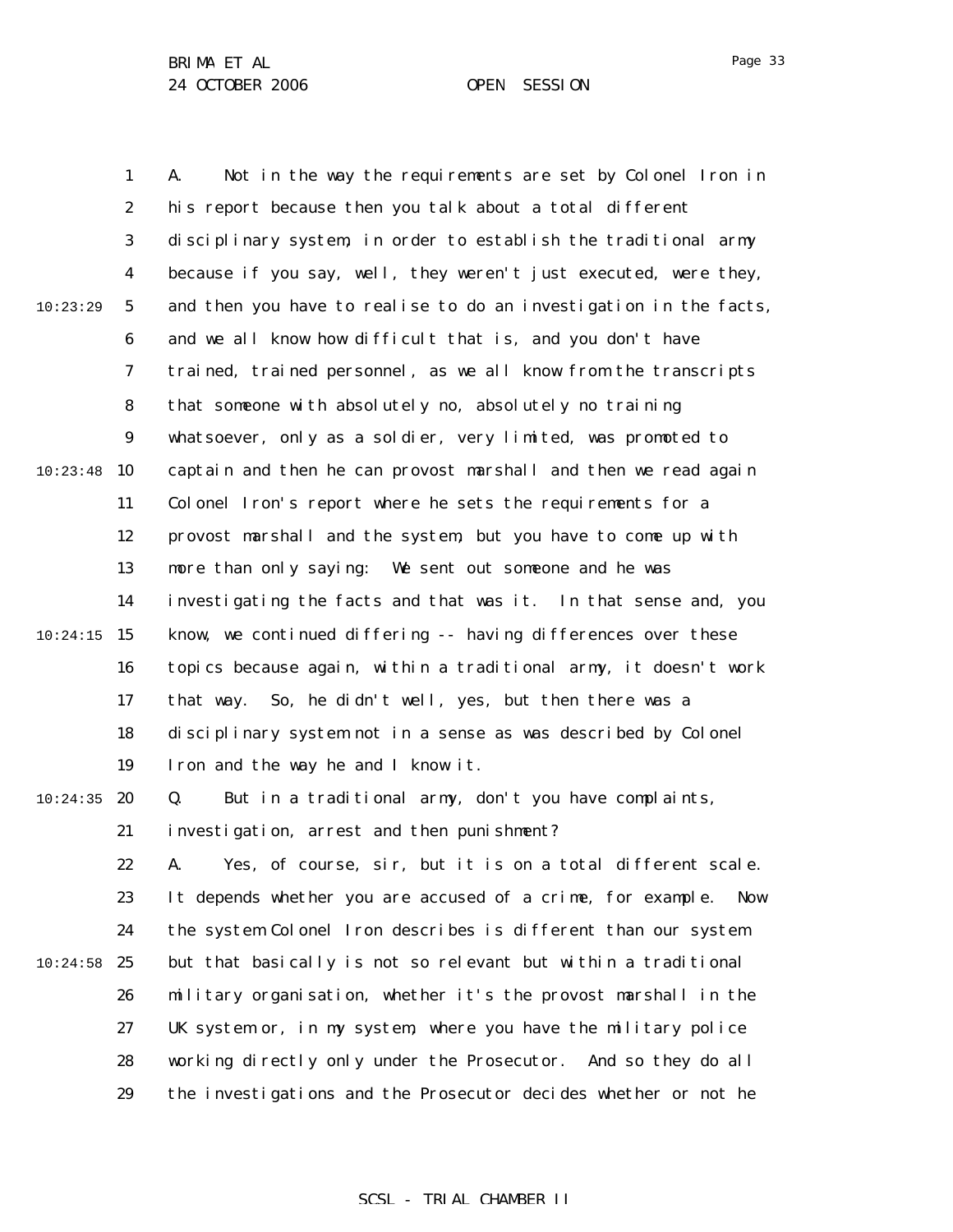|          | 1                | is going to start a court case with him, so -- and then you have   |
|----------|------------------|--------------------------------------------------------------------|
|          | $\boldsymbol{2}$ | the right, of course, for counsel and all the things in a          |
|          | 3                | traditional army are established, not by just someone having to    |
|          | 4                | Okay, I looked into the facts and he was locked up.<br>say:<br>So, |
| 10:25:41 | 5                | again, in my firm belief, that was not the case. So we tried to    |
|          | 6                | match desperately, with all these aspects, we tried to match or    |
|          | 7                | tried to compare the organisations as Colonel Iron described       |
|          | 8                | them.                                                              |
|          | 9                | But in certain armies, let's say like the British Army in<br>Q.    |
| 10:26:06 | 10               | World War I, weren't soldiers, who were found now to have had      |
|          | 11               | shell-shock, weren't they executed without being given proper      |
|          | 12               | trial, as you've just described?                                   |
|          | 13               | Well, you know, in my army, you have the courts established<br>A.  |
|          | 14               | in the field.                                                      |
| 10:26:23 | 15               | Q.<br>You are talking --                                           |
|          | 16               | And you have a proper system.<br>A.                                |
|          | 17               | I am talking about this example in World War I?<br>Q.              |
|          | 18               | Then, I didn't look into that.<br>A.                               |
|          | 19               | If that were the case it wouldn't make the British Army any<br>Q.  |
| 10:26:38 | 20               | less than a traditional army, would it?                            |
|          | 21               | No, but again, I go to the requirements set by Colonel<br>A.       |
|          | 22               | Iron, and if you don't fulfil that, and you can't sort of reason   |
|          | 23               | towards the traditional military organisation, traditional army,   |
|          | 24               | because that is unrealistic.                                       |
| 10:26:53 | 25               | And you talk about training, would it change your view at<br>Q.    |
|          | 26               | all if you know there were MPs within the AFRC faction whilst      |
|          | 27               | they were in the jungle who carried out these tasks?               |
|          | 28               | A.<br>Well, sir, I read a transcript that someone was promoted to  |
|          | 29               | captain and he became the provost marshall without any schooling,  |

Page 34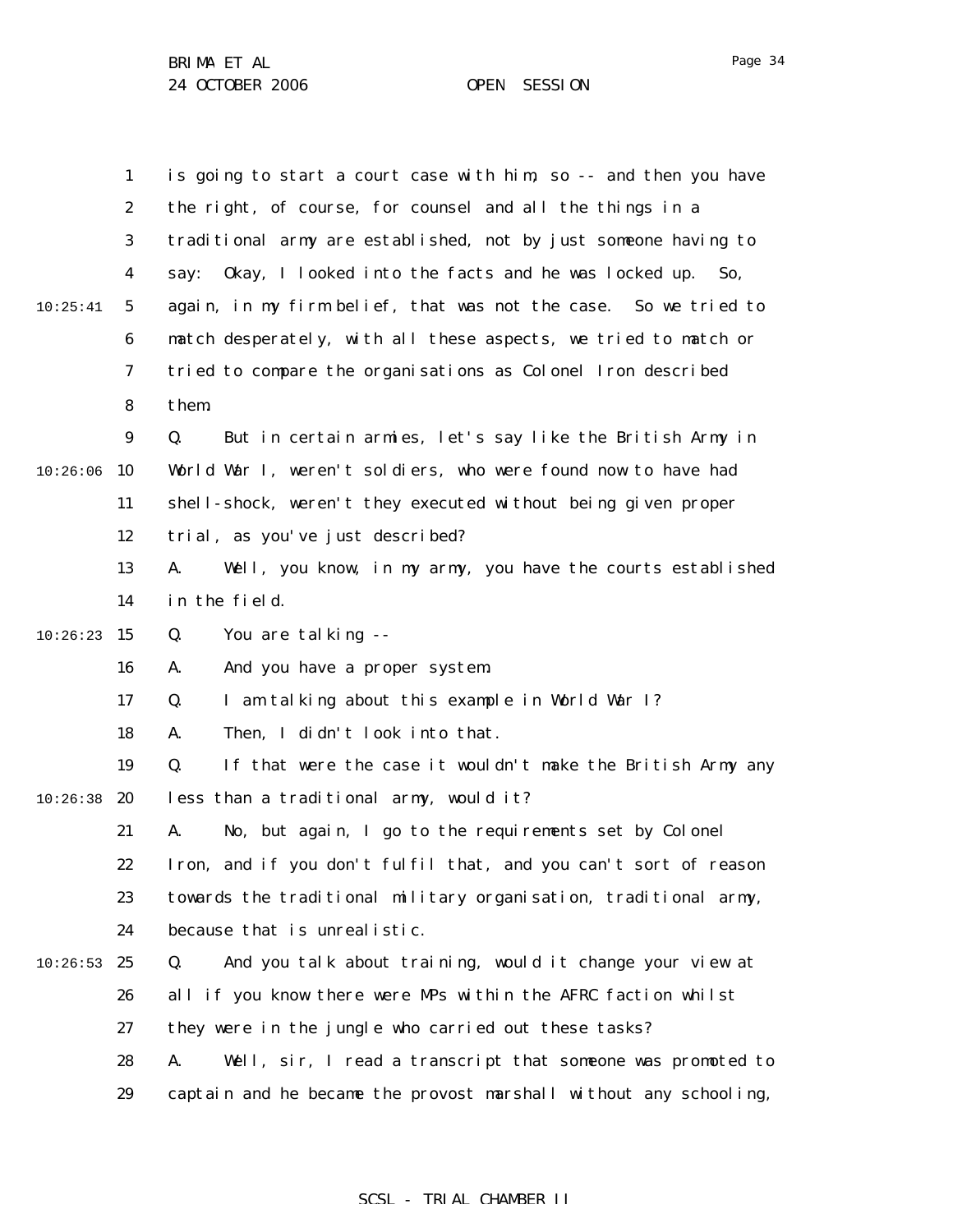1 2 3 4 5 6 7 8 9  $10:27:50$  10 11 12 13 14  $10:28:13$  15 16 17 18 19  $10:28:35$  20 21 22 23 24  $10:28:54$  25 26 27 28 29 10:27:27 without any training, not even an officer while he was promoted to captain but that we all know was just a handing out a promotion. Q. And would it change your view at all if, hypothetically, some of those of the AFRC faction in the jungle had actually received training as MPs whilst they were in the SLA so they already had this training at hand? A. The majority of let's say these tasks are only carried out by officers and the AFRC hardly had any officers available. Q. Well, they had their own officers which they promoted in the field, didn't they? A. But then, again, I am afraid we come to that later on, that the promotion, you know, as Colonel Iron rightly says, promotion is done on experience. You gain experience in organisation and you qualify for staff colleges and so on and as you gain experience and education you come to a level. If you perform very well, you come to a level that all of a sudden someone says: Okay, you are going to be promoted to captain major, or finally, what have you, but that's another thing. PRESIDING JUDGE: But general, battlefield commissions in time of war are a common thing, aren't they? THE WITNESS: Yes, Your Honour, but then the battlefield promotions have to be based on quite experience. PRESIDING JUDGE: Yes, but no formal training is required in staff college. It's just experience of battle, isn't that the case? THE WITNESS: Yes, Your Honour, but then still it's because of, in these very, in some instances, if that is the case, it's first of all not a regular promotion but it's a promotion based

Page 35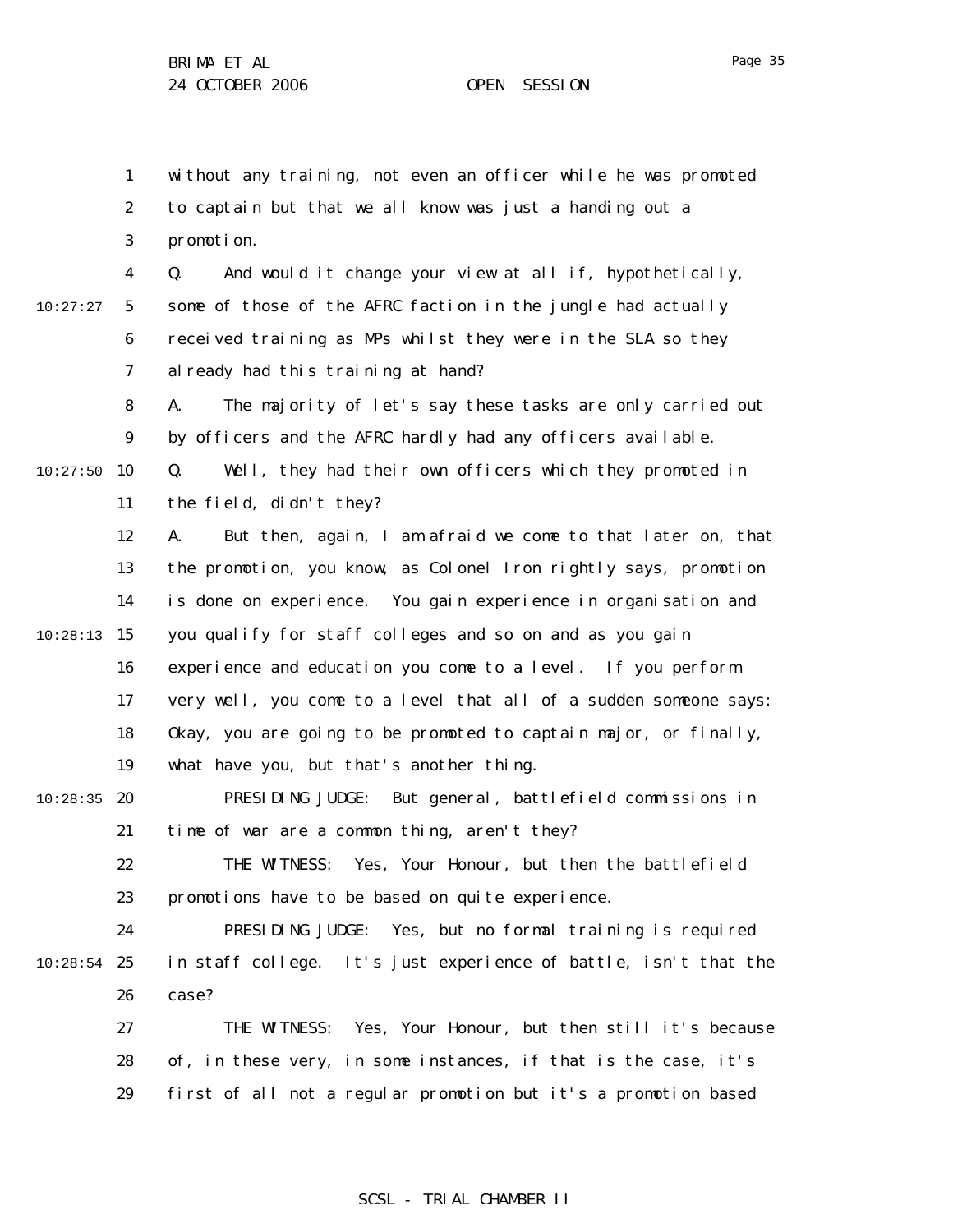BRIMA ET AL

24 OCTOBER 2006 OPEN SESSION

1 2 3 4 5 6 7 8 9  $10:29:37$  10 11 12 13 14  $10:29:56$  15 16 17 18 19  $10:30:14$  20 21 22 23 24 10:30:28 25 26 27 28 29 10:29:25 because you have a lot of experience and the way you have conducted yourself. PRESIDING JUDGE: Yes, but a lot of experience in battle, isn't it? THE WITNESS: Yes. PRESIDING JUDGE: Not experience in staff college doing formal courses. THE WITNESS: No, Your Honour. I was just describing the way, as Colonel Iron established, the promotion system as he describes it in his report. MR AGHA: Q. Now, during your research into this conflict, are you aware of a position known as a Mammy Queen? A. I came across but I have not gone into that. Q. So you wouldn't know what her role was? A. It would be speculation. I've come across but no more than that. Q. But would it again change your view on these disciplinary procedures to know that the AFRC faction had a Mammy Queen with them who decided upon women's affairs whilst they were in the jungle? A. You know, honestly, that would be speculating. I can't comment on that. Q. Discipline is not defined in any of the allied joint publications, is it? A. That, I don't know. Q. Generally speaking, if it's not defined, it's the Oxford university dictionary which is referred to. Did you know that? A. No. You know, there are so many articles and books written

Page 36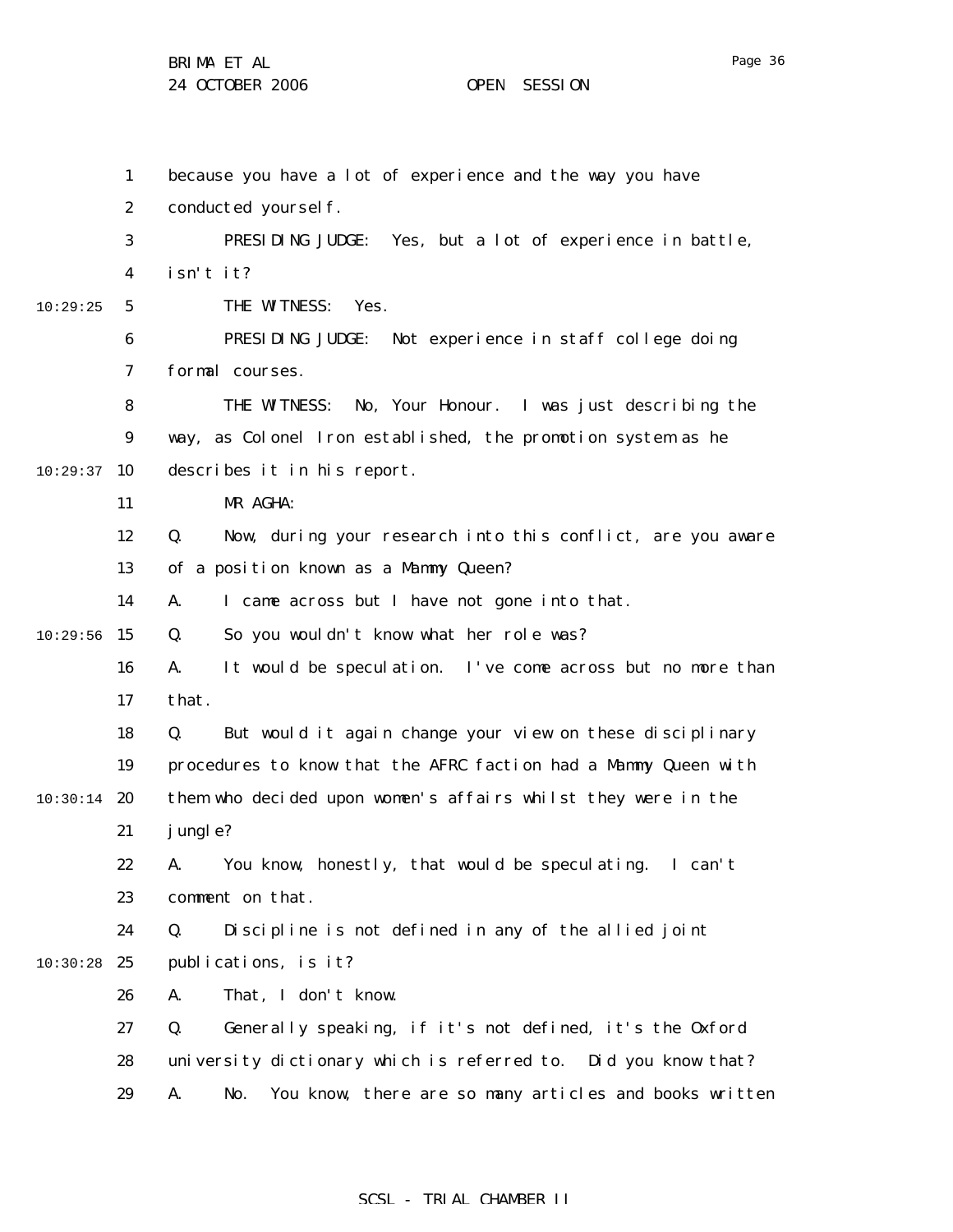Page 37

1 on discipline in the force.

|          | $\boldsymbol{2}$ | No, I am looking at the publications, the allied joint<br>Q.      |
|----------|------------------|-------------------------------------------------------------------|
|          | 3                | AJPs?                                                             |
|          | $\boldsymbol{4}$ | Well, then, I really have to go into that, and which I<br>A.      |
| 10:31:03 | $\mathbf{5}$     | didn't do. I thought there was enough documentation in my study   |
|          | 6                | al ready and I didn't look into that.                             |
|          | 7                | Well, if we actually look at the definition of<br>Q.<br>0kay.     |
|          | 8                | "discipline" which is -- it isn't defined in the AJPs so it's a   |
|          | $\boldsymbol{9}$ | general rule of thumb to go to the 0xford dictionary as required  |
| 10:31:44 | 10               | in your own glossary then we can perhaps see what that term is.   |
|          | 11               | And I have copies for the Court as well if they would like to     |
|          | 12               | My case manager has it, and just for your own benefit or<br>see.  |
|          | 13               | the record, the AAP6, 2006, at paragraph 4 states the concise     |
|          | 14               | Oxford dictionary, 11th dedition is a reference for English in    |
| 10:32:56 | 15               | So where a definition isn't to be found, then one should<br>AAP.  |
|          | 16               | look to the Oxford university dictionary. Now, if we look at      |
|          | 17               | "discipline," do you have that?                                   |
|          | 18               | Yes, I do.<br>A.                                                  |
|          | 19               | We have "The practice of training people to obey rules or a<br>Q. |
| 10:33:18 | 20               | code of behaviour, controlled behaviour, resulting from such      |
|          | 21               | training." Now, the SLAs had rules like not stealing another      |
|          | 22               | man's wife, shooting another soldier trying to surrender, et      |
|          | 23               | cetera, didn't they?                                              |
|          | 24               | I don't know that.<br>A.                                          |
| 10:33:42 | 25               | I will just read you out some of their rules. And this<br>Q.      |
|          | 26               | first one is from the transcript actually of TF-167?              |
|          | 27               | PRESIDING JUDGE:<br>Look, this is going to be a laborious         |
|          | 28               | process, Mr Agha. Can't you simply put a hypothetical situation   |
|          | 29               | where rules, if they existed, would represent discipline?         |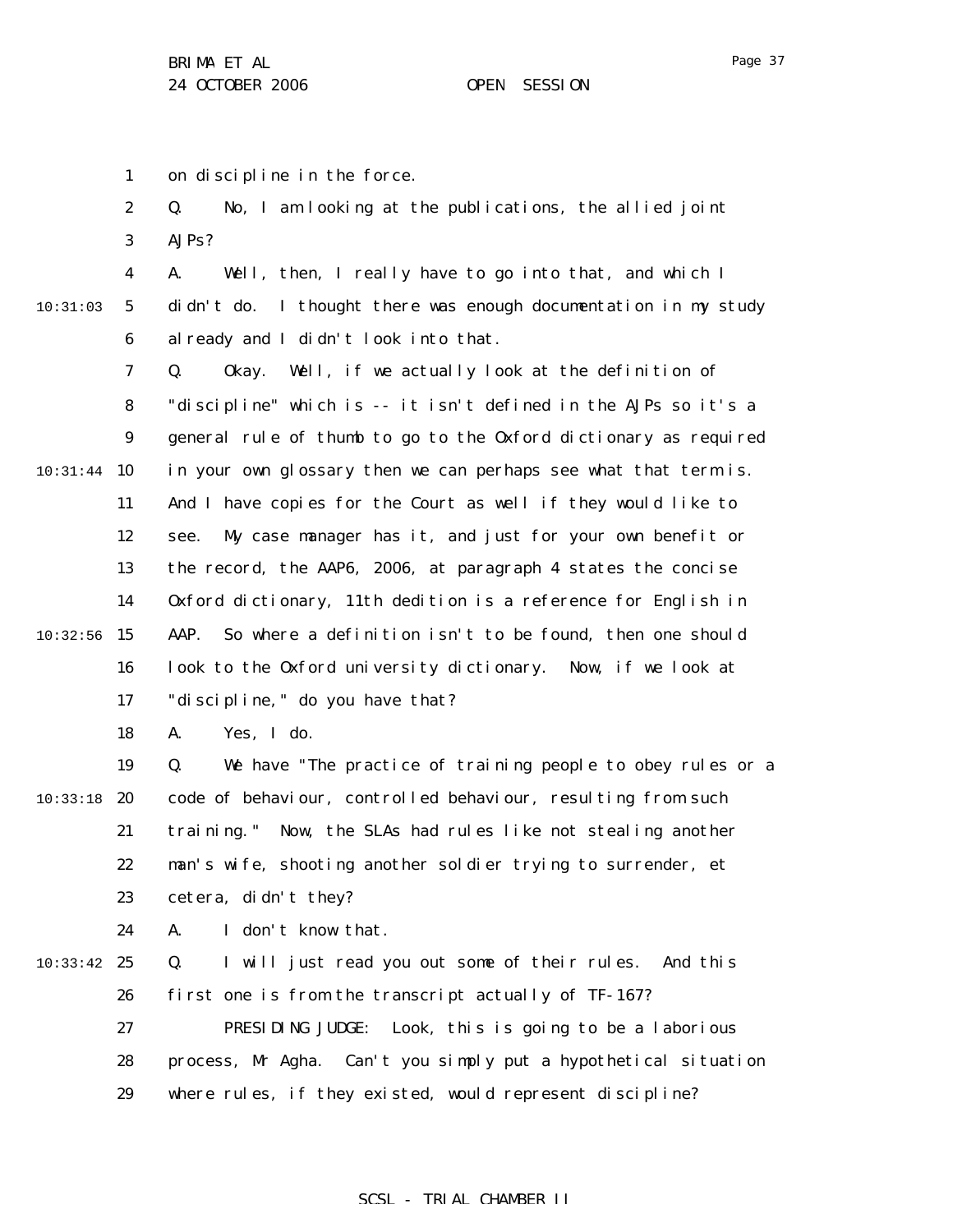1

MR AGHA: I can put the hypothetical.

2 3 4 5 6 7 8 9  $10:35:02$  10 11 12 13 14  $10:35:26$  15 16 17 18 19  $10:35:41$  20 21 22 23 24 25 26 27 28 29 10:34:28 10:35:59 Q. If there would have been evidence before this Court that rules were in existence, and the people who broke those rules were punished, would you agree with me that there was a disciplinary system within the meaning of "discipline," as defined in the AJPP publications? A. Well, again, you know, I really have to study very hard on this wording. But again, you know, if it's so hypothetical, but if you have a system as described by Colonel Iron, a formal system, then I would agree on that. But then you need to have a proper, formal system, with a lot of insurances also for the wrongdoers and a good procedural system how that is set up. Q. But according to this discipline, basically all that is required are rules, and people who need to be obeyed aware of them, and that they are punished if they are in breach of them, isn't it? A. But within a traditional military organisation you need more than that. You need to have the assurance of a good, very good system that works, that gives the insurances of people be treated well, one way or the other, and you have to have a very solid system of investigation; proper people with the qualification to investigate the wrongdoers. So by merely saying well, they were told and trained, that is it, that is not good enough. Q. But if, hypothetically, you had the investigation system, you had the people arrested and you had the people punished, there would be at least a limited form of discipline, wouldn't there? A. Well, yeah, but then, again, you come to some hypothetical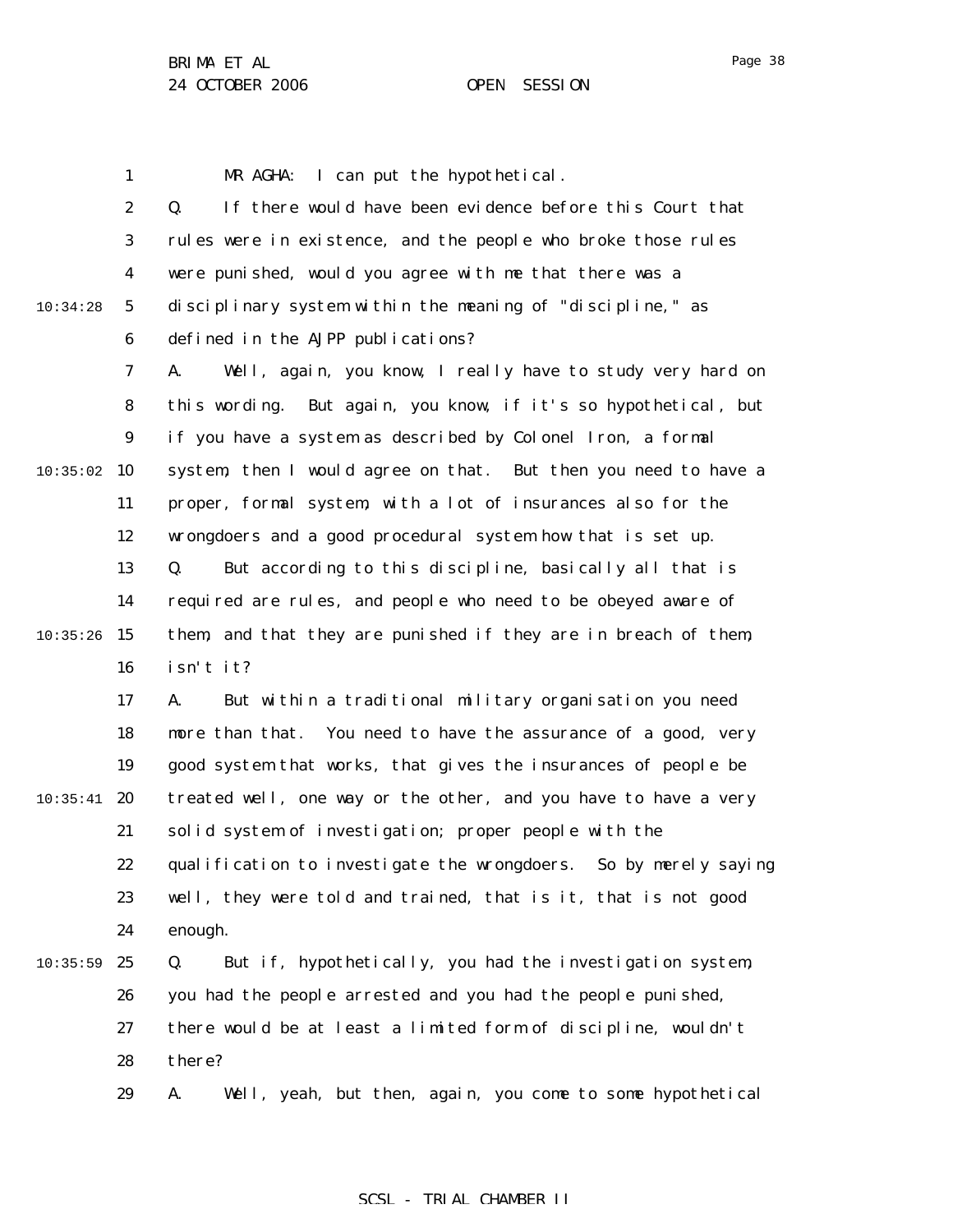1 2 3 4 5 6 7 8 9  $10:36:44$  10 11 12 13 14  $10:36:58$  15 16 17 18 19  $10:37:05$  20 21 22 23 24  $10:37:21$  25 26 27 28 29 10:36:31 situation and then still you don't meet the requirements set for a traditional military organisation. Q. But you have a limited form of discipline at least, don't you? A. Well, yes, but not good enough. Q. I'm not asking if it's good or bad. I am saying you had a limited form of it at least? A. Yes, but, you know, I -- but not a system that we require in a traditional military organisation. Q. You see, my question to you is it's not whether it is a good system, a bad system. It's just: Was there a limited form of a disciplinary systems? A. Well, if you put that question to me for the AFRC the answer is no. Q. No. Based on -- but what you've heard the definition of "discipline" from modern armies -- A. Yes. Q. You would still -- A. Yes. MR AGHA: This would, I think, be a good time to break, as I am moving into a different area. I can continue, if you like. PRESIDING JUDGE: Yes, go on up to quarter to, Mr Agha. MR AGHA: Thank you. Q. Now, we look to the next characteristic which is recruitment and training, and this is the sixth characteristic. And I believe it's in paragraph 120 of your report. And it's on page 59. Now -- A. Yes, I have got it, yes. Q. Now you will recall that nearly all the former SLAs who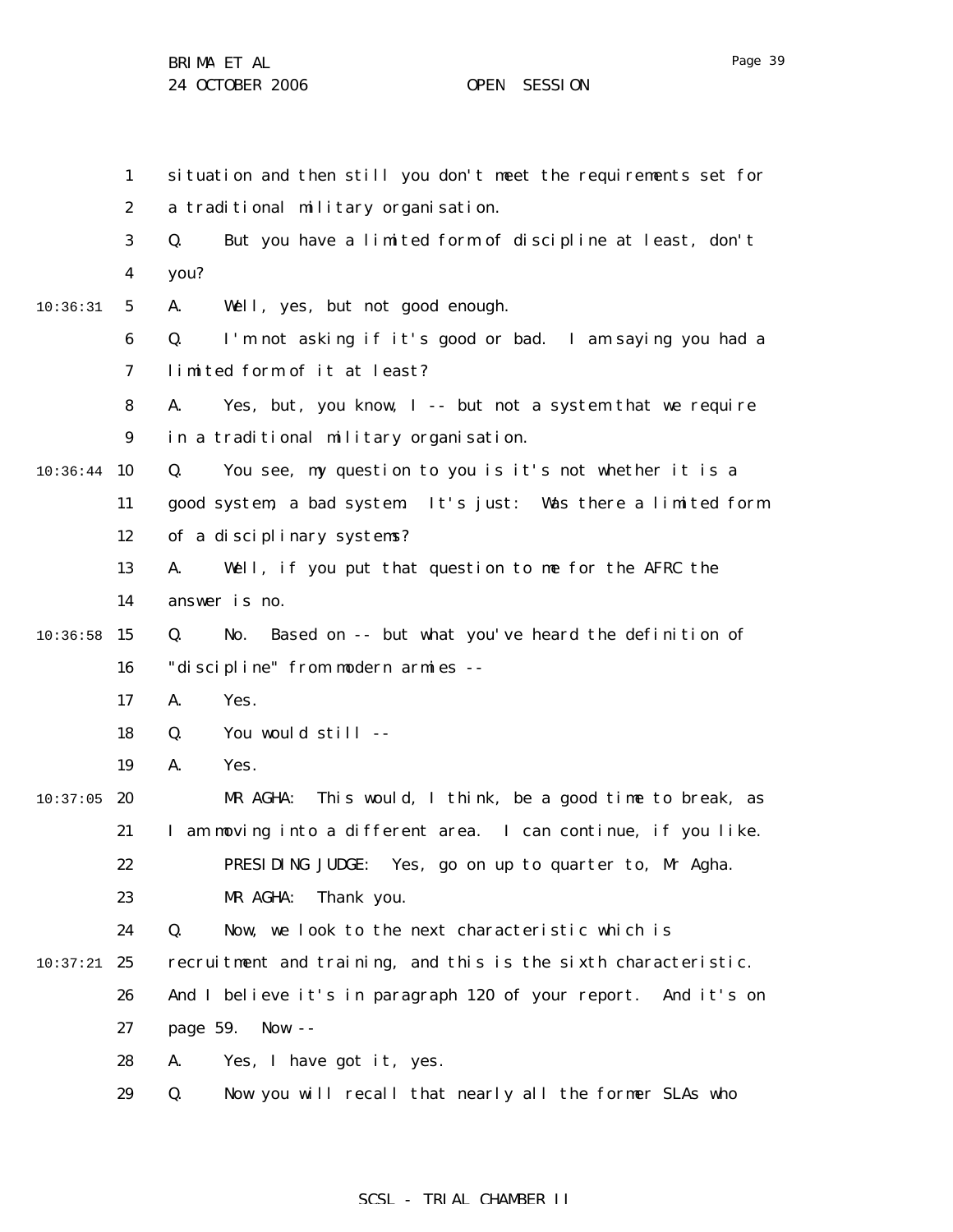1 2 3 4 5 6 7 8 9 10:38:22 10 11 12 13 14  $10:38:37$  15 16 17 18 19  $10:38:52$  20 21 22 23 24 10:39:14 25 26 27 28 29 10:38:05 appeared before this Court, who were in the jungle, and that's about ten of them, but received at least three and in some cases six months of training; do you remember that? A. I remember that they stated apparently that they got training while in the SLA. Q. Yes. And you will recall that most of them who had that period of training had actually been able to put that into practice in the war with the RUF, hadn't they? A. Well, I guess some of them had. Q. Okay. Now, how many months training did the average RUF combatant receive? A. I didn't study the RUF. Q. How many months training did the average CDF combatant receive? A. I didn't study the CDF. Q. How many months training did the average ECOMOG soldier receive? A. I didn't study that. Q. Now, would you agree with me that the training which the SLAs received before the coup was sufficient to enable them to defeat their enemies in the bush after the coup? A. Well, again, I don't know if, you know, that's another question, but I don't know if they, they relied on their training or the circumstances that arose. The question here was a different one. Q. No, but I am asking you another one? A. Okay. So, in my mind, still very doubtful that it had to do with their training and in the military way we've dealt with the guerrilla force tactics and how they got used to that.

### SCSL - TRIAL CHAMBER II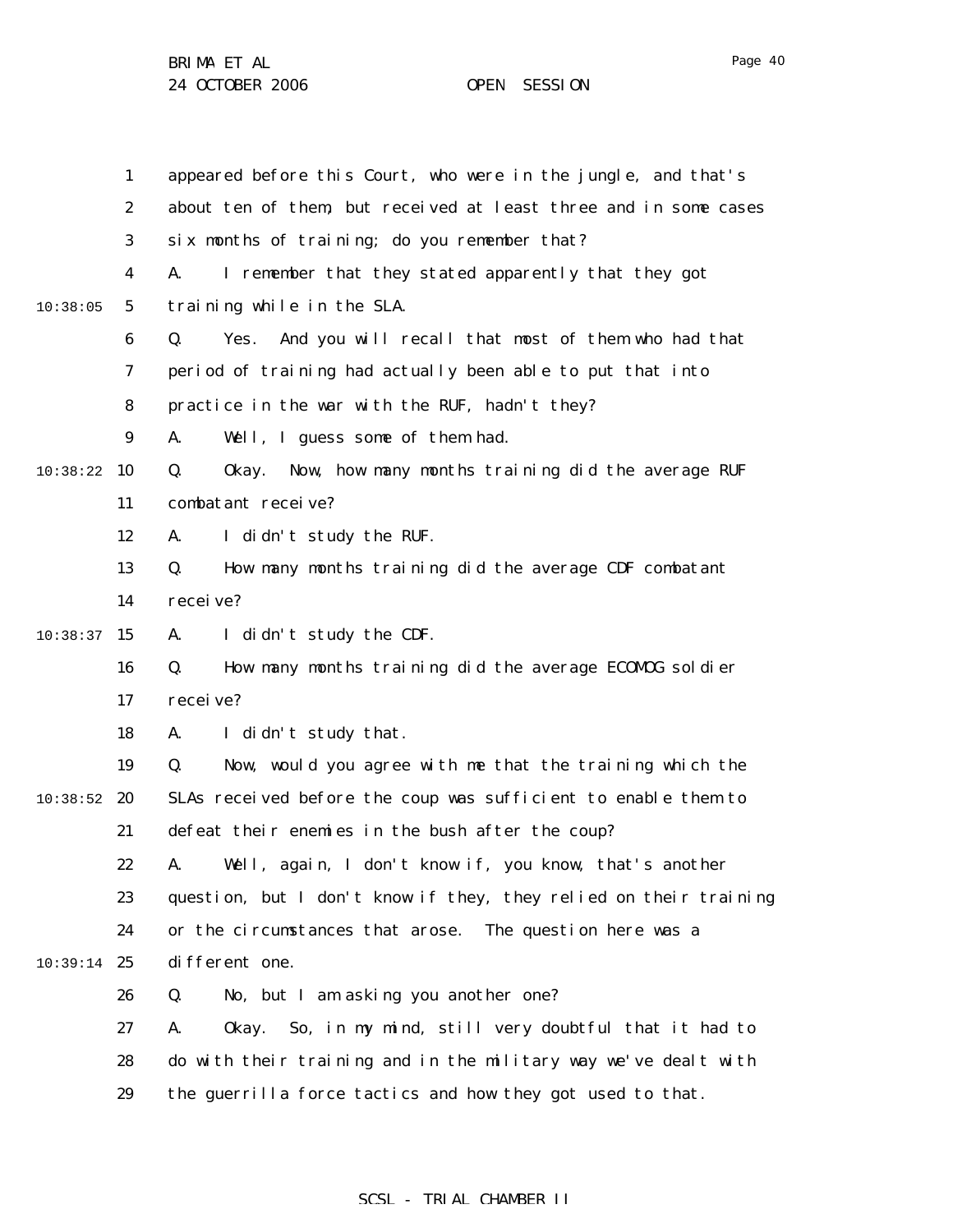|          | $\mathbf{1}$     | Sorry, to interrupt. So they had their basic training in<br>Q.    |
|----------|------------------|-------------------------------------------------------------------|
|          | $\boldsymbol{2}$ | the SLA, they put that training into practice during the war      |
|          | 3                | against the RUF. They adopted successfully guerrilla tactics in   |
|          | $\boldsymbol{4}$ | the jungle. Now you would agree with me that that would be        |
| 10:40:01 | $5\phantom{.0}$  | adequate training for them to conduct their fighting against      |
|          | $\boldsymbol{6}$ | their opponents, wouldn't you?                                    |
|          | 7                | I wouldn't say fighting against opponents. The guerrilla<br>A.    |
|          | 8                | tactics, the way they were trained to survive in the bush was     |
|          | $\boldsymbol{9}$ | enough to carry out through the months. Still, I don't believe    |
| 10:40:22 | 10               | that there were many battles fought if at all.                    |
|          | 11               | But presuming there were battles fought and, for example,<br>Q.   |
|          | 12               | from Colonel Eddie to Freetown, you would agree with me that      |
|          | 13               | because they were successful in these battles, hypothetically,    |
|          | 14               | their training was adequate for them during the war, wasn't it?   |
| 10:40:43 | 15               | I don't know that.<br>A.                                          |
|          | 16               | But can you give, if it was not adequate, an explanation as<br>Q. |
|          | 17               | to how they were able to defeat the ECOMDG who were trained       |
|          | 18               | sol di ers?                                                       |
|          | 19               | Well, I think you've asked that question several times.<br>A.     |
| 10:40:56 | 20               | I am still looking for an explanation.<br>Q.                      |
|          | 21               | But, you know, I don't believe that there were, as I have<br>A.   |
|          | 22               | stated the way before, I think the way things went, were          |
|          | 23               | differently than you described them so.                           |
|          | 24               | This would be an appropriate moment if you<br>MR AGHA:<br>0kay.   |
| 10:41:20 | 25               | like, Your Honour, but I can keep going until 11, if you like, I  |
|          | 26               | was just thinking of --                                           |
|          | 27               | PRESIDING JUDGE:<br>No, I said keep going until quarter to        |
|          | 28               | 11.                                                               |
|          | 29               | MR AGHA:<br>0kay.                                                 |
|          |                  |                                                                   |

Page 41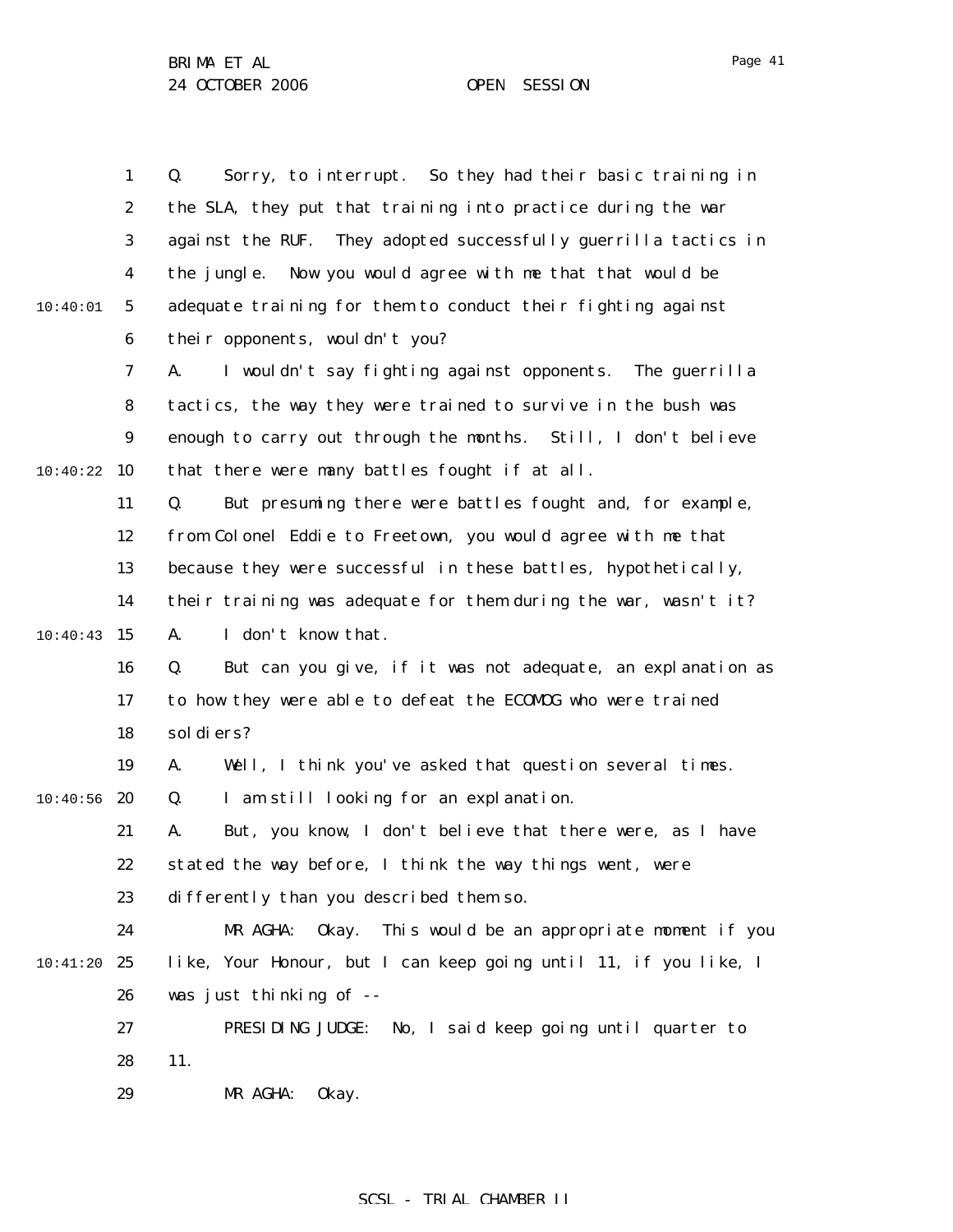1 Q. So we now come to the seventh characteristic?

2 A. But if I may?

3 Q. Sure.

4 5 6 7 8 9 10:42:00 10 11 12 13 14  $10:42:21$  15 16 17 10:41:38 A. Now, what I'm saying now here is because now we lose the point, in my mind. The question really was: Whether there was a recruiting and training system within the AFRC. That really was the question. And Colonel Iron stated that there were, I think, 70 people trained in the entire period in that, so we go into the training, we have been covering that at length, but we are now dealing with another issue, I want to emphasise, and that is that among the 77, including women and children, so my conclusion, based on that was not the direction you went into but the conclusion was there that even if you want to be very, not too harsh in your verdict, and there was a very limited training within the AFRC faction, which also Colonel Iron supports. That is what I only wanted to say. Q. Fine. Thank you. So the next characteristic was system

18 19  $10:42:44$  20 21 for promotions and appointments. And if we look at your conclusion, this is paragraph 125 of your report, which is on page 61, and in your conclusions you say that promotions were handed out at random, don't you?

> 22 A. Yes.

23 Q. That is not accurate, is it?

24 10:43:10 25 26 27 28 29 A. At random and, again, sorry about the lack of my knowledge, my English or so, but what I mean at random was not based on training, experience, even if it's experience, you know, the way Colonel Iron describes it, the way you get experience in a military organisation, was means -- at random, with random I don't mean that they were handed out to everybody. At random, I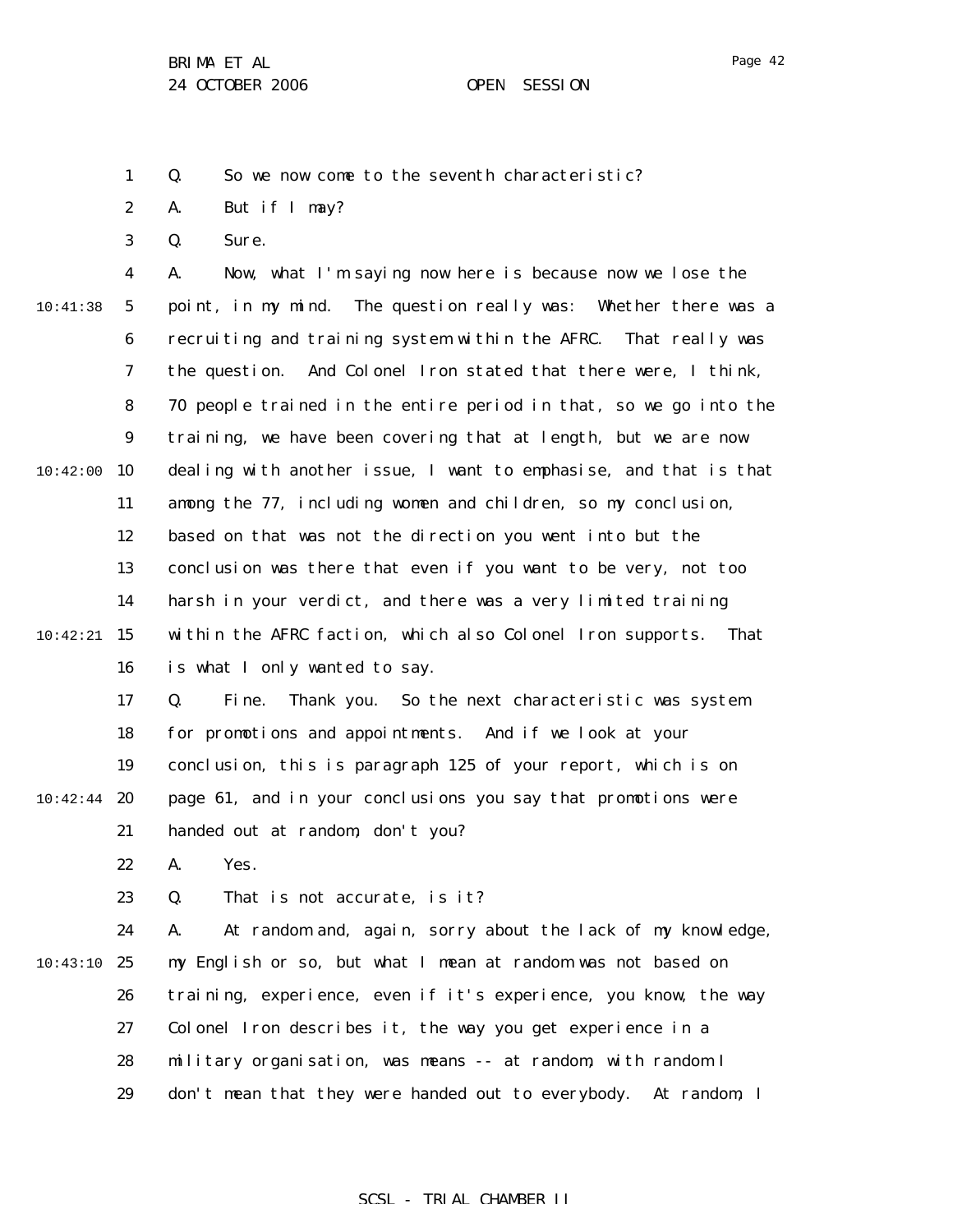Page 43

1 2 3 4 5 6 7 8 9 10:44:19 10 11 12 13 14  $10:44:38$  15 16 17 18 19 20 21 22 23 24  $10:45:15$  25 26 27 28 29 10:43:50 10:44:59 mean that they were unmerited. They were, you know, without a good system for promotions. Q. Now, if hypothetically I would say to you that witnesses have said that they were promoted for good performance in the field and demoted, let's say, for poor performance in the field and that they could be promoted in rank or demoted in rank or promoted in position to let's say battalion commander, now, that promotion system is based on performance, isn't it? A. Yes, but, you know, it is because in that organisation there were no officers available so they needed to establish people in these positions. Q. But promotions and demotions, sorry to cut in, if the evidence is to be believed, they were based on performance. If somebody did well, he got promoted in an operation. If somebody performed badly in an operation he got demoted. So it was performance related, wasn't it? A. But, then again, there was not a formal, it was not a formal system as described by Colonel Iron and the way we know it in a traditional military organisation. It is not based -- it's because you were, you know, a good guy or a bad guy, I don't know, but you -- Q. But the evidence would tend to suggest it was based on the performance in particular operations, not whether they were a good guy or a bad guy? A. Well, I haven't come across that. Q. Okay. As the learned Judge said, I'm not going to go into the various transcripts on that but also as the learned Court has mentioned to you, in many situations, let's say like in the First World War, a prime example, battlefield promotions were quite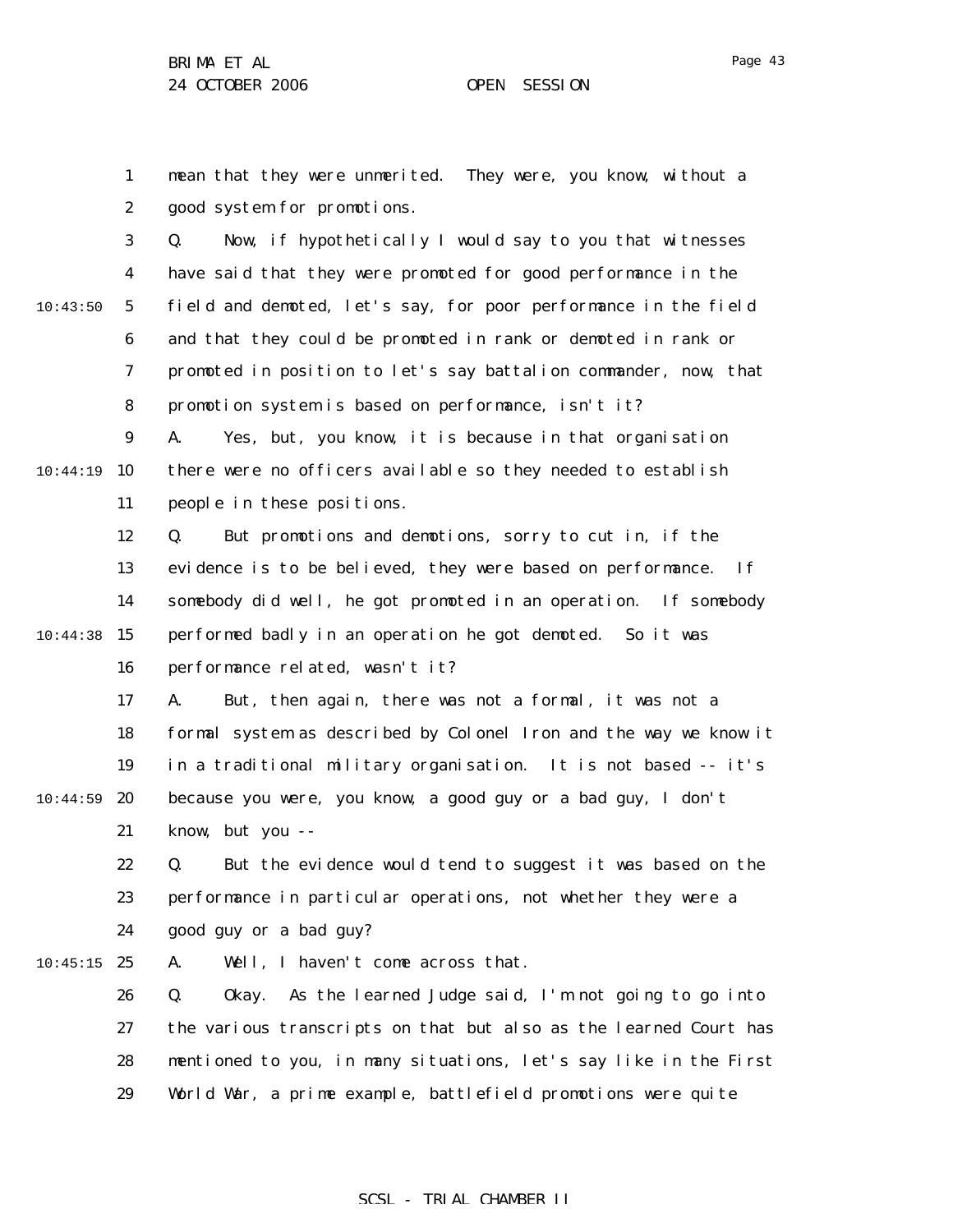|          | $\mathbf{1}$     | common based on performance in the field, weren't they?             |
|----------|------------------|---------------------------------------------------------------------|
|          | $\boldsymbol{2}$ | Yes.<br>A.                                                          |
|          | 3                | So I think it's fair to say that there was a system of<br>Q.        |
|          | 4                | promotions based on performance in the field as with even           |
| 10:45:42 | $5\phantom{.0}$  | traditional armies, if you want to say that?                        |
|          | 6                | A.<br>Well, not in a traditional way but, well, maybe it went       |
|          | 7                | that way. I don't know that.                                        |
|          | 8                | But if it did go that way --<br>Q.                                  |
|          | $\boldsymbol{9}$ | PRESIDING JUDGE: All right. We will take a break now,               |
| 10:45:58 | 10               | Mr Agha.<br>We will resume at 11.00 and, general, my usual caution, |
|          | 11               | don't discuss the evidence.                                         |
|          | 12               | [Break taken at 10.45 a.m.]                                         |
|          | 13               | [Upon resuming at 11.04 a.m.]                                       |
|          | 14               | MR AGHA:                                                            |
| 11:07:22 | 15               | Q.<br>General, before we broke off, we were discussing promotions   |
|          | 16               | being handed out at random and I was suggesting to you that, at     |
|          | 17               | least to a very limited degree within the AFRC faction,             |
|          | 18               | promotions were handed out on a performance level basis. Now, if    |
|          | 19               | the evidence were to suggest that promotions were based on          |
| 11:07:22 | 20               | performance, would you agree with me that, to a limited extent,     |
|          | 21               | there was accession of promotion?                                   |
|          | 22               | A. Then we have to take into consideration the very                 |
|          | 23               | unrealistic way that was handled because, then again, you say,      |
|          | 24               | well, promotions were handed out, so there was a promotion system   |
| 11:07:23 | 25               | $but - -$                                                           |
|          | 26               | <b>Based on performance?</b><br>Q.                                  |
|          | 27               | You know, without any schooling, what have you, and, of<br>A.       |
|          | 28               | course, promotions have been handed out in the real world, but to   |
|          | 29               | promote someone from the level of a soldier with no schooling to    |
|          |                  |                                                                     |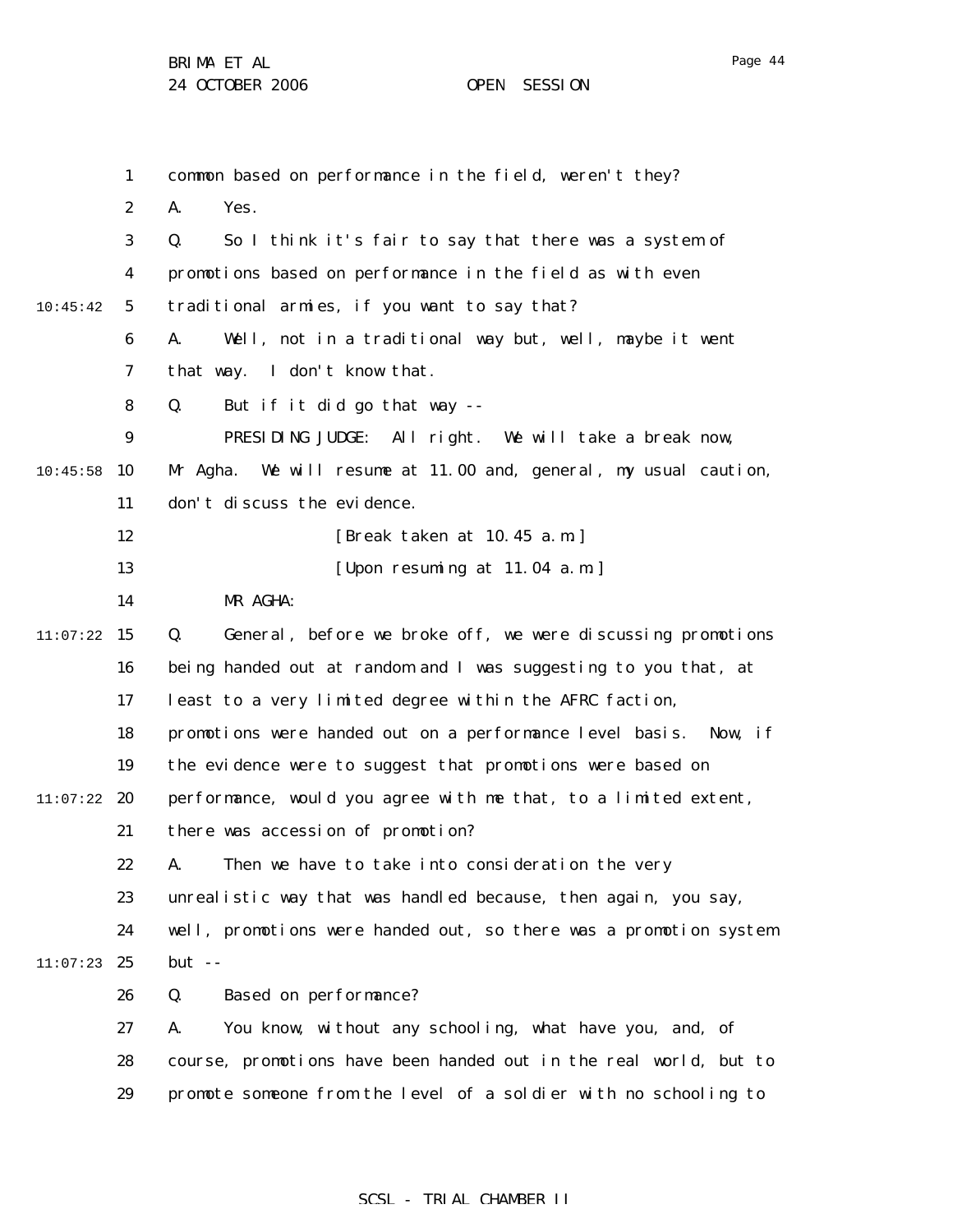1 2 3 4 5 6 7 8 9  $11:07:24$  10 11 12 13 14  $11:07:25$  15 16 17 18 19  $11:07:25$  20 21 22 23 24  $11:07:25$  25 26 27 28 29 11:07:24 a colonel, brigadier is unrealistic. But if you then describe that as, to a limited extent available, I think it's very unrealistic and unreliable. Q. But it was, nevertheless, like battlefield promotions in the World War I, to a limited extent, available, and they also didn't have schooling. A. Yeah, but then again, you know, if you promote someone from the rank of, let's say, sergeant major to second lieutenant, it's not a ball game, maybe, but go without -- in the system, to go to colonel, brigadier, is very unrealistic. Q. But you don't need schooling for battlefield promotions, do you? A. Well, sir, you may promote someone in the battlefield within the scope of his job he is carrying out. Q. But you don't need training for that, do you? A. But, in essence, without any training to become the promotions that were handed out, within the AFRC, I find it very unrealistic. Q. Nevertheless, even if they were unrealistic, there was a limited system of promotions, wasn't there? A. Well, if you call that a promotion system, which I don't agree on, that may be so. But I don't agree on that. Q. Now, if we turn to the eighth characteristic, which is logistics, supply and arms procurement, and at paragraph 128, which is on page 62, you come to the conclusion that logistic supply was unavailable, don't you? A. Yes. Q. Now, again, I see that heavy reliance is based on DSK-082, isn't it?

#### SCSL - TRIAL CHAMBER II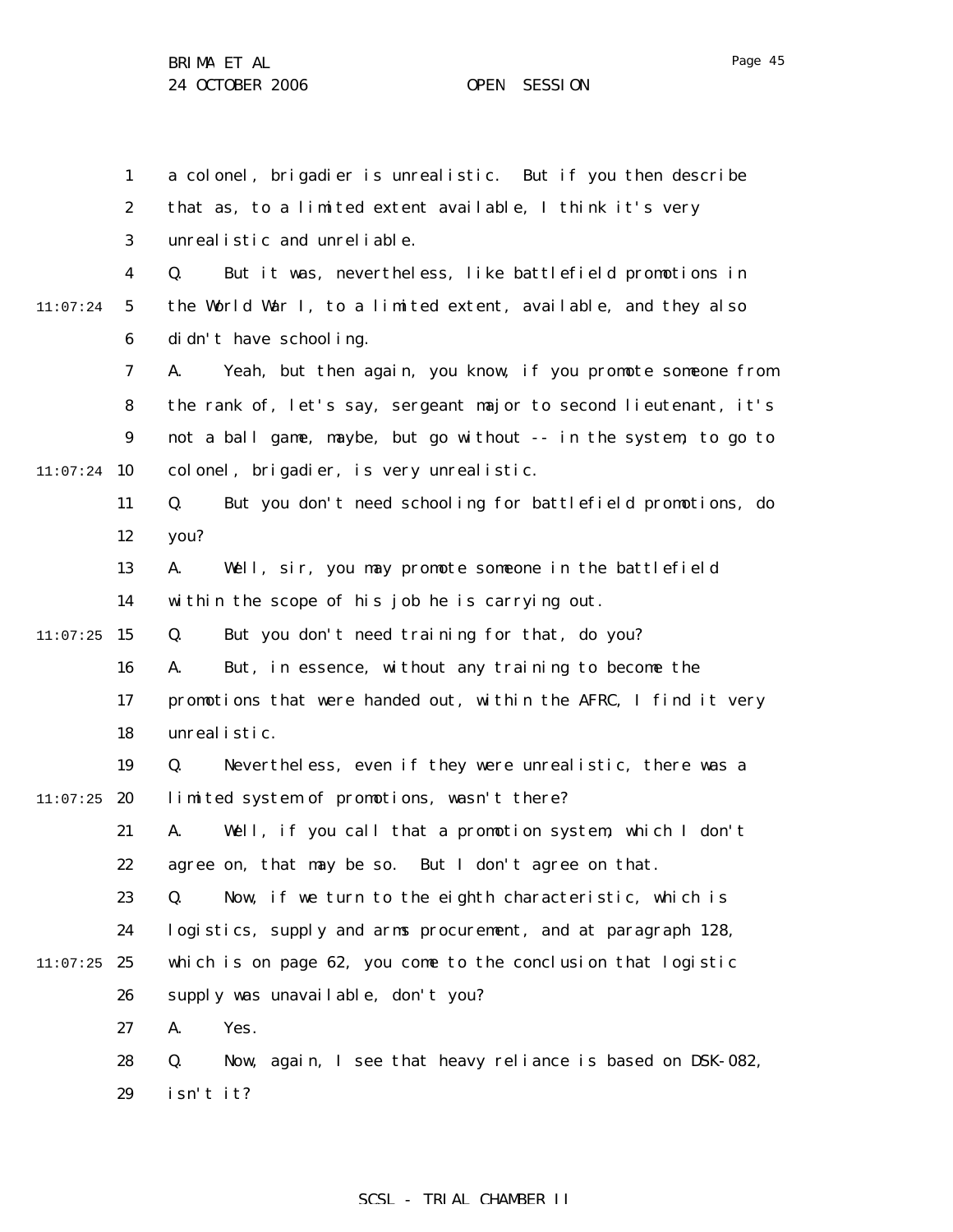|          | $\mathbf{1}$     | Yeah, but also on Colonel Iron, who states, basically, it<br>A.   |
|----------|------------------|-------------------------------------------------------------------|
|          | $\boldsymbol{2}$ | was not available, and then he states if you need someone, you    |
|          | 3                | just steal it.                                                    |
|          | 4                | Now, did you know that the advance from Colonel Eddie Town<br>Q.  |
| 11:07:28 | $\mathbf{5}$     | to Freetown, that the AFRC faction kept an ammunitions supply and |
|          | $\boldsymbol{6}$ | headquarters unit?                                                |
|          | 7                | No, I'm not aware of that. They may have had ammunition<br>A.     |
|          | 8                | available to them at a certain amount of time, or they may have   |
|          | $\boldsymbol{9}$ | been able to steal it.                                            |
| 11:07:51 | 10               | And they were also, as you say, stealing or, through raids,<br>Q. |
|          | 11               | gathering ammunition from the ECOMOG as they advanced as well?    |
|          | 12               | A.<br>Yes.                                                        |
|          | 13               | Now, and on some of these raids, like at Benguema and<br>Q.       |
|          | 14               | Lunsar, they actually captured very large supplies of ammunition, |
| 11:08:15 | 15               | were you aware of that?                                           |
|          | 16               | Yes.<br>A.                                                        |
|          | 17               | Now, the AFRC faction had sufficient ammunition for its<br>Q.     |
|          | 18               | needs to advance from Colonel Eddie Town, engage in battles and   |
|          | 19               | capture Freetown, didn't they?                                    |
| 11:08:26 | 20               | Only if you -- yeah, but then -- you know, only if battles<br>A.  |
|          | 21               | occur, and I have not been convinced of that.                     |
|          | 22               | Q. But if they did occur, let's assume that, hypothetically,      |
|          | 23               | then they had sufficient ammunition, didn't they?                 |
|          | 24               | Only if you needed them in battle.<br>A.                          |
| 11:08:49 | 25               | If they were fighting battles, it was needed, wasn't it?<br>Q.    |
|          | 26               | Yes, but then it depends how the battle goes.<br>A.               |
|          | 27               | In any battle you need ammunition, don't you?<br>Q.               |
|          | 28               | Yes, but depends, also, highly on the position of your<br>A.      |
|          | 29               | enemy.                                                            |
|          |                  |                                                                   |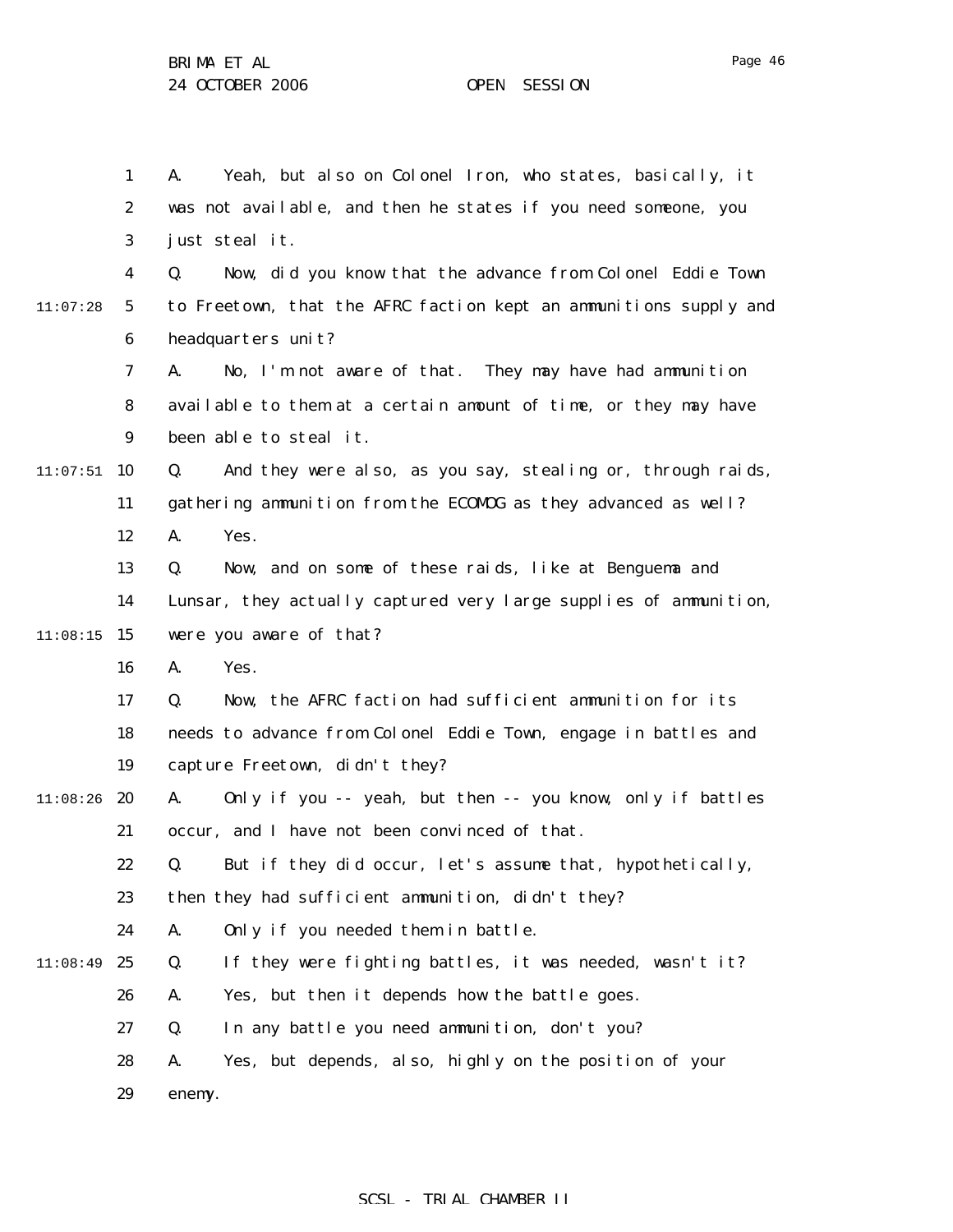|          | $\mathbf{1}$     | Now, I would suggest to you that the AFRC faction, as it<br>Q.    |
|----------|------------------|-------------------------------------------------------------------|
|          | $\boldsymbol{2}$ | moved from Colonel Eddie Town to Freetown, due to its ammunition  |
|          | $\boldsymbol{3}$ | store in the headquarters brigade and ability to steal            |
|          | 4                | ammunition, had a very limited supply of ammunition, certainly    |
| 11:09:25 | $\mathbf{5}$     | enough for its purposes.                                          |
|          | $\boldsymbol{6}$ | But they didn't have a logistics supply system as indicated<br>A. |
|          | $\boldsymbol{7}$ | by Colonel Iron.                                                  |
|          | 8                | Q.<br>But nevertheless, the ammunition that was required got to   |
|          | $\boldsymbol{9}$ | the advance party, didn't it?                                     |
| 11:09:38 | 10               | Well, that may be so.<br>A.                                       |
|          | 11               | So, there must have been some system for that, mustn't<br>Q.      |
|          | 12               | there?                                                            |
|          | 13               | No, not in the way it is described as the requirement set<br>A.   |
|          | 14               | by Colonel Iron.                                                  |
| 11:09:53 | 15               | So you would still say that there was no logistic supply<br>Q.    |
|          | 16               | avai l abl e?                                                     |
|          | 17               | Not in the way it is used in traditional armies, but a<br>A.      |
|          | 18               | system for supply, getting supply from, you know, your lines of   |
|          | 19               | supply from your own, let's say, logistic support unit who supply |
| 11:10:17 | 20               | you with logistics.                                               |
|          | 21               | Q.<br>But what about for this military organisation, the AFRC     |
|          | 22               | faction? It was available for them, wasn't it?                    |
|          | 23               | Well, they stole it. If you call that a system, then I<br>A.      |
|          | 24               | don't agree with it. But you call it a system, apparently.<br>And |
| 11:10:35 | 25               | the other thing is that it was done on a very limited scale,      |
|          | 26               | stealing, and, in the first part, not at all.                     |
|          | 27               | So you stick to your conclusion that it was not<br>Q.<br>0kay.    |
|          | 28               | available whatsoever?                                             |
|          | 29               | Sir, again, going back to the theory, as stated, and a<br>A.      |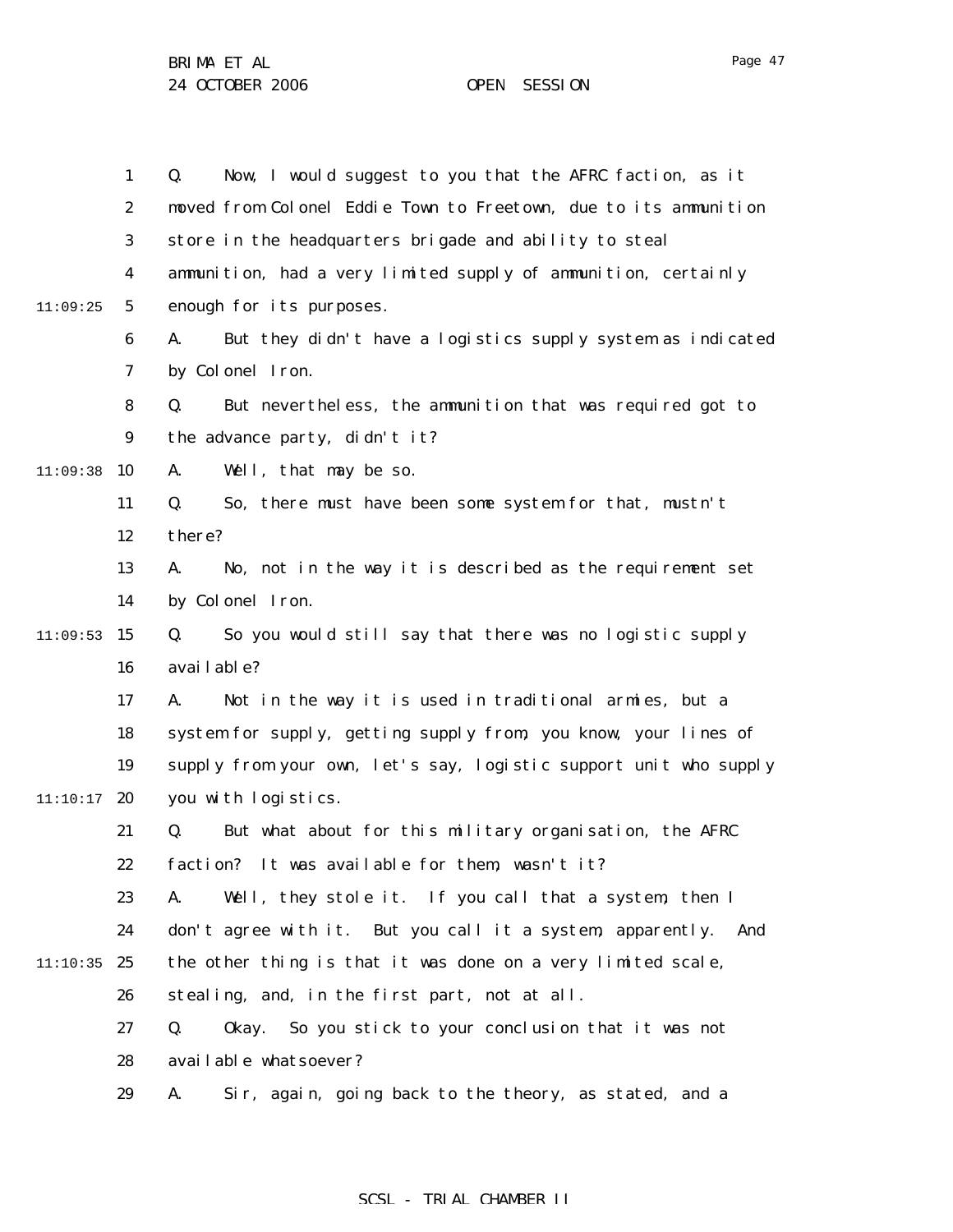1 2 3 4 5 6 7 8 9  $11:11:47$  10 11 12 13 14  $11:12:08$  15 16 17 18 19 11:12:22 **20** 21 22 23 24  $11:12:37$  25 26 27 28 29 11:11:21 traditional army, and we continuously go over that, I'm afraid, that remains to be a fundamental difference in opinion. Q. Yes, indeed. Now, the next criteria which you looked at was repair and maintenance of equipment. Now, this is covered in page 62, paragraph 1 to 9 of your report. Reliance here is placed on DSK-082, and the idea of stealing spare parts in the jungle was a complete misconception by Colonel Iron, and he talks about spare part shops. Now, I don't think that's what Colonel Iron was meaning in his report, that they were going around stealing spare parts for equipment, was he? A. I think he states it quite clearly. Q. My understanding was that Colonel Iron was essentially saying that something broke. Like, for example, a rifle, they just stole another one. A. Well, basically he's saying the same thing, I guess. Q. But they're not looking around for repairing equipment, are they? If something breaks, they just steal another one; they replace it. A. Well, I haven't gone in that detail, but repair was a non-option, in my mind; stealing was another one. Q. Essentially, in the circumstances, they didn't need to repair it, did they, because how they were operating, they just stole it, didn't they? A. Well, it depends, of course, if you have enough spares to replace it. Q. If we were to look at the type of equipment, the AFRC faction didn't have any heavy equipment, did it? A. No, they had a rifle and bullets. Q. They didn't have any sophisticated equipment. As you say,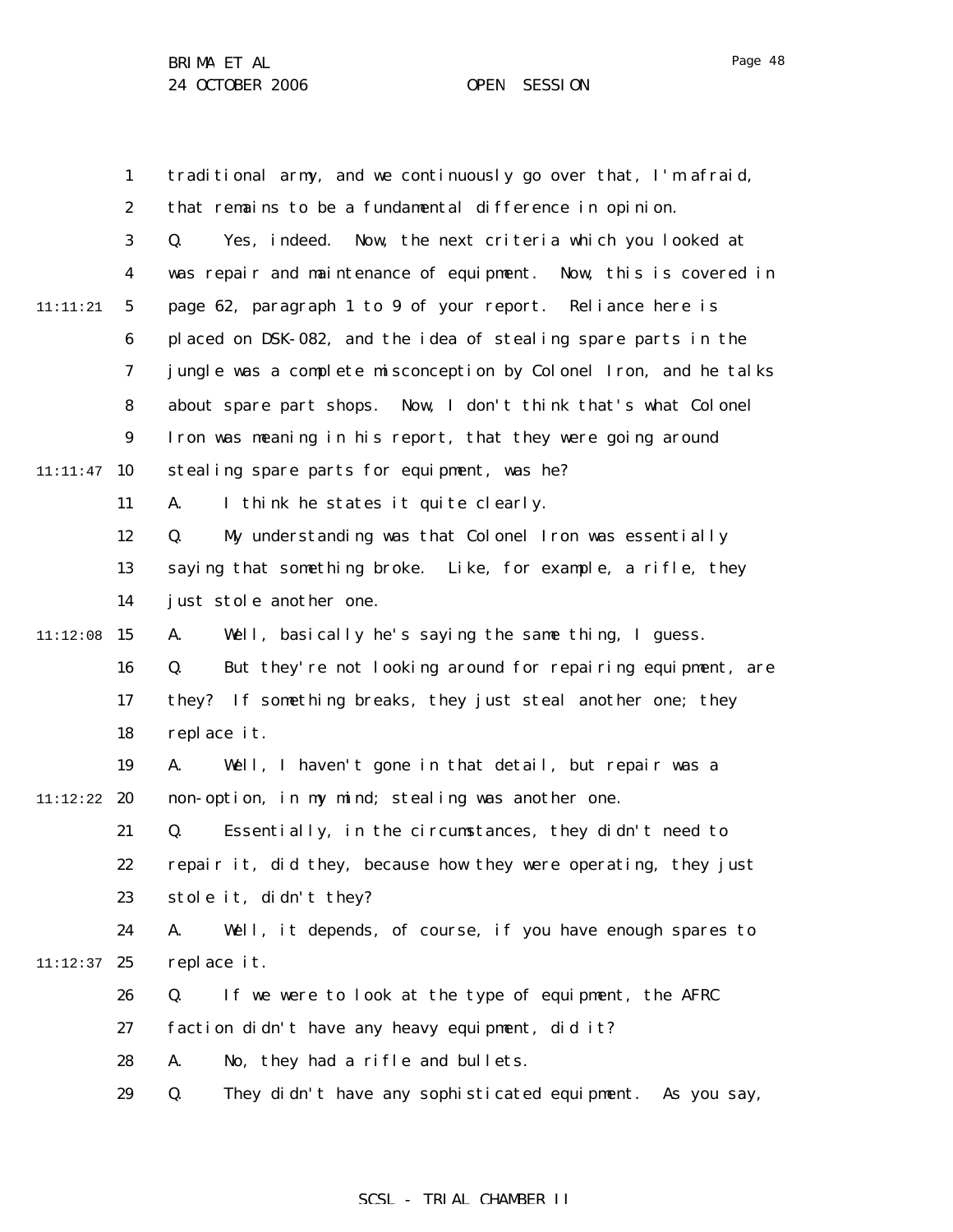|          | $\mathbf{1}$     | it was just rifle and bullets, wasn't it, really? So if they        |
|----------|------------------|---------------------------------------------------------------------|
|          | $\boldsymbol{2}$ | stole what they needed from their enemy, and they were able to      |
|          | $\bf{3}$         | achieve that, the actual characteristics of repair and              |
|          | $\boldsymbol{4}$ | maintenance actually is not applicable to the AFRC faction, is      |
| 11:13:10 | $\mathbf{5}$     | it?                                                                 |
|          | 6                | That's what Colonel Iron states, and that's what I state.<br>A.     |
|          | $\boldsymbol{7}$ | Q.<br>So it's not really an applicable characteristic at<br>Right.  |
|          | 8                | all.                                                                |
|          | $\boldsymbol{9}$ | A.<br>Well, I think it was not -- you know, how do you word that?   |
| 11:13:20 | 10               | But I stated in my report that it was not available.                |
|          | 11               | My suggestion to you is, well, it's not applicable; it<br>Q.        |
|          | 12               | wasn't a characteristic which was needed at all, in this            |
|          | 13               | particular conflict the AFRC was involved in, in their              |
|          | 14               | ci rcumstances.                                                     |
| 11:13:43 | 15               | I may have used - then I could have also used not<br>A.             |
|          | 16               | applicable.                                                         |
|          | 17               | So you would agree that would probably be a fair<br>Q.              |
|          | 18               | assessment, it just wasn't applicable to --                         |
|          | 19               | Well, what I meant to say it was in non-existence.<br>A.<br>The way |
| 11:13:56 | 20               | we understand it, I do, Colonel Iron does; not available, not       |
|          | 21               | applicable.                                                         |
|          | 22               | Q. Thank you. Now, after that, I think the next requirement         |
|          | 23               | we looked at, or characteristic, rather, was a medical system,      |
|          | 24               | and that's covered at paragraph 131 of your report, and this is     |
| 11:14:23 | 25               | characteristic number 10, which is on page 63. I will read you      |
|          | 26               | your conclusion -- not your conclusion, pardon me, but the part     |
|          | 27               | at paragraph 131, which is based on DSK-082, in the footnotes.      |
|          | 28               | It reads:                                                           |
|          | 29               | "The AFRC faction was not able to establish a medical               |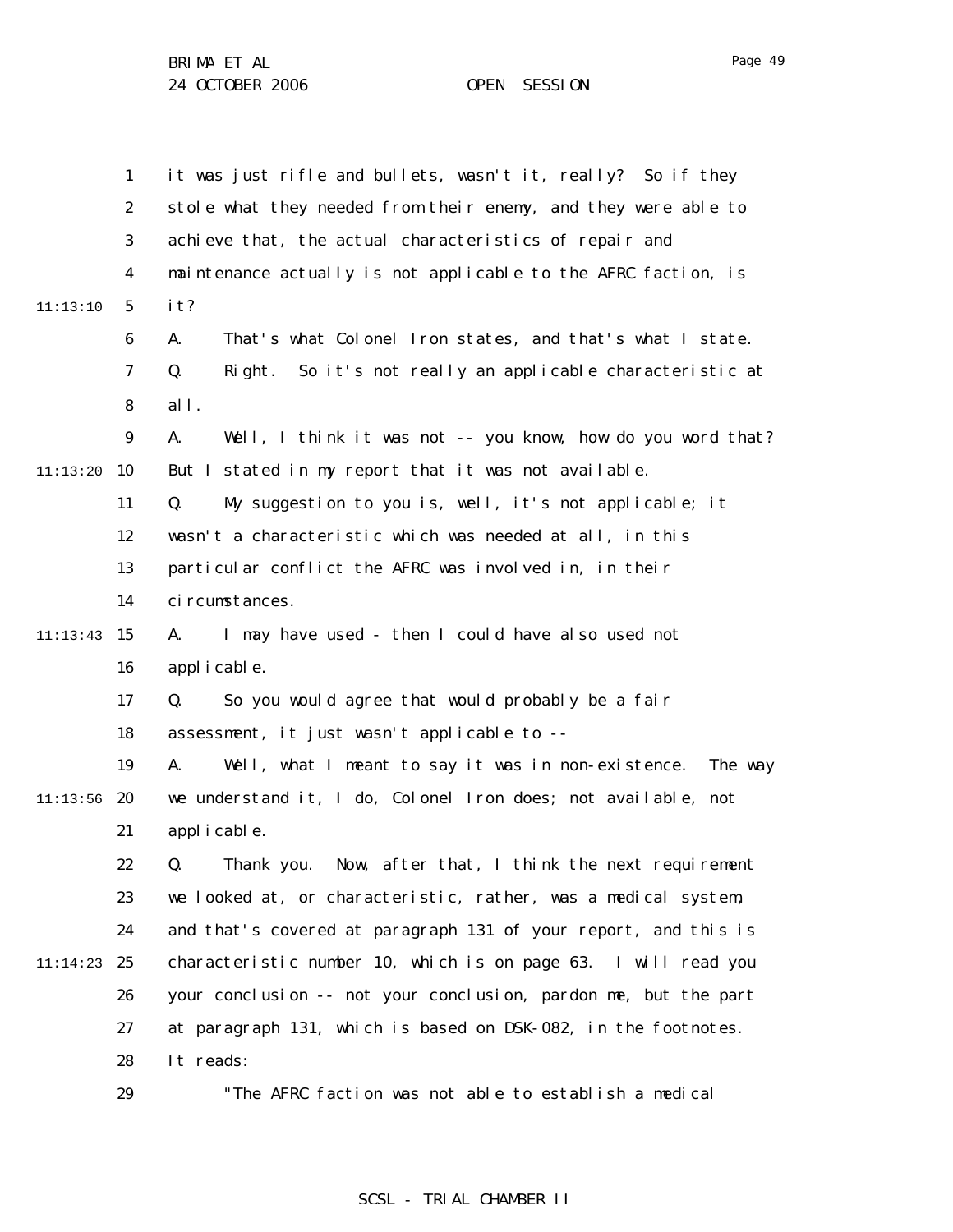11:14:56

1 2 3 4 5 6 system because of the absence of trained personnel, medical equipment and facilities. It was therefore imperative for them to avoid casualties as much as possible by moving at night and restricting contact with enemy forces. In the event that a member of the faction got wounded, treatment was limited to basic first aid."

7 8 9  $11:15:17$  10 11 12 13 14 Now, that is a comment from someone who wasn't there at all, and I essentially -- I will just read you a small part of what someone who was there, marching with them, had to say about their medical treatment. This is defence witness DBK-037 and the date is 5th October 2006, and it's page 21, lines 25 to 29, and page 22, lines 1 to 11. This witness was actually with the troop as they advanced from Colonel Eddie Town to Freetown. I'll read you what he said:

| $11:16:00$ 15 |      | "Q.<br>Mr Witness, you also told this Court under |
|---------------|------|---------------------------------------------------|
|               | 16   | cross-examination that you had medical teams      |
|               | 17   | who looked after those who were injured in        |
|               | 18   | ECOMOG attacks. Did you have qualified medical    |
|               | 19   | doctors as part of your medical team?             |
| $11:16:15$ 20 |      | "A. We had doctors that were trained doctors      |
|               | 21   | from the army, with whom we withdrew.             |
|               | 22   | "Q. Were you able to carry out or were they       |
|               | 23   | able to carry out surgical operations?            |
|               | 24   | "A. Well, they were able to do some operations    |
| 11:16:29      | - 25 | that they, were very necessary.                   |
|               | 26   | "Q.<br>And what kind of equipment did you have?   |
|               | 27   | "A. We had -- we had injections. They had         |
|               | 28   | syringes. They had gauze. They had a lot,         |
|               | 29   | anyway. See, there are so many medicines.         |
|               |      |                                                   |

SCSL - TRIAL CHAMBER II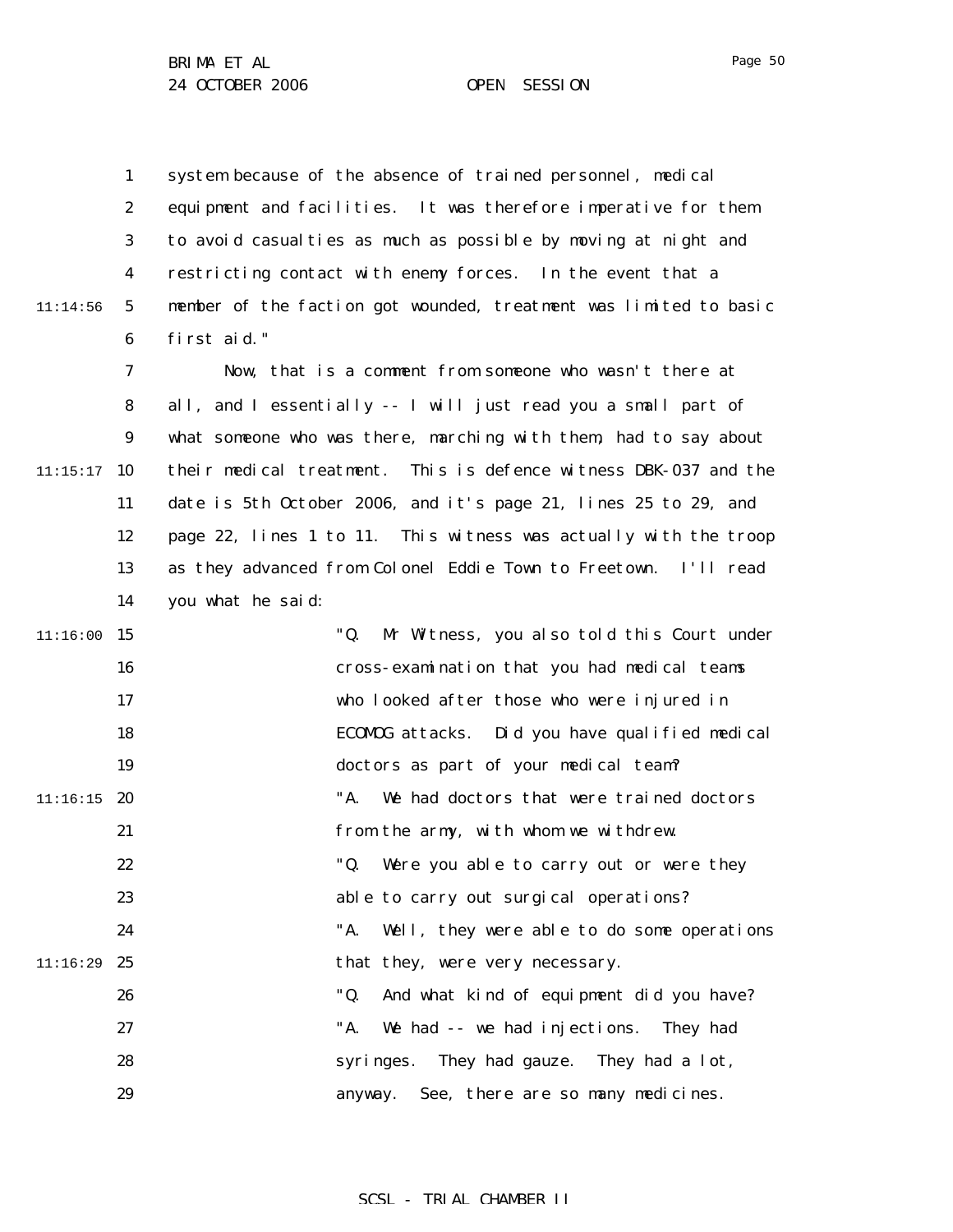1 2 3 4 5 6 7 8 9  $11:17:23$  10 11 12 13 14  $11:17:55$  15 16 17 18 19 11:18:19 20 21 22 23 24 11:18:38 25 26 27 28 29 11:16:58 There was no need to talk about them." So this is a person who was actually there. So DSK-082 would be wrong in his assessment that they only had basic first aid, wouldn't he, if that witness were to be believed? A. Well, apparently. However, you know, if that was proved to be wrong, it's the first time that I heard this. Q. But if it were correct -- A. Now, Colonel Iron stated very clearly, but, of course, he may not have this wonderful information. Q. He had it neither. A. Medical system was rudimentary, if I pronounce it correctly, and Colonel Iron rightly states that the provision of adequate medical supplies is essential. Now, with all the sources I read and studied, I have not come across that first aid meaning, really, the first aid, as we understand it, but, very, very limited, because there was no medical supplies. And that was the conclusion also Colonel Iron came. That's why my conclusion was very limited. Now, if all of a sudden it is stated otherwise, that surgical teams were in the bush and you had a sort of a field hospital established, it's a different issue. But Colonel Iron and I agreed that it was very limited. Q. You're quite right. That piece of information wasn't available to Colonel Iron either. So, I mean, he may also -- MR DANIELS: If I could object, Your Honours. I think that, in all fairness to the witness, counsel should put across the full extent of the testimony, because I recall that that particular witness did go on to say that they didn't have hospitals and they didn't have ambulances. If Colonel Iron is, in responding to this question, is talking about hospitals or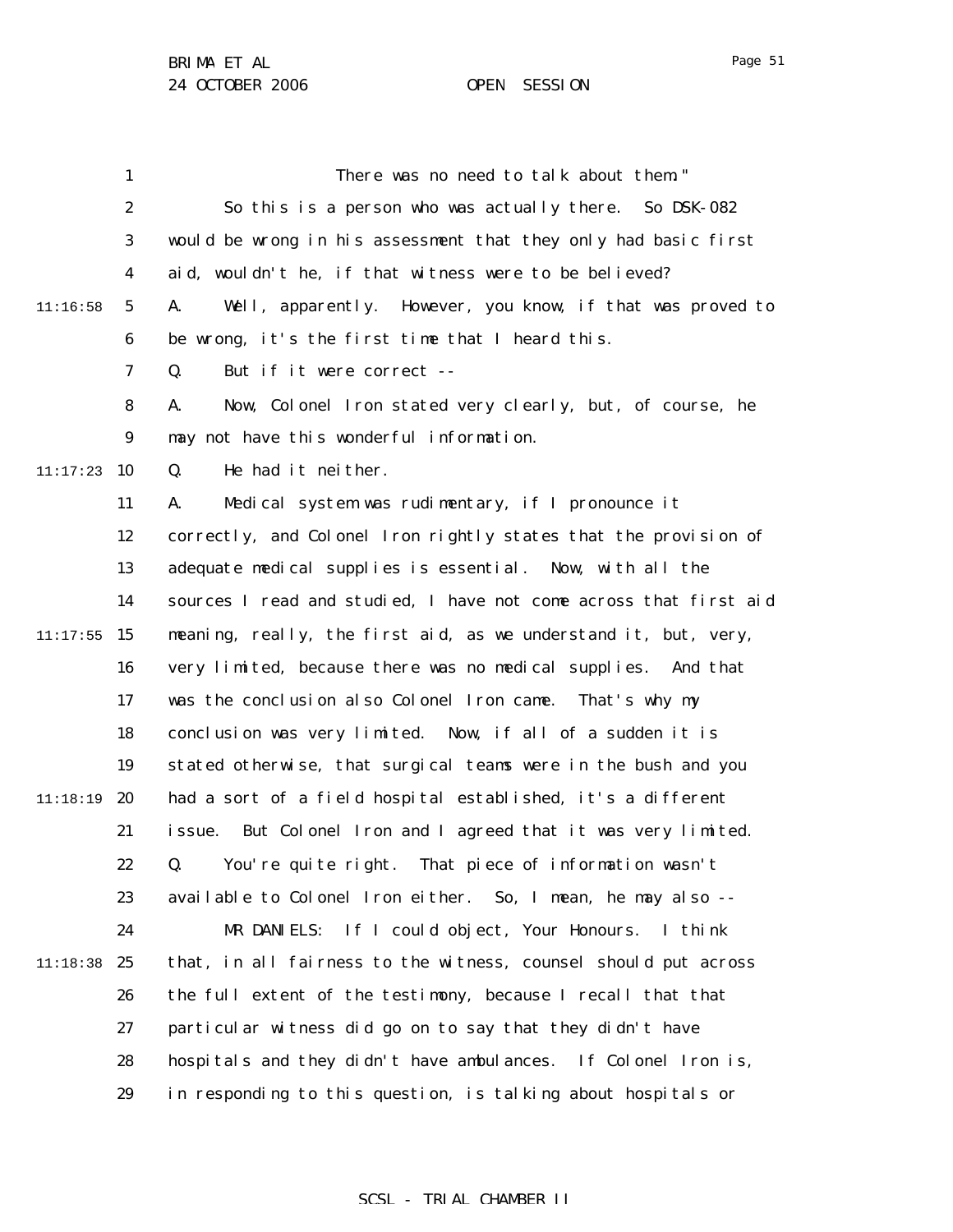1 2 3 4 5 6 7 8 9  $11:19:33$  10 11 12 13 14  $11:19:49$  15 16 17 18 19  $11:20:09$  20 21 22 23 24 11:20:32 25 26 27 28 29 11:19:18 being able to conduct some kind of hospital activity, I think that, in all fairness, the full testimony of the witness must be put to the witness for him to comment. This is all. PRESIDING JUDGE: Do you wish to reply? MR AGHA: The only other thing that the witness mentioned is that they didn't have ambulances because they were a guerilla force and they didn't have a need for them. But, apart from that, what he speaks about, the medicines and the ability to carry out surgery and other things, is all there was. PRESIDING JUDGE: Well, I would put it to the witness: Would that affect his recent comments if he knew that they didn't have ambulances or hospitals. MR AGHA: Well, I don't know about hospitals. Q. Would it affect your opinion if you knew they had no ambul ances? A. Well, ambulances is not your first priority, is it? Q. Well, the witness actually suggested that we didn't need them, when he was asked. So would it change your -- A. What would change is if you get the medical system in general, as we all understand it, in a traditional military organisation. Now, if you have the right kit, the right equipment, the right trained personnel, the right time, within a very limited time available, then it's a different issue. This is the first time I've heard it and, of course, I've not heard this before. Q. But if that were the case, you would agree with me that the medical system was available, if not limited? A. Well, if it was described the way you do within, you know, the real context of a good medical system, then it's another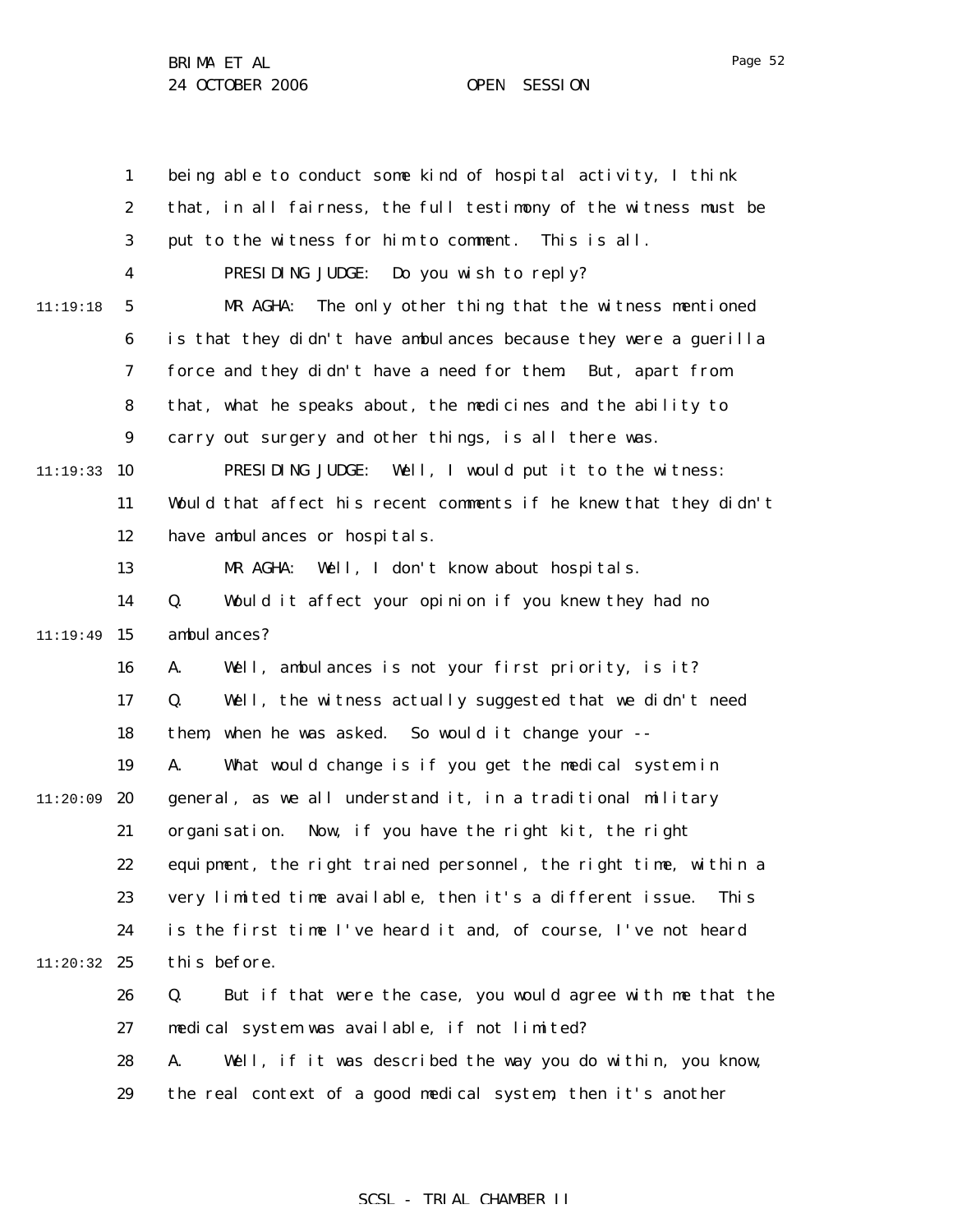1 thing.

|          | $\boldsymbol{2}$ | General, you keep giving the answer it's<br><b>JUDGE SEBUTINDE:</b>        |
|----------|------------------|----------------------------------------------------------------------------|
|          | 3                | another thing, it's a different issue.<br>Whereas, really, what            |
|          | $\boldsymbol{4}$ | would assist the Bench is your opinion, as to whether you would            |
| 11:21:04 | 5                | change your opinion in the report by the new facts set before              |
|          | $\boldsymbol{6}$ | you, or you would still maintain your opinion. What doesn't help           |
|          | 7                | us is when you say it's a different issue, or it's another thing.          |
|          | ${\bf 8}$        | You're falling short of answering the question.                            |
|          | $\boldsymbol{9}$ | I'm sorry, Your Honour. What I really want<br>THE WITNESS:                 |
| 11:21:25 | 10               | to say is that, based on general remarks, that there was surgical          |
|          | 11               | capacity and medicine and all that, that is so limited                     |
|          | 12               | information, because it requires so much to get to a medical               |
|          | 13               | So I tried to give an answer on short sentences and what<br><i>system.</i> |
|          | 14               | I tried to do is if, everything would be in place, like a good             |
| 11:22:02 | 15               | triage, good doctors, nurses, equipment, medical facilities, then          |
|          | 16               | it would, indeed, change my opinion.                                       |
|          | 17               | MR AGHA:                                                                   |
|          | 18               | Would it change your opinion to be less available or more<br>Q.            |
|          | 19               | avai l abl e?                                                              |
| 11:23:41 | 20               | Well, if that all is in place, then you come to a system we<br>A.          |
|          | 21               | know in a traditional military army.<br>Then of course it would            |
|          | 22               | increase my belief in the medical system.                                  |
|          | 23               | Q. Now, general, we'll come to the next characteristic, which              |
|          | 24               | is 11, and that's fundraising and finance, and that is dealt with          |
| 11:23:41 | 25               | at paragraph 133, it's on page 63, and, again, reliance is                 |
|          | 26               | essentially placed on DSK-082 in your footnotes, I believe, and            |
|          | 27               | some elements of what Colonel Iron was saying; is that right?              |
|          | 28               | Well, basically, 082 supports the vision like also Colonel<br>A.           |
|          | 29               | Iron explained, basically, that it is, in your words, not                  |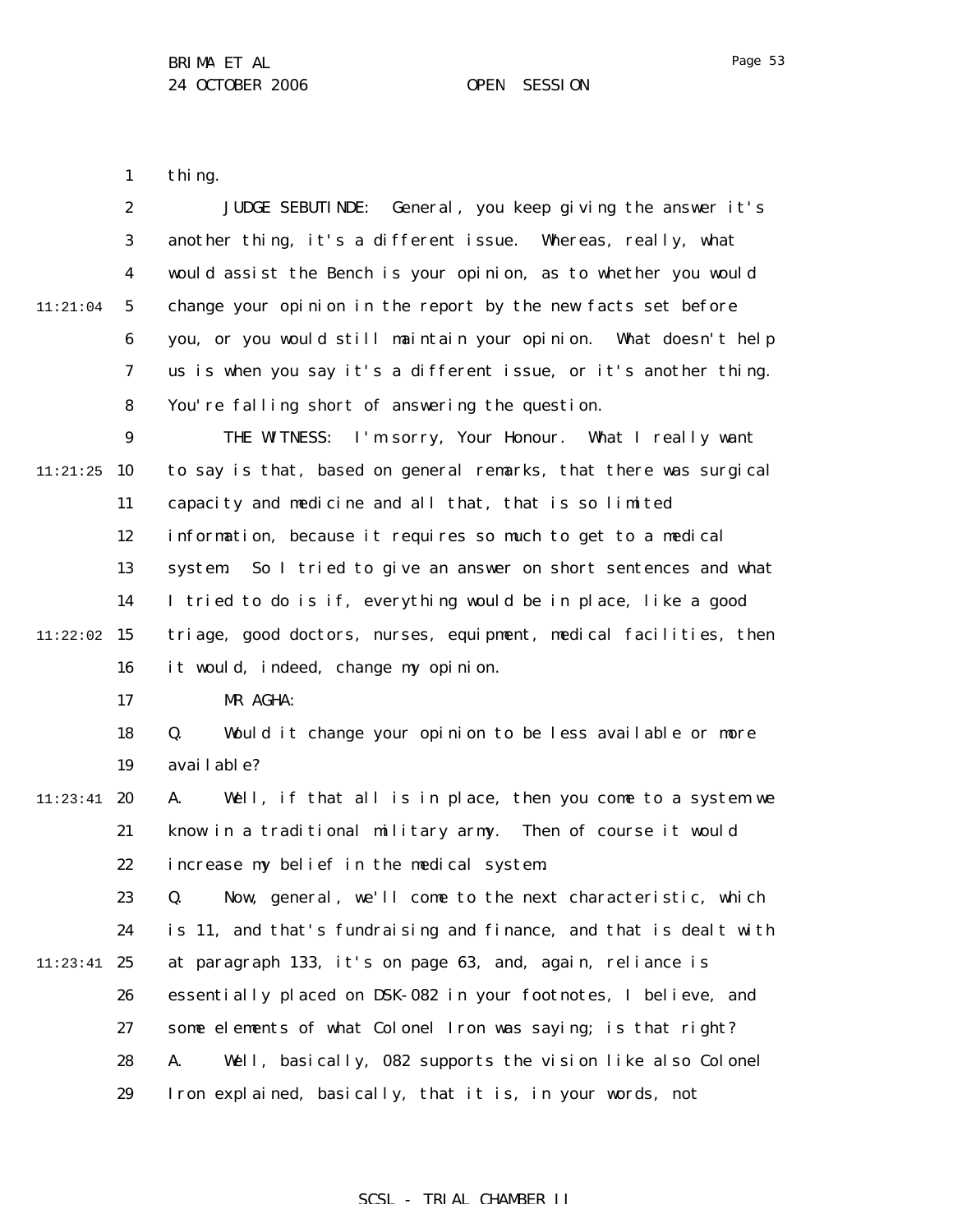|  | applicable. |
|--|-------------|
|--|-------------|

|          | $\boldsymbol{2}$ | So you would agree with me it was not really an applicable<br>Q. |
|----------|------------------|------------------------------------------------------------------|
|          | 3                | characteristic?                                                  |
|          | 4                | Yes.<br>A.                                                       |
| 11:23:42 | $\mathbf{5}$     | Q.<br>If we move to characteristic 12, which is pay and reward,  |
|          | 6                | and this is at paragraph 135 on page 64, again, we have reliance |
|          | 7                | on DSK-082 who of course wasn't with them -- we've already       |
|          | 8                | established that. Now, as a military expert, are you aware, for  |
|          | $\boldsymbol{9}$ | example, let us say, during the Napoleonic wars where long and   |
| 11:24:02 | 10               | bloody sieges were laid to fortresses, the Duke of Wellington,   |
|          | 11               | for example, used to allow his men, for three days, to           |
|          | 12               | essentially go and loot and plunder as a reward for their        |
|          | 13               | sacrifice in laying a siege?                                     |
|          | 14               | It's well-known.<br>A.                                           |
| 11:24:22 | 15               | It's well-known. So, would you agree with me there can be<br>Q.  |
|          | 16               | different types of reward as opposed to monetary reward?         |
|          | 17               | Yes, I'm aware of that.<br>A.                                    |
|          | 18               | Now, in the AFRC, hypothetically, as we've discussed, if<br>Q.   |
|          | 19               | promotion in rank were used to reward soldiers who performed     |
| 11:24:47 | 20               | well, that would be a kind of reward, wouldn't it?               |
|          | 21               | Well, in that system, it would.<br>A.                            |
|          | 22               | And, being authorised to be placed in a high position of<br>Q.   |
|          | 23               | command for good work in the field would be regarded as a reward |
|          | 24               | as well?                                                         |
| 11:25:10 | 25               | In their system it would.<br>A.                                  |
|          | 26               | And authorising, let us say, looting, like Operation Pay<br>Q.   |
|          | 27               | Yourself, would also be regarded as a system of reward, wouldn't |
|          | 28               | it?                                                              |
|          |                  |                                                                  |

29 A. Well, that's what I've described in my report.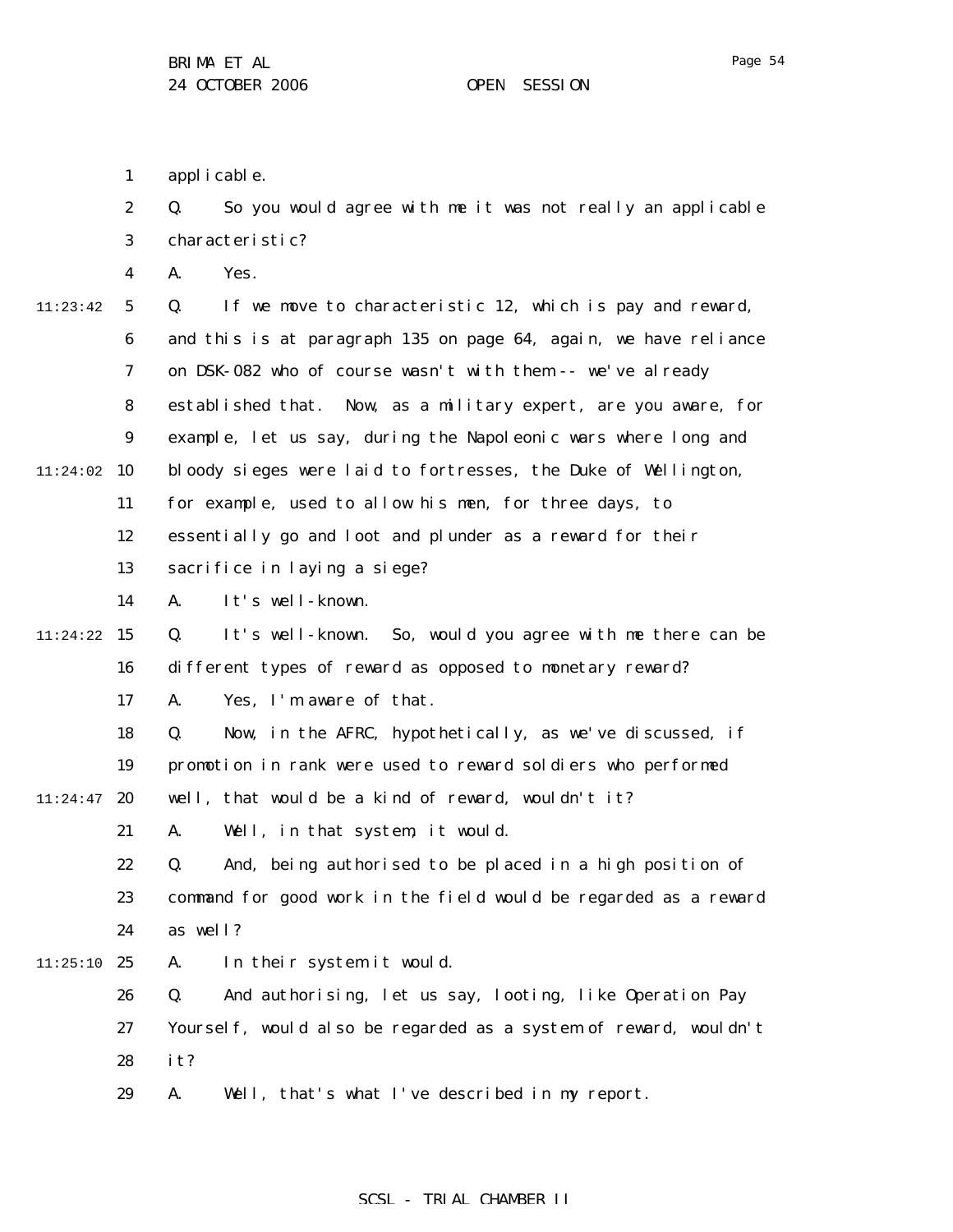1 2 3 Q. Yes, indeed. So you would agree with me that, on that basis, there was a limited system of reward available, albeit non-monetary?

4 5 6 7 8 9  $11:26:04$  10 11 12 11:25:35 A. Well, basically, I had the same here, that the system I indicated was not applicable. Now, when that came into the AFRC and other systems, so to speak, I still maintained of the conclusion that it is not the system that was described in the first place by Colonel Iron and he's supported by me. So if you then say well, there's a total different system, and that's what they were used to, is that a system? Not in the way I described it, and Colonel Iron described and, therefore, I said it was not applicable.

13 14  $11:26:23$  15 Q. But if we are looking into this context, as we are saying, a reward system based on a non-monetary basis, would you say that it was there to a limited extent?

> 16 17 A. Yes, but not in the sense to establish a traditional military organisation.

18 19  $11:26:44$  20 21 22 23 24  $11:27:08$  25 26 27 28 29 Q. Okay. Now, the final one of the 13 characteristics we looked at was religious welfare system. And this is dealt with on, I believe, paragraph 137, and it's page 64. And your conclusion is a religious welfare system did not exist. Now, a piece of evidence has come before this Court, which Colonel Iron was also not aware of, and I want to just read you that small piece of information about religious welfare and ask you whether it would change your mind as to whether, if that evidence were to be believed, it would, at least exist to a limited extent. Now, once again it comes from a soldier who was with the AFRC faction, and he is DAB-033, and he gave his evidence on 2nd October 2006. On page 86, it's line 2 to 10, I will read. And this is what he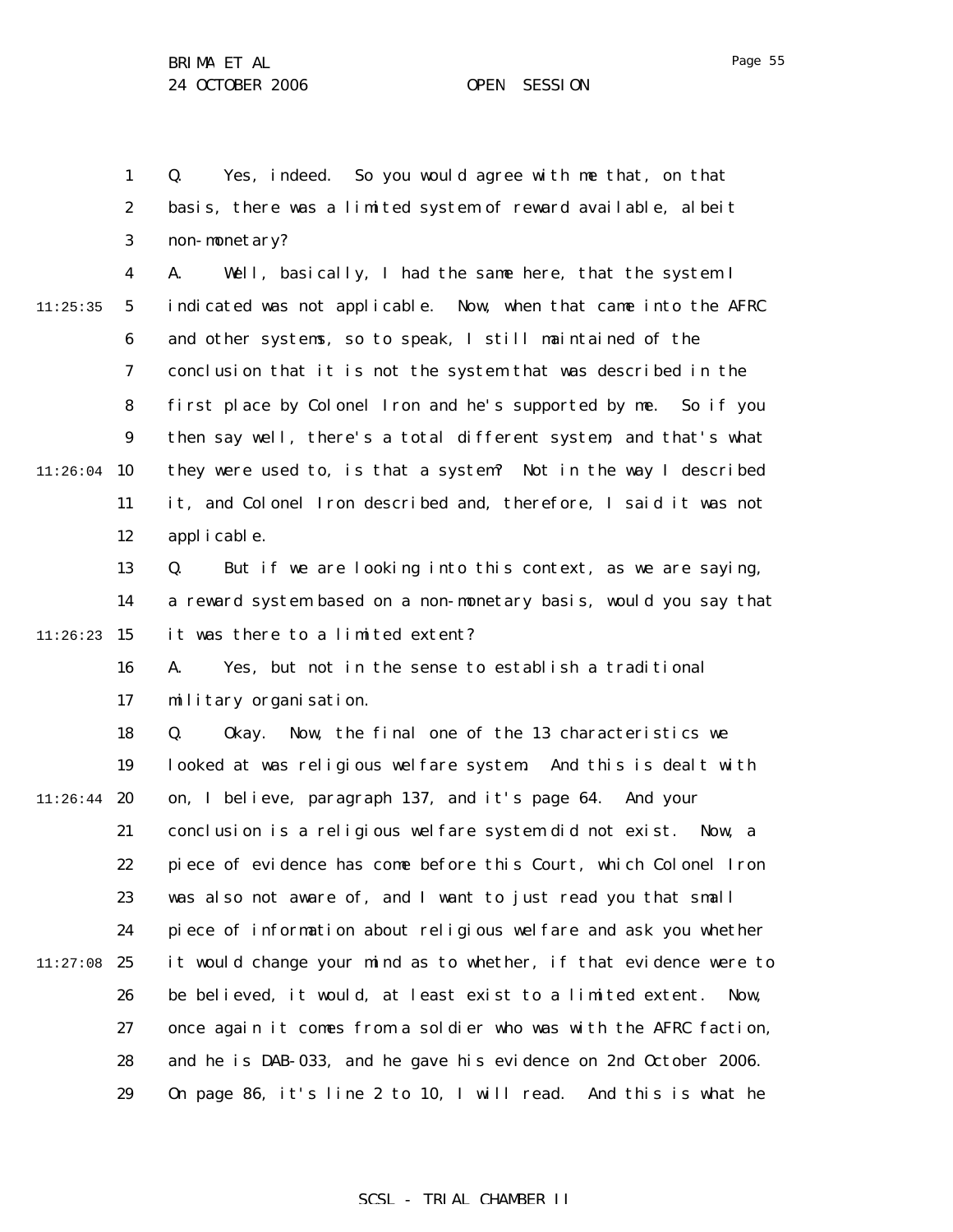1 2 3 4 5 6 7 8 9 11:28:19 10 11 12 13 14 11:28:31 15 16 17 18 19  $11:28:50$  20 21 22 23 24 11:29:14 25 26 27 28 29 11:28:04 says: "Q. No, no, I'm asking you: What was your job as chairman of the chaplain council, I believe you called it; Council of Chaplains. Did you preach to the troops? "A. Yes. For any platoon, I would send one imam, chaplain or Christian pastor. "Q. So you were making sure the troops' religious welfare was looked after; is that right? "A. Exactly say so, so we should pray every morning and every evening." Now, you also see here again we have reference to the span of command in any platoon. But, that aside, if you were to take that, as what this gentleman said, and you were to believe it, would you say that there was a limited welfare system - religious system in place? A. Not in the system Colonel Iron and I addressed the issue, because we have not denied that there were prayers in the morning, Sundays there were prayers, certain days there were prayers, but in the teaching, you know, lecturing the personnel in morale and ethics, and that's basically what we mean, not in the sense that it's, you know, basically what Colonel Iron said, they do not appear however to have played any personal welfare role, because that's the way we look at it. It's not leading in the prayers. Q. But wouldn't you say that if there was a chairman of the chaplain council, and he had imams and Christian preachers with him and he sent them out to various platoons to give them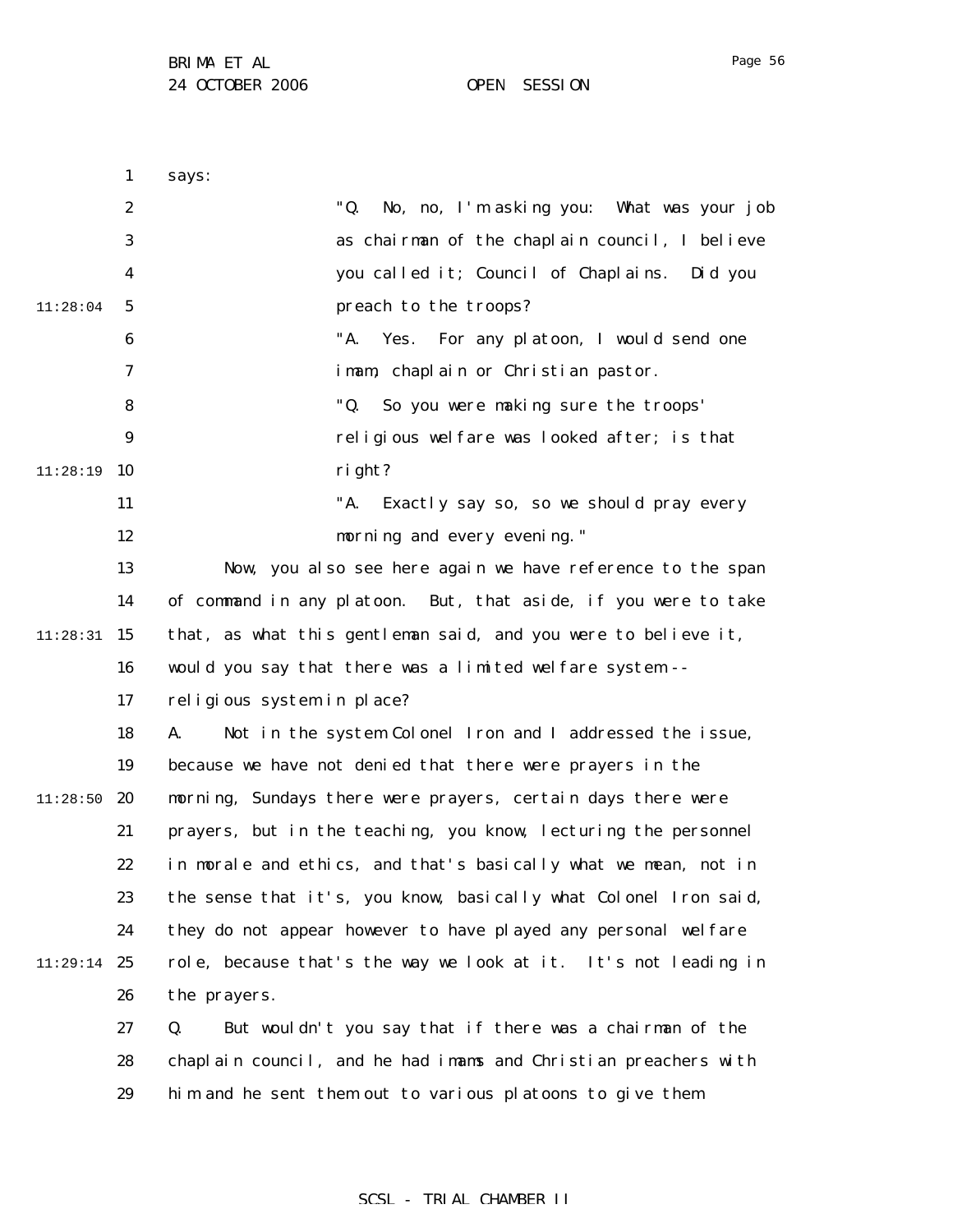1

2

3

4

5

6

7

8

9

11

12

13

14

16

17

18

19

21

22

23

24

 $11:30:05$  10

11:29:43

 $11:30:21$  15

 $11:30:42$  20

 $11:30:59$  25

religious guidance or welfare, if that was the case, wouldn't you

say there was a religious welfare system at all in place, albeit a limited one. A. If you go further than just prayers. Colonel Iron and I limited it to just to prayers and within a welfare system, you need much more than that. Now, and we go again -- Q. Hypothetically, if they went beyond the prayers -- A. If there were lectures, based on lessons given to the troops and individual guidance and support and all that, then it would be different. Q. So when you say it would be different, your opinion would be different, it would be limited? A. Then you go more into the area, as we understand, religious wel fare. Q. Would that change your opinion to, say, in that case, they had a limited system, albeit very limited system? A. Yes, it would. Q. If we were then to look at your conclusion of these 13 characteristics, which I believe is on page 65, and they are set out there one by one, and we'll only address those where, I think, they were not available, now, intelligence process we had as limited? A. Yes. Q. Communication system, limited. A. Yes.

26 27 28 Q. Planning and orders process, have I convinced you that this was at least available to a very limited extent, or you still stick to --

29 A. No, I stick to this one. I've not been convinced, sir.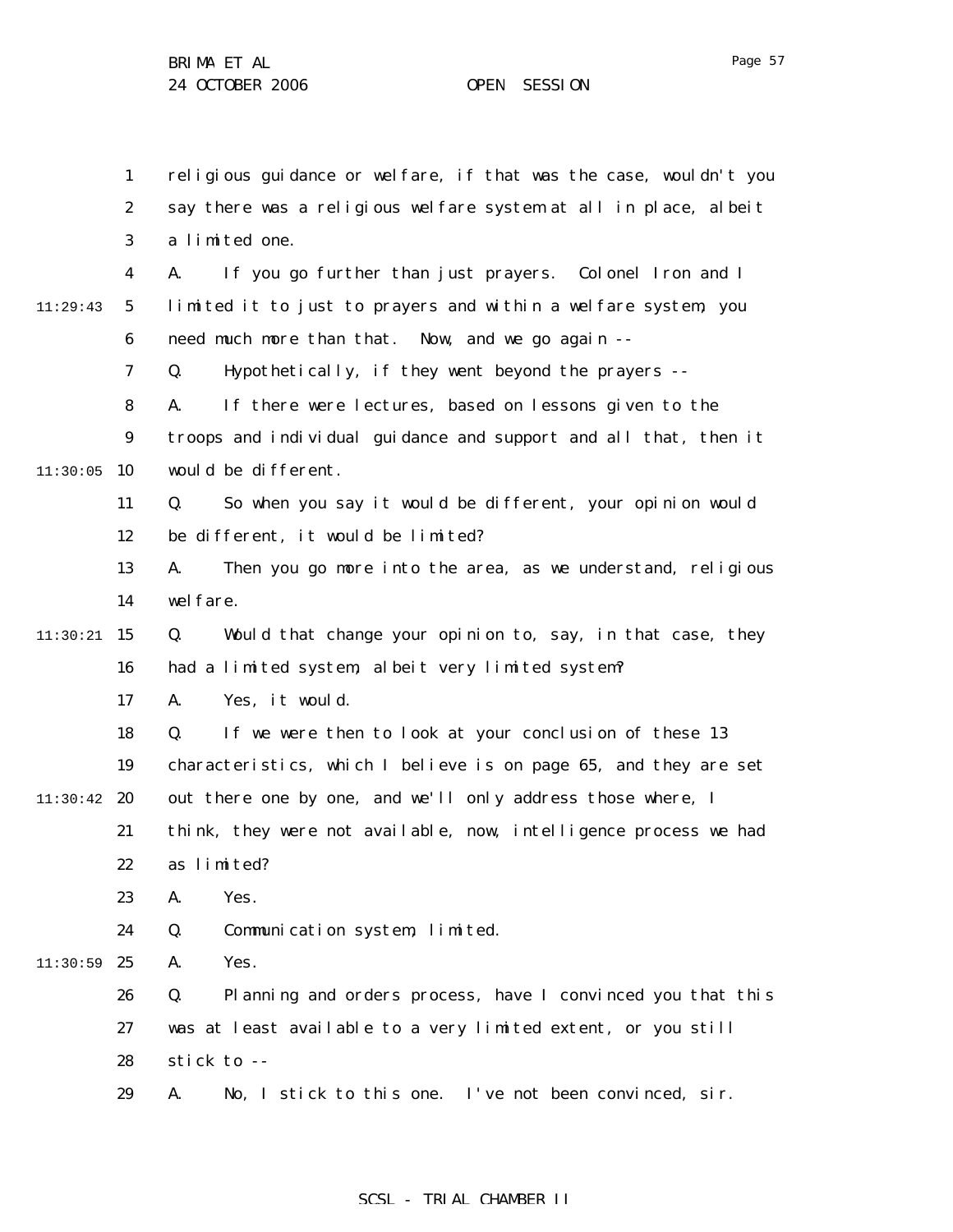1 2 3 4 5 6 7 8 9  $11:31:43$  10 11 12 13 14  $11:32:00$  15 16 17 18 19  $11:32:15$  20 21 22 23 24 11:32:31 25 26 27 28 29 11:31:28 Q. That's half, maybe. Lessons learned system is limited. Now, would you agree with me that the disciplinary system, as we discussed, pursuant to the Oxford university dictionary, and if actually what did happen in terms of discipline, it would be at least limited, if not available. A. Not in my mind, sir. Q. Not even very limited? A. No, sir. Q. Okay. Recruiting and training would be very limited. Now, system for promotions and appointments. Now, you say this is not available. Would you not agree with me that on the basis of promotions, as we discussed, were handed out on a performance basis, then they would be available? A. Yes, but -- Q. There was a system in place? A. But not the system to support a traditional military organisation. Q. But in terms of a traditional military organisation, it still had that characteristic, a system of promotion and appointment? A. Yes, but an unrealistic system of promotion, that's why. Q. But realistic or unrealistic, it existed to a limited extent, didn't it? A. Well, that's a matter of wording, sir, I'm afraid. Q. Would you agree that it existed, even unrealistically, to a limited extent? A. Not in the way we described it in the first place, how a promotion works. Q. So far as you're concerned then, not at all?

### SCSL - TRIAL CHAMBER II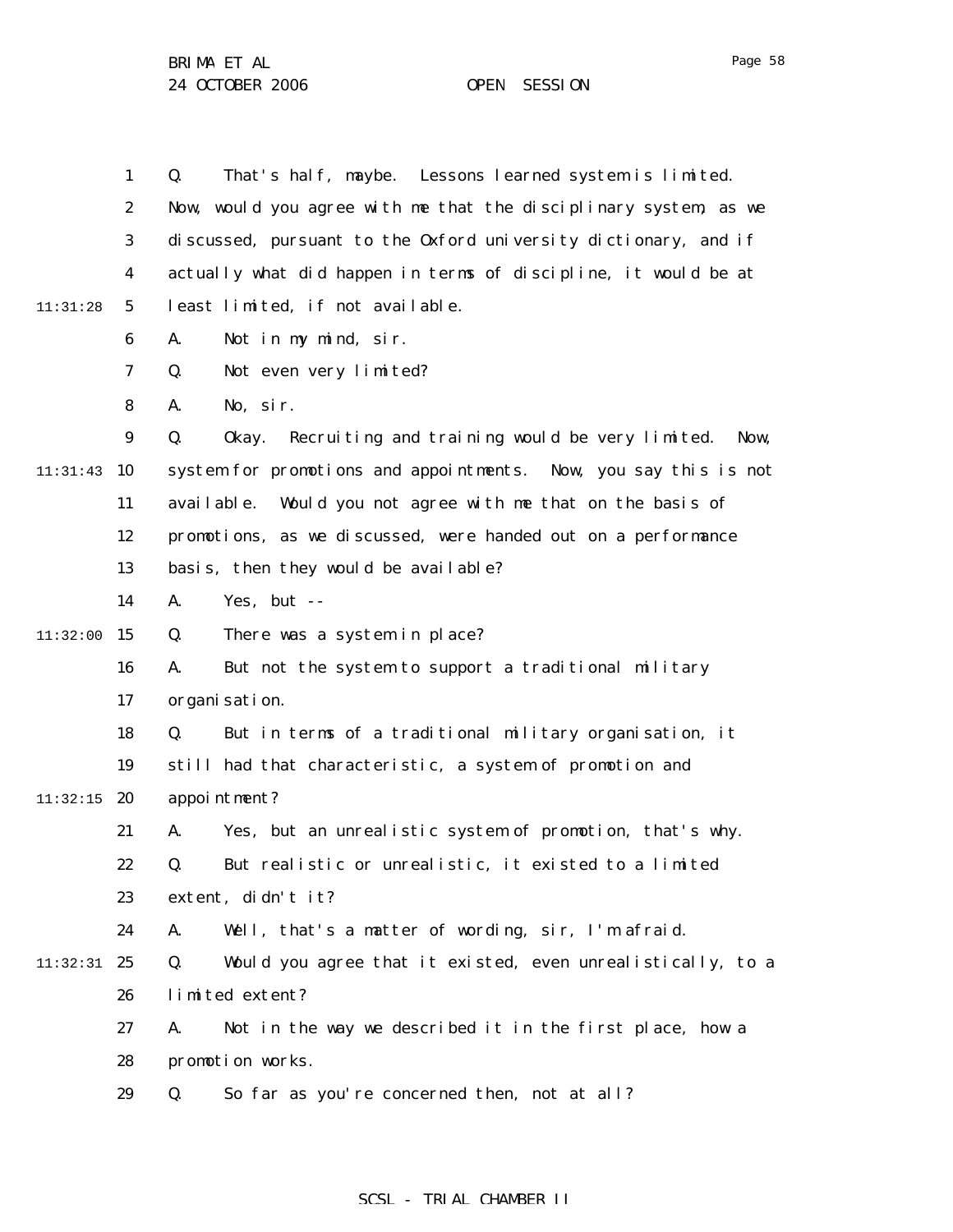|          | $\mathbf{1}$            | No.<br>A.                                                          |
|----------|-------------------------|--------------------------------------------------------------------|
|          | $\boldsymbol{2}$        | Okay. Logistics supply, would you say that was very<br>Q.          |
|          | 3                       | limited, at least for the needs of the AFRC faction?               |
|          | $\overline{\mathbf{4}}$ | No, it was not available.<br>A.                                    |
| 11:32:54 | $\sqrt{5}$              | Not available. Repair and maintenance, I think we both<br>Q.       |
|          | 6                       | agreed is not applicable. We can take that out of the equation.    |
|          | $\boldsymbol{7}$        | The medical system, we agreed, is limited or very limited, as you  |
|          | 8                       | say?                                                               |
|          | $\boldsymbol{9}$        | Yes.<br>A.                                                         |
| 11:33:09 | 10                      | I think fundraising and finance, we took that out of the<br>Q.     |
|          | 11                      | equation, because it was not applicable in this situation.<br>Now, |
|          | 12                      | pay and reward system, did you agree with me that it was limited,  |
|          | 13                      | albeit in a non-monetary sense, in terms of promotions and         |
|          | 14                      | appointments?                                                      |
| 11:33:29 | 15                      | Well, it was in a non-monetary sense, but it was not in the<br>A.  |
|          | 16                      | way we started out from. The system, the pay and reward system     |
|          | 17                      | we know, and then we deviated from that and went into describing   |
|          | 18                      | another system Now, if you call that a system, but I don't call    |
|          | 19                      | that a system, sir.                                                |
| 11:33:49 | 20                      | But if you were, hypothetically, to call it a system, it<br>Q.     |
|          | 21                      | would be limited?                                                  |
|          | 22                      | A. If you call it a system, but I don't call it a system.          |
|          | 23                      | But hypothetically, we have --<br>Q.                               |
|          | 24                      | Then, indeed.<br>A.                                                |
| 11:34:02 | 25                      | Then, religious welfare system, based hypothetically on the<br>Q.  |
|          | 26                      | information we discussed, again, if that were true, that system    |
|          | 27                      | would be limited or very limited, wouldn't it?                     |
|          | 28                      | That's correct.<br>A.                                              |
|          | 29                      | If we actually look at the 13 characteristics, I think we<br>Q.    |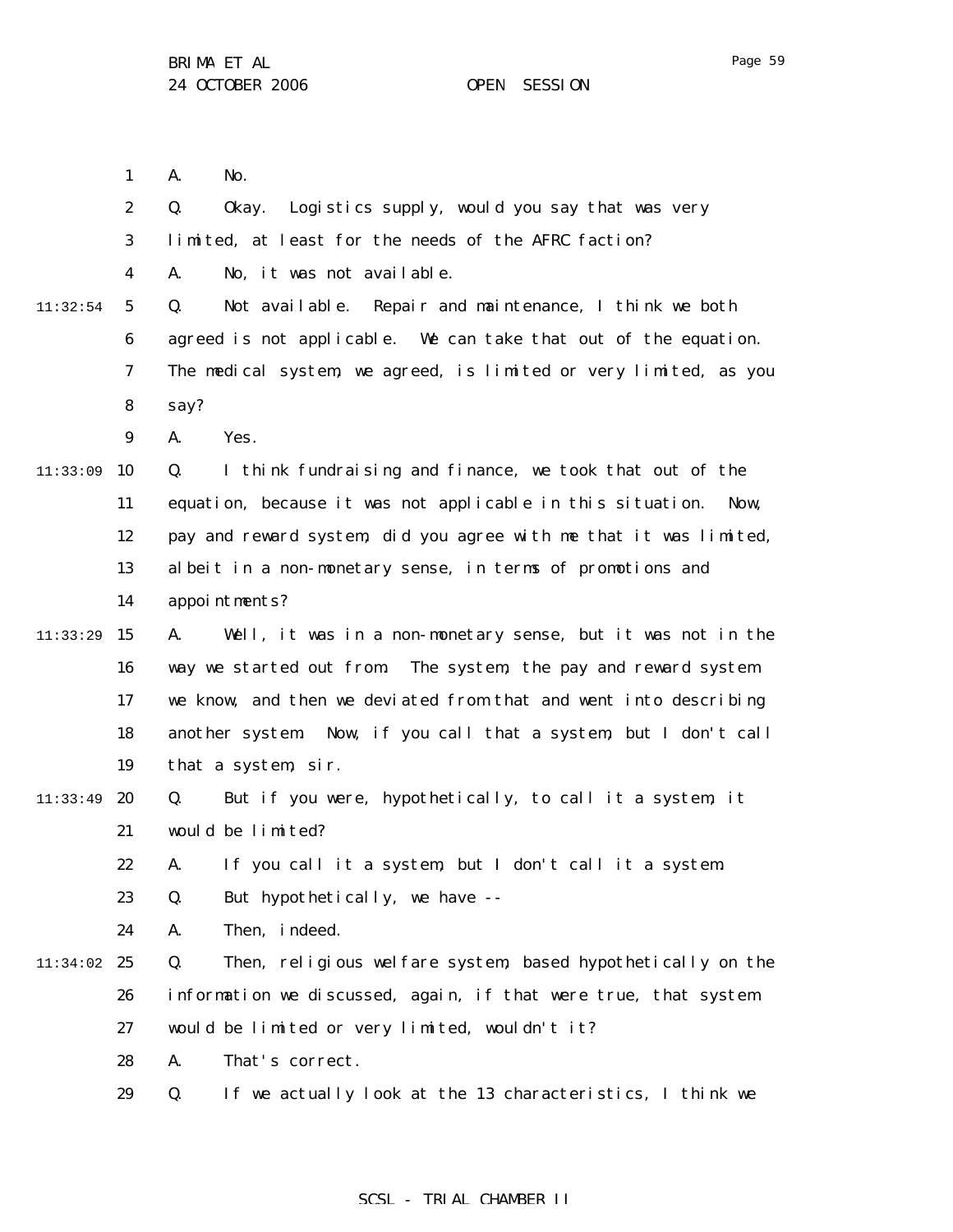1 2 3 4 5 6 7 8 9  $11:35:14$  10 11 12 13 14  $11:35:34$  15 16 17 18 19  $11:36:05$  20 21 22 23 24 11:36:30 25 26 27 28 29 11:34:49 can take two out, because they're just not applicable to this particular organisation. So, of the 11, we have one -- two and a half, three and a half, four and a half, five and a half, six and a half, seven and a half, which, to however limited degree, are available. A. Yes, but, again, looking from the perspective I used, you may, then, come to that conclusion. But from the perspective I used, it doesn't support a traditional military organisation. That's what I wanted to say. Q. Notwithstanding that, you'd agree with me that a majority of these characteristics now have been met, albeit not in the way you may understand it? A. Well, certainly, it's not the way I understand it, sir. Q. Okay. Now, the next part we'll look at is: Was there coherent linkage between strategic, operational and tactical levels, page 65. I believe these are rather doctrinal issues. A. Is that a question, sir? Q. Yes, starting at the background, I think, at paragraph 141, "Doctrinal Background," we'll start with. A. Well, of course, as I indicated earlier, I had to start with doctrine to get some sort of understanding. Now, Colonel Iron used doctrine in his addressing the issue. So, how limited it was, because you can write books about this, it started with a doctrinal explanation. Q. Obviously this is an area of doctrine where military expertise is actually required. Would you agree with me that background to doctrine framework is strategic, operational and tactical levels; there are three levels. A. Well, I addressed three other ones.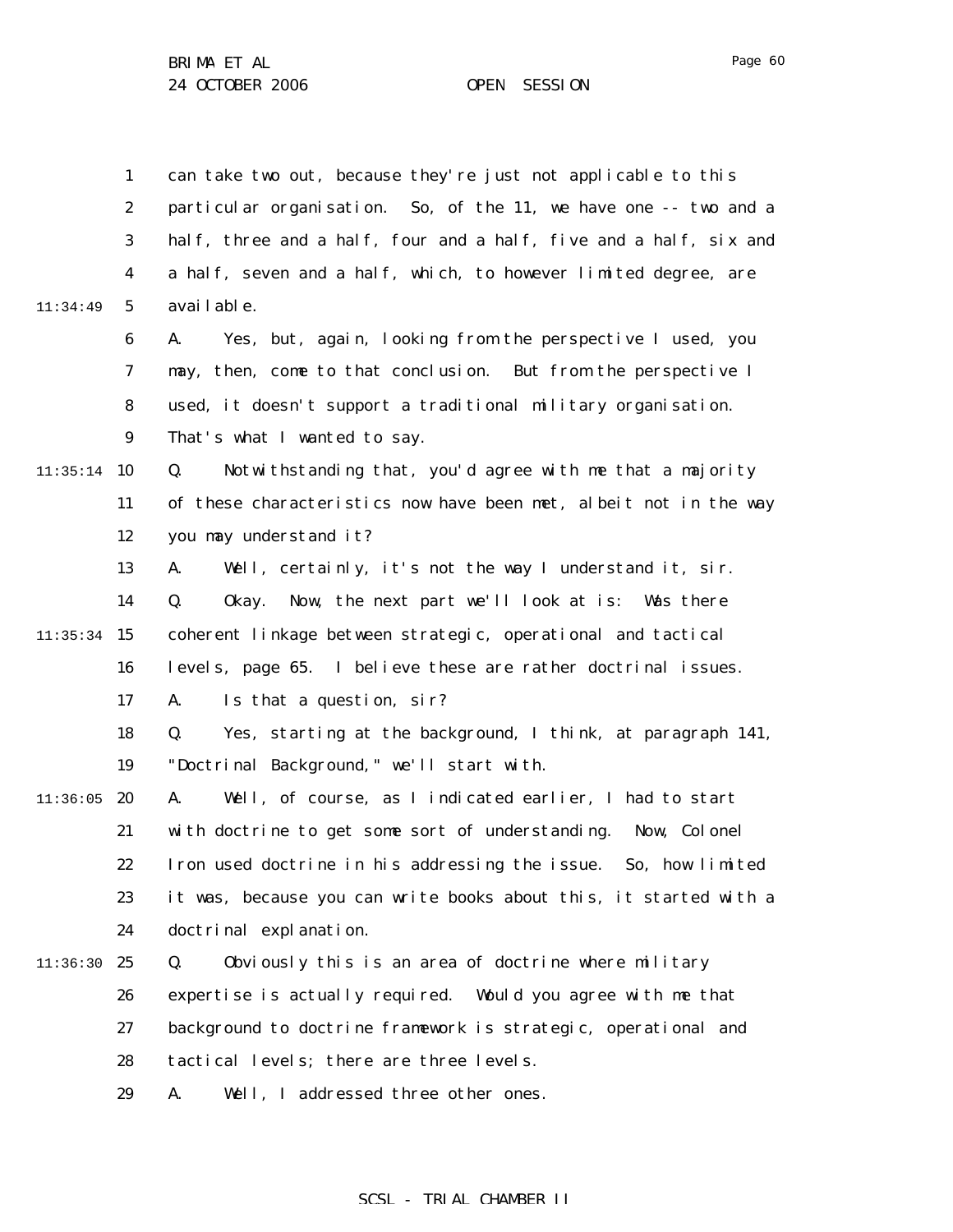1 2 3 4 5 6 7 8 9  $11:37:26$  10 11 12 13 14  $11:37:45$  15 16 17 18 19 11:38:03 20 21 22 23 24 11:38:29 25 26 27 28 29 11:37:06 Q. Okay. But, generally speaking, would you say those three are the main ones? A. No, I can't agree with that, because the first one, military strategic level, is encompassed into the grand strategy, as I explained. Q. Okay. If we, at least, let's say -- I'll accept that and we'll come to discuss that point later, in your view, strategic and grand strategy together. Were you aware that, in the Napoleonic era, there was just strategy and tactics? A. I read about Colonel Iron, in his report, and the analysis of -- I think it came in the World War II there was a more defined description of the different levels. I think the Russians started it first, and then it was generally adopted also in the western armies. Q. That was operational as operational -- A. No, no, no. It was the differentiation between the grand strategy, military, strategic, operational, tactical level and technical level -- Q. Yes, that's right. But going back to that, obviously you are aware of Carl von Clausewitz treaty on war. Now, he defined military strategy, and you would agree with me he's one of the leading authorities on area of doctrine and strategy, going right back, would you? A. You know, we can go back to von Clausewitz, but I base myself on the world of today. Q. Okay. But I'm going back to see how these doctrines and strategies have developed over the course of time. But you would agree with me he's quite a renowned source in this area as a starting point?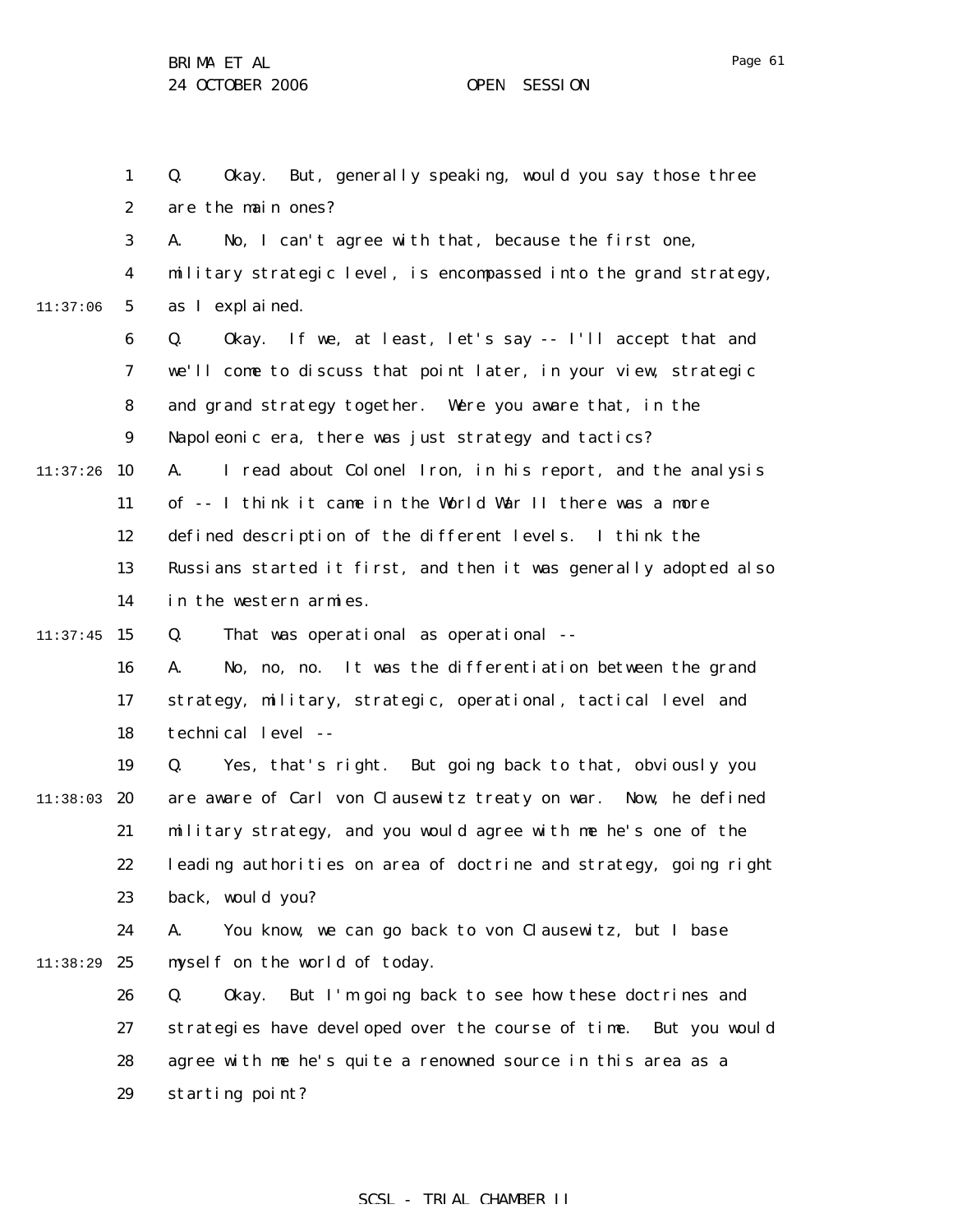BRIMA ET AL

24 OCTOBER 2006 OPEN SESSION

1 2 3 4 5 6 7 8 9  $11:39:07$  10 11 12 13 14  $11:39:25$  15 16 17 18 19 11:39:41 **20** 21 22 23 24 11:40:03 25 26 27 28 29 11:38:52 A. Well, I don't know that, because then you have to -- then you really have to study that area. Q. But have you heard of him? A. Oh, yeah, sure. Q. So, certainly, he deals with doctrinal issues; you're aware of that? A. [No audible response]. Q. Can we -- A. Yes. Q. Sorry, just for the benefit of the record. Now, he defined military strategy as employment of battles to gain the end of war; are you aware of that? That was his definition of strategy. A. Well, could very well be. Q. He defined tactics as confined to the battlefield relating to the art and science of planning and winning battles; did you know that? A. Could be. Q. So, you're aware that Clausewitz describes strategy as a planning of a whole campaign and tactics as a planning of a single battle? A. Well, I'm not aware of that, but I believe what you quote is correct. Q. So we have the two levels. A. Again, you know, I'm -- I don't see -- you know, going into Clausewitz, the basis was basically the doctrine I used, and the way Colonel Iron understands the issue. Q. We'll come to that. This is just the starting point, if you like, of seeing one's knowledge in this area. As you mentioned earlier, you were aware the ideas of operational level

### SCSL - TRIAL CHAMBER II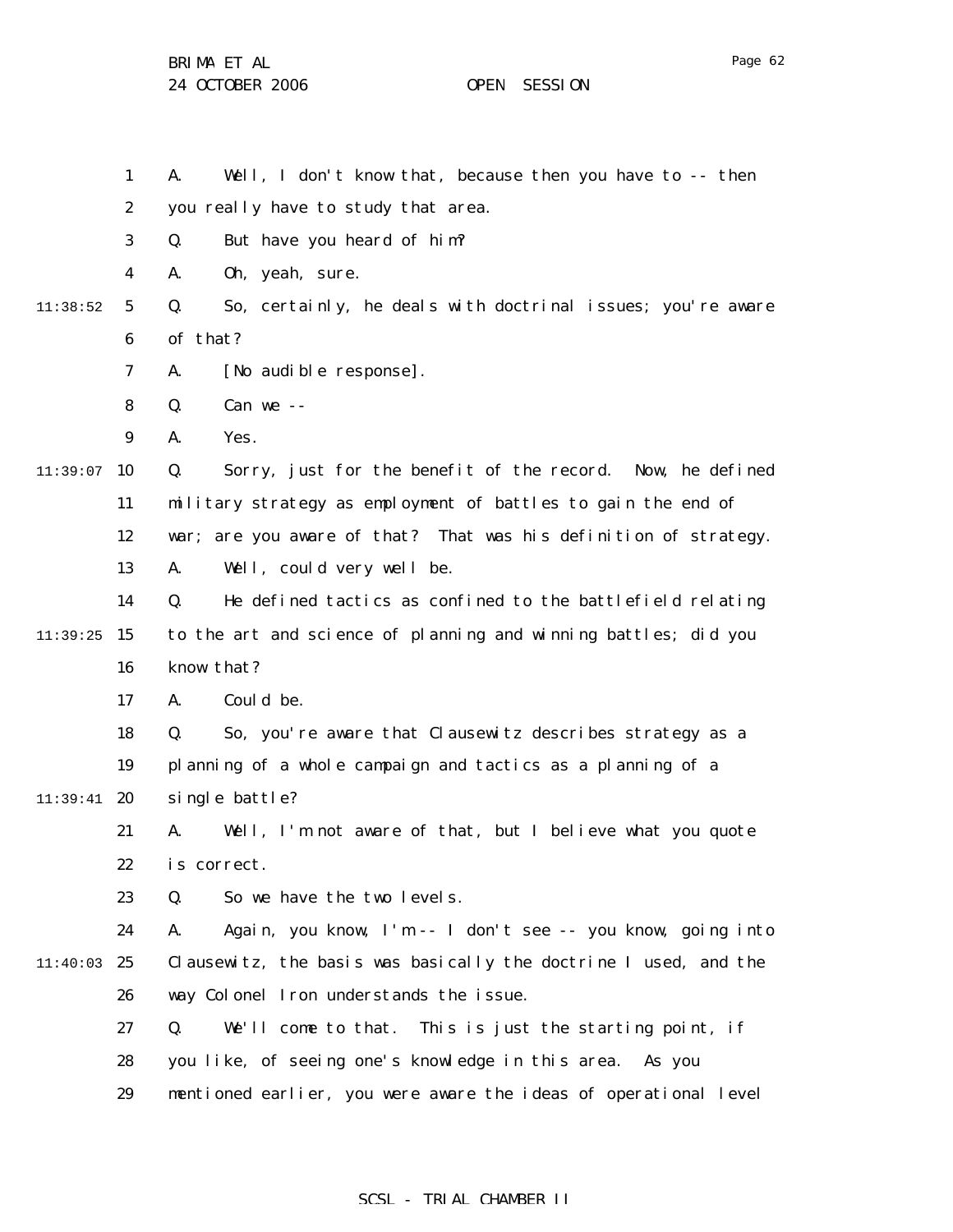|          | 1                | first came from the Soviet Union in the 1920s and 30s.             |
|----------|------------------|--------------------------------------------------------------------|
|          | $\boldsymbol{2}$ | Well, I've read it in the Iron report.<br>A.                       |
|          | 3                | Did you know that independently from studies yourself, or<br>Q.    |
|          | 4                | just only from Colonel Iron --                                     |
| 11:40:40 | $\mathbf{5}$     | Not that. I knew it was accepted in the western world by<br>A.     |
|          | 6                | the Americans, but I didn't know it was dating back from the       |
|          | 7                | Sovi et.                                                           |
|          | 8                | Okay. Now, this operational level in military doctrine was<br>Q.   |
|          | 9                | actually confined to the Soviets until the 20th century; were you  |
| 11:40:52 | 10               | aware of that?                                                     |
|          | 11               | No, I was not.<br>A.                                               |
|          | 12               | And, actually, throughout most of the 20th century, most<br>Q.     |
|          | 13               | armies continued to use just the two levels, strategy and          |
|          | 14               | tactics; you're aware of that?                                     |
| 11:41:07 | 15               | No, I was not.<br>A.                                               |
|          | 16               | I think you've just mentioned it, you're aware the first<br>Q.     |
|          | 17               | time the operational level appeared in western military doctrine   |
|          | 18               | was in 1982?                                                       |
|          | 19               | Yes.<br>A.                                                         |
| 11:41:17 | 20               | And that was, of course, in the US Army's field manual<br>Q.       |
|          | 21               | 100/5?                                                             |
|          | 22               | Yes.<br>A.                                                         |
|          | 23               | So you're aware that other western nations and NATO<br>Q.<br>0kay. |
|          | 24               | introduced the idea of an operational level into the military      |
| 11:41:36 | 25               | doctrine after 1982 and into the 1990s?                            |
|          | 26               | Yes.<br>A.                                                         |
|          | 27               | Q.<br>I think, for example, the British first articulated<br>0kay. |
|          | 28               | it in about 1989?                                                  |
|          | 29               | A.<br>Yes.                                                         |
|          |                  |                                                                    |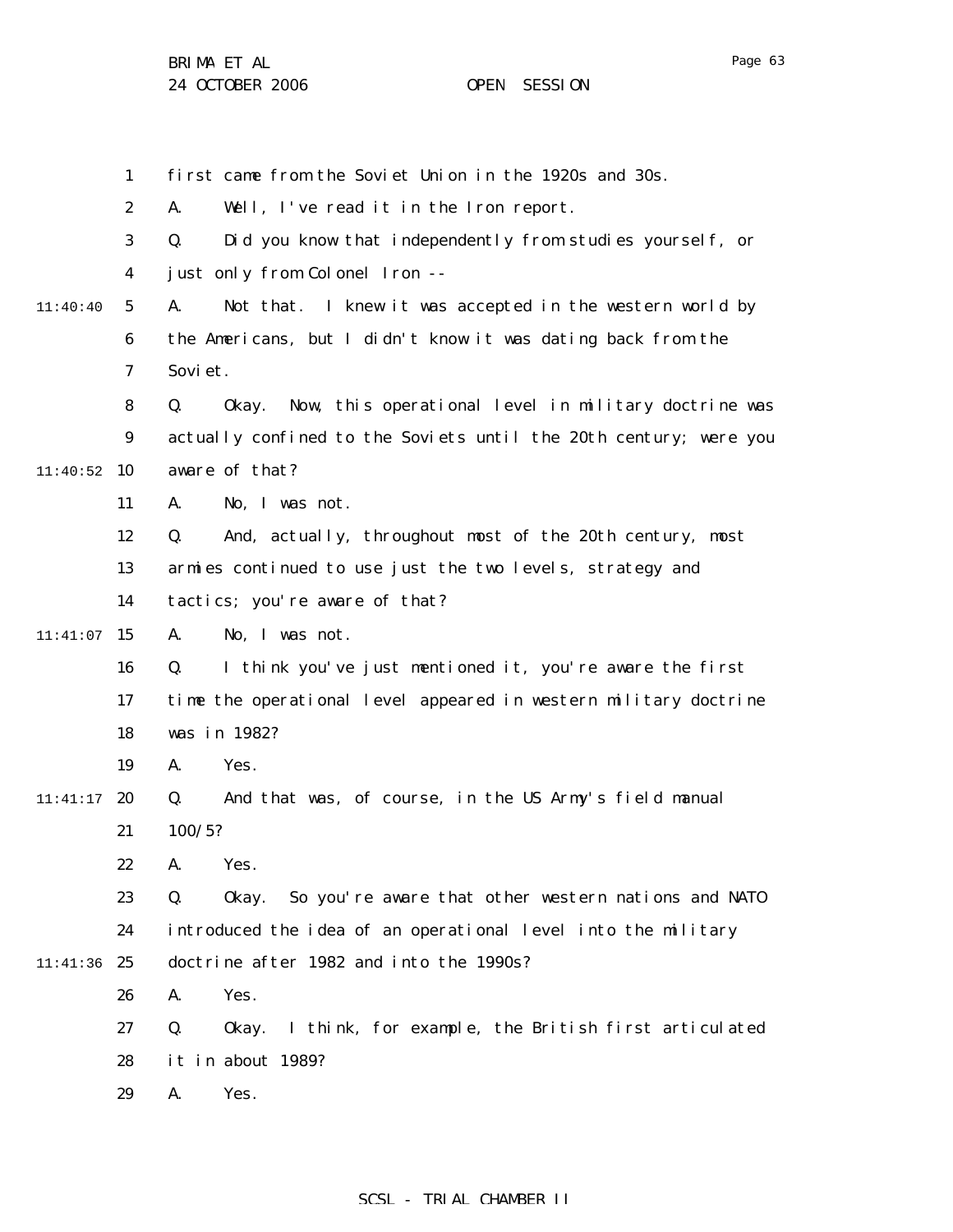1 2 3 4 5 6 7 8 9 11:42:18 10 11 12 13 14  $11:42:52$  15 16 17 18 19 11:43:06 20 21 22 23 24 11:43:17 25 26 27 28 29 11:42:03 Q. I think, also, as you've just mentioned, you're aware the first time the idea of separation of military and grand strategy was in World War II. A. Yes. Q. This was basically because the British felt they needed to distinguish between their overall conduct of the war, which was global, as opposed to specific areas of the war, such as the war in Europe and the Pacific. A. Yes. Q. Now, in your report, you use the term grand strategy. This is, if we turn to your report, paragraph 141. This is at roman numeral (a), grand strategy level, on page 66. The footnote you use is 253. This is the Netherlands defence doctrine, as your source for grand strategy; is that right? A. Yes. Q. Now, are you aware this term grand strategy is not the used in NATO doctrine? A. No, I'm not aware of that. Q. NATO actually uses a term strategic level and military strategic level; did you -- A. No. Q. You didn't know that -- A. No. Q. Or no, it didn't? A. I didn't go into what the NATO doctrine was concerned. I went into the three levels. So I didn't address that one, because it was clearly defined in the Dutch doctrine. Q. I only ask you, because it has to be clear for the record whether the answer is no, or you do not know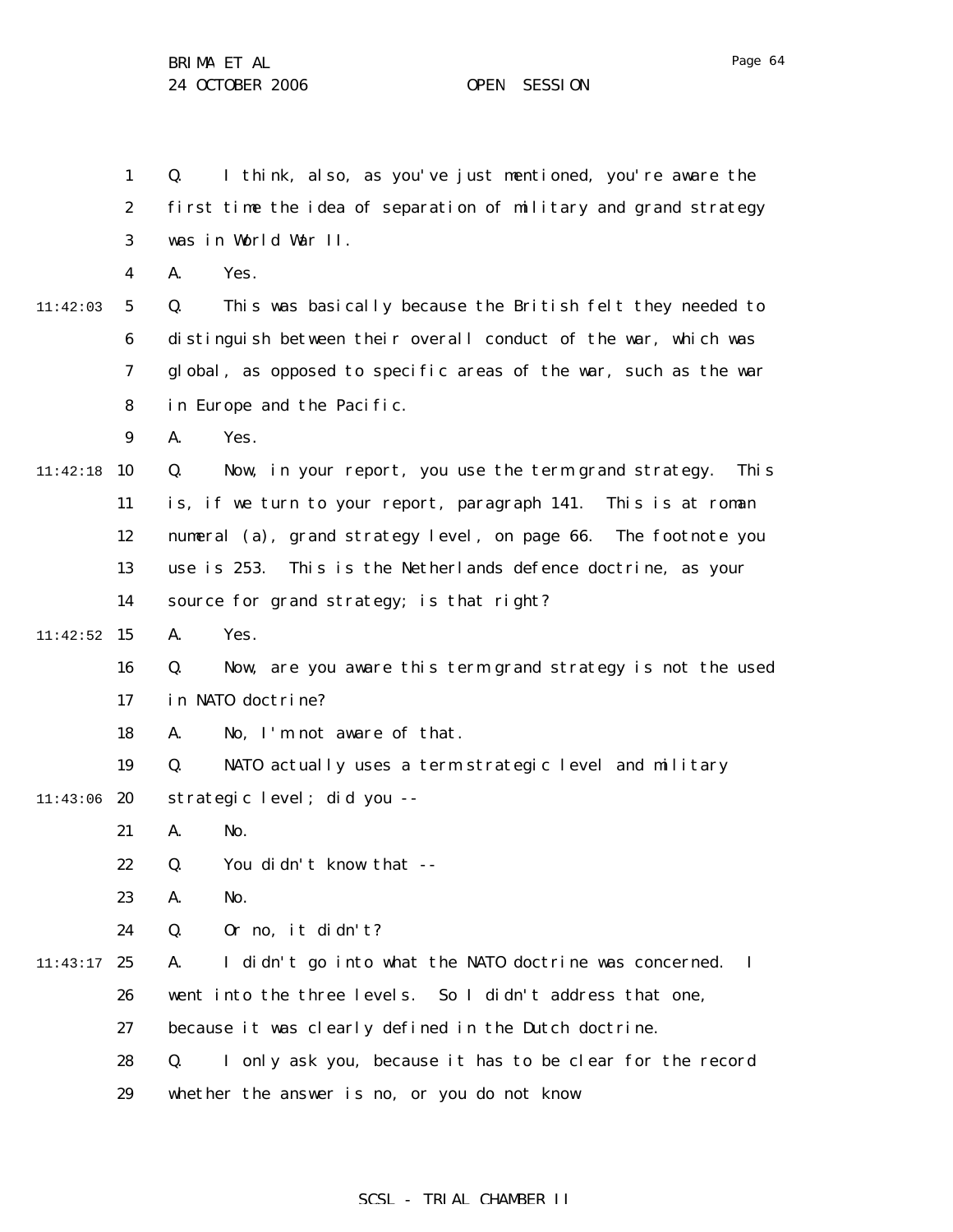1 2 3 4 5 6 7 8 9  $11:44:03$  10 11 12 13 14 11:44:22 15 16 17 18 19 11:44:36 20 21 22 23 24 11:44:51 25 26 27 28 29 11:43:47 A. Yeah. Q. Now, are you aware that, in the British doctrine, the term grand strategy, as it originated, has now been replaced by political strategy? A. I would be very surprised if it was, but it could be. Q. Could be. And are you aware that other nations, such as Russia and China, have slightly different definitions of strategy, operational art and tactics, although they all agree they are basic principles. A. That could be, yeah. Q. And these different countries and alliances have different definitions of these terms, because a written doctrine reflects the needs of those for whom it is written. A. Yes. Q. So, as an example, NATO, as an alliance of western nations, has different requirements than, say, Russia; you would agree with that? A. Yes. Q. And you would agree with me that the NATO doctrine, as currently written, reflects the needs and alliance of western nations, wouldn't you? A. NATO members? Q. Yes. And you would agree with me that, if NATO consisted of different entities, faced with different strategic problems with different cultures and historical backgrounds, then its doctrine may look different. A. It could be. Q. And I believe, in your own evidence, you mentioned that non-NATO countries wrote their only military doctrine to suit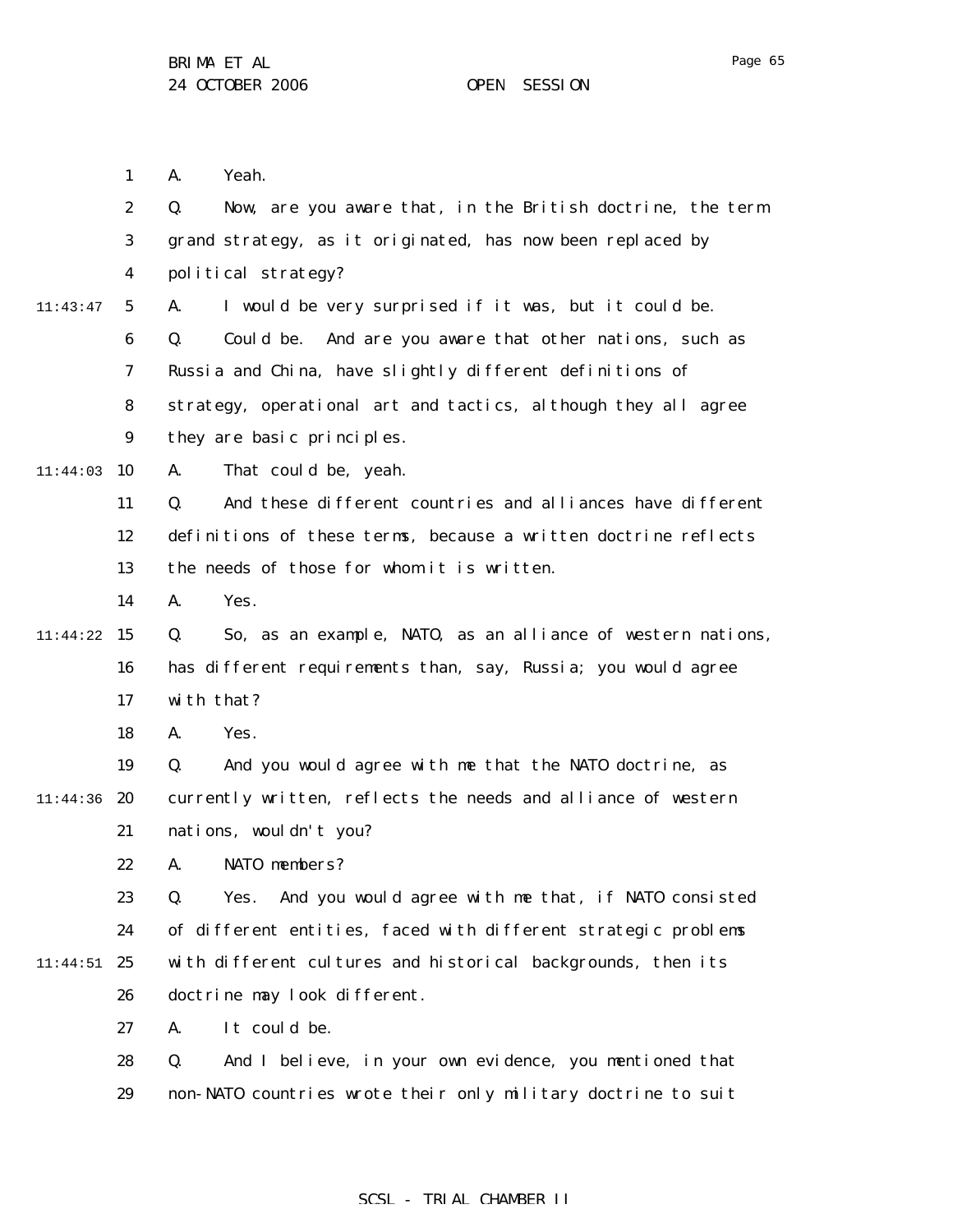1 2 3 4 5 6 7 8 9  $11:45:41$  10 11 12 13 14  $11:45:56$  15 16 17 18 19 11:46:13 20 21 22 23 24 11:46:31 25 26 27 28 29 11:45:23 their own needs. A. Yes. Q. If we can now come to this term strategy, would you regard the Oxford English dictionary definition of strategy as a fair one? A. Well, I can't comment on that. Q. Well -- A. I think, you know, the NATO doctrine is a fair one, and the Oxford dictionary, you know, I don't know if -- I can't give an opinion on that. Q. Do you know if strategy is defined in the NATO doctrine? A. Well, the strategy, the military strategic level is defined in the NATO doctrine. Q. But strategy itself isn't, is it? A. No, but the military strategic level, the way it's operated is expressed. Q. And as we've seen, if something is not defined in the NATO doctrine, we look to the Oxford English dictionary, don't we? PRESIDING JUDGE: Well, this witness is an expert, and he's given a definition of grand strategy in his report. Where is this going, Mr Agha? Are you going to say his opinion is subservient to the Oxford dictionary? MR AGHA: No, I'm looking at the actual definition of strategy, not grand strategy. PRESIDING JUDGE: And where is this going to take us? MR AGHA: Well, the Prosecution would put forward the case that a strategy doesn't necessarily need to be linked to a government structure, and a strategy can be linked to any organisation.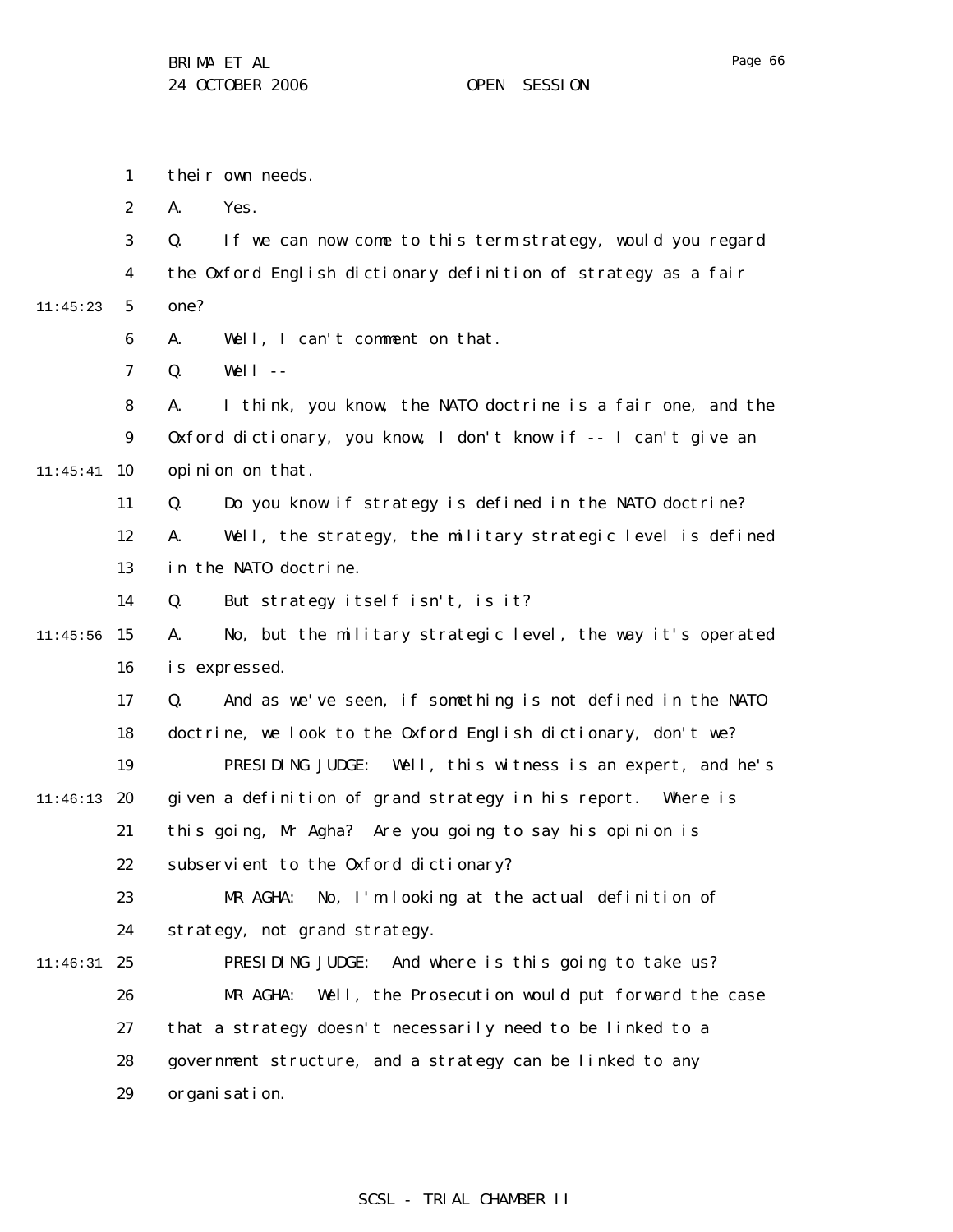BRIMA ET AL

|          | $\mathbf{1}$     | PRESIDING JUDGE: All right. Go ahead, Mr Agha.                      |
|----------|------------------|---------------------------------------------------------------------|
|          | $\boldsymbol{2}$ | MR AGHA:                                                            |
|          | 3                | Q.<br>If we were to look at the Oxford English -- and can I pass    |
|          | $\boldsymbol{4}$ | a copy around so it may be helpful?                                 |
| 11:46:57 | $\mathbf{5}$     | You can do that, or you can just ask him<br>PRESIDING JUDGE:        |
|          | 6                | if he agrees with the opinion in the Oxford English dictionary.     |
|          | 7                | MR AGHA:                                                            |
|          | 8                | If the Oxford English dictionary was to say that strategy<br>Q.     |
|          | $\boldsymbol{9}$ | was a plan designed to achieve a particular long-term aim, and,     |
| 11:47:13 | 10               | secondly, the art of planning and directing military activity in    |
|          | 11               | a war or battle.                                                    |
|          | 12               | Well, it's a lot of words, you know. I don't have a reason<br>A.    |
|          | 13               | not to agree, but I have not studied it in my report and in my      |
|          | 14               | anal ysis.                                                          |
| 11:47:36 | 15               | But with this definition of strategy, it's concerned with<br>Q.     |
|          | 16               | achieving a particular long-term aim, isn't it?                     |
|          | 17               | Well, it may be.<br>A.                                              |
|          | 18               | Q.<br>And more, specifically, the long-term aim is the art of       |
|          | 19               | planning a military activity.                                       |
| 11:47:58 | 20               | Well, you see, it's getting very complicated for me.<br>Wi th<br>A. |
|          | 21               | all this wording, because, in my mind, I'm drifting away from the   |
|          | 22               | issue, which is also addressed by Colonel Iron, and which I         |
|          | 23               | assessed.                                                           |
|          | 24               | In essence, would you agree with me that strategy captures<br>Q.    |
| 11:48:22 | 25               | a top level of planning and conduct of military activity based on   |
|          | 26               | that definition I gave you?                                         |
|          | 27               | Strategy is the ultimate aim which you want to accomplish,<br>A.    |
|          | 28               | and that's also, I believe, the words Colonel Iron used. It's       |
|          | 29               | the ultimate aim of a military organisation to get his goals,       |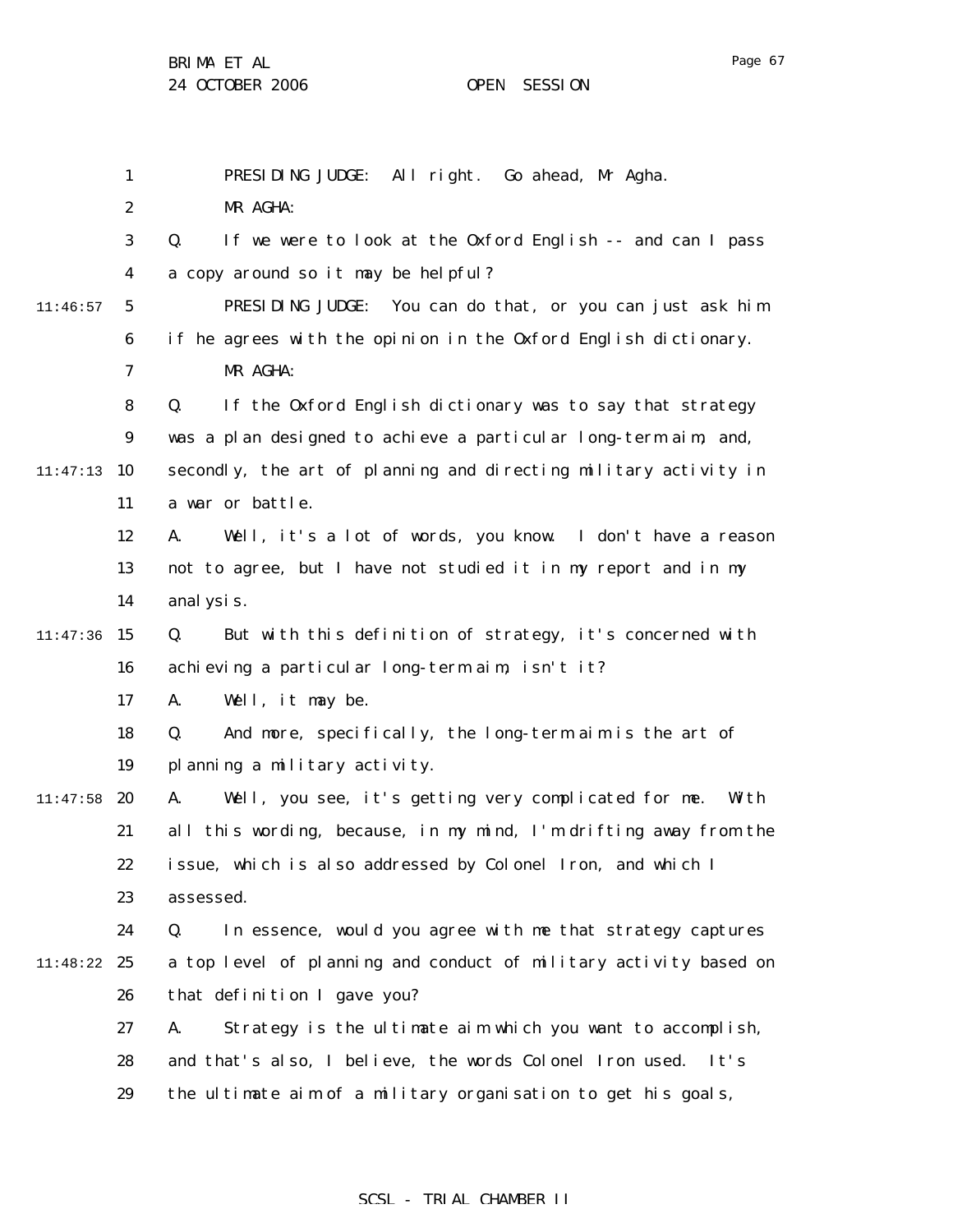1 2 3 4 5 6 7 8 9  $11:49:17$  10 11 12 13 14  $11:49:35$  15 16 17 18 19 11:49:46 **20** 21 22 23 24  $11:50:06$  25 26 27 28 29 11:49:03 based on the higher strategy. And, of course, Colonel Iron doesn't mention the grand strategy, but he clearly indicates the political oversight. Q. Now, using this definition of strategy, as you've just mentioned it yourself, would you agree that it's fair to say that, for example, Mao Tse-Tung had a strategy for the conduct of the Chinese civil war? A. It may have been. Q. Would you agree that ZIPRA, Zimbabwe Peoples Revolutionary Army, and ZANLA, Zimbabwe African National Liberation Army, in their ten-year long struggle against the white minority government of Rhodesia had a strategy? A. Well, then I have to go into all these -- you put it to me -- PRESIDING JUDGE: I don't know where you are going with this, Mr Agha. Can you bring yourself back to the case before this Court, please. MR AGHA: Q. Now, I'm suggesting to you that these organisations had a strategy. A. Well, then, of course, I have to go into the history and learn about it before I can give a yes or no answer, and I didn't look into that. Q. But assuming that they did have a strategy, none of them had the oversight of a national government, did they? A. Well, I can't answer that, but the question is, and that is, you know, that I've come across also in the report by, or the transcripts from Colonel Iron, that, within the case at hand, there was no political oversight.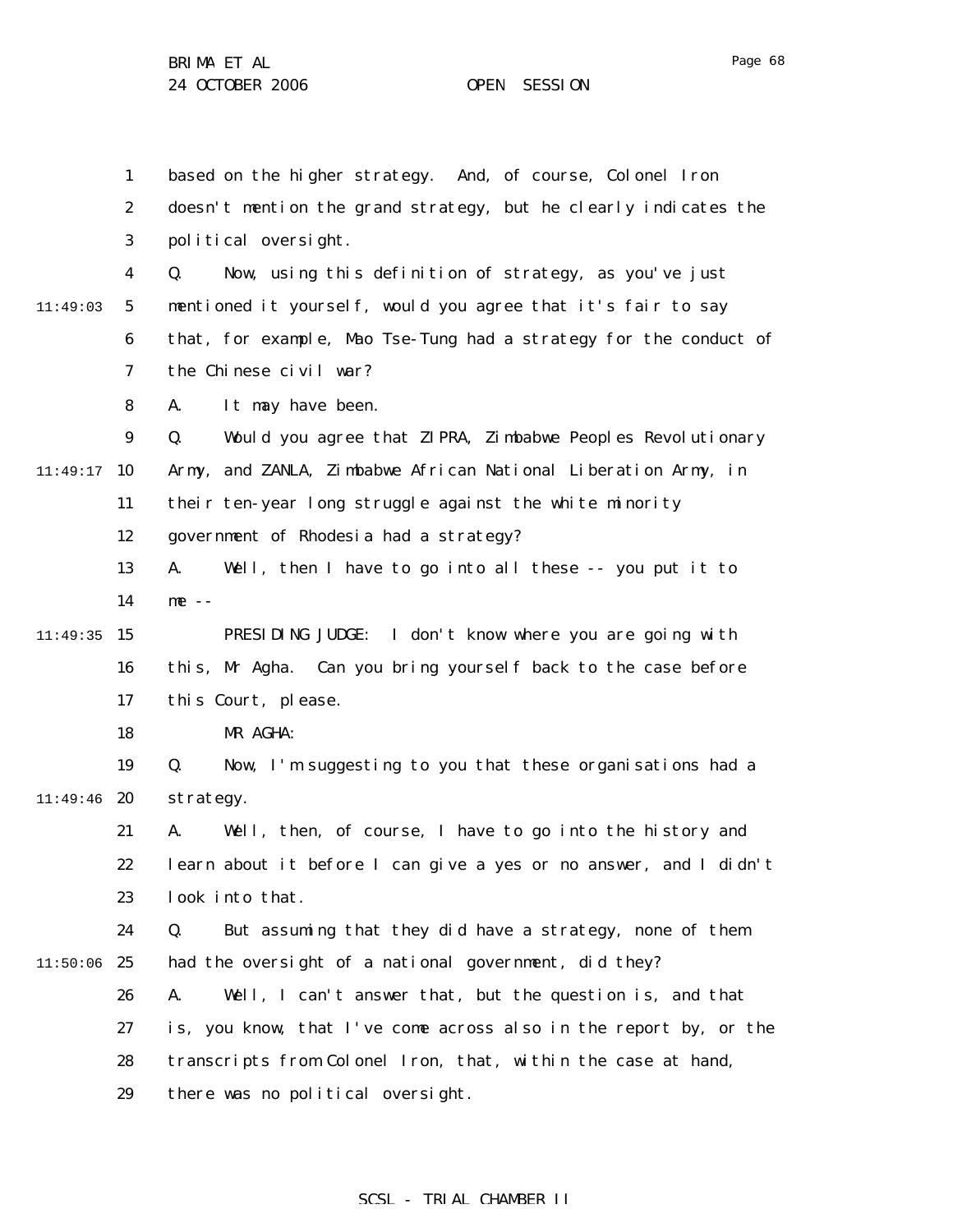1 2 3 4 5 6 7 8 9  $11:51:06$  10 11 12 13 14  $11:51:25$  15 16 17 18 19  $11:51:41$  20 21 22 23 24  $11:52:00$  25 26 11:50:48 Q. But my suggestion to you is that, in terms of just pure strategy, you don't need a political oversight. An organisation can have a strategy without having to have a political oversight. A. But then you are not a traditional military organisation. A military organisation is established on the fact of political oversight. Q. Now, it is not our suggestion that we are, or the AFRC faction was a traditional military organisation. We're talking about a military organisation. Now, those organisations, which we've just referred to, didn't need a political oversight, did they? PRESIDING JUDGE: I understood the witness to say he would actually have to study those topics before he could give you an answer; is that right, general? THE WITNESS: Yes, Your Honour, it is. We go into these historical events, and I was looking at the case at hand, and established the fact there was no political oversight and, for that matter, you can't have a military strategy. That's what I was saying. So, indeed, going into all these historical events and different campaigns, you know, then I really have to study them and I have to go into how it was orchestrated. MR AGHA: Q. Well, let us say, from a hypothetical perspective, if you had a military organisation, let's say, as we've discussed in some of these examples, that could have a strategy without having a national government, hypothetically, couldn't it?

27 28 29 A. Yes, but it's the same what Colonel Iron says, and that's unrealistic in the reasoning. That's what the question is about, whether it has coherence, and in order to establish the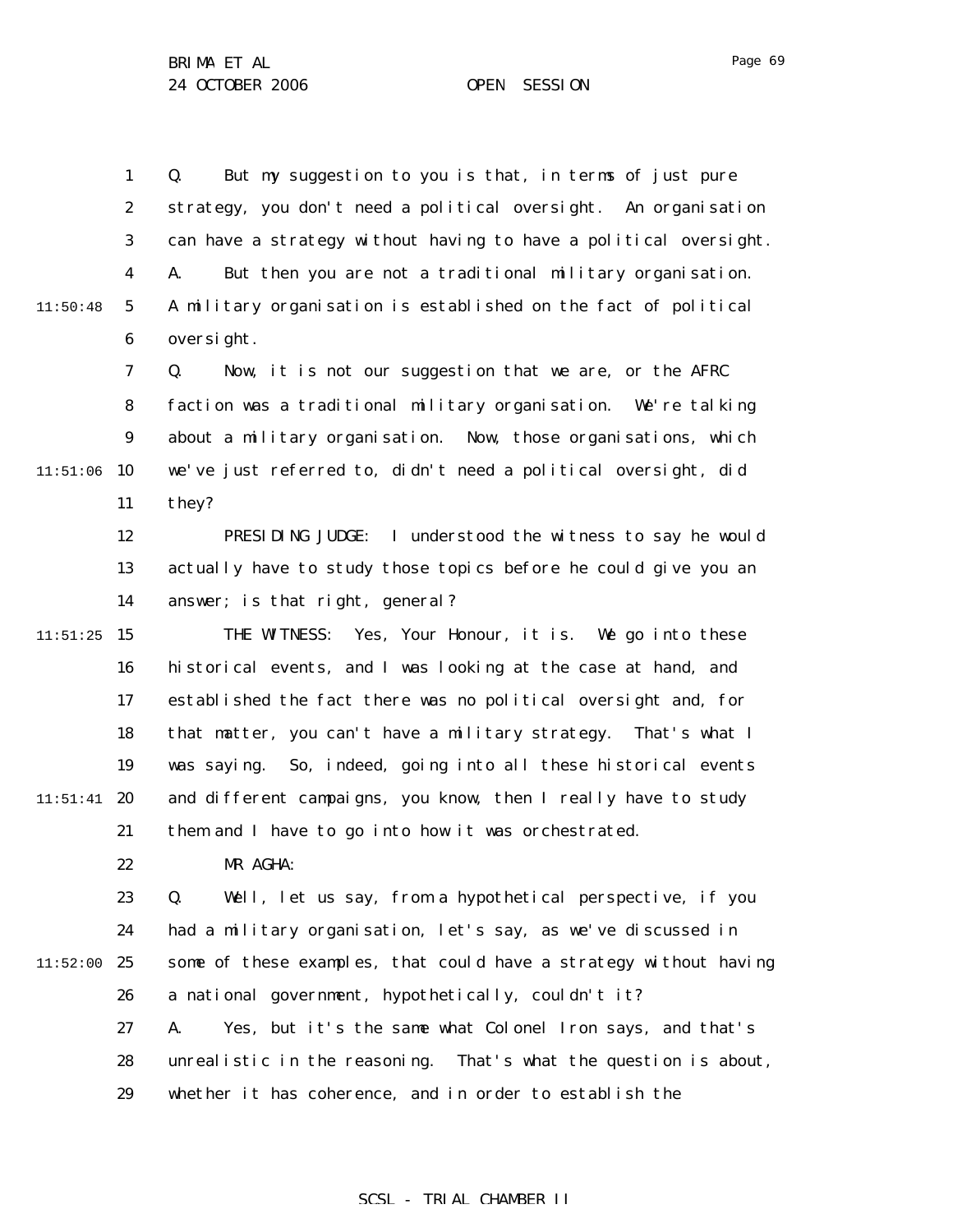|          | $\mathbf{1}$     | coherence, and I agree with him, Colonel Iron states you need to  |
|----------|------------------|-------------------------------------------------------------------|
|          | $\boldsymbol{2}$ | have a political mandate. Period. Now, if you don't have that     |
|          | 3                | political mandate, you are a non-regular army. So, that's all to  |
|          | $\boldsymbol{4}$ | it. So, if you then say, "Well, there was no political mandate,"  |
| 11:52:53 | $5\overline{)}$  | and they had a strategy, but then you can't come to coherence.    |
|          | $\boldsymbol{6}$ | You can't have both ways.                                         |
|          | 7                | So, in that case, they'd be an irregular army?<br>Q.              |
|          | 8                | Well, first of all, Colonel Iron stated that it was an<br>A.      |
|          | $9\phantom{.0}$  | irregular army in the first place.                                |
| 11:53:06 | 10               | Q.<br>Right. So we're in agreement on that?                       |
|          | 11               | Well, it was an irregular force, that's what I said.<br>A.        |
|          | 12               | Q.<br>0kay.<br>Now, is there any doctrinal reason why an<br>Yes.  |
|          | 13               | irregular force cannot have a strategy?                           |
|          | 14               | Not a doctrinal reason, as such. But you are not -- you<br>A.     |
| 11:53:32 | 15               | are an irregular force or a non-traditional military organisation |
|          | 16               | if you don't have the political oversight. You are an irregular,  |
|          | 17               | operating without the scope of the political guidance.            |
|          | 18               | So an irregular army can have a strategy?<br>Q.                   |
|          | 19               | Well, in my mind, the strategy always has to be based on<br>A.    |
| 11:53:55 | 20               | the political oversight. You create your own strategy.            |
|          | 21               | But you're talking in the situation of irregular army, I'm<br>Q.  |
|          | 22               | talking --                                                        |
|          | 23               | Yes, but that was the question at hand, whether it was a<br>A.    |
|          | 24               | traditional military organisation, wasn't it?                     |
| 11:54:10 | 25               | But, general, the question now has<br><b>JUDGE SEBUTINDE:</b>     |
|          | 26               | shifted from these strict terms of reference to an irregular army |
|          | 27               | and I think it's an interesting question, from which we would     |
|          | 28               | benefit from your opinion.                                        |
|          | 29               | MR AGHA:                                                          |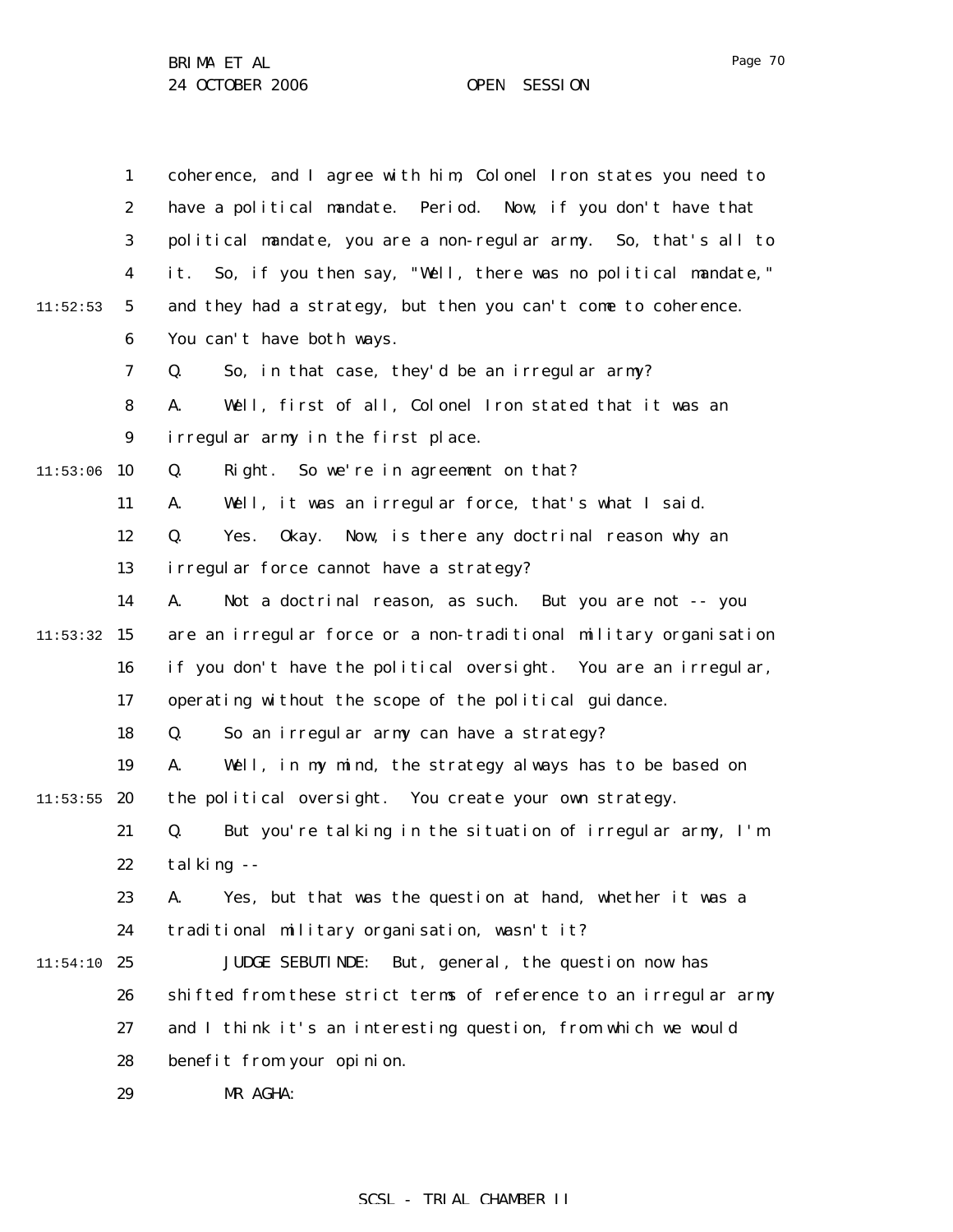BRIMA ET AL

|          | $\mathbf{1}$     | So an irregular army can have a strategy, can't it?<br>Q.             |
|----------|------------------|-----------------------------------------------------------------------|
|          | $\boldsymbol{2}$ | Not in the context I see it.<br>A.                                    |
|          | 3                | Would you say -- are you saying the Tamil Tigers can't have<br>Q.     |
|          | 4                | a strategy?                                                           |
| 11:54:39 | 5                | I find it hard to, within the context I reason, to come up<br>A.      |
|          | $\boldsymbol{6}$ | with a well-defined strategy.                                         |
|          | 7                | But is there any doctrinal issue why an irregular force<br>Q.         |
|          | 8                | cannot have a strategy?                                               |
|          | 9                | No, I don't think so.<br>A.                                           |
| 11:54:58 | 10               | If that's the case, then the question becomes:<br>Q.<br>0kay.<br>What |
|          | 11               | was that strategy?                                                    |
|          | 12               | Yes.<br>A.                                                            |
|          | 13               | Now, Colonel Iron, in his report, states that he<br>Q.<br>0kay.       |
|          | 14               | inferred certain strategic aims, drawn from all the evidence he       |
| 11:55:14 | 15               | analysed and interviews he conducted.                                 |
|          | 16               | Yes.<br>A.                                                            |
|          | 17               | And, according to Colonel Iron, these aims changed over<br>Q.         |
|          | 18               | time.                                                                 |
|          | 19               | Yes.<br>A.                                                            |
| 11:55:22 | 20               | And it may be helpful to look at Colonel Iron's matrix of<br>Q.       |
|          | 21               | what these aims were, and that's in Colonel Iron's report at E.5,     |
|          | 22               | which is page 14464. He has the matrix here. I don't know if          |
|          | 23               | the Bench has it, and we have the date February to April '98, the     |
|          | 24               | strategic aim was survival of the AFRC; May to October '98, the       |
| 11:56:08 | 25               | strategic aim was to establish AFRC as an independent force; and      |
|          | 26               | then, in the next period, November '98 to January '99, the            |
|          | 27               | capture of Freetown before the arrival of RUF; and, finally, on       |
|          | 28               | the next page, January to February 1999, capture Freetown and         |
|          | 29               | restore RUF/AFRC junta, and this -- he has the operational            |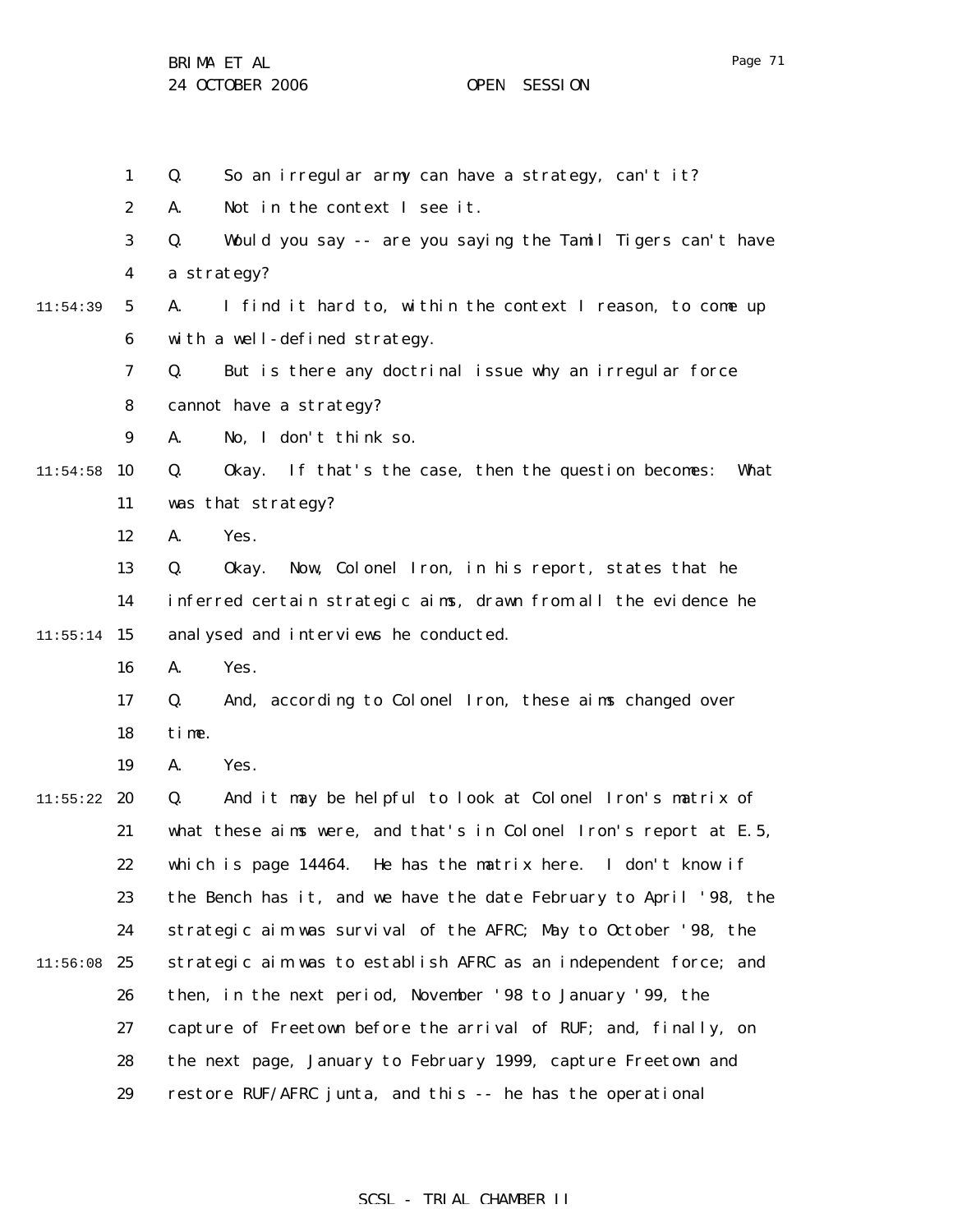1 2 3 4 5 6 7 8 9  $11:57:20$  10 11 12 13 14  $11:58:07$  15 16 17 18 19  $11:58:23$  20 21 22 23 24  $11:58:52$  25 26 27 28 29 11:56:44 objective and an example of a tactical activity, as to how they're all linked together. Do you have that? A. Yes, I have that. Q. Now, have you found any evidence in your interviews and other research to say that these strategic aims, as inferred by Colonel Iron, were actually incorrect? A. In general, no. Q. Now, there is evidence before this Court, certainly one of the strategic aims of SAJ Musa was to come to Freetown and reinstate the army; are you aware of that? A. Yes, it's in my report. Q. Now in your report, on paragraph 151 -- it's at the conclusion, paragraph 151, and it is page 71, and I believe it says, the first line -- do you have this? A. It's in my report, yes. Q. "Within the AFRC faction the alleged strategic aims were never articulated and therefore more than likely not known to the subordinate commanders especially since the alleged aims changed and evolved. Therefore there was no coherence between these levels." A. Yes. Q. Now, if I were to tell you that evidence has been presented before this Court that SAJ Musa addressed his whole troop at Colonel Eddie Town, and he made it absolutely clear that his aims were to come to Freetown to reinstate the army, then you'd agree with me that he had actually articulated his aims to not only all his subordinate commanders, but actually to his whole force. A. Then he had articulated his operational goals, indeed. Q. Wouldn't you agree with me that -- as in Iron's report,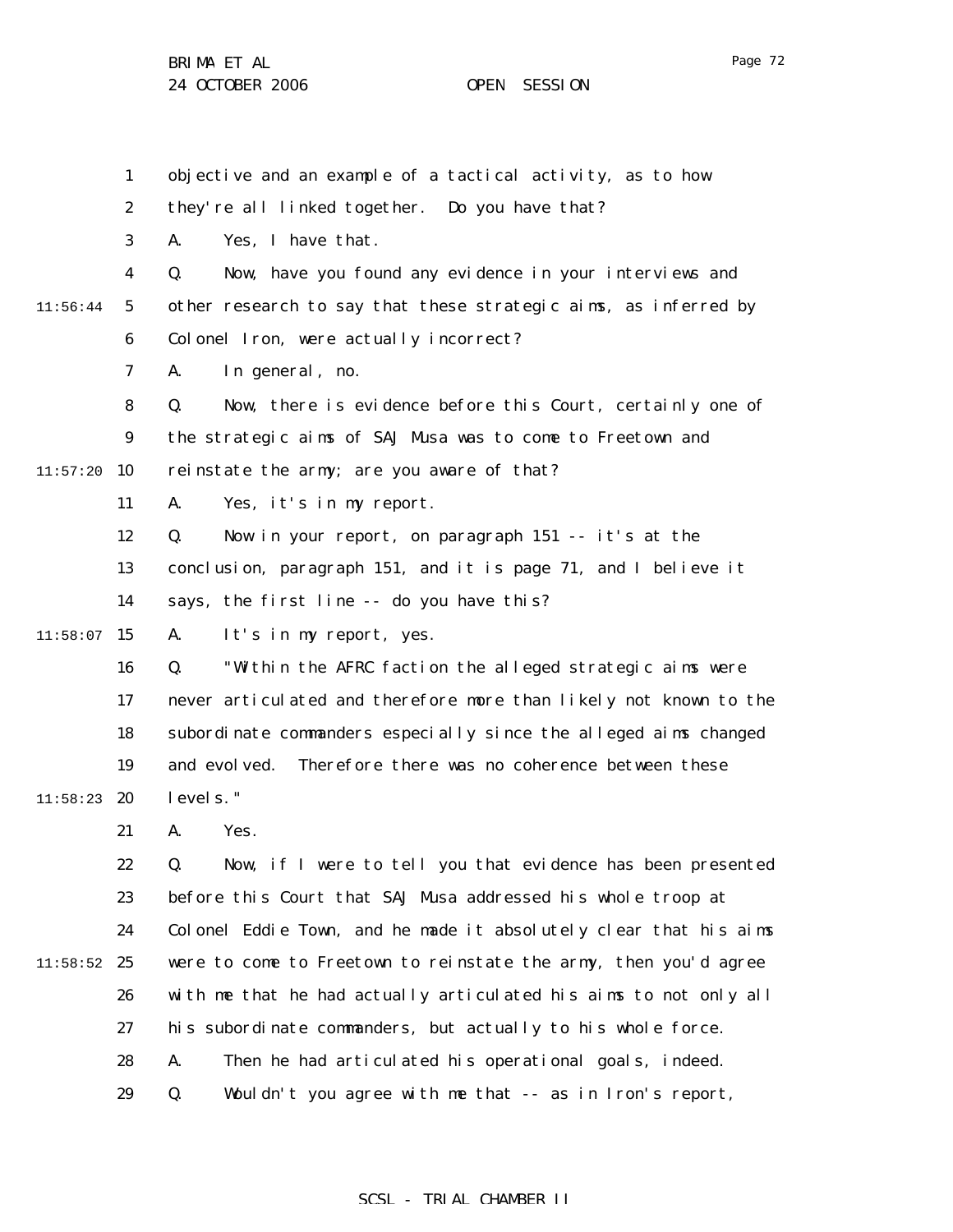Page 73

|          | $\mathbf{1}$     | that was also his strategic aim, to reach Freetown and reinstate    |
|----------|------------------|---------------------------------------------------------------------|
|          | $\boldsymbol{2}$ | the national army?                                                  |
|          | $\boldsymbol{3}$ | But I don't agree that it was a strategical aim.<br>A.              |
|          | $\boldsymbol{4}$ | Okay. So what do you think was SAJ Musa's strategical aim?<br>Q.    |
| 11:59:34 | $\mathbf{5}$     | Well, as I indicated in my report, one can only question<br>A.      |
|          | $\boldsymbol{6}$ | what his aim was, and we will never know, because it has varied     |
|          | 7                | over time.                                                          |
|          | 8                | But, essentially, I would suggest to you, based on the<br>Q.        |
|          | 9                | evidence before this Court, so many witnesses have said that his    |
| 11:59:51 | 10               | aim was to come to Freetown to reinstate the army.                  |
|          | 11               | A.<br>Yes.                                                          |
|          | 12               | If that were the case, that would be clear, as his<br>Q.            |
|          | 13               | strategic aim, wouldn't it?                                         |
|          | 14               | A.<br>It would be an operational aim, in my mind.                   |
| 12:00:09 | 15               | Q.<br>Now, on that basis, you would have coherence between<br>0kay. |
|          | 16               | strategic level and operational level, wouldn't you?                |
|          | 17               | You would have coherence between operational and<br>A.<br>No.       |
|          | 18               | tactical level.                                                     |
|          | 19               | But if we were, hypothetically, to assume that the<br>Q.<br>0kay.   |
| 12:00:31 | 20               | strategic level, the strategic goal was to attack Freetown and      |
|          | 21               | reinstate the army, then you would have a coherence, wouldn't       |
|          | 22               | you?                                                                |
|          | 23               | A.<br>Well, in the view of Colonel Iron, it is the case, because    |
|          | 24               | he assessed that there was a strategic aim, but he was fighting     |
| 12:00:45 | 25               | with the problem, and he had to make inferences of what exactly     |
|          | 26               | the strategic aim was. Again, if you name it that way but you       |
|          | 27               | don't have the political oversight, then you cannot come -- for     |
|          | 28               | the reasoning, for the sake of the argument, you cannot come to     |
|          | 29               | the conclusion, ultimately, that it was a traditional military      |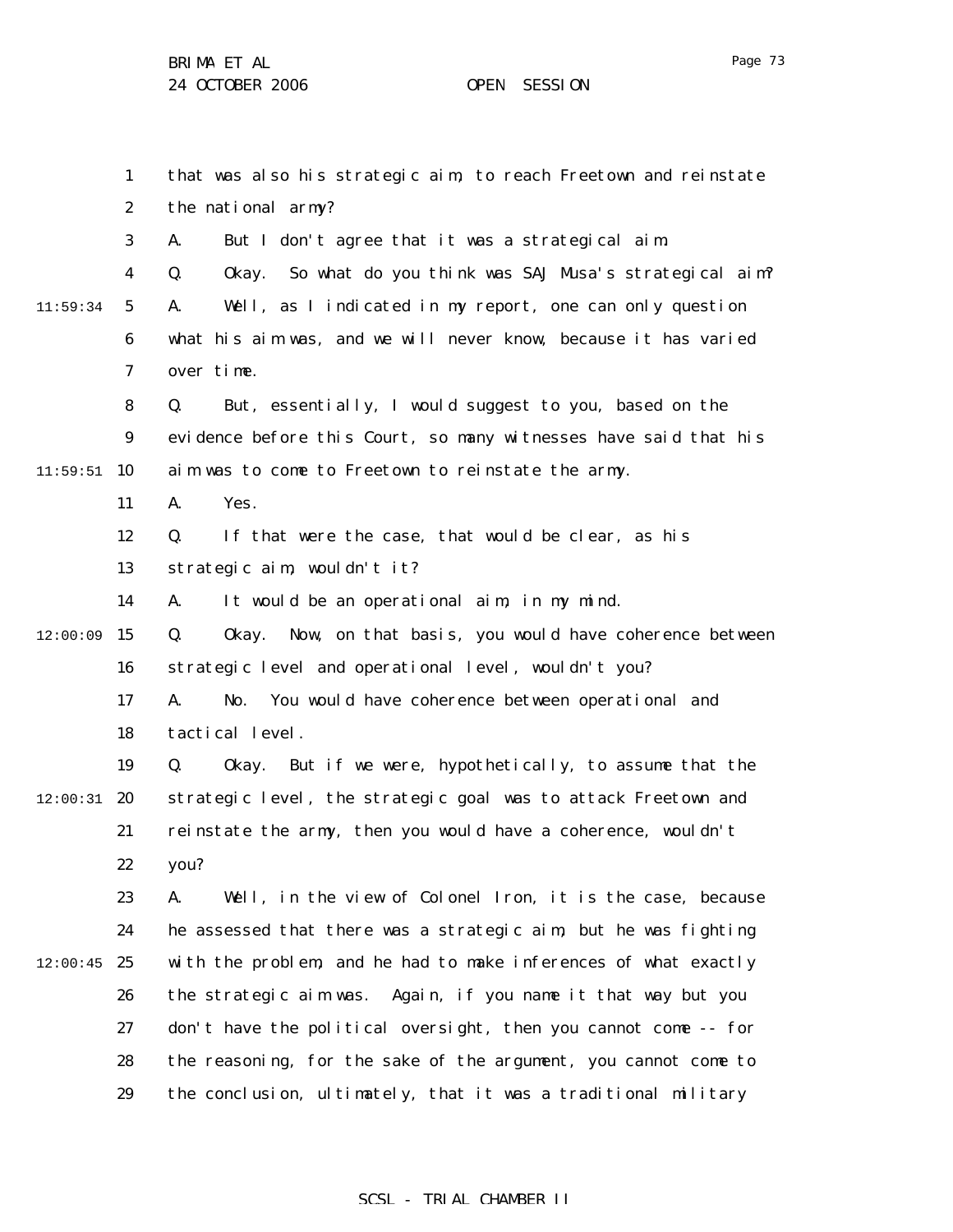1 2 3 4 5 6 7 8 9  $12:01:42$  10 11 12 13 14  $12:01:59$  15 16 17 18 19  $12:02:11$  20 21 22 23 24  $12:02:22$  25 26 27 12:01:29 organisation. That is what I'm saying. So Colonel Iron made up his strategic aim himself. Q. If we work on the basis that it was an irregular force, not a regular military army, it didn't need any political oversight, did it? A. No, but the question which you put before me, and also it was addressed by Colonel Iron that it was a traditional military organisation, and irregular force. So now, if the conclusion then is, well, it's an irregular force, you don't need all that, it's a different issue Q. My understanding is that Colonel Iron was actually basing the organisation against characteristics of a traditional army to see if it had sufficient characteristics to be regarded as a military organisation. A. Not only that, sir. In his transcript, he mentioned it himself. He said, you know, in order to be coherent, you need to have a political mandate to become a regular or traditional military organisation. Q. Okay, so -- A. We all know that there was no political mandate. Q. Right. A. So -- Q. But if his force is irregular, he wouldn't need a political mandate, would he? A. Yeah, but then it's not a traditional military organisation. Q. Okay. See, it's not our argument of the Prosecution it was

- 28 a traditional military organisation, so if you --
- 29 A. But that was the question I looked at.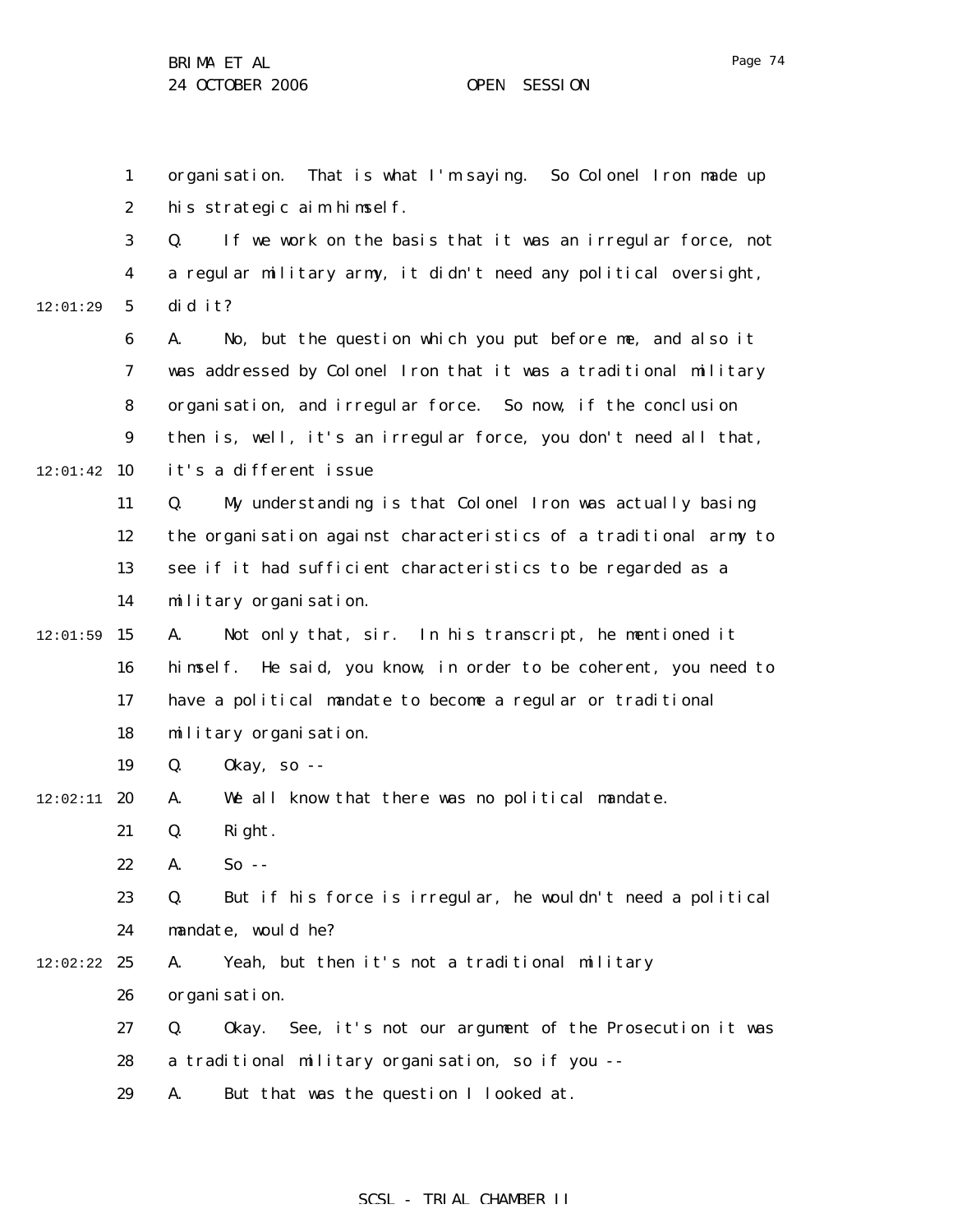|          | $\mathbf{1}$     | Well, be that as it may. Essentially, if we take the point<br>Q.         |
|----------|------------------|--------------------------------------------------------------------------|
|          | $\boldsymbol{2}$ | of view that it's irregular, okay, I'll you this now as an               |
|          | 3                | expert, it didn't need any political oversight, did it?                  |
|          | $\boldsymbol{4}$ | I think by definition, irregular or guerilla, they don't<br>A.           |
| 12:02:52 | $5\phantom{.0}$  | have political oversight.                                                |
|          | 6                | But those groups like, let's say, Tamil Tigers, et cetera,<br>Q.         |
|          | 7                | can still have a strategy, can't they?                                   |
|          | 8                | A.<br>But not in the sense that I mean that.                             |
|          | 9                | Let's say we're talking about irregular forces now.<br>Q.<br><b>They</b> |
| 12:03:06 | 10               | can still have a strategy amongst themselves.                            |
|          | 11               | But then they make it up.<br>A.                                          |
|          | 12               | Q.<br>Yes, whatever it may be. If that strategy s articulated to         |
|          | 13               | their soldiers and the commanders, then there is a coherence             |
|          | 14               | within the irregular force, isn't there?                                 |
| 12:03:20 | 15               | If all these prerequisites are met, all these -- then in<br>A.           |
|          | 16               | the irregular force, that may be the case.                               |
|          | 17               | I now would finally like to address your conclusions, which<br>Q.        |
|          | 18               | are at part E of your report. I believe these can be found at            |
|          | 19               | paragraph 172, which is page 82. Just so we can be clear on              |
| 12:04:26 | 20               | where we are, on paragraph 172, would you agree with me now that         |
|          | 21               | all forms of discipline and regimentation of the RSLAF, from what        |
|          | 22               | you've heard on the additional material, according to TRC-01, had        |
|          | 23               | not been brought to zero by May 1997.                                    |
|          | 24               | A.<br>No, I don't agree with that.                                       |
| 12:04:55 | 25               | So, according to you, they'd be [overlapping speakers] --<br>Q.          |
|          | 26               | Yes, sir.<br>A.                                                          |
|          | 27               | Q.<br>-- zero.                                                           |
|          | 28               | A.<br>Yes, sir.                                                          |
|          | 29               | You wouldn't agree, even if there was a slight degree of<br>Q.           |
|          |                  |                                                                          |

# SCSL - TRIAL CHAMBER II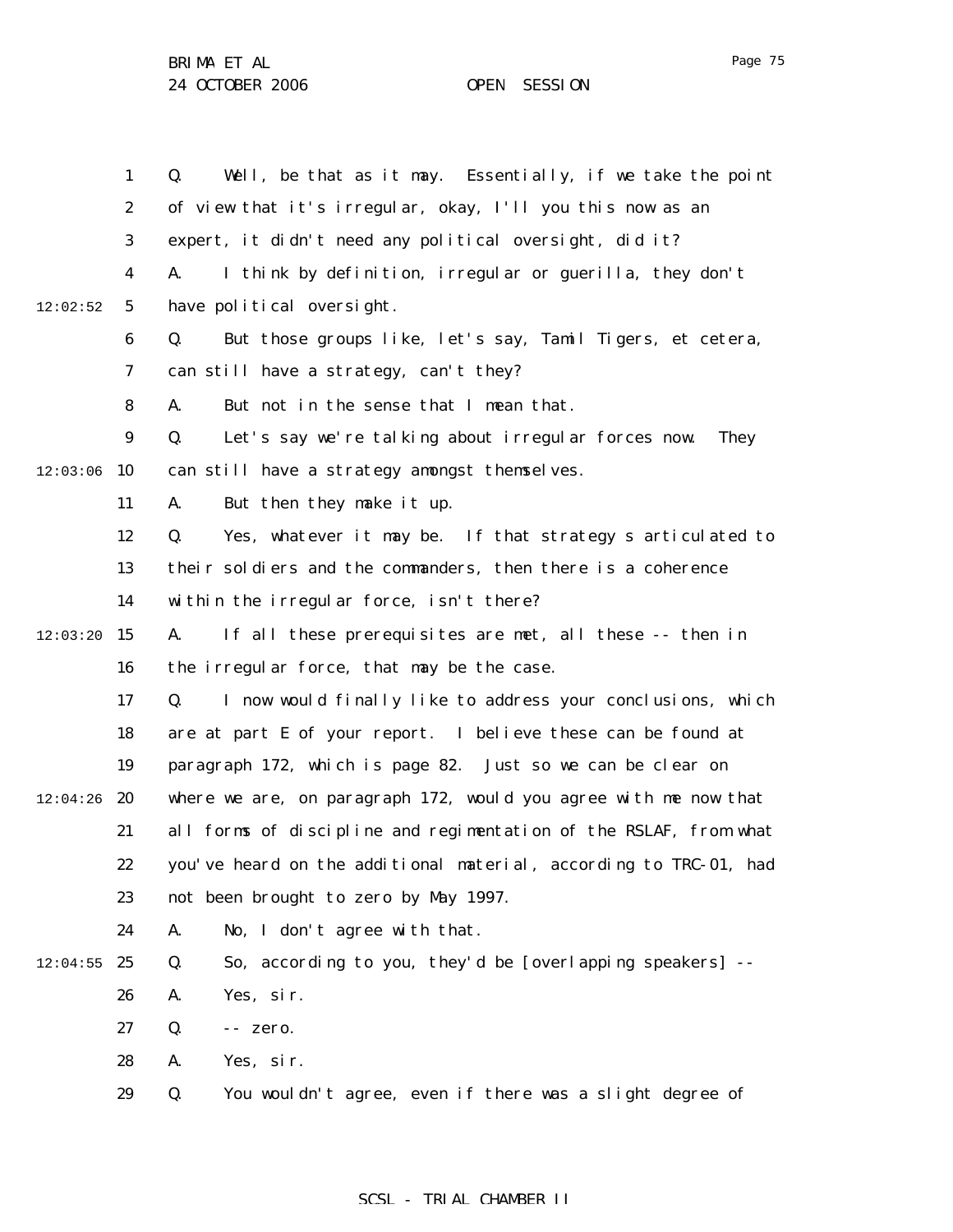1

2

3

4

5

6

7

8

9

11

12

13

14

16

17

18

19

21

22

23

24

26

27

 $12:05:24$  10

12:05:11

 $12:05:50$  15

 $12:06:08$  20

 $12:06:22$  25

regimentation or discipline? A. No, I think it totally broke down. Q. Okay. Now, what about the SLA in the junta period, which is the period from May 1997 to February 1998. A. Yes. Q. I would suggest to you that there was also a measure of organisation and discipline in regimentation during that period? A. No, I don't believe that. Q. Not to any degree? A. No, sir. Q. Now, if we then look at -- let us say we carry on after the junta are removed from power by ECOMOG, so it's the AFRC faction in the jungle, would you agree with me that, by the time SAJ Musa had regrouped in the jungle in Koinadugu area, before moving to Colonel Eddie Town, the AFRC faction, to some degree, was an organised force? A. I would agree with that, but not in the sense that I studied it. Q. So you would agree in the sense of, say, an irregular force, an organised force? A. As I stated, it's an irregular force, whether you have within the irregular force some form of organisation, that maybe the case. Q. Okay. You would agree with me that the AFRC faction that captured Freetown on 6 January, which moved from Colonel Eddie Town to Freetown, was to some degree, an organised force? A. It was an irregular force.

28 29 Q. Yes, but, to some degree, at least it was organised? A. In the irregular way they operated, there was some

SCSL - TRIAL CHAMBER II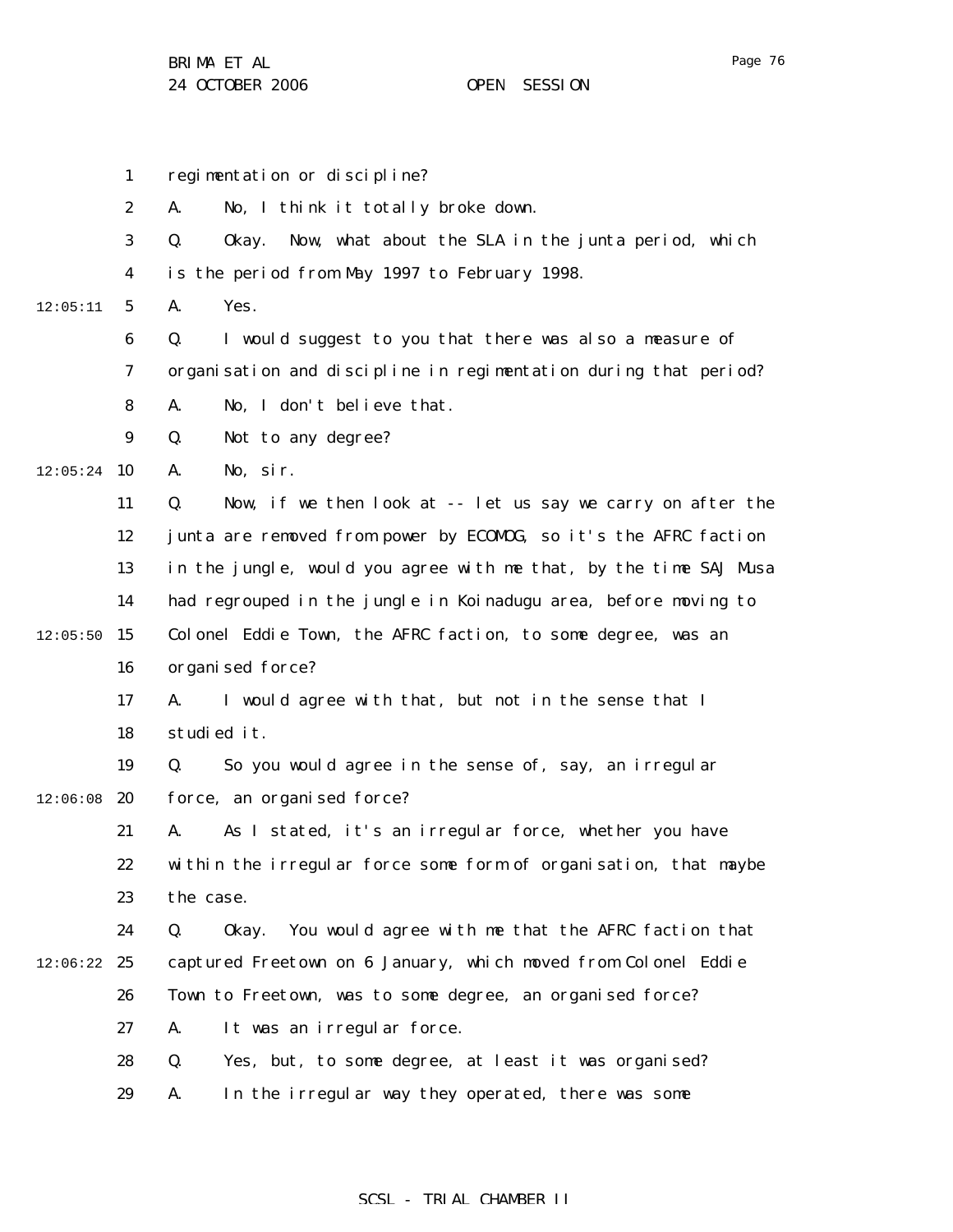1 organisation.

12:06:50

12:07:24

|   | $\mathbf{2}$     | Yes. Now, 174, we agree that the AFRC can be qualified as<br>Q.   |
|---|------------------|-------------------------------------------------------------------|
|   | 3                | a regular force.                                                  |
|   | $\boldsymbol{4}$ | I'm quite happy about that.<br>A.                                 |
| 0 | $5\phantom{.0}$  | When we turn now to the question of, let us say, span and<br>Q.   |
|   | $\bf{6}$         | chain of command, would you agree with me that if the evidence,   |
|   | 7                | both of span of command, ie, that you've heard of battalion, down |
|   | 8                | to brigade or company and platoon, was indeed present, there      |
|   | $\boldsymbol{9}$ | would be sufficient span of command for the AFRC faction whilst   |
|   | 4 10             | in the jungle?                                                    |
|   | 11               | Of course. As I stated earlier, you named all the<br>A.           |
|   | 12               | requirements and, if everything was true, then it was the case.   |
|   | 13               | But I have not come to that conclusion, based on my findings. I   |
|   | 14               | didn't -- I didn't see any proof of a proper span of command and  |

 $12:07:49$  15 chain of command as the way Colonel Iron and I indicated it.

16 17 18 19 Q. Now, would you agree with me, after we've looked at the 13 characteristics, that a majority of them, at least, in the sense we discussed them, were present, as opposed to in a traditional military army?

### $12:08:11$  20 A. As opposed to a traditional military army.

21 Q. Yes.

22 A. Which was the question I addressed, then I agree with you.

23 But it didn't -- to make it clear, it didn't have the

24 characteristics of a traditional military army.

- $12:08:27$  25 26 Q. Okay, but about seven and a half of them were common in the irregular force that it was?
	- 27 A. They were made up, in a sense, to make it look like a
	- 28 traditional military army.
	- 29 Q. Okay. Would you agree with me that, being an irregular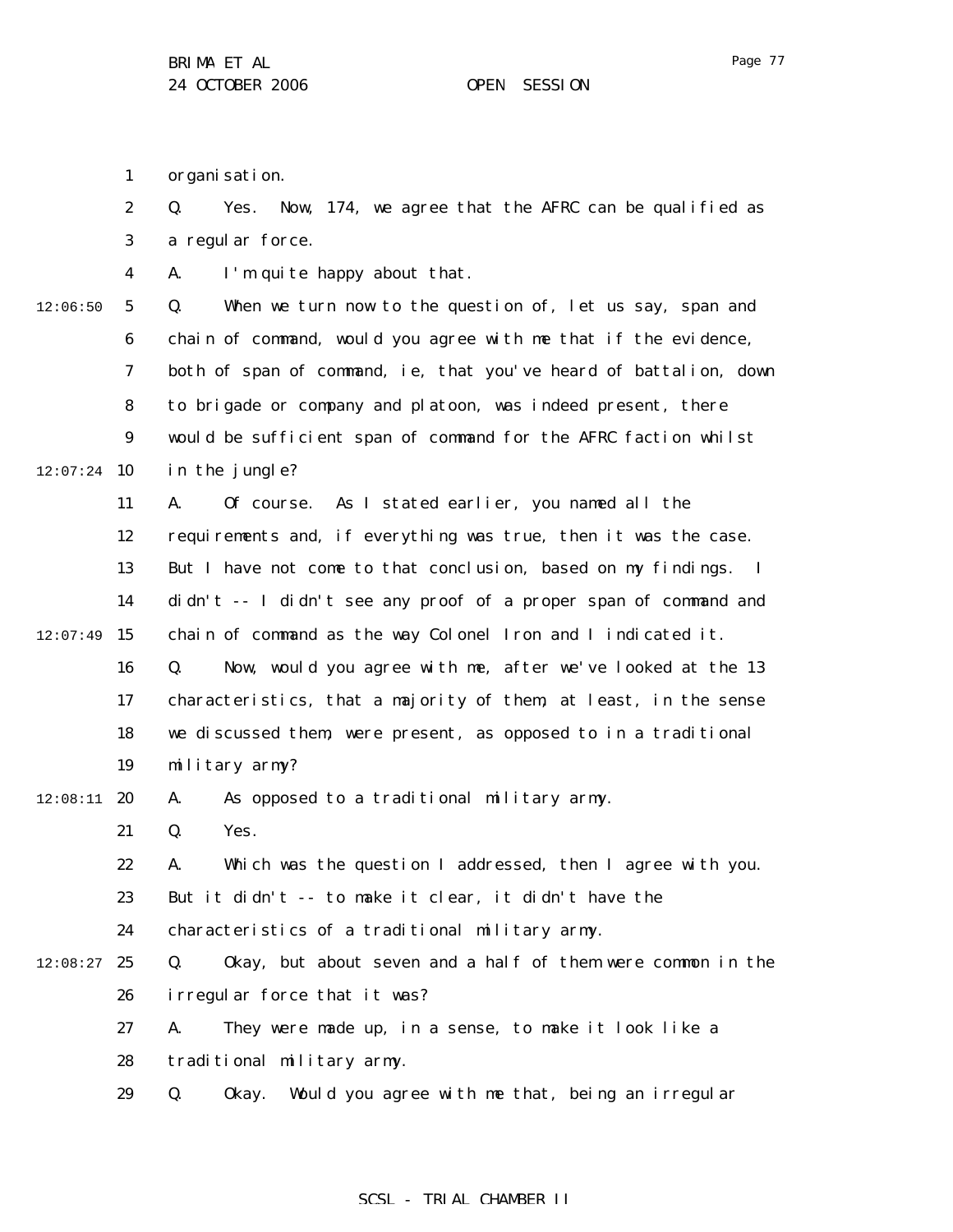|          | $\mathbf{1}$     | force, in the way it operated, for them, without political        |
|----------|------------------|-------------------------------------------------------------------|
|          | $\boldsymbol{2}$ | oversight, there was cohesion, linkage between strategy,          |
|          | 3                | operation and tactics?                                            |
|          | 4                | Honestly, I believe they had an operational tactical<br>A.<br>No. |
| 12:09:06 | $\sqrt{5}$       | level.                                                            |
|          | 6                | Q.<br>And would you agree with me that the AFRC faction and RUF   |
|          | 7                | faction had the ability to work together under two separate       |
|          | 8                | chains of command?                                                |
|          | $\boldsymbol{9}$ | No, sir.<br>A.                                                    |
| 12:09:21 | 10               | You wouldn't?<br>Q.                                               |
|          | 11               | No, sir.<br>A.                                                    |
|          | 12               | On that basis, if we can now finally turn to the<br>Q.            |
|          | 13               | non-existence of the joint military operational structure, and    |
|          | 14               | that, I believe, is around paragraph 151, which is around page    |
| 12:09:53 | 15               | 70. Yes. It's page 71, and this is where you address the          |
|          | 16               | non-existence of a joint military operational structure between   |
|          | 17               | RUF and AFRC.                                                     |
|          | 18               | Yes.<br>A.                                                        |
|          | 19               | Now, in your evidence, you have experience of putting<br>Q.       |
| 12:10:17 | 20               | together a joint military operational structure, don't you?       |
|          | 21               | A.<br>Yes.                                                        |
|          | 22               | And your examples dealt with two services within the same<br>Q.   |
|          | 23               | services of a state, didn't they?                                 |
|          | 24               | Yes.<br>A.                                                        |
| 12:10:28 | 25               | Q.<br>So your example was different from two factions             |
|          | 26               | integrating, who are not services and are not of the same armed   |
|          | 27               | forces of a state, aren't they?                                   |
|          | 28               | Yes.<br>A.                                                        |
|          | 29               | Now, I understand that your example, in the Netherlands,<br>Q.    |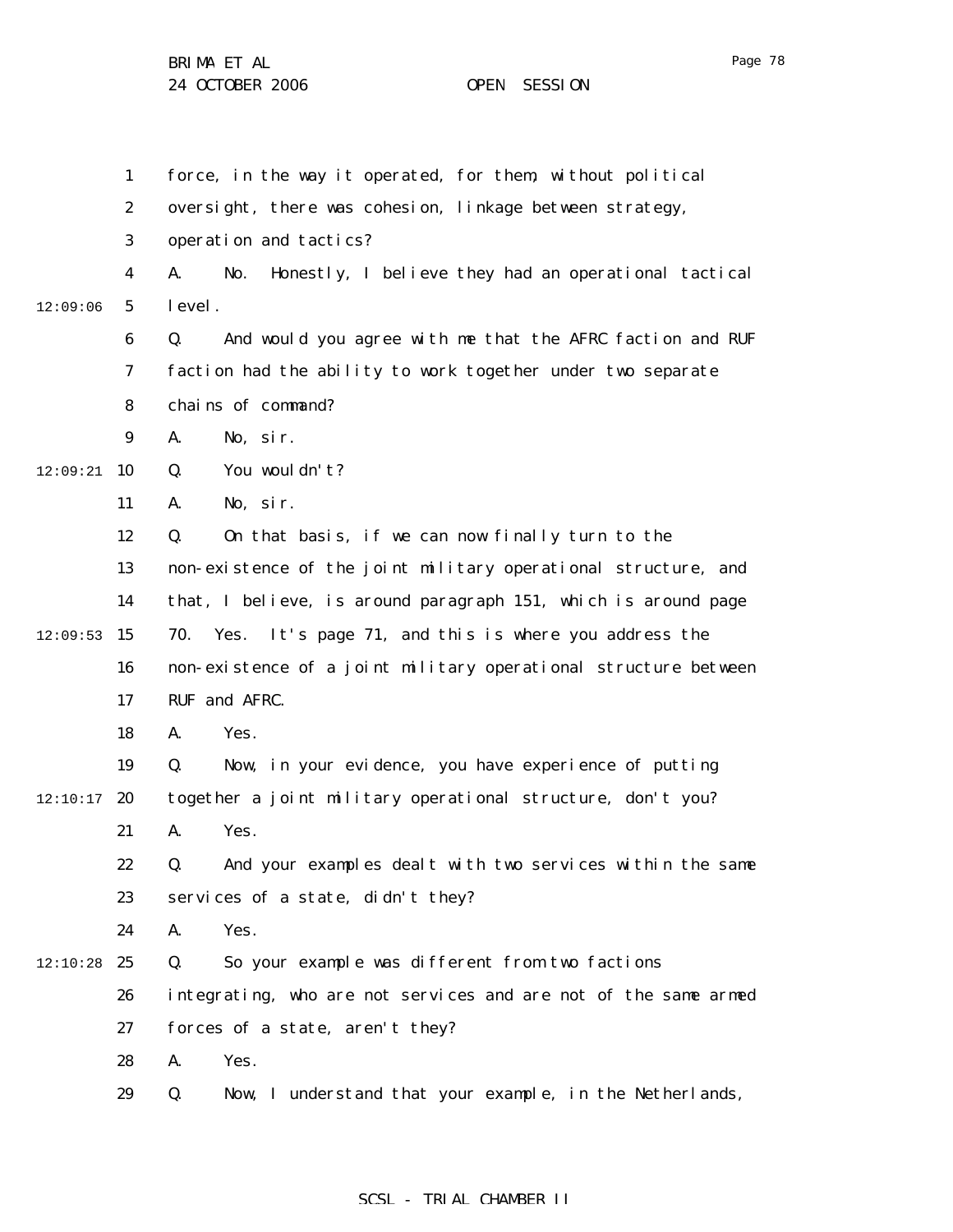1 2 3 4 5 6 7 8 9 12:11:15 10 11 12 13 14 12:11:39 15 16 17 18 19  $12:12:06$  20 21 22 23 24  $12:12:25$  25 26 27 28 29 12:10:59 the two joint services kept their own separate chains of command; is that right? A. No. What I described was basically two services coming under the same command. Q. Okay. So, if you like -- and the problem which was faced there was more the fact you had 400 staff officers who had to be integrated; is that right? A. Yes. Q. Okay. Now, if you have a situation where you have two factions, they can both have their separate independent chains of command, can't they? A. If they operate independently from each other, they could. Q. They could. Two factions could. Now, those two factions could also, through their top most leadership, go on joint operations together, or achieve joint objectives, couldn't they? A. That is extremely unlikely. Q. But you could have the two separate chains of command working under the individual commanders, and those commanders would consult and then give you orders down the separate chains of command, couldn't you? A. Yes, but that, from a military point of view, is very unsensible and very unlikely. Q. For example, during World War II the Russians and the allies worked together to fight the German army whilst keeping their separate chains of command, didn't they? A. Yes. Q. The Russians and allies were also working together towards the same strategic objective in World War II, weren't they? A. Yes.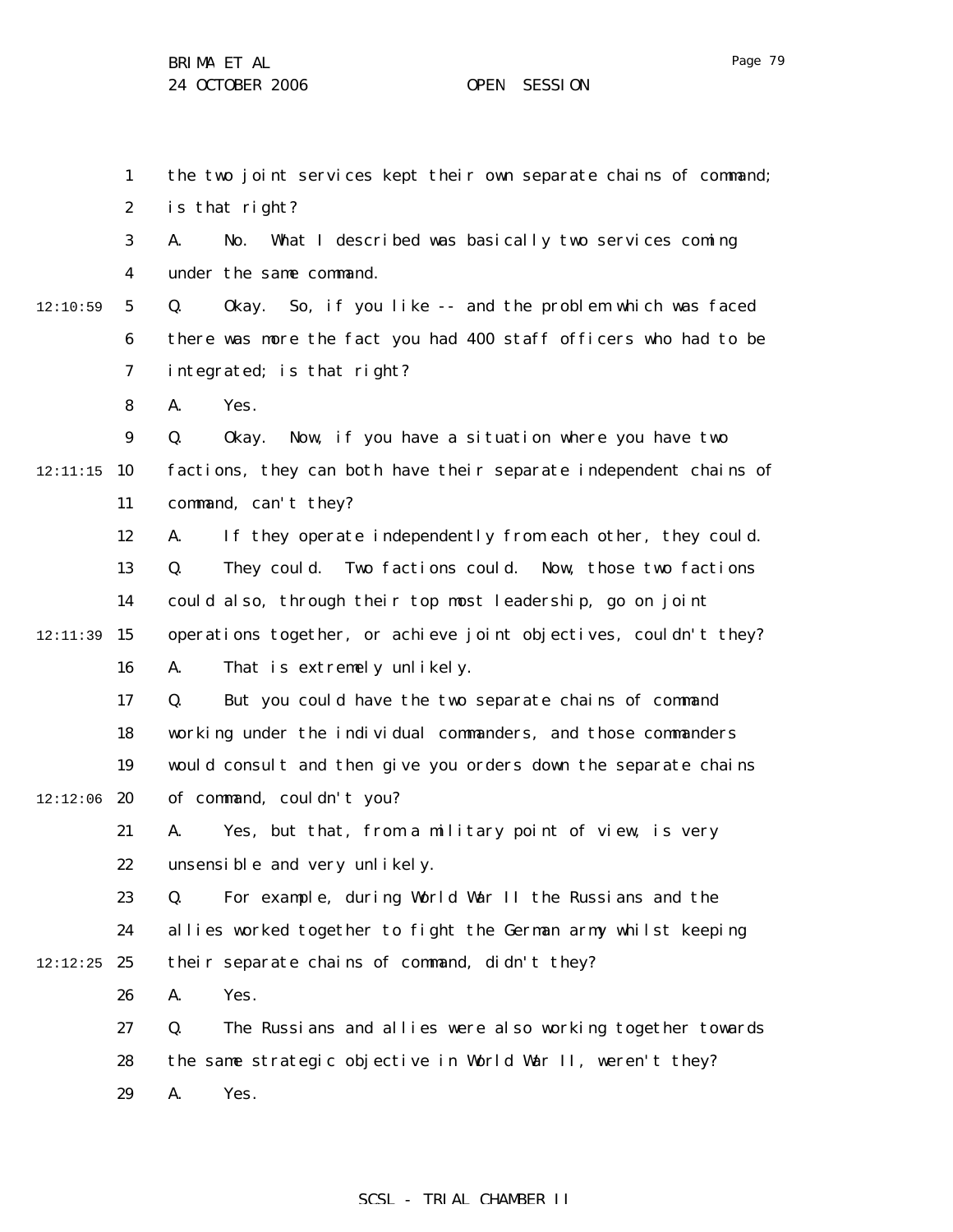1 2 3 4 5 6 7 8 9  $12:13:13$  10 11 12 13 14  $12:13:23$  15 16 17 18 19 12:13:30 **20** 21 22 23 24  $12:13:51$  25 26 27 28 29 12:12:54 Q. So you would agree with me then, on that basis, the AFRC and RUF could have worked together, in the example I've given, to achieve the same strategic objective, couldn't they? A. They could, if you operate totally independent from each other with the same goal. What I meant to describe was if you have a joint operation, meaning joint in the sense that you actually operate together. Q. I'm not looking at joint operations in general, I'm looking more at the World War II situation where you have different forces working together. A. Yes. Q. And if that was the case for the RUF and AFRC, that would be quite possible, wouldn't it? A. If you operate totally independent from each other. Q. Yes. A. Not in the same theatre, so to speak. Q. Yes. A. That could be the case. Q. And keep sufficient communications between you, as the allies did amongst themselves during the war with Germany, to make sure you actually co-ordinate things? A. Yes. Q. Finally, I would just like to ask you some very general questions, as a military expert. Now, would you agree with me the ultimate purpose of any military organisation in the field, in time of war, is to defeat the enemy? A. Not entirely. It's likely that you come up if you are in a confrontation battle. Q. But it would certainly be one of the objectives if two

### SCSL - TRIAL CHAMBER II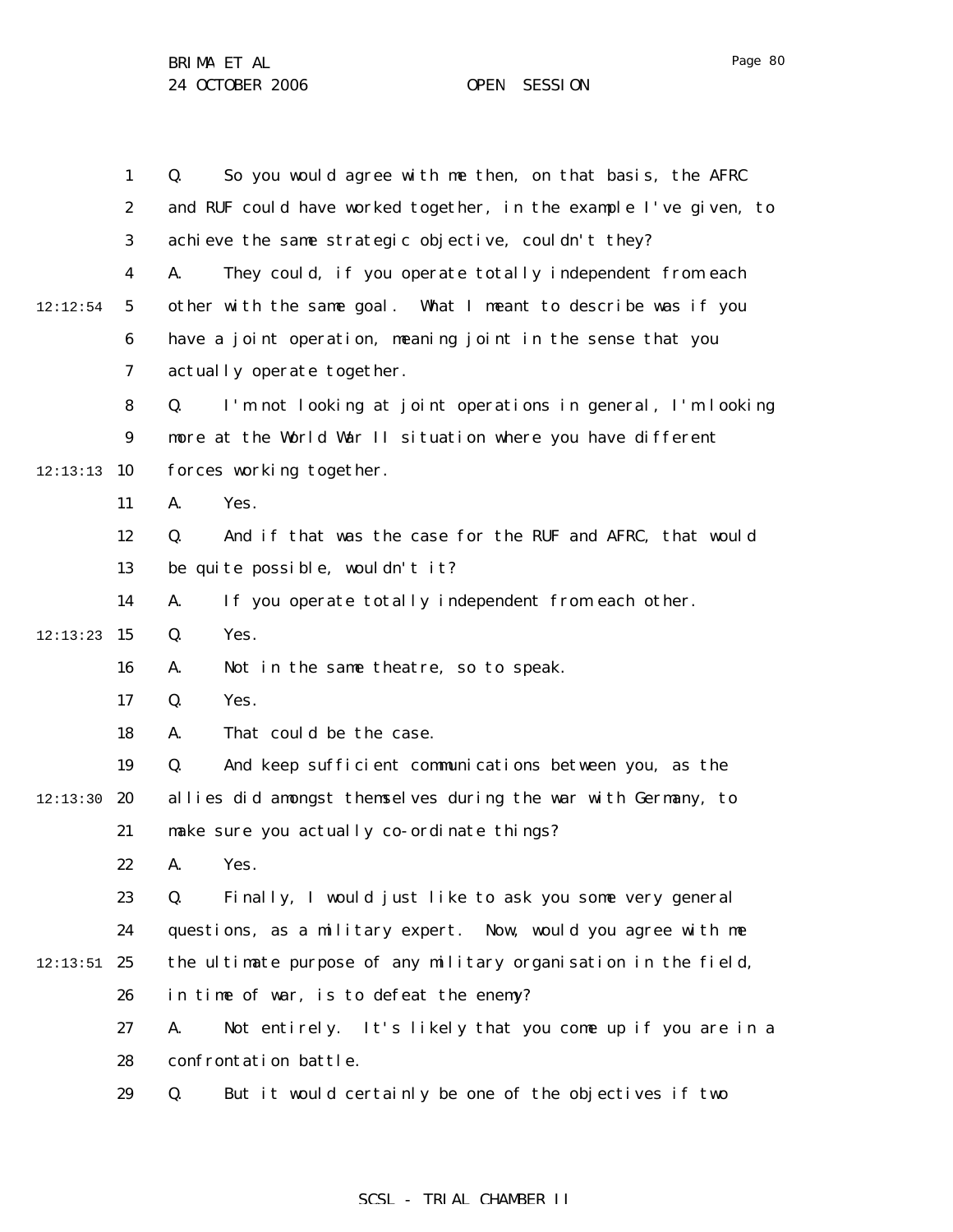1 2 3 4 5 6 7 8 9 12:14:38 10 11 12 13 14  $12:14:52$  15 16 17 18 19  $12:15:16$  20 21 22 23 24  $12:15:30$  25 26 27 28 29 12:14:24 fights -- let's say the World War II, the objective was for one side to defeat the other, wasn't it? A. At the same time, you can come up to the conclusion that the force is used to cover flanks and not being in a battle at all. Q. But, at the time of war, the overall objective of war is for one side to defeat the other in conflict, isn't it? A. Yes. Q. In reality, if a military organisation, to be categorised as effective, it simply needs to be better than its opponents, doesn't it? A. Yes. Q. So, in the context of the Sierra Leone war, whereby the AFRC faction was able to advance successfully from Colonel Eddie Town and capture Freetown, defeating its enemies on the way, it was an effective military organisation, wasn't it? A. I have not denied the effectiveness. I have not denied the effectiveness as a survival organisation, and I have not denied the effectiveness as a guerilla, because that was not the question at hand. Q. So, essentially, you would agree with me that it was an effective irregular force? A. I would agree to that, at certain times, they certainly were effective, yes. Q. And one of those times would be from Colonel Eddie Town to Freetown? A. Again, then you have to go into the details, but we don't go over that again. But you're successful in that. Q. Yes.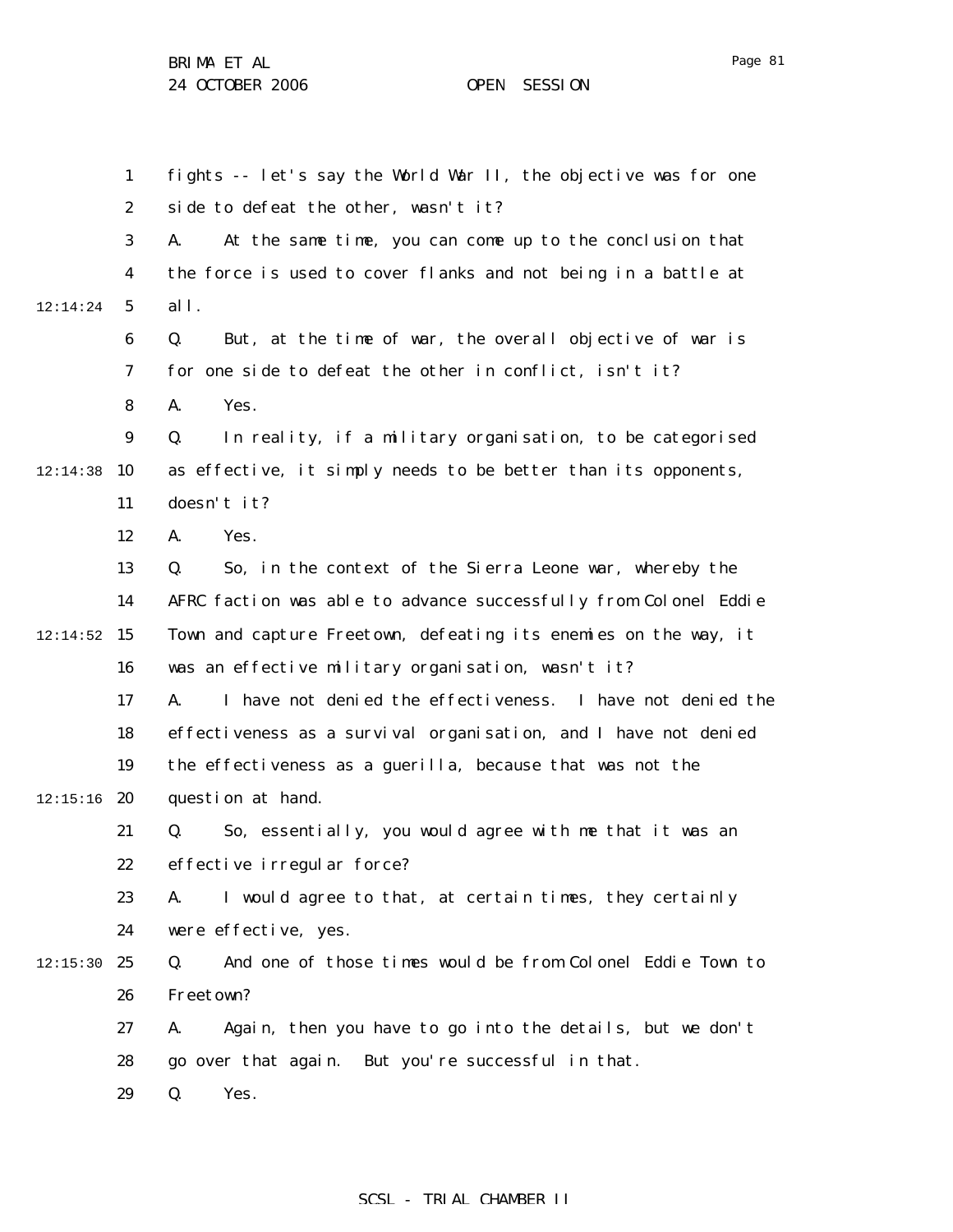1 2 3 4 5 6 7 8 9  $12:16:56$  10 11 12 13 14  $12:17:10$  15 16 17 18 19  $12:17:23$  20 21 22 23 24  $12:17:34$  25 26 27 28 29 12:15:58 A. Yes. Q. Thank you, general. I'm sorry to use so much of your time. That completes my cross-examination, Your Honours. PRESIDING JUDGE: Any re-examination, Mr Knoops? RE-EXAMINED BY MR KNOOPS: Q. Good afternoon, general. I have a few questions for you, sir. The operations you prepared for the UN missions, Iraq, Cambodia and Haiti, how would you describe them, shortly? MR AGHA: Objection, Your Honour. I don't think this arises out of cross-examination. PRESIDING JUDGE: What part of cross-examination does this refer to? MR KNOOPS: The Prosecution was inferring that the witness was more involved in maritime operations than that of land operations. PRESIDING JUDGE: Yes. Do you want to answer that? I think that was in cross-examination. MR AGHA: Yes. I did actually suggest that in cross-examination, Your Honour, and he agreed, I believe. PRESIDING JUDGE: Yes, all right. Well, you're going to explain his experience vis-a-vis land operations and sea operations? MR KNOOPS: Yes, Your Honour. PRESIDING JUDGE: Right. Go ahead. MR KNOOPS: Q. General, are you in a position to tell the Court what the nature of these operations were? A. They were all peacekeeping land operations. Q. Thank you, general. The Prosecution was suggesting, in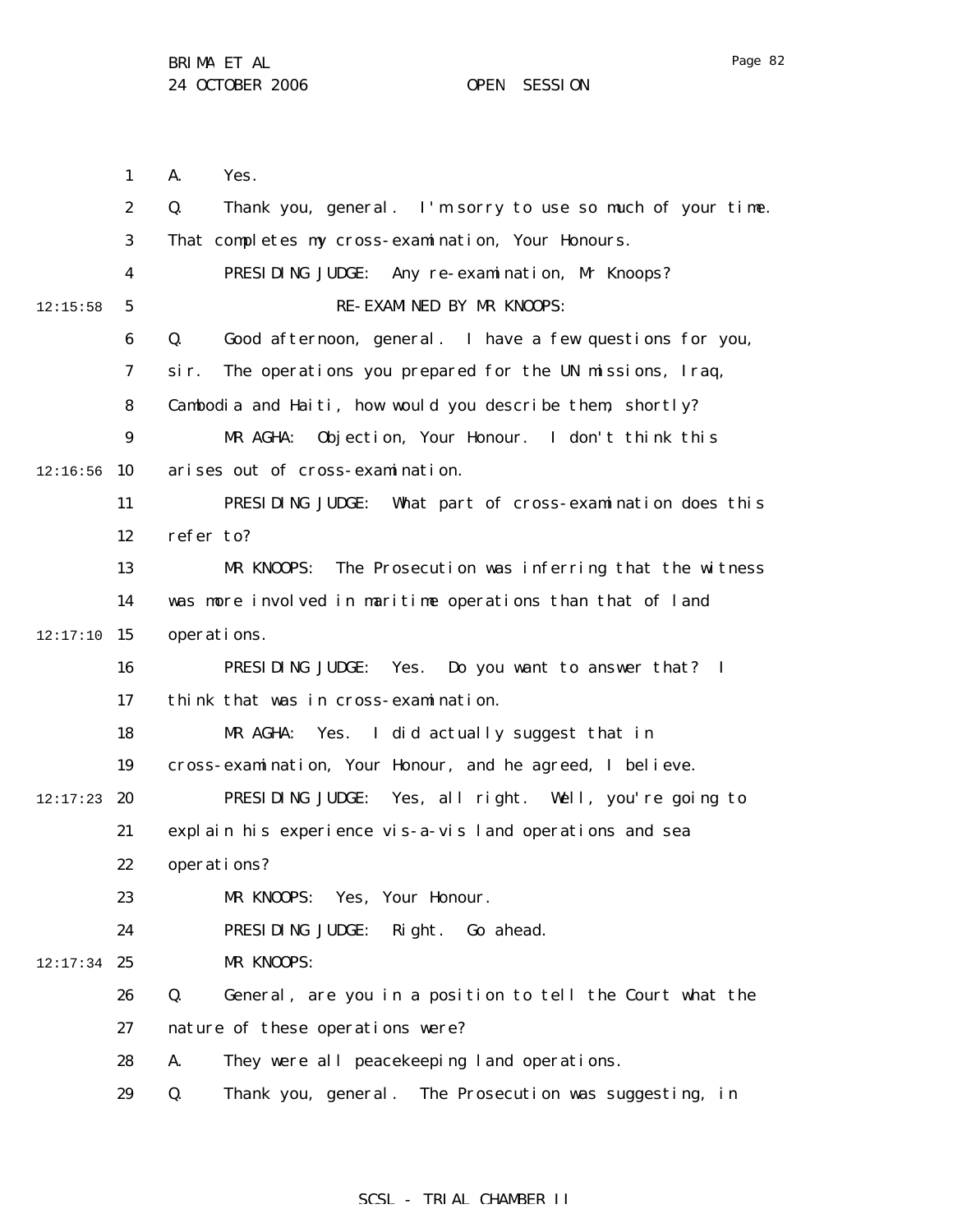1 2 3 4 5 6 7 8 9  $12:18:40$  10 11 12 13 14  $12:18:59$  15 16 17 18 19 12:19:23 20 21 22 23 24  $12:19:45$  25 26 27 28 29 12:18:27 cross-examination, that, with respect to one of your sources, 082, that he was never in a position to experience or see any of the AFRC movements. Now, general, are you aware that there was a battle at Masiaka? A. Yes, I was. Q. General, you have the report -- MR AGHA: Your Honour, can we perhaps have a time frame. I think there were a number of skirmishes or battles at Masiaka. MR KNOOPS: Yes. It was after August 1998 while the AFRC was on the advance to Freetown. PRESIDING JUDGE: Was that the battle the general is thinking of? You haven't put the time frame to him. MR KNOOPS: Yes. Q. General, can you recall the time frame of the battle you have in mind? A. Not precisely, but it had to be basically in the time frame after the advance towards Freetown. Q. Do you know whether your source, 082, had any direct knowledge on this battle? A. I don't know that. What I know is that he had frequent - that he was frequently in the position with the forward units of ECOMOG. Now, whether he had specifically knowledge in this battle, I can't tell you. Q. The Prosecution did suggest that the intelligence position of ECOMOG might have been unreliable or faulty. Did you come across any information which made you believe that the intelligence of ECOMOG, in your view, was reliable? A. In general, I believe that they were reliable. Q. And how did you come to that conclusion?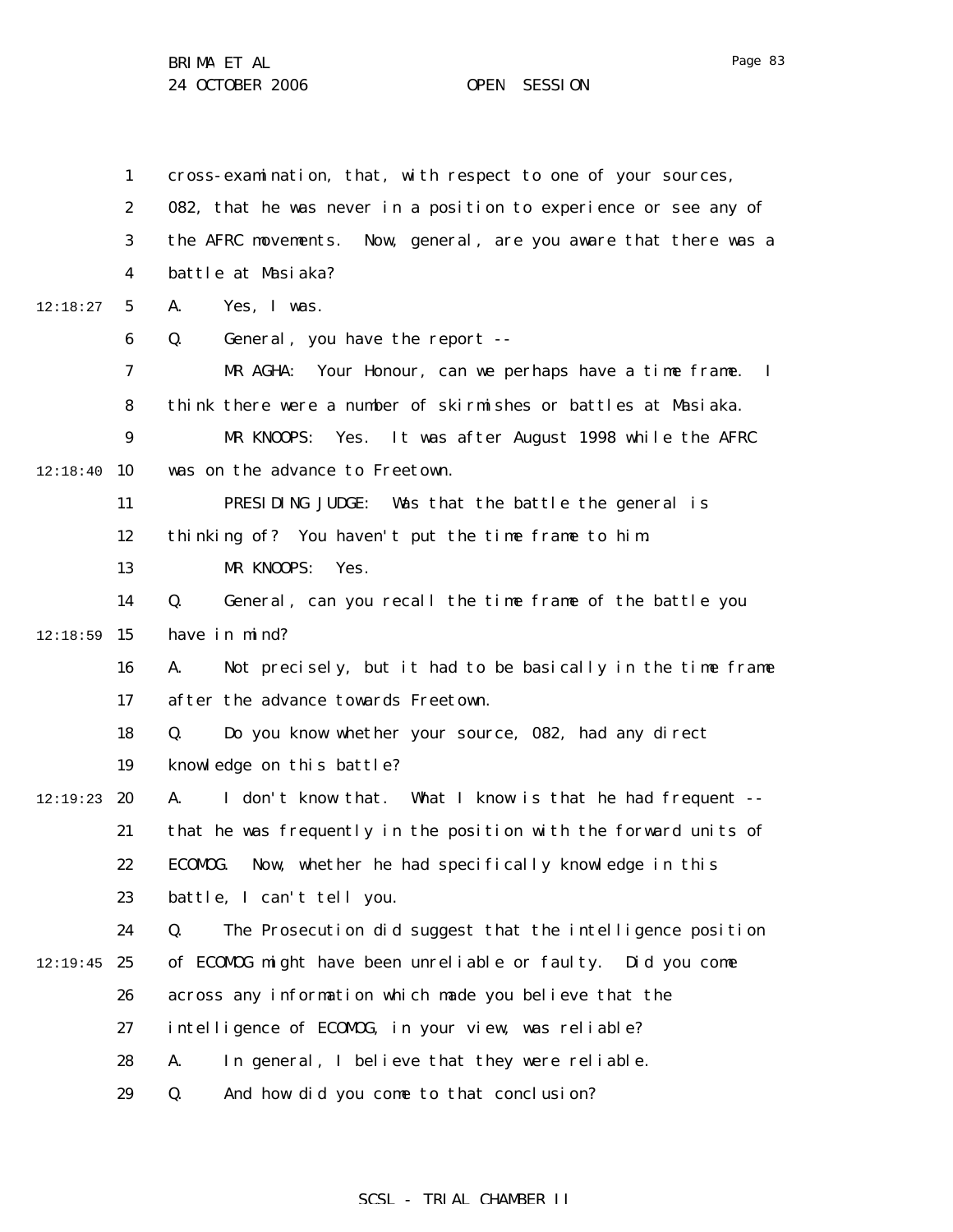1 2 A. Because of the information I got from 082, ECOMOG was well aware what's going on.

3 4 5 12:20:44 Q. Do you know whether Colonel Iron describes the position of ECOMOG and their ability to view the movement of the AFRC in this report?

> 6 A. Not that I can recall.

7 8 9 12:21:29 10 11 12 Q. May I briefly point you to page D6, that's paragraph D2.10, the last sentence from below in that specific paragraph. This relates to the time frame of the battle of Freetown, so shortly up to January 1999. The report of Colonel Iron says, "While moving in the open in daylight, they were seen by ECOMOG observers."

> 13 14 My question here, general: Do you know whether your source, DSK-082, was one of the ECOMOG observers?

 $12:21:47$  15

A. I don't know that.

16 17 18 19 12:22:22 **20** Q. General, you also mentioned to the Court that you were able to rely on a source, which you referred to as number 2. Were you aware about evidence led before this Court that this person was, in June, November 1998, in the Northern Jungle in Koinadugu District before SAJ Musa left to join Major FAT Sesay?

21 22 23 MR AGHA: I object to that, Your Honour. I think in his evidence-in-chief he said that particular, if I'm right, witness was there.

24  $12:22:41$  25 26 27 28 29 PRESIDING JUDGE: What's your reply to that, Mr Knoops? MR KNOOPS: No, no. I'm saying that, indeed, the witness testified about the position of his source number 3 as being one of the leaders of one of the AFRC groups. Now, the Prosecution contested that number 3 was ever in contact with the group of Musa. So I'm asking the expert whether he was aware about that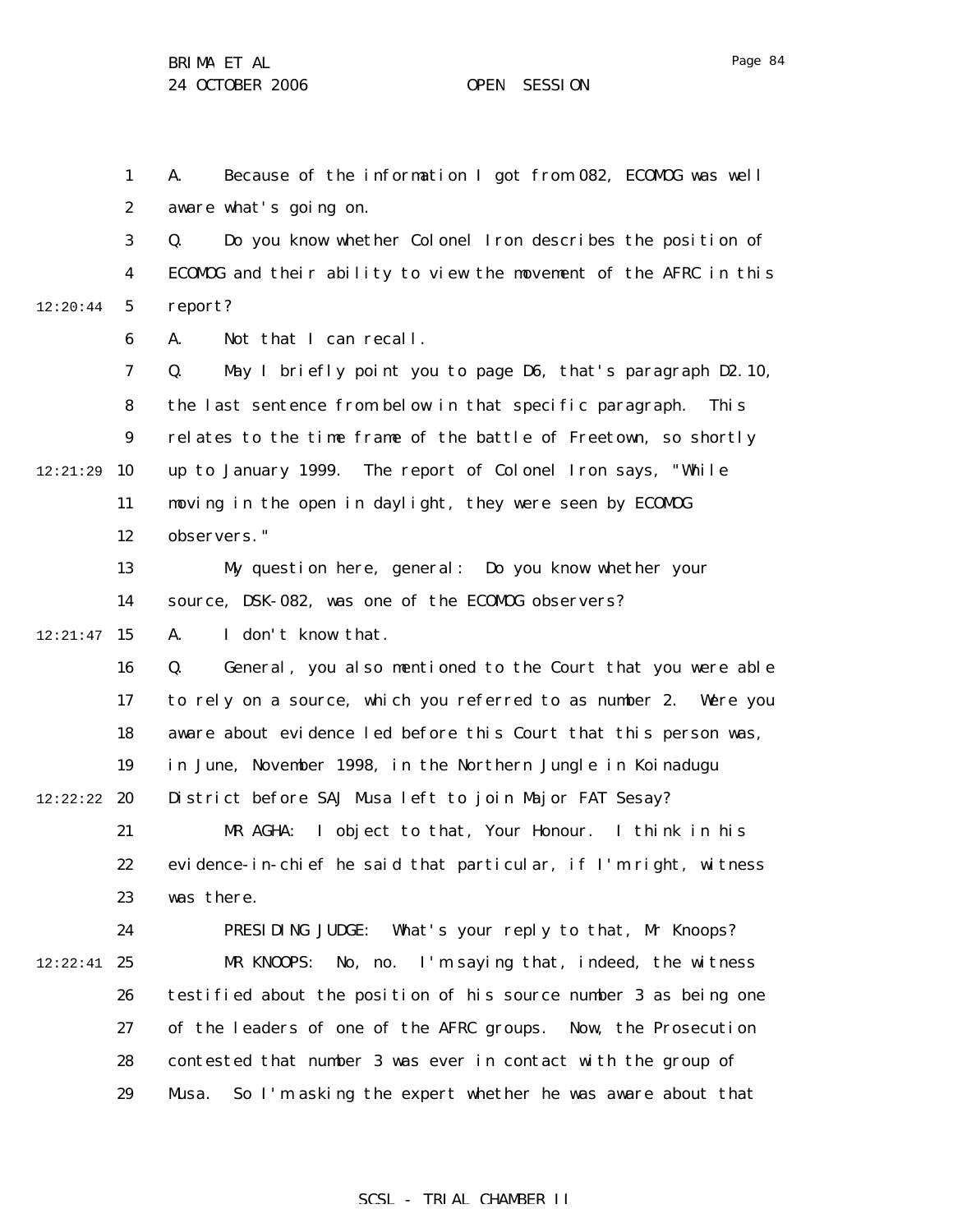1 2 3 4 5 6 7 8 9  $12:23:39$  10 11 12 13 14  $12:23:59$  15 16 17 18 19  $12:24:47$  20 21 22 23 24  $12:24:59$  25 26 27 28 29 12:23:22 piece of evidence which was given by DBK-012 in chief, that was last -- I think Monday a week ago, which clearly indicates that this number 3 -- PRESIDING JUDGE: Well, put it to the witness. He may or may not be aware of it. MR KNOOPS: Yes, I was asking that, but I believe the Prosecution was objecting to the question. Q. General, were you aware that a witness testified before this Court that number 3, your source number 3, was with SAJ Musa in the jungle between June, November 1998 and the Northern Jungle in the Koinadugu District before Musa left to join Major FAT Sesay in Colonel Eddie Town; were you aware about that information? A. I was not. Q. Thank you. General, the Prosecution has suggested that the SLA was a well-trained army and well able to defeat easily the RUF. Now, I'm reading you the short portion of the transcript of TRC-01, that's page 114, starting from line 8. The question starts: "Q. So the SLAs were better trained than the RUF? "A. They were not comparable. Those were two different groups altogether. This was a military force against a group. I wouldn't call them rebels, because they had no ideologies. Maybe a group of people who were power thirsty and had a lust for diamonds, probably bandits. "Q. So it was essentially a well-trained

### SCSL - TRIAL CHAMBER II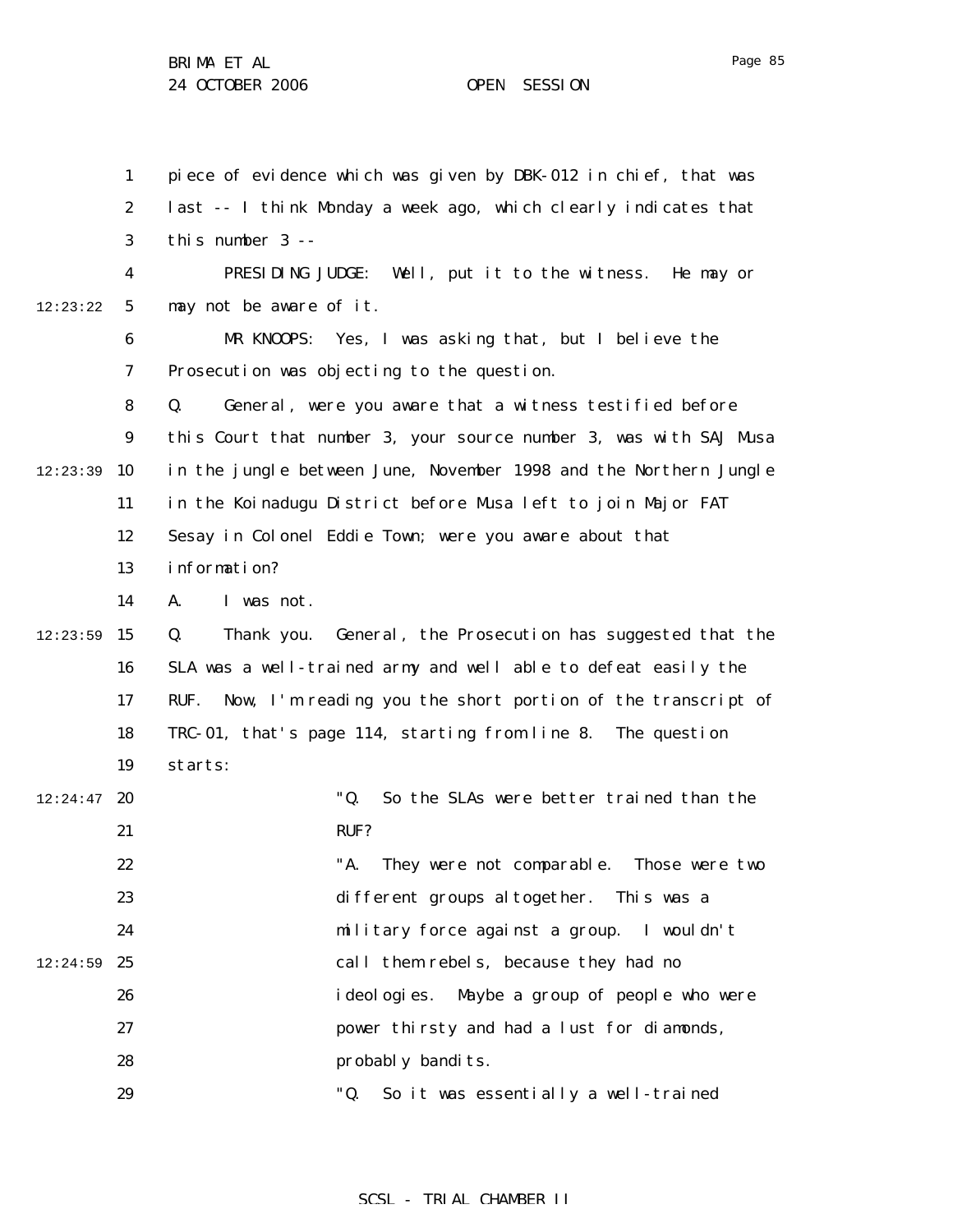1 2 3 4 5 6 7 8 9  $12:25:49$  10 11 12 13 14  $12:26:10$  15 16 17 18 19  $12:26:50$  20 21 22 23 24  $12:27:10$  25 26 27 28 29 12:25:33 military organisation against a bunch of rebel forces who were coming to steal diamonds? "A. Well, I would call them bandits." Then in line 27, question of the Prosecution: "Q. And RUF were some ratbag bunch of bandits, essentially? "A. Yes, Your Honour, with not very good leadership structure in place." General, my question to you, does this say anything to you about the level of training of the SLA? A. No, it doesn't. Q. Thank you. The Prosecution, general, has put before you that the sequence of the movement of the AFRC, when they left Colonel Eddie Town and had reorganised the battalions to Freetown, that a sequence indicated that the group was well-organised. Could you please look at the same transcripts on page 117, starting, sorry, 116, line 29. I would say 25, sorry. "It was merely survival that they were working on, because they had to survive by all means. So there was nothing like seeing the values the territorial integrity of the sovereignty of Sierra Leone are to be protected and defended at all costs or that we will have to stay here and make sure we are protected. It was running from point A to B, you know, to stay alive. So I don't think there was anything strategic about the movement from Freetown of the AFRC." That is the answer of TRC-01 to one of the questions. My question to you, general, is: Do you think that the reference of this witness to the wording "running from point A to B to stay alive" has something to do with either what you described, the

Page 86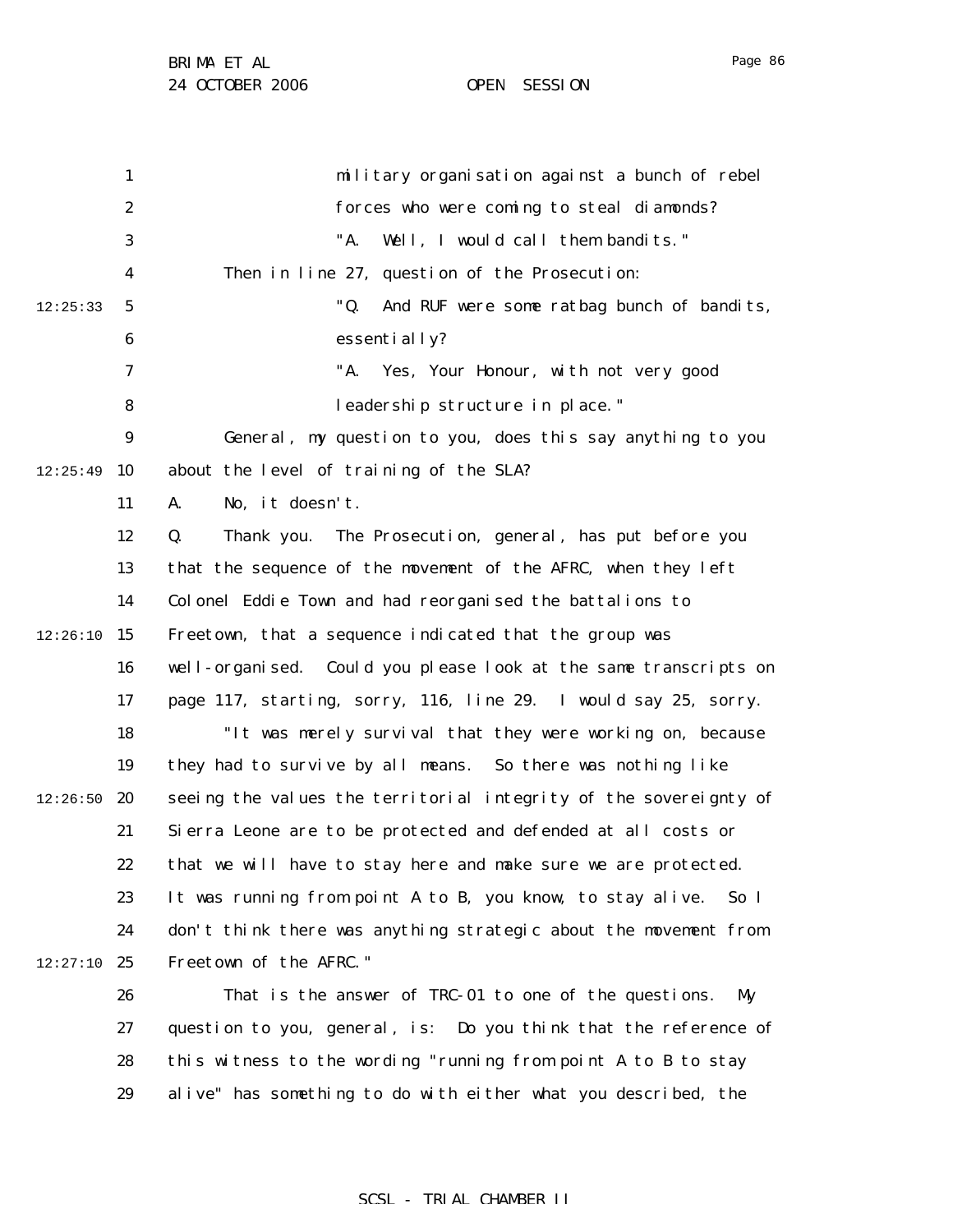1 2 3 4 5 6 7 8 9  $12:28:38$  10 11 12 13 14  $12:28:49$  15 16 17 18 19  $12:29:08$  20 21 22 23 24 12:29:33 25 26 27 28 29 12:27:59 modus operandi, or has to do with anything organisational? A. Well, as I stated before, it was running for their life for survival, stay away, stay in hiding. MR AGHA: Your Honour, can we clarify, is this when they leave Freetown after the intervention, or when they leave Freetown after they are driven off by ECOMOG in January 1999? I'm not quite sure which that passage refers to. MR KNOOPS: Your Honour, this passage refers to, according to the context of this transcript -- you can find it on page 116, line 10. The question was: "Q. Were you able to discover, Mr Witness, in this regard, in your research when the AFRC, when they fled from Freetown" -- THE INTERPRETER: Your Honours, counsel is reading too fast. MR KNOOPS: Sorry. It refers to line 10, speaking about when they fled from Freetown, presuming February 1998. But it's not clear in the transcript what exactly the witness was referring to, but he's referring to fleeing from Freetown. PRESIDING JUDGE: What was the point in cross-examination you are seeking to explain here, Mr Knoops? MR KNOOPS: The Prosecution was saying that -- putting to the expert that the sequence of the battalions after they left Colonel Eddie Town, that a sequence indicated some form of organisational level. I'm putting it to the expert that the statement of TRC-01 was saying it was basically running from A to B to stay alive, whether that has something to do with that organisational level the Prosecution has in mind.

### SCSL - TRIAL CHAMBER II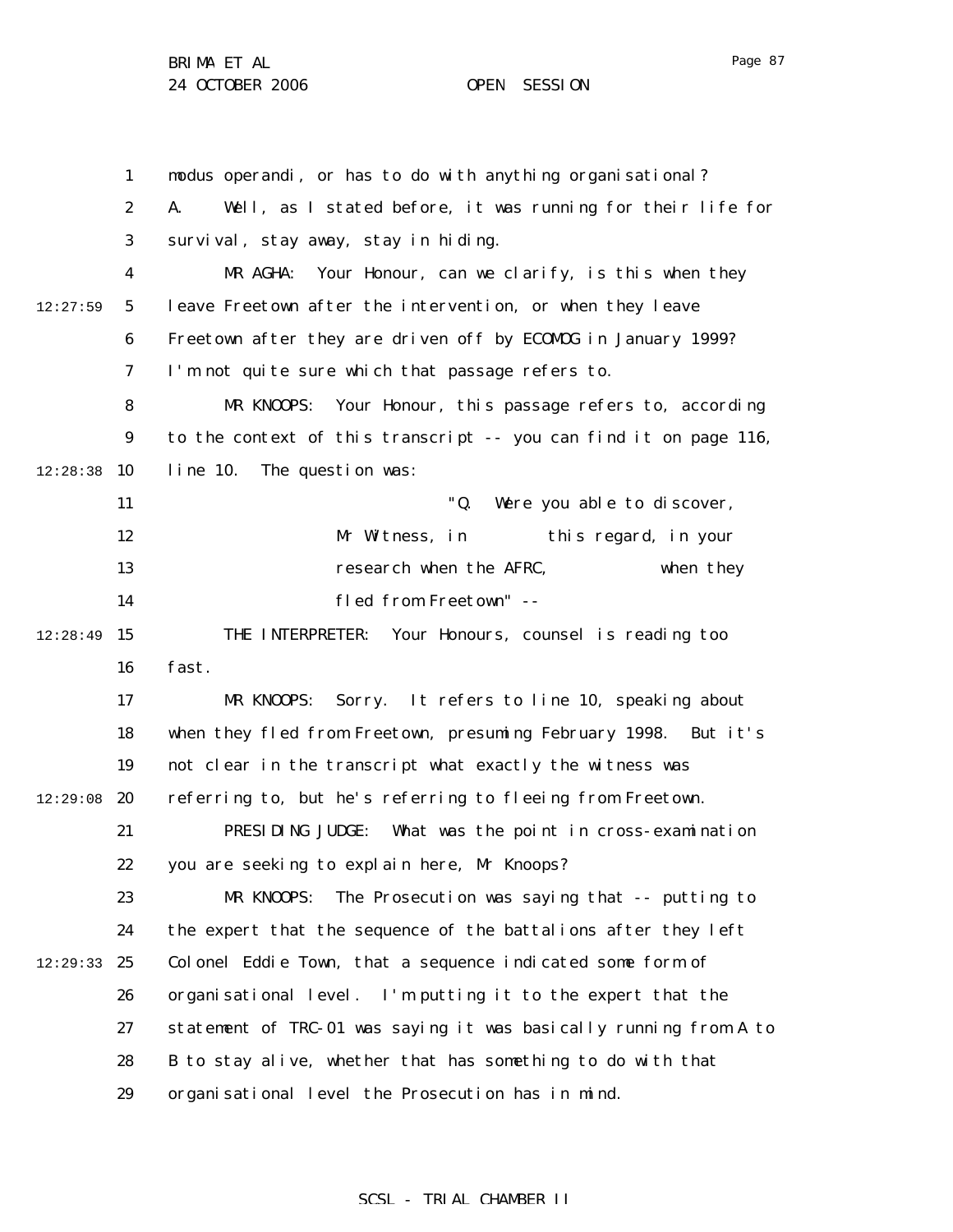BRIMA ET AL

24 OCTOBER 2006 OPEN SESSION

1 2 3 4 5 6 7 8 9  $12:30:37$  10 11 12 13 14  $12:30:49$  15 16 17 18 19  $12:31:01$  20 21 22 23 24 12:31:18 25 26 27 28 29 12:30:10 MR AGHA: I think, Your Honour, one thing is different from the other. We're talking about different points in time. PRESIDING JUDGE: Yes. I can't see the connection there. You're talking about different stages of the campaign. MR KNOOPS: All right. I'll move on. Q. General, were you aware about the fact that, during the war, before 1996, the SLAs were supported by any other forces? A. Yes, I was aware of that. MR AGHA: Objection, Your Honour. This didn't arise out of cross-examination. PRESIDING JUDGE: Mr Knoops, if you can preface your question as to the part of cross-examination you're seeking to explain, it might save these objections. MR KNOOPS: I will, Your Honour. Thank you. Q. The Prosecution put it to the expert that the SLAs -- PRESIDING JUDGE: Put it to the witness: You were asked in cross-examination, et cetera, et cetera. MR KNOOPS: Q. General, the Prosecution put it to you that the SLAs were able to conquer the RUF during the war -- A. Yes. Q. -- in the period 1991 to 1996, and it was suggesting that indicates it was a well-organised, well-trained, well-disciplined army. A. Yes. Q. Were you aware that, during this period, the SLAs were supported by any other forces? MR AGHA: Objection, Your Honour. I don't see that question is arising out of cross-examination. That could have

### Page 88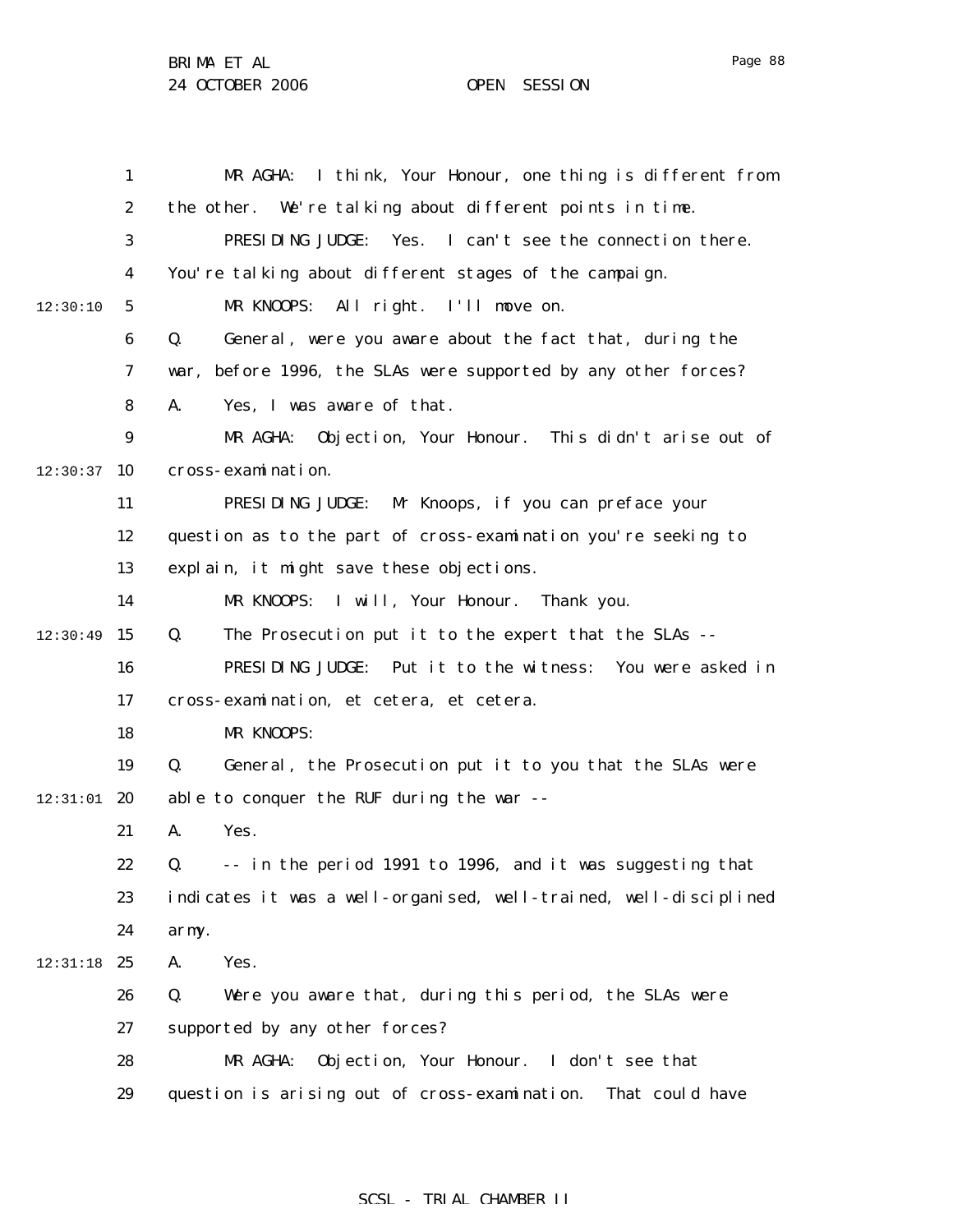1 2 3 4 5 6 7 8 9 12:31:59 10 11 12 13 14  $12:32:07$  15 16 17 18 19  $12:32:27$  20 21 22 23 24  $12:32:52$  25 26 27 28 29 12:31:38 been something which was addressed in his evidence-in-chief as he extensively went through the history of the SLAs in the conflict. PRESIDING JUDGE: What's your reply to that, Mr Knoops? MR KNOOPS: In my humble submission, this specifically arose out of the cross-examination. The Prosecution was suggesting to the expert that, by reference to the fact that the SLAs were able to conquer the RUF, that that was an indication that they were well trained, and this was -- PRESIDING JUDGE: You're suggesting -- your question goes to suggesting they had help; is that right? MR KNOOPS: Yes. PRESIDING JUDGE: I will overrule the objection. You ask the question. MR KNOOPS: Q. General, do you know whether the SLAs, in that period, were supported by other forces? A. Yes. Q. Can you recall, from your research, which forces this entailed? A. Of course it was not the main focus of my research, but I read, among others, about the South Africans, I believe, the Executive Outcomes operating, and that, from a military perspective, was of interest to me, pure of interest, 300 men with a couple of gunships establishing command and control over the greater part of Sierra Leone. That's about what I read about it. Q. General, the Prosecution has suggested that the TRC report on which you relied are just opinions and there are not statements of fact in that report, and, therefore, you didn't

### SCSL - TRIAL CHAMBER II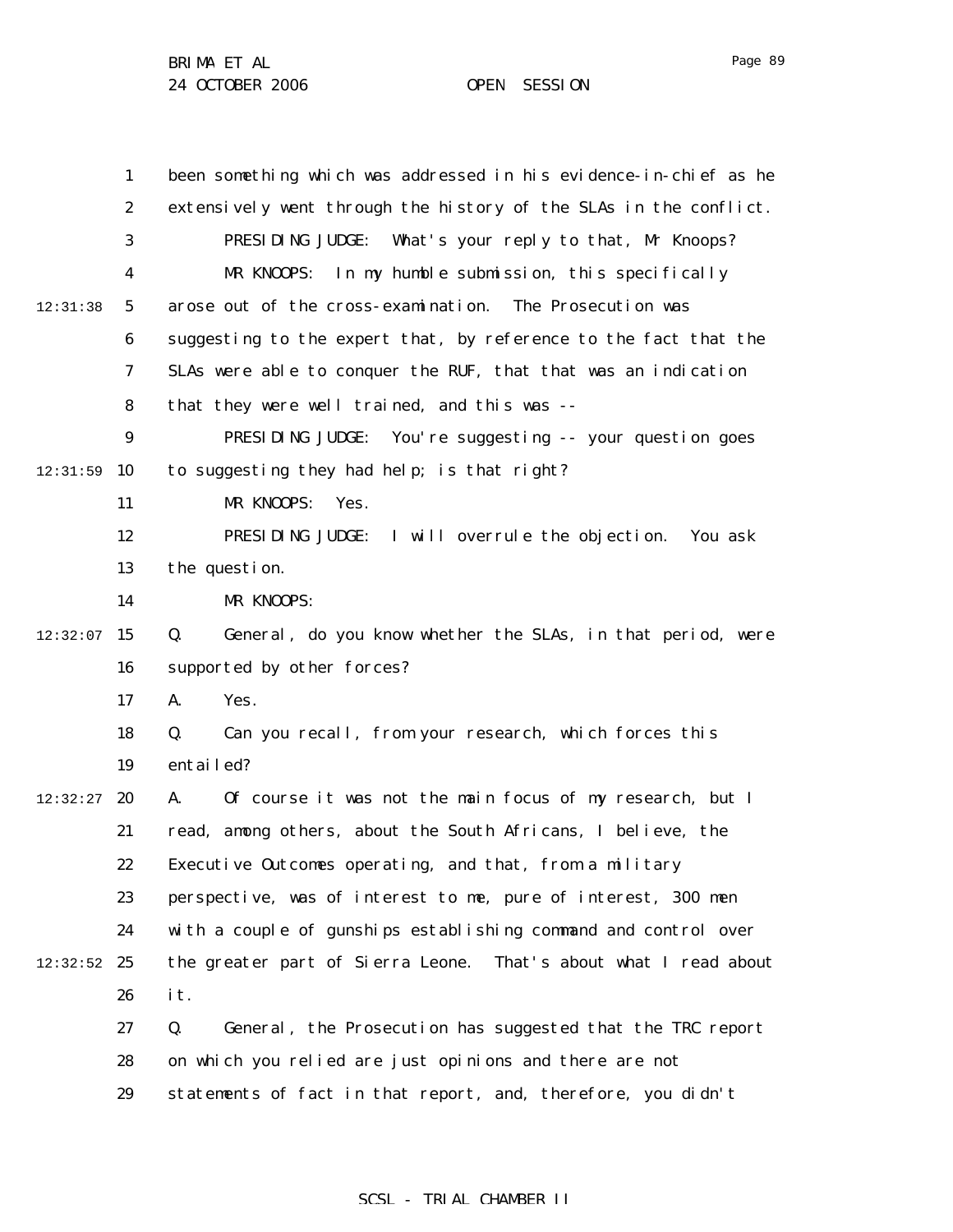|          | $\mathbf{1}$            | rely on any statements of fact and mere opinions.<br>They al so    |
|----------|-------------------------|--------------------------------------------------------------------|
|          | $\boldsymbol{2}$        | referred, in their cross-examination, to the statement of Kellie   |
|          | 3                       | Conteh before the TRC. General, did you know that Mr Kellie        |
|          | $\overline{\mathbf{4}}$ | Conteh was a force commander in the army in 1994 to May of 1995?   |
| 12:33:45 | $\mathbf{5}$            | MR AGHA:<br>I object to that question, Your Honour.                |
|          | 6                       | What's the basis?<br>PRESIDING JUDGE:                              |
|          | $\boldsymbol{7}$        | MR AGHA:<br>The basis of the objection is that we have             |
|          | 8                       | referred to various footnotes and people who came across it.<br>We |
|          | $\boldsymbol{9}$        | were not looking to positions of people, or anything of that       |
| 12:33:58 | 10                      | sort.                                                              |
|          | 11                      | PRESIDING JUDGE: What exactly are you trying to explain in         |
|          | 12                      | the evidence that emerged in cross-examination, Mr Knoops?         |
|          | 13                      | I'm asking the witness whether he has any<br>MR KNOOPS:            |
|          | 14                      | examples of concrete statements of fact, other than opinion        |
| 12:34:17 | 15                      | evidence, given before the TRC. Since the Prosecution brought up   |
|          | 16                      | the state of Kellie Conteh in cross-examination, referring to the  |
|          | 17                      | report of the general on page 17, I'm asking whether the general   |
|          | 18                      | knows what the position was of Kellie Conteh in order to come to   |
|          | 19                      | any statement before the TRC.                                      |
| 12:34:40 | 20                      | Again, isn't that a question whether it's a<br>MR AGHA:            |
|          | 21                      | statement of fact or opinion?                                      |
|          | 22                      | PRESIDING JUDGE:<br>We've heard from you, Mr Agha. I'll            |
|          | 23                      | overrule the objection.<br>Ask the question, Mr Knoops.            |
|          | 24                      | MR KNOOPS:                                                         |
| 12:34:54 | 25                      | General, you did rely, amongst others, on the statement of<br>Q.   |
|          | 26                      | Kellie Conteh. Did you know, at the time you read the statement    |
|          | 27                      | and you implemented it in your report, or referred to it, what     |
|          | 28                      | his position was during the war before 1996?                       |
|          | 29                      | Not specifically. I knew he had a senior position, but I<br>A.     |

# SCSL - TRIAL CHAMBER II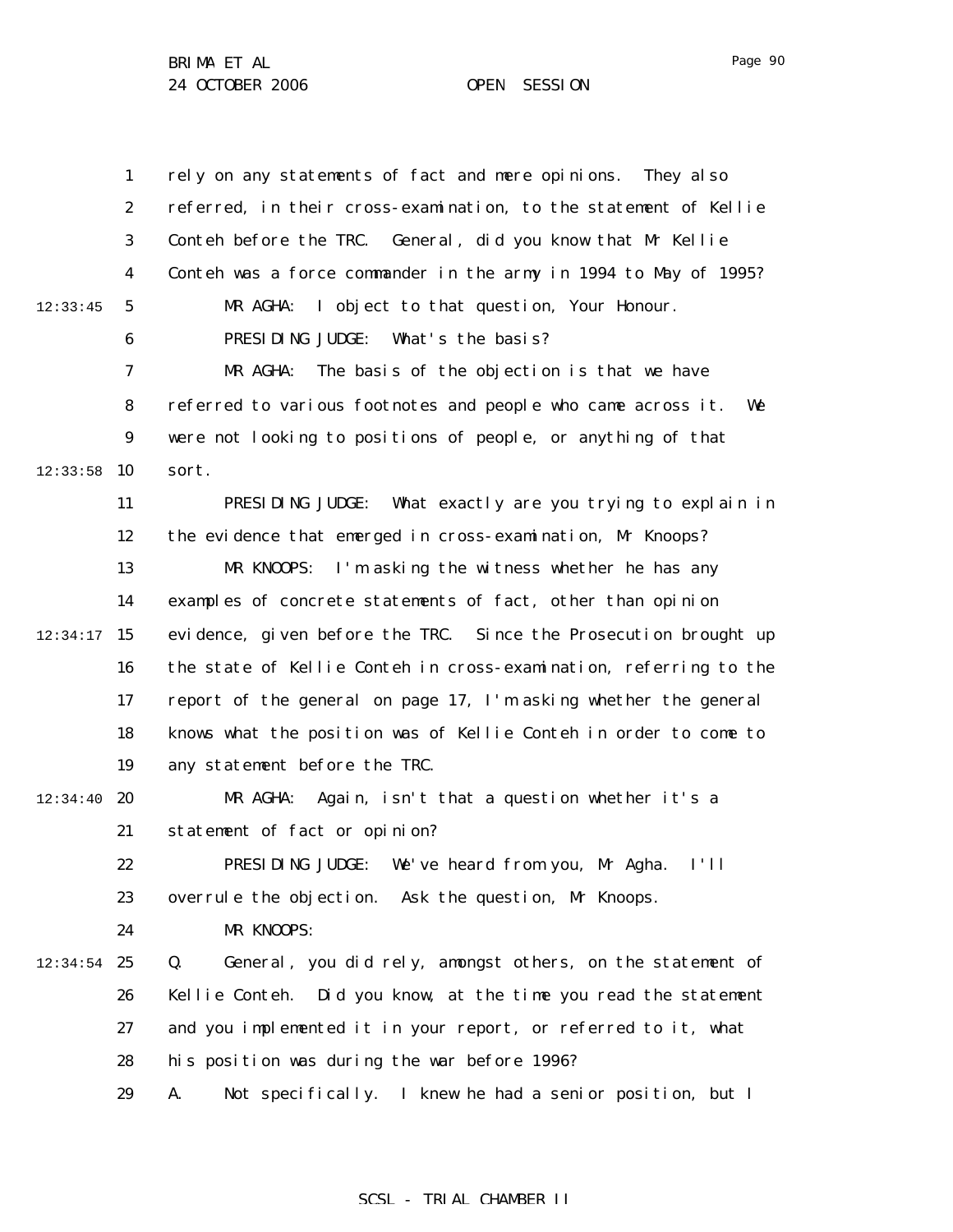1 can't recall what exact position he had.

|          | $\boldsymbol{2}$ | Q.<br>Did you read his statement which was given before the TRC?    |
|----------|------------------|---------------------------------------------------------------------|
|          | 3                | I think I did, because most of the ones I quoted, I went<br>A.      |
|          | 4                | through their statements, and I think he was among those ones,      |
| 12:35:37 | $\mathbf{5}$     | together with Tom Carew and some others, I believe.                 |
|          | 6                | If I were to refer you to a few lines from his statement,<br>Q.     |
|          | 7                | this presentation before the TRC, and ask you, after that,          |
|          | 8                | whether you think he was in a position to speak about that, were    |
|          | $\boldsymbol{9}$ | you able to do so?                                                  |
|          |                  |                                                                     |
| 12:36:04 | <b>10</b>        | A.<br>I would have to hear it, I'm afraid.                          |
|          | 11               | MR KNOOPS:<br>Your Honours, I'm quoting from the presentation       |
|          | 12               | of Kellie Conteh before the TRC, which is in the Court document     |
|          | 13               | 18213 and in Court document 18216. It's a very short citation,      |
|          | 14               | Your Honour.<br>In June 2003, Kellie Conteh gave the following      |
| 12:36:41 | 15               | statement before the TRC, and that was referring to the period of   |
|          | 16               | the starting of the war.                                            |
|          | 17               | PRESIDING JUDGE: Do I take it you're going to read                  |
|          | 18               | something to him and ask this witness whether it's true or not?     |
|          | 19               | MR KNOOPS:<br>No, I'm just asking whether he thinks this            |
| 12:37:00 | 20               | person, who gave the statement, was in a position to say what he    |
|          | 21               | told the TRC.                                                       |
|          | 22               | I think there's a very fine line there<br>PRESIDING JUDGE:          |
|          | 23               | between asking the witness to say whether somebody has said         |
|          | 24               | something to TRC and, in this witness's opinion, it's true.<br>Al 1 |
| 12:37:22 | 25               | he can say, isn't it, Mr Knoops, the witness may or may not have    |
|          | 26               | been able to say that it was correct.                               |
|          | 27               | But I would add to that, according to the same<br>MR KNOOPS:        |
|          | 28               | information in this presentation, which is referred to in the       |
|          | 29               | report of the general, that this statement-giver was a force        |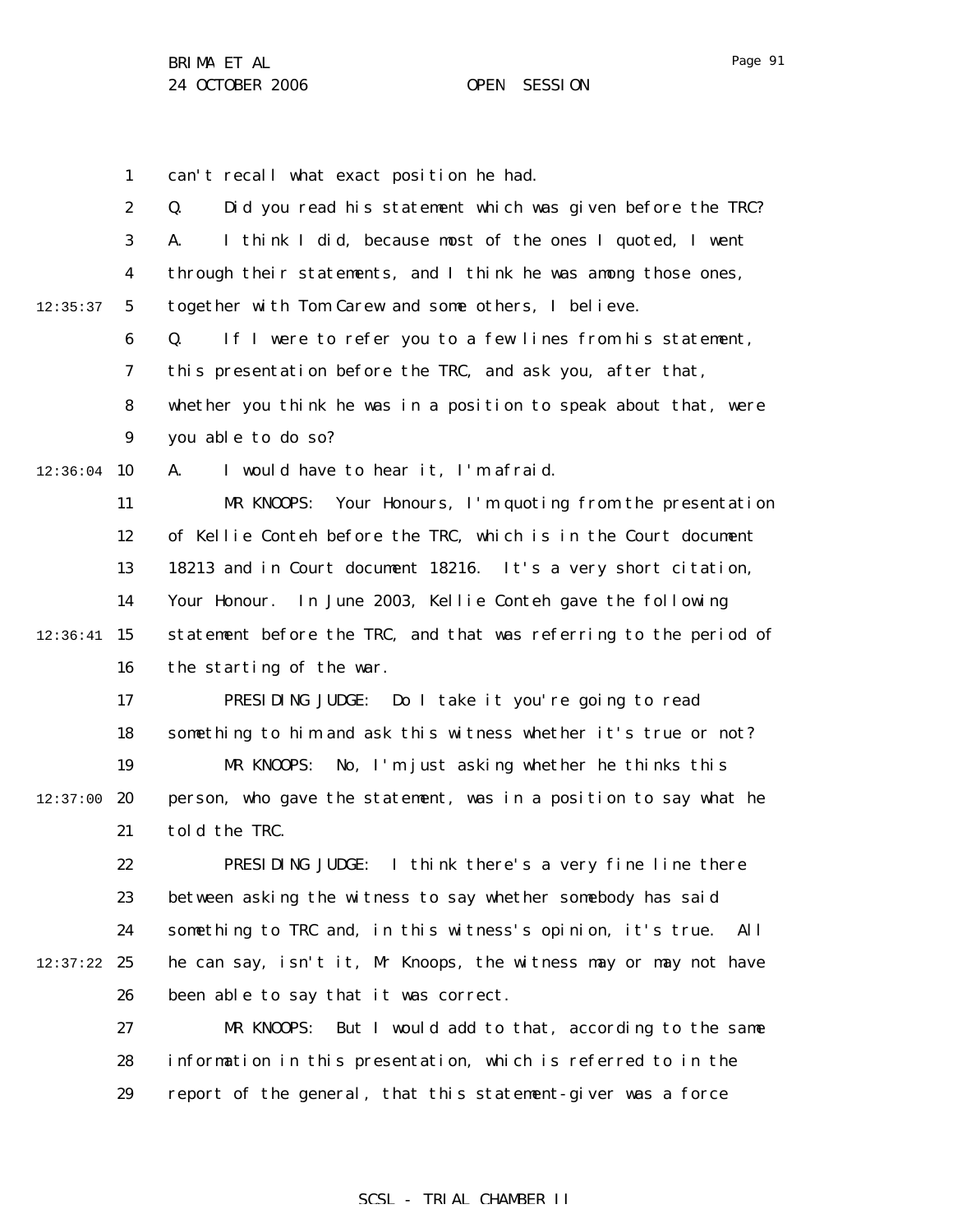1 2 3 4 5 6 7 8 9 12:38:19 10 11 12 13 14  $12:38:30$  15 16 17 18 19  $12:38:54$  20 21 22 23 24 12:39:11 25 26 27 28 29 12:38:03 commander in the army in 1994 until May 1995, and when the war started in 1992, he was, according to that document, a general staff officer working in the operations department G branch, responsible -- PRESIDING JUDGE: That's in the expert's report, is it? MR KNOOPS: Yes. It's also disclosed to the Court. It's the statement of the presentation of Kellie Conteh. PRESIDING JUDGE: I can't understand what extra you want to get from this witness, then. MR KNOOPS: If I'm able to allow to read this short portion. PRESIDING JUDGE: Well, read it. Go ahead. MR KNOOPS: Thank you. Q. General, on page 17 of your report, you refer to the statement of Mr Kellie Conteh before the TRC. In paragraph 12 of his presentation, based on his position, he writes: "The war had begun. The army was facing its first real threat largely unprepared, grossly under strength, under equipped and largely untrained as a fighting force." In paragraph 20, it's the statement full of these observations. He says: "At several instances, I advised that it was a great disservice to the people of this country if the regime could keep me as a force commander and yet not trusting me and frequently undermining my authority, thereby leaving the army with no clear cut command chain." These are just two quotations from his presentation before the TRC. MR AGHA: I would object at this stage, Your Honour. The

### SCSL - TRIAL CHAMBER II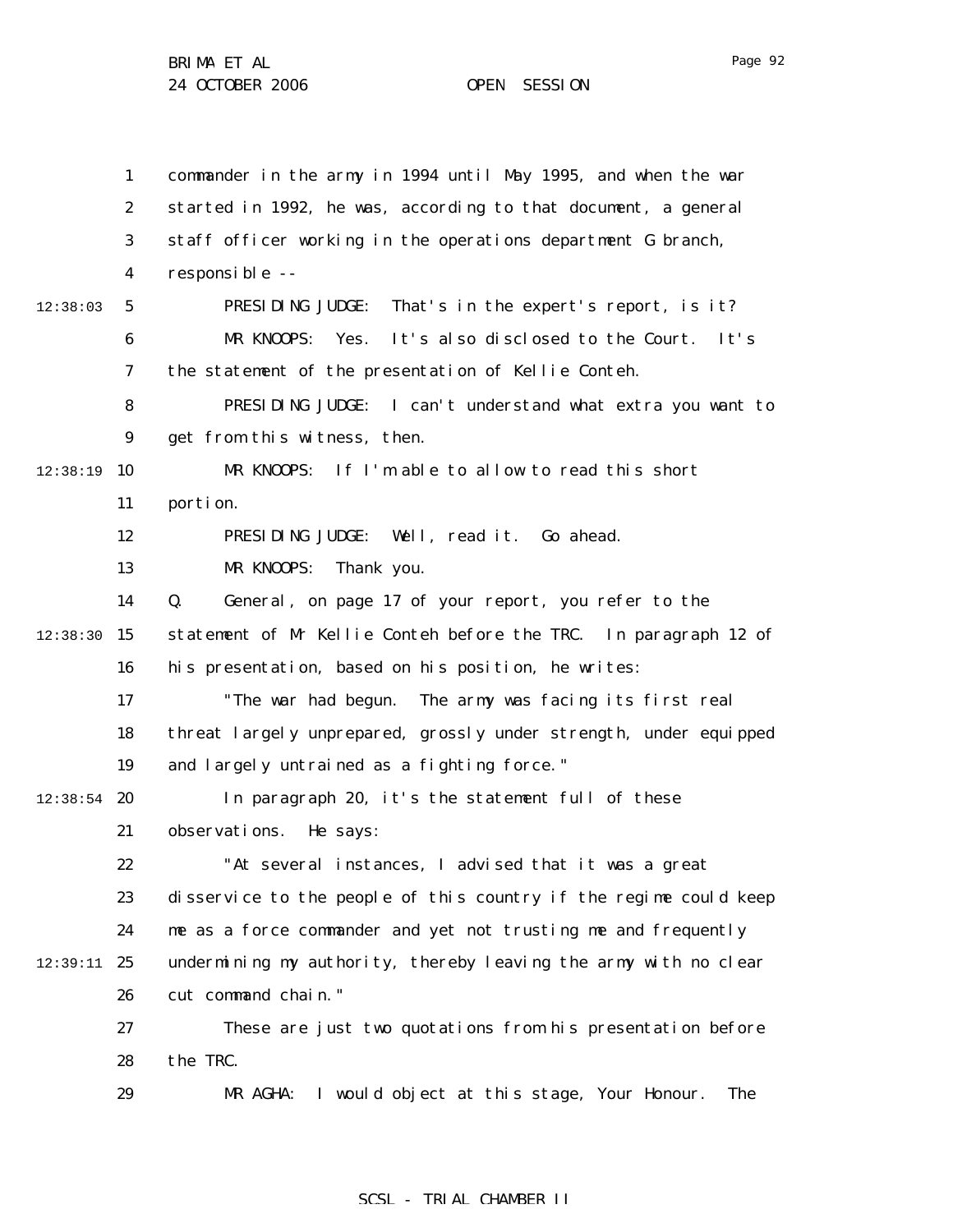1 2 3 4 5 6 7 8 9  $12:40:02$  10 11 12 13 14  $12:40:25$  15 16 17 18 19  $12:40:41$  20 21 22 23 24  $12:40:58$  25 26 27 28 29 12:39:45 reason why I would object, firstly, these are opinions of Kellie Conteh, which the witness is being asked to comment upon. PRESIDING JUDGE: We haven't heard the question yet. I'm wondering what the question is going to be, and that might be an appropriate time to object, Mr Agha. MR KNOOPS: Q. General, my only question is, based on what you heard about his position within the army, at that time, do you, from your professional opinion, think that he was in a position to make these comments? I'm not saying whether these are true or not, but purely factually or military operational scene. Do you think that somebody who was a force commander of the army in the period 1994/1995, and when the war started he was a general staff officer working in the operations department, responsible for training and operations, is such a person, in your professional view, able to make these comments? I'm not speaking about whether they are true or not. PRESIDING JUDGE: Well, they're opinions, aren't they? MR KNOOPS: Well, that's not my question. PRESIDING JUDGE: Well, it ought to be, because the opinions of somebody else who is not giving evidence here and hasn't been qualified as an expert are not very relevant, are they? MR KNOOPS: Your Honour, the Prosecution has put the statement of Alfred Sankoh from the TRC report before the expert, asking comments about that statement. What I'm doing is trying to indicate that, contrary to the suggestion of the Prosecution, that the expert did not only rely on statements of individuals who had no direct knowledge of the conflict, but that his report

### SCSL - TRIAL CHAMBER II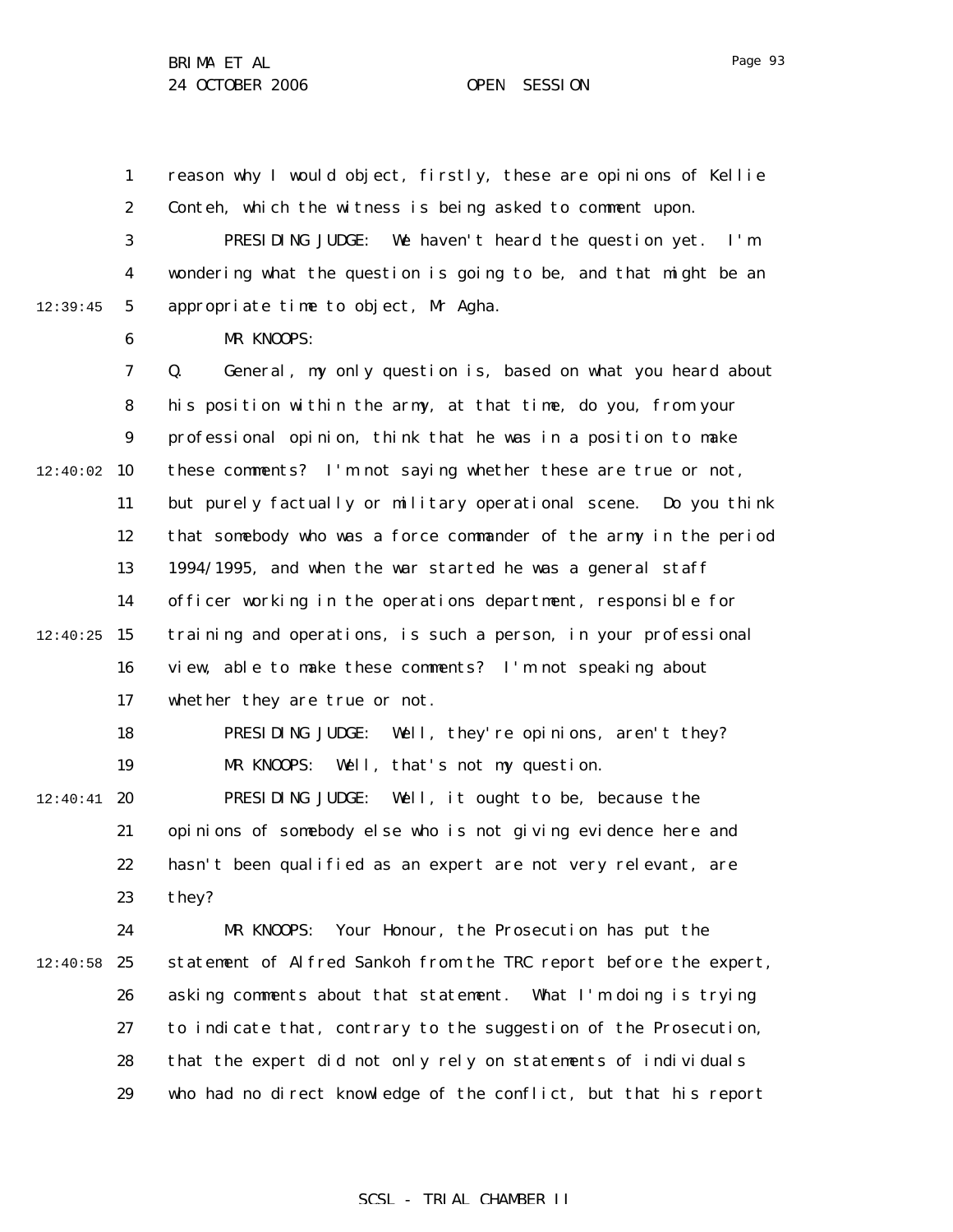1 2 3 4 5 6 12:41:46 relies on statements of people who are on the ground. The Prosecution is suggesting that, for instance, Tom Carew, as a CDS, was not on the ground, just gave opinions. What I'm trying to establish in re-examination, is that the report of the general contains statements of officers who were on the ground during the war.

7 8 9  $12:42:07$  10 11 12 I think I'm entitled, now that the Prosecution has put before the expert his statement of Alfred Sankoh, in asking the opinion of the general about that statement, to ask him just a simple question whether a statement like Kellie Conteh, just summarised in this short way, was a statement given by somebody whom the general thinks was in a position to give.

13 14  $12:42:36$  15 16 17 18 19  $12:42:59$  20 21 22 23 24 12:43:20 25 26 27 28 PRESIDING JUDGE: Do you want to reply to that, Mr Agha? MR AGHA: Yes, Your Honour. The portions being read out are the opinions of Kellie Conteh. So what his opinions are are not permissible in this Court, and what the feelings of the expert are to those opinions, the humble submission of the Prosecution is that it's not of much assistance to the Court. Also, Kellie Conteh was a TRC witness who was listed to come and appear before this tribunal and he was dropped. Had he have come, he could have faced cross-examination on the facts which he had to give, and he would have been disbarred from making opinion if he wasn't an expert. So, in this way, by quoting his opinion, he's, in a way, being able to give evidence, opinion evidence, which he would not have been entitled to give, had he come before this Court. PRESIDING JUDGE: What about Mr Knoops' comment about you questioning the witness on Abu Sankoh?

> 29 MR AGHA: Firstly, Abu Sankoh's statement was a statement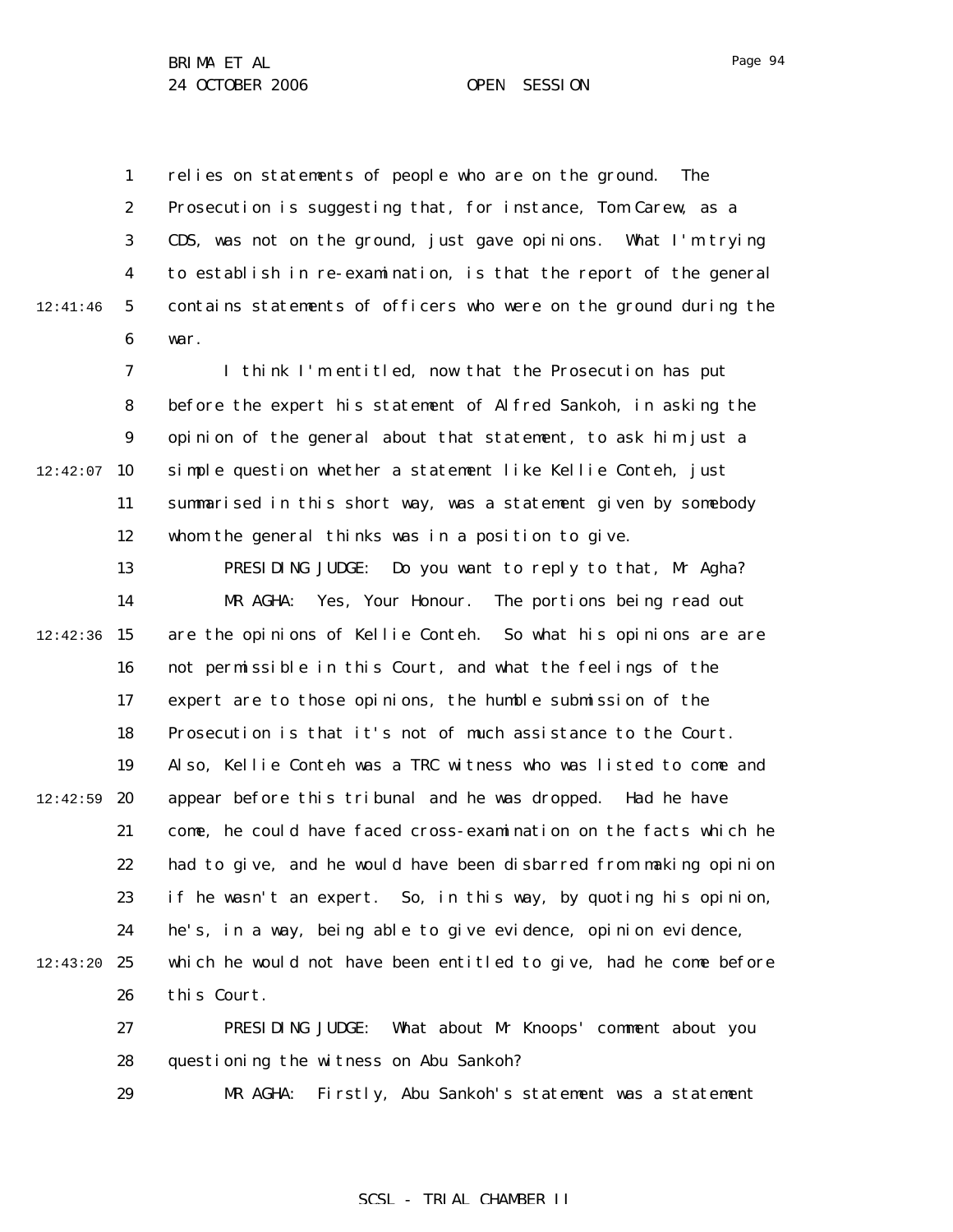1 2 3 4 5 6 7 8 9  $12:44:00$  10 11 12 13 14 12:44:19 15 16 17 18 19  $12:44:34$  20 21 22 23 24 12:44:48 25 26 27 28 29 12:43:50 of fact, it wasn't comment, if one can look at that, and I believe my question was, and I may be wrong, when I read it to him, would he regard that as being reliable, and he said he had no reason to doubt it. PRESIDING JUDGE: All right. Do you agree that that was the answer that your witness gave? MR KNOOPS: Your Honour, I'm happy to rephrase the question and put to the general one question. PRESIDING JUDGE: No, I'm asking you, Mr Knoops, do you agree that's what the witness said when asked about Abu Sankoh, that the witness said words to the effect that he had no reason to doubt it? MR KNOOPS: But again, I have a problem with the qualification of the Prosecution, that it was a statement of fact. PRESIDING JUDGE: If the witness had no reason to doubt it, then you have got no reason to question this witness further. MR KNOOPS: No, no. I mean, I'm now referring to the statement of Alfred Sankoh. The Prosecution says that was a statement of fact and that's why we put it to the expert. And I'm saying this is, of course, the question whether this is a statement of fact. PRESIDING JUDGE: I see. All right. Well, I overrule your question. I uphold the objection and disallow your question, Mr Knoops. MR KNOOPS: Q. General, the Prosecution has asserted that you did not speak with any senior officers who were part of the AFRC, and other ranks who were part of the AFRC; is that correct? You will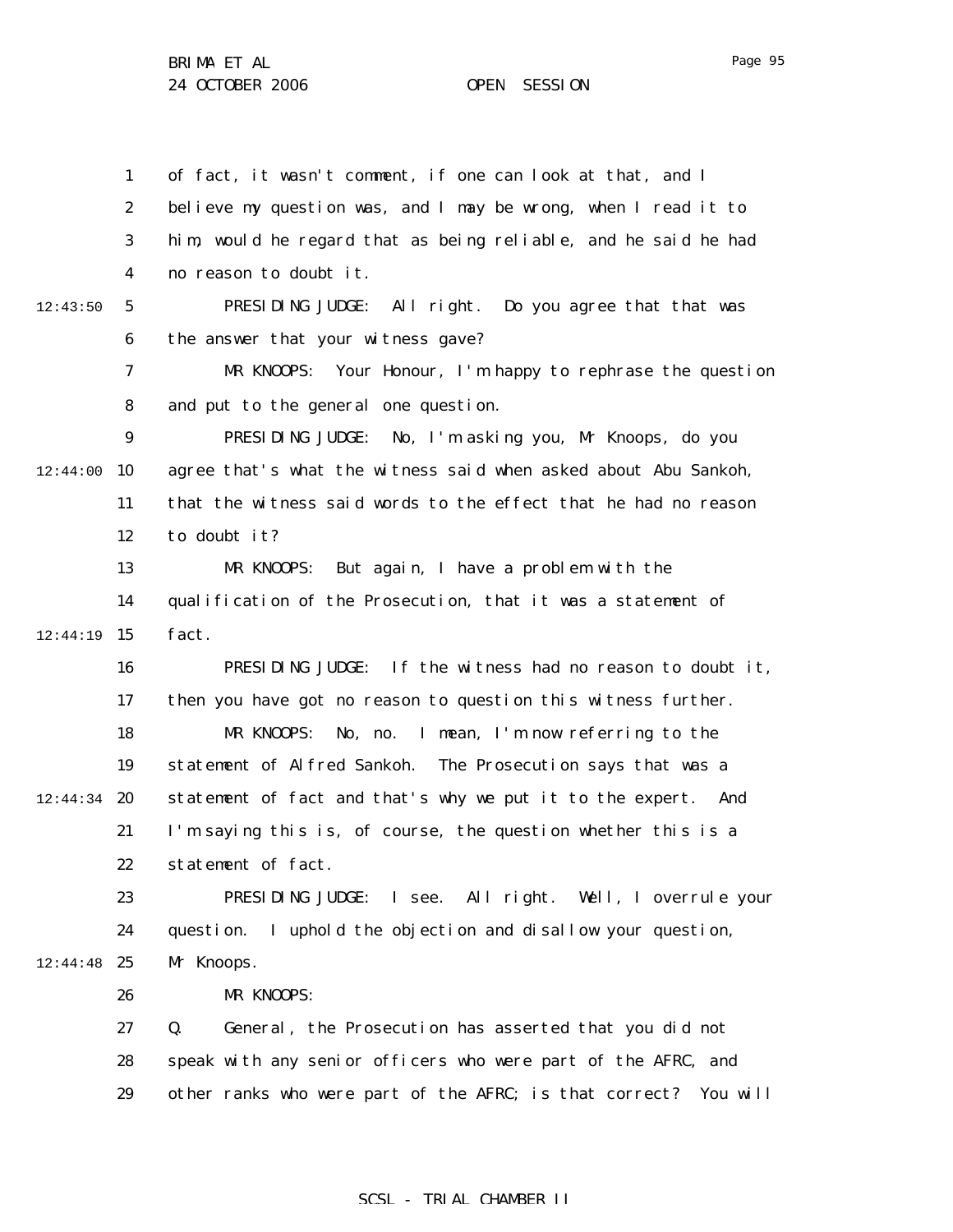|          | $\mathbf{1}$     | recall that was put to you?                                       |
|----------|------------------|-------------------------------------------------------------------|
|          | $\boldsymbol{2}$ | MR AGHA:<br>I think one has to clarify the period, Your           |
|          | 3                | Honour, I've been talking about, whether it was in relation to    |
|          | 4                | the junta or the hierarchy.                                       |
| 12:45:29 | $\mathbf{5}$     | I'm still talking about the sources.<br>MR KNOOPS:<br>The         |
|          | 6                | Prosecution questioned why the general did not make use of any    |
|          | 7                | statements of other ranks.                                        |
|          | 8                | Did you see, general, any statements in the<br>Q.<br>My question: |
|          | $\boldsymbol{9}$ | evidence of a person referred to as FAT Sesay, Major FAT Sesay?   |
| 12:45:51 | 10               | In the transcripts, you mean?<br>A.                               |
|          | 11               | Yes.<br>Q.                                                        |
|          | 12               | He is mentioned in the transcripts.<br>A.                         |
|          | 13               | But did you see a specific statement from him?<br>Q.              |
|          | 14               | From him?<br>A.<br>No.                                            |
| 12:46:10 | 15               | Yes.<br>Q.                                                        |
|          | 16               | From him?<br>A.                                                   |
|          | 17               | Your Honour, I'm not sure how this arises out of<br>MR AGHA:      |
|          | 18               | cross-examination.                                                |
|          | 19               | PRESIDING JUDGE:<br>He said no, anyway.                           |
| 12:46:19 | 20               | MR KNOOPS:                                                        |
|          | 21               | General, shortly going to the span of command and the chain<br>Q. |
|          | 22               | of command, the Prosecution has indicated that there may have     |
|          | 23               | been more than one level of span of command. Now, if you please   |
|          | 24               | look at page -- it's 7C -- C7, sorry, of the report of Colonel    |
| 12:46:52 | 25               | I ron.<br>C7.                                                     |
|          | 26               | Yes.<br>A.                                                        |
|          | 27               | Q.<br>Reference is made on that page to, and that's paragraph     |
|          | 28               | C3.5, and we're speaking about the period June, December 1998,    |
|          | 29               | Camp Rosos and Major Eddie Town, reference is made by Colonel     |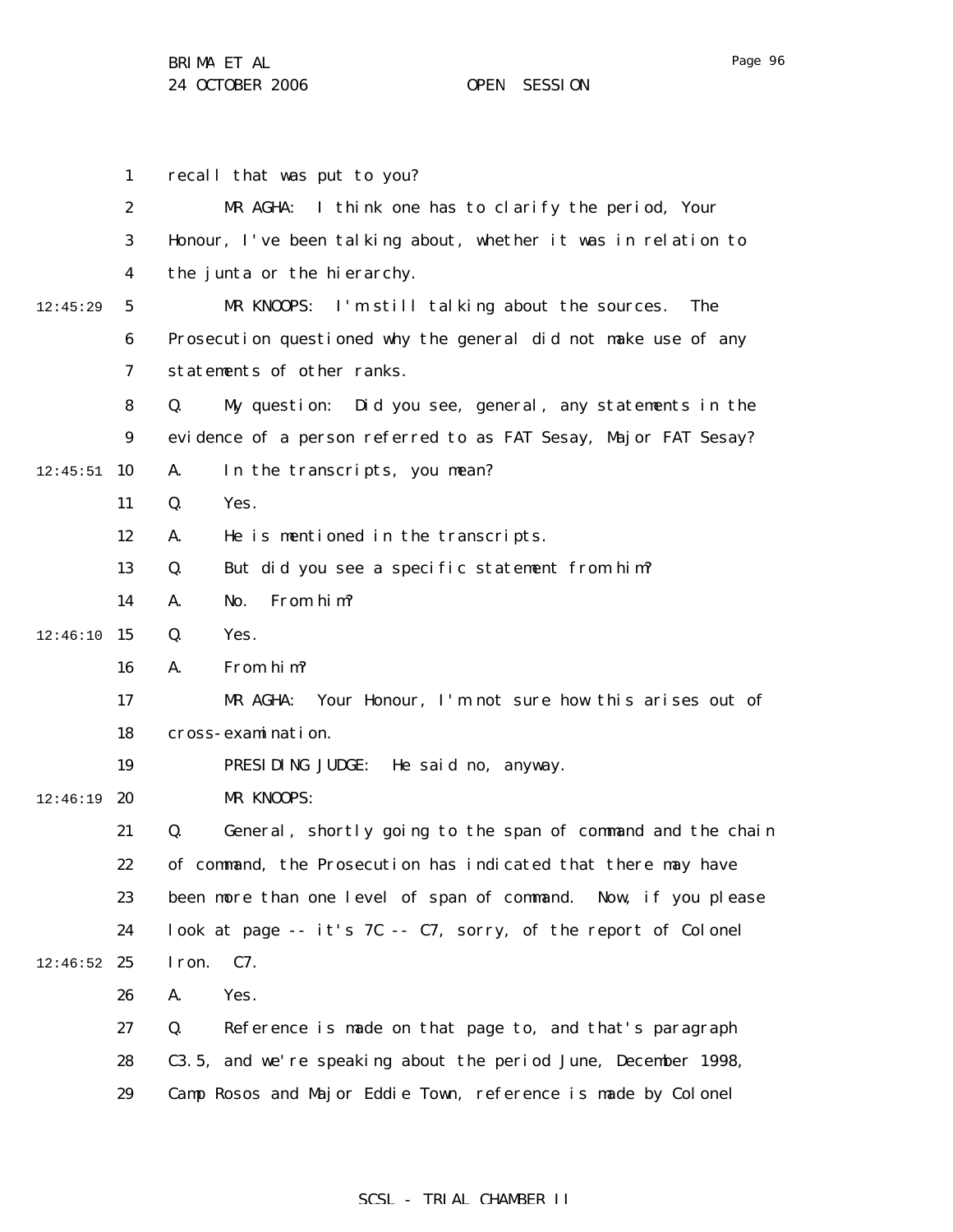1 2 3 4 5 6 7 8 9  $12:47:38$  10 11 12 13 14  $12:48:00$  15 16 17 18 19 12:48:28 **20** 21 22 23 24  $12:48:57$  25 26 27 28 29 12:47:26 Iron, together with other forces directly under the brigade control, the total armed strength of the AFRC faction was about 700 to 800 at this time; do you see it? A. Yes, I see it. Q. In your view, how much levels you would need to direct such a force? MR AGHA: Objection, Your Honour. I don't think this arises out of cross-examination. PRESIDING JUDGE: No, I don't either, Mr Knoops. How does that arise out of cross-examination? MR KNOOPS: I believe the Prosecution questioned the element of the one level of span of command. PRESIDING JUDGE: But not in relation to those facts you've just read out. MR KNOOPS: There is one more question left, Your Honour. It relates to the argument of the Prosecution that -- perhaps the Prosecution remembers that -- while the force was on the advance to Freetown, leaving Colonel Eddie Town, Prosecution said, well, general, the AFRC faction was quite successful in defeating the ECOMOG forces, so, you see, it was an effective fighting force and it was a well-disciplined and a well-organised group of people. Now, in all fairness, Your Honour, I would ask the witness to comment on one thing, and that's page C13 of the -- PRESIDING JUDGE: Didn't the witness answer to that that he didn't agree? Didn't the witness answer in cross-examination he did not agree? MR KNOOPS: Yes, he did. PRESIDING JUDGE: So what grounds do you have to get him to explain an answer like that?

### SCSL - TRIAL CHAMBER II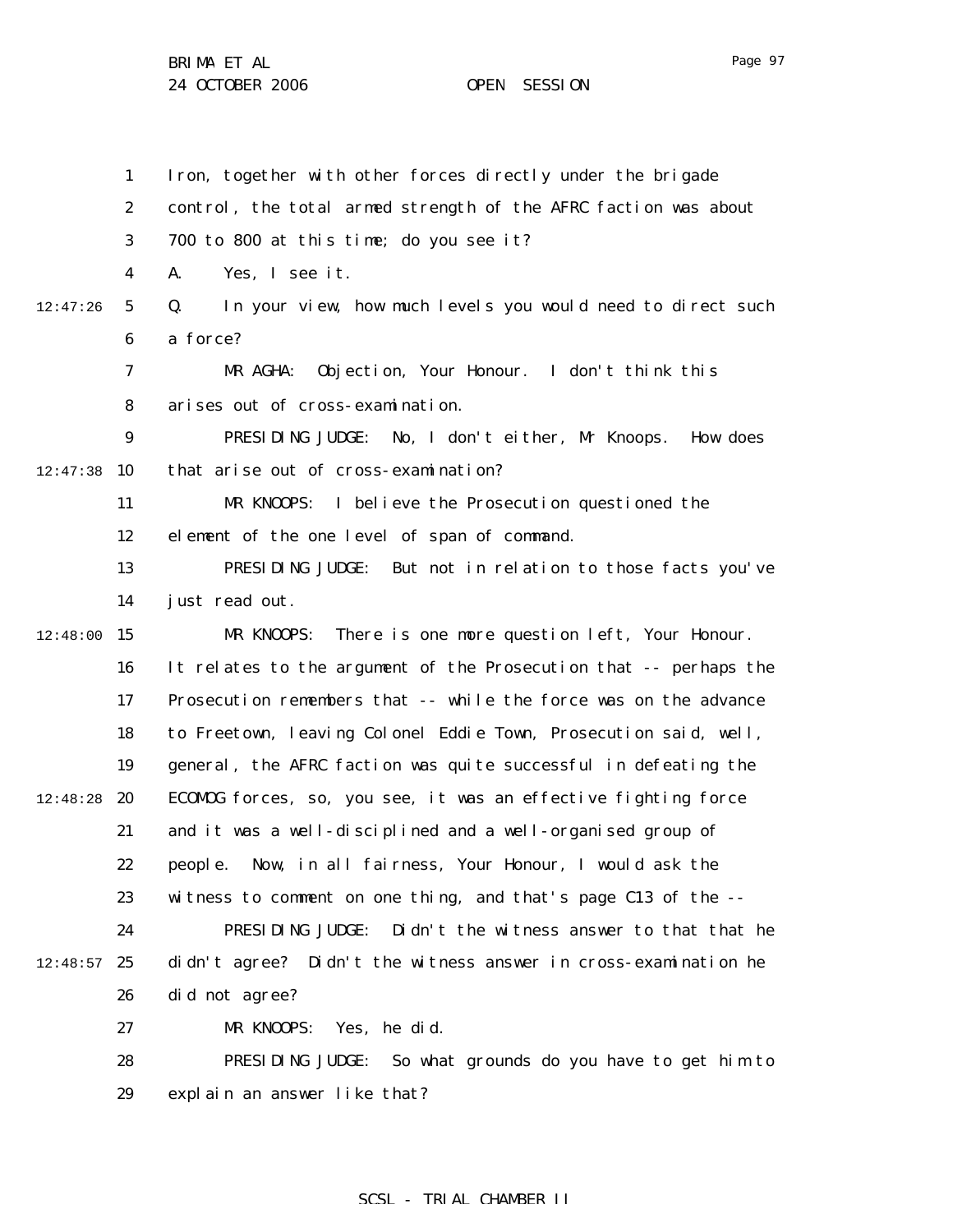Page 98

1 2 3 MR KNOOPS: Well, Your Honours, if I may just put the question -- put the paragraph to the witness. I have a few questions arising from that diagram.

4 5 6 7 8 12:49:26 PRESIDING JUDGE: Well, I can't see this connection to anything asked in cross-examination, Mr Knoops. The one question you cited as coming from cross-examination, the witness has said he did not agree. So what is -- what are you seeking to explain now?

9 12:49:48 10 11 12 13 14  $12:50:19$  15 16 17 18 19  $12:50:54$  20 21 22 23 24  $12:51:20$  25 26 27 28 MR KNOOPS: I'm asking the witness whether he has knowledge on three elements which arise from that diagram. The Prosecution has asserted that the AFRC faction was able to defeat the ECOMOG forces. When you look at the diagram, it was six battles described on this diagram, whereby two -- with regard to two battles the force -- the AFRC was able to bypass ECOMOG and, in one instance, there was a withdrawal from Waterloo without fighting. And my question is: Whether the general has knowledge on the reasons why ECOMOG was bypassed with respect to the attack at Lunsar and the attack on the positions at Hastings and Jui? PRESIDING JUDGE: Well, was the witness asked in cross-examination why ECOMOG was bypassed at Lunsar and Jui? MR KNOOPS: No, he was not asked, but in my submission, this relates to the assertion of the Prosecution that the AFRC faction was able to conquer and to defeat ECOMOG forces. So I'm asking the general whether he's able to tell the Court why, in two of the six battles described by Colonel Iron, ECOMOG was bypassed. PRESIDING JUDGE: What's your reaction? MR AGHA: I don't think that arises out of

> 29 cross-examination, and I think in the majority of cases the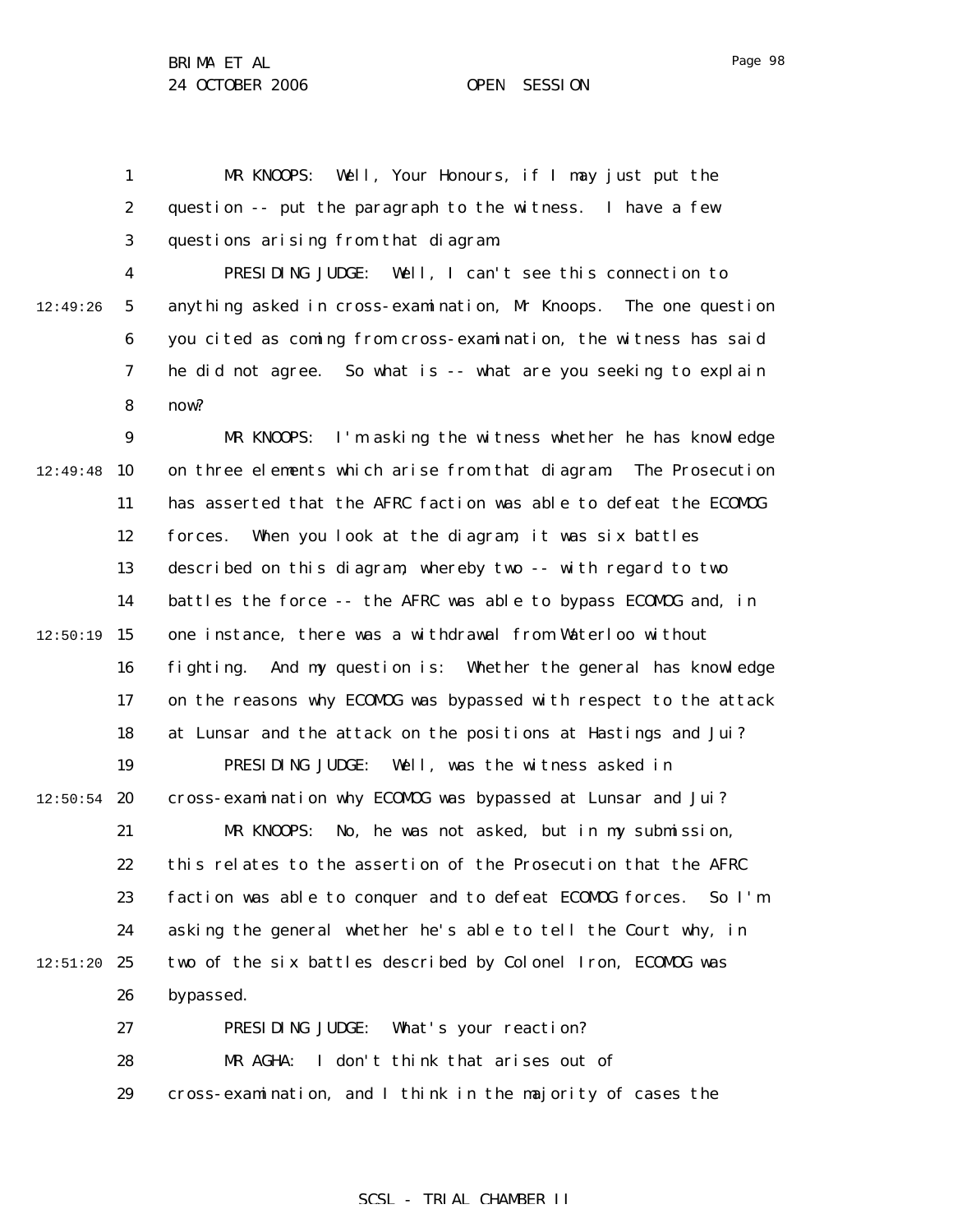1 2 3 4 5 6 7 8 9  $12:52:04$  10 11 12 13 14  $12:52:33$  15 16 17 18 19  $12:52:44$  20 21 22 23 24  $12:52:57$  25 26 27 28 29 12:51:54 general said he wasn't aware of battles. Sp I don't really see how the question is sustainable. PRESIDING JUDGE: Mr Knoops, I'll allow you to ask that question, because it could be relevant to something asked in cross-examination. MR KNOOPS: Thank you, Your Honour. THE PRESIDING JUDGE: Put it to him. MR KNOOPS: Q. General, do you have any knowledge why the AFRC faction, assuming that this diagram is correct, bypassed ECOMOG in two of the six battles described on this diagram? A. One was because they had perfect knowledge of the terrain. Secondly, they wanted to avoid enemy contact. Q. Do you know why they intended to avoid enemy contact? MR AGHA: Objection, Your Honour. PRESIDING JUDGE: Yes. MR AGHA: I don't think this line of questioning necessarily follows from that. He asked the one question he was given to answer on this topic and he gave an answer to that. I don't think it should reopen a new line of questioning. PRESIDING JUDGE: What's your reply to that? MR KNOOPS: I'm not reopening a whole new line of questioning. I'm just asking a fundamental question which relates to this question: Does the general have knowledge on why -- PRESIDING JUDGE: All right. I'll allow the question. MR KNOOPS: Q. General, do you know why the AFRC faction bypassed ECOMOG in two of the six battles described on this diagram?

## SCSL - TRIAL CHAMBER II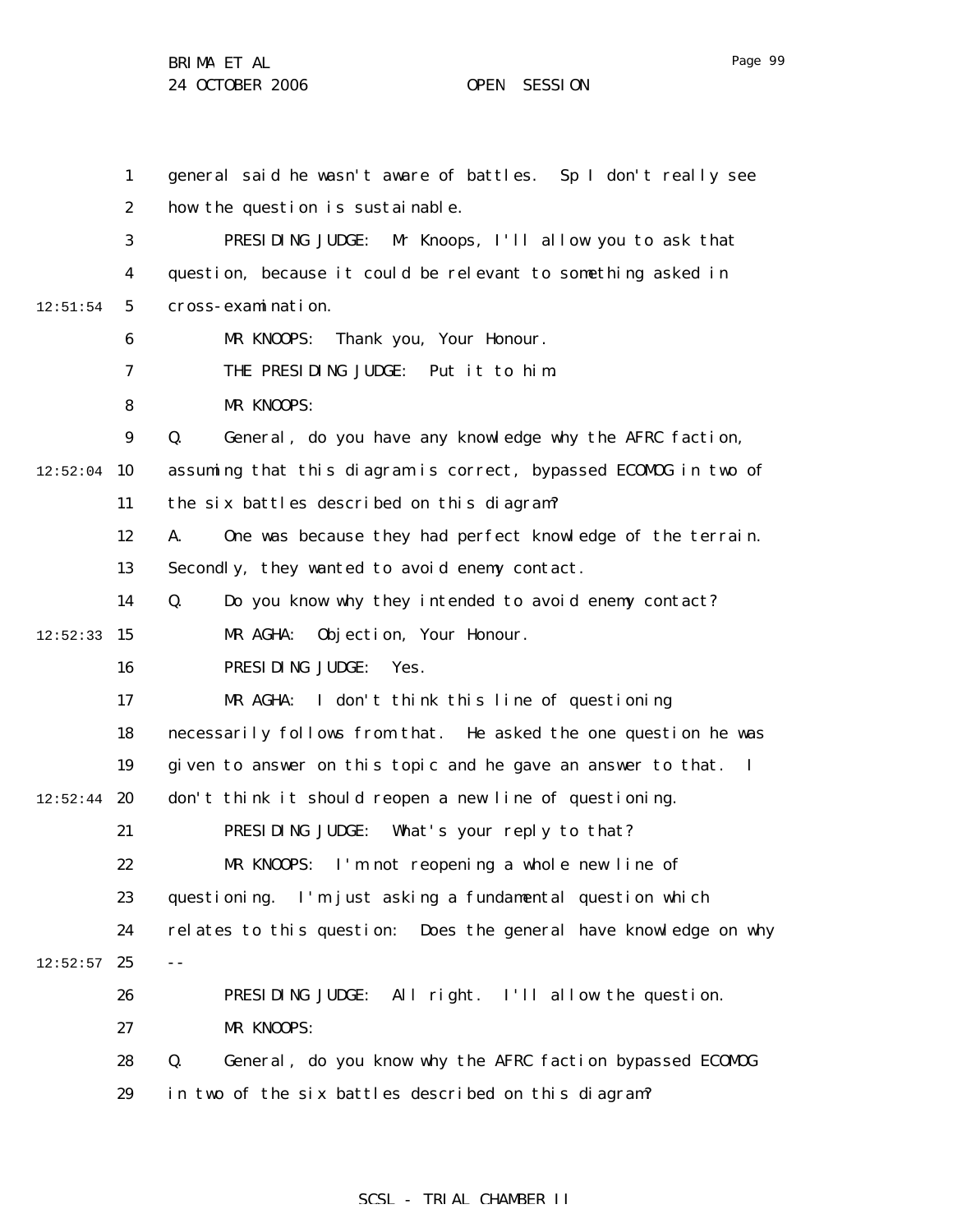1 2 3 4 5 6 7 8 9  $12:53:33$  10 11 12 13 14  $12:53:51$  15 16 17 18 19  $12:54:12$  20 21 22 23 24  $12:54:36$  25 26 27 28 29 12:53:15 A. I gave the reason before, and that's what I think what happened. JUDGE SEBUTINDE: General, is that your opinion, or is this knowledge of fact? THE WITNESS: It was based on the fact that, in my view, in my opinion, the AFRC tried to avoid any contact with ECOMOG and tried to avoid getting any losses and tried to avoid direct confrontation with ECOMOG. MR KNOOPS: Q. But the Honourable Justice is asking you, general, what is the foundation for this observation by you? A. The sources I have read. MR KNOOPS: No further questions, Your Honour, thank you. PRESIDING JUDGE: All right. Is there anything else arising in re-examination? MR GRAHAM: No, Your Honours. JUDGE DOHERTY: Q. General, in the course of your research, did you come across the rank of five-star general in the Sierra Leone Army? A. No, Your Honour, I have not read about a five-star general. Q. And likewise, in the course of your research, did you find that any member of the AFRC had that rank or title? A. I think I heard the story that someone visited the UK and apparently picked that up, but I'm not sure about that. JUDGE DOHERTY: Thank you. Those were my questions. THE WITNESS: Yes, Your Honour. PRESIDING JUDGE: General, we'd like to thank you for coming to Court and giving evidence. We're going to adjourn now and perhaps if you'll just sit there until we adjourn and you'll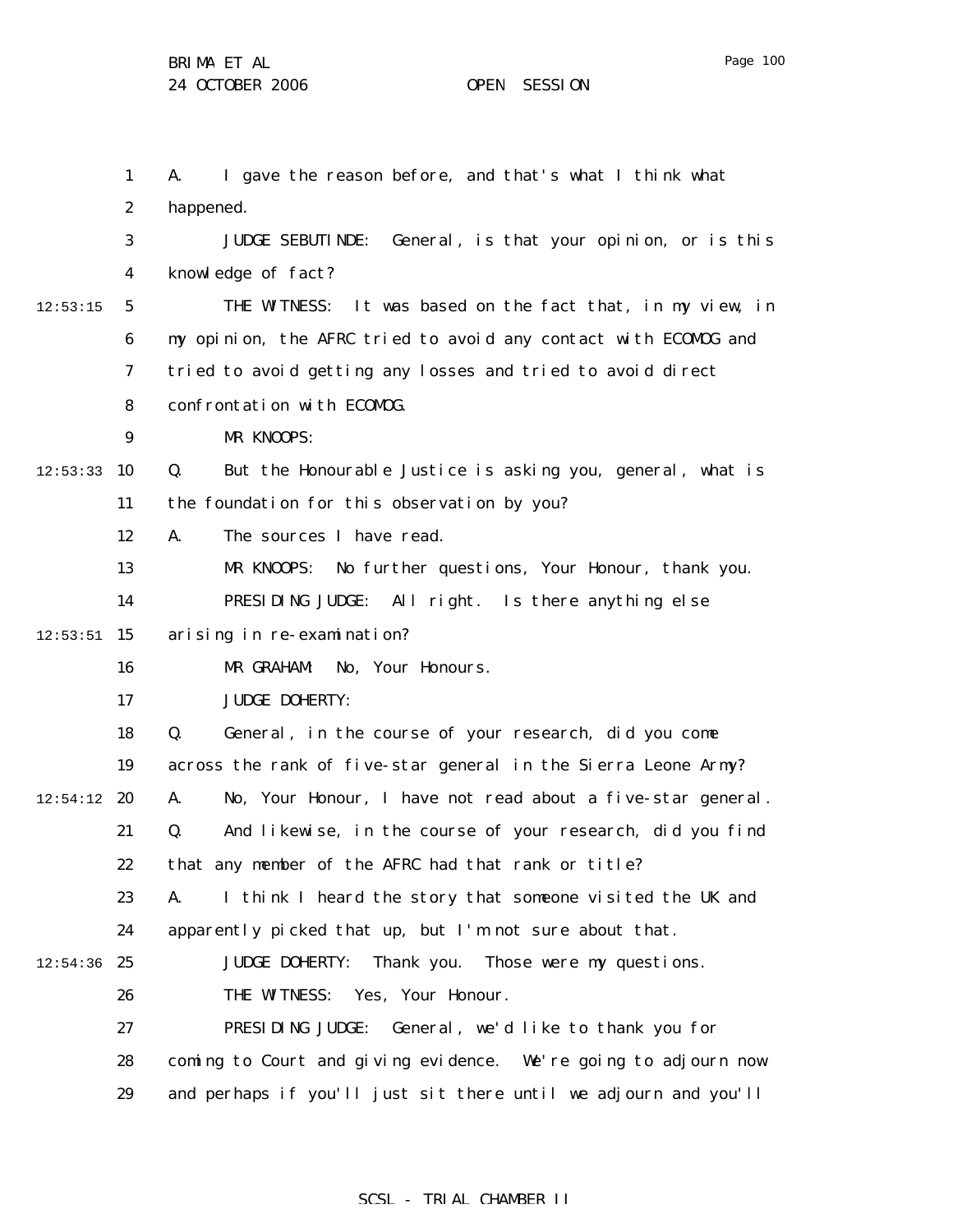Page 101

1 2 3 4 5 6 7 8 9  $12:55:46$  10 11 12 13 14 14:30:16 15 16 17 18 19 14:30:35 20 21 22 23 24  $14:30:55$  25 26 27 28 29 12:55:08 be able to get away yourself. MR KNOOPS: Your Honour, you would like me to address the issue of tendering of the report after the lunch break? PRESIDING JUDGE: Yes, I think -- you won't need the general there for that. MR KNOOPS: No, Your Honour. PRESIDING JUDGE: Yes, we'll do that after the lunch break. All right. Well, thank you. We'll adjourn now and come back at 25 past 2. [Luncheon recess taken at 12.55 p.m.] [AFRC24OCT06D - MD] [Upon resuming at 2.30 p.m.] PRESIDING JUDGE: Yes, Mr Knoops. MR GRAHAM: Your Honours, good afternoon. Before we proceed, Your Honours, I need to respectfully inform the Court that the first accused, Mr Brima, is not in Court this afternoon because he has been taken ill, and he has waived his rights to be here this afternoon according to the Rules. So, Your Honours, I'm informing the Court accordingly. I'm grateful for the time. PRESIDING JUDGE: Thank you, Mr Graham. Well, just before we proceed then, the first accused, Mr Brima is not present in Court. We hear from his counsel that he has been taken ill but he waives his rights to be present and the proceedings will continue in his absence pursuant to Rule 60. Yes, Mr Knoops. MR KNOOPS: Thank you, Your Honour. Your Honour, at this stage the Defence would like to tender the report of the military expert in the Defence case, as a document before the Court. PRESIDING JUDGE: Yes. Any objection, Mr Agha?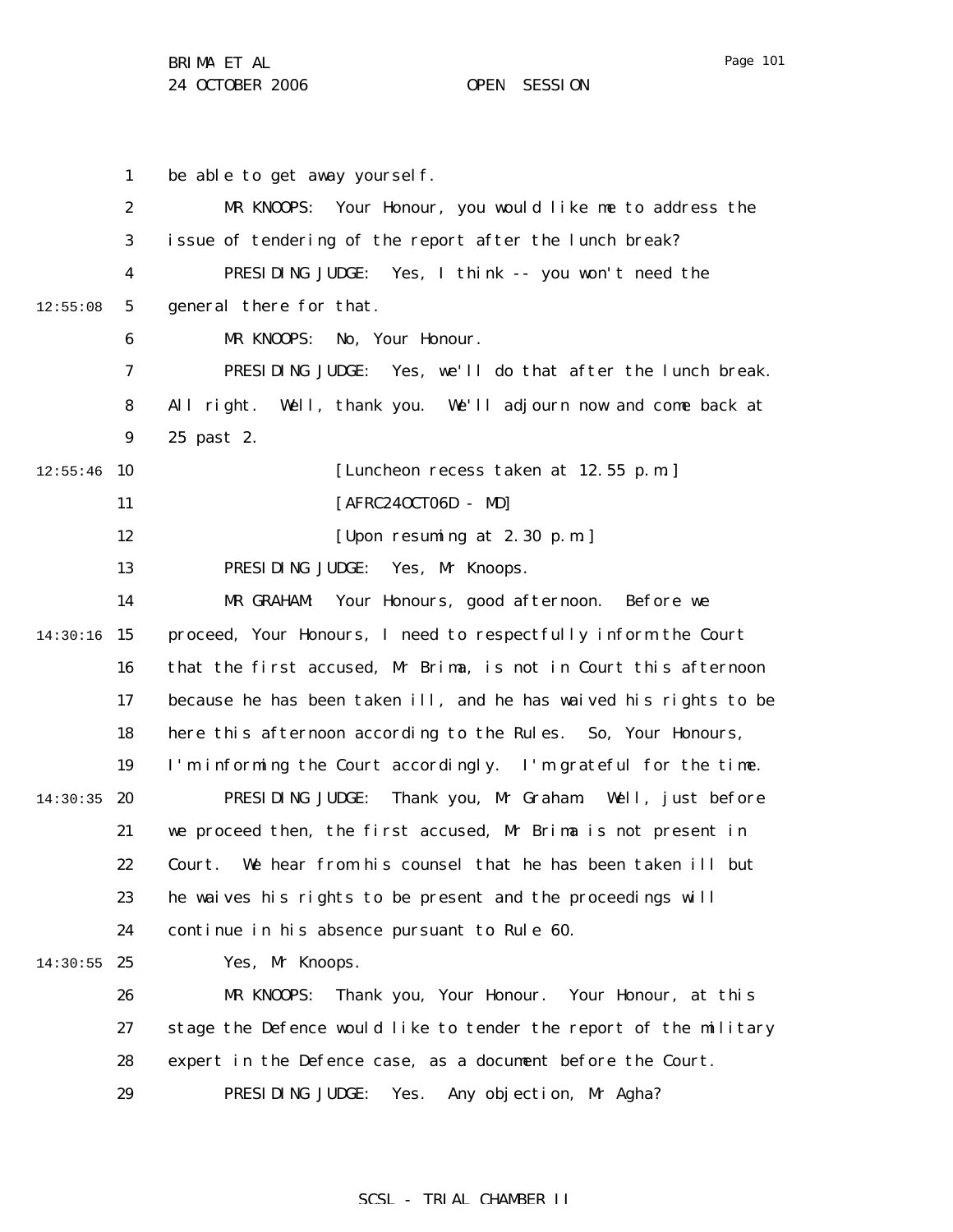Page 102

1 2 3 MR AGHA: Yes, Your Honours. The Prosecution would object to the exhibiting of the expert report of General Prins and would submit that it should be submitted only in parts.

4 5 6 7 8 14:31:38 The Prosecution submits that many quotations in the report have been taken from persons and footnoted as being from the TRC, and with regard to these excerpts and footnotes from the TRC, it is the position of the Prosecution that these should be excluded or indeed deleted from the report.

9 14:32:02 10 11 The reason for this is that most of the TRC statements are based on opinions, which are inadmissible before this Court, as persons who are not qualified as experts.

12 13 14 14:32:25 15 Furthermore, statements made before the TRC were not under oath, subject to cross-examination and were focusing, in many respects, on different aspects; certainly the AFRC faction was not the main aspect.

16 17 18 The Prosecution also submits that through cross-examination it has cast doubt on the accuracy of many of the statements in the TRC report.

19 14:32:44 **20** 21 22 23 24 14:33:12 25 26 The Prosecution would also seek the exclusion of all quotations/excerpts from DSK-082 referred to in the report, most of which are his opinions. He is not an expert in this case. Secondly, he was not in a position to personally observe for himself any of the events which he describes and are his views and, in addition to that, the Prosecution considers that it has shown, through cross-examination, that the statements of DSK-082 are both inaccurate and unreliable in many cases.

> 27 28 29 Thirdly, the Prosecution would seek the exclusion of all footnotes and excerpts in the report from David Keen's Conflict and Collusion in Sierra Leone. Again, many of these excerpts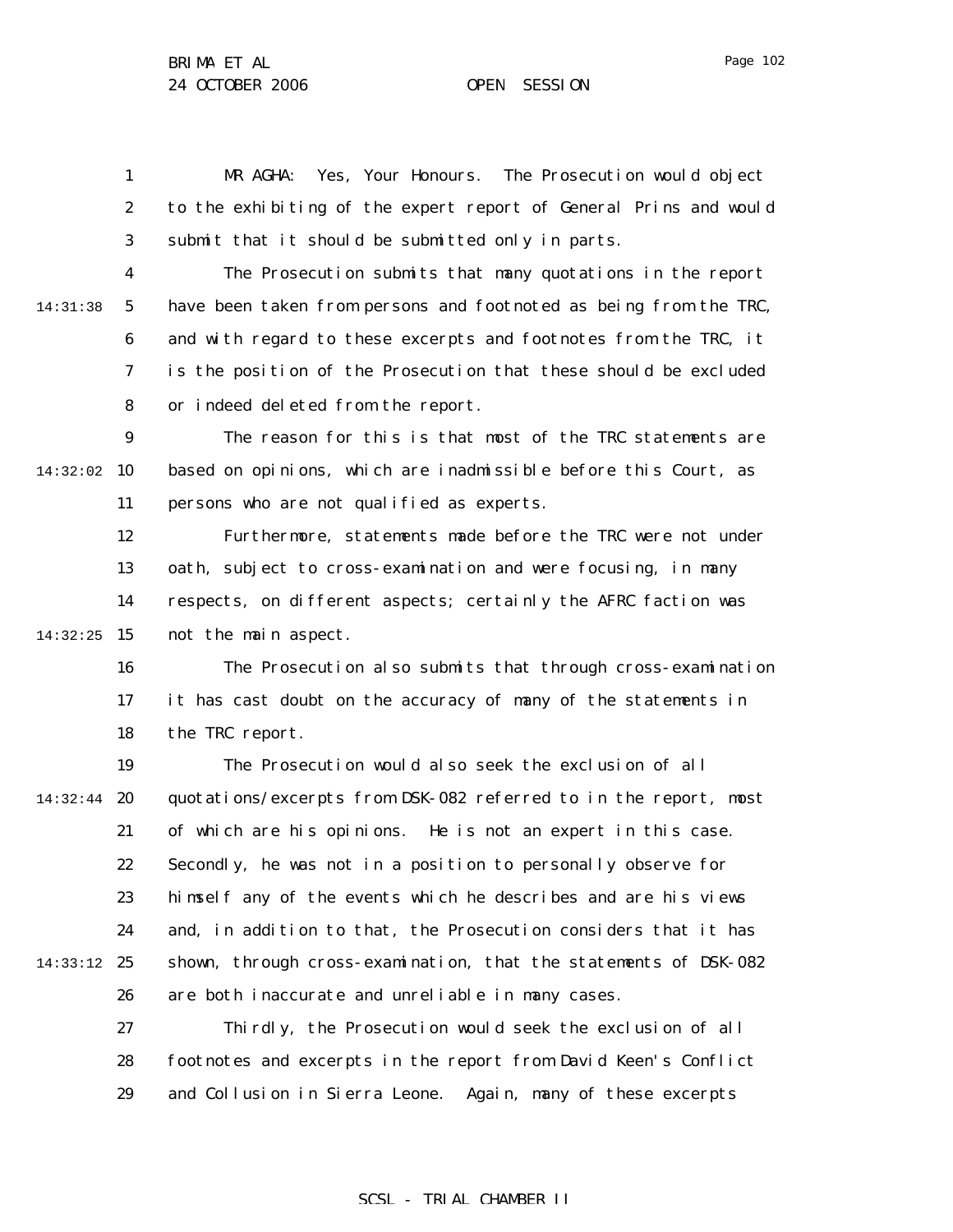1 2 3 4 5 6 7 8 9 14:34:31 10 11 12 13 14 14:34:50 15 16 17 18 19 14:35:13 20 21 22 23 24 14:35:32 25 26 27 28 29 14:33:56 were opinions from unsubstantiated sources and during cross-examination the Prosecution believes it has shown many of these excerpts to be both inaccurate and unreliable. The Prosecution, in asking for these parts from the report to be deleted, relies on the decision of the Appeals Chamber of the ICTY in Delalic et al of 20 February 2001, at paragraph 594, where it was held that "an expert opinion is relevant only if the facts on which it is based are true." I will just read a small excerpt from that where the Chamber said that "An expert opinion is relevant only if the facts upon which it is based are true. It is for the Trial Chamber and not for the expert to determine." THE INTERPRETER: Your Honours, could the counsel go a little bit slowly because we are interpreting everything he is -- MR AGHA: I apologise to the interpreters. I will go a little slower. "It is for the Trial Chamber and not for the expert to determine whether the factual basis for an expert report is truthful. That determination is made in the light of all the evidence given notwithstanding their experience experts do not have the advantage of that evidence." The Prosecution position is that firstly, the report is primarily based on opinions of others and not even facts. Secondly, the Prosecution believes it has shown during cross-examination that the facts which the expert relied upon may be either inaccurate or indeed untrue and cannot be safely relied upon. So the Prosecution would seek the exclusion of parts of the expert's report. PRESIDING JUDGE: All right. Did you want to reply to that, Mr Knoops? MR KNOOPS: Thank you, Your Honour. I've prepared some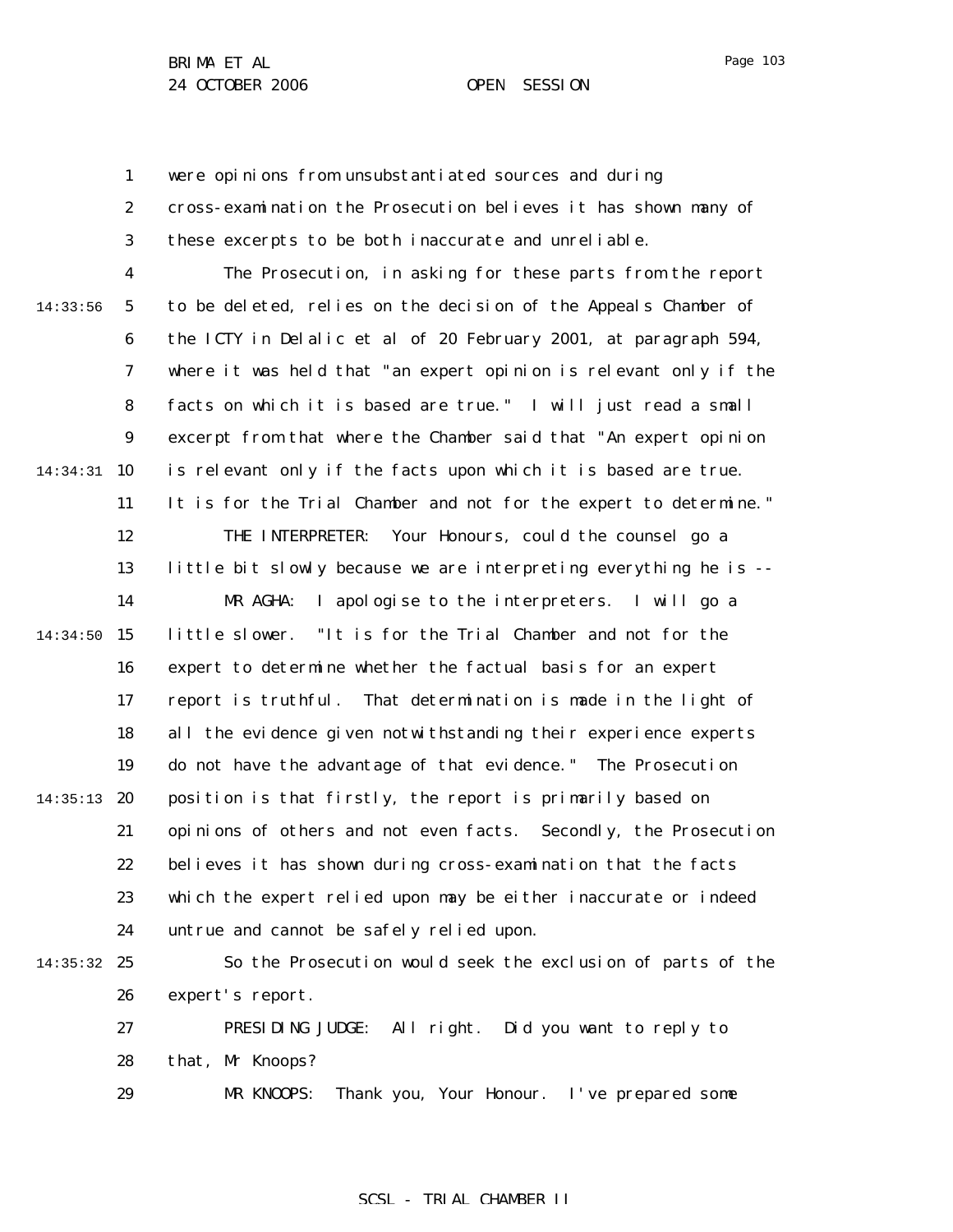1

2

submissions. Your Honour, my submissions are based on three main arguments which are composed of several subarguments.

3 4 5 6 7 8 9  $14:36:47$  10 11 12 13 14  $14:37:17$  15 14:36:22 My first main argument is that the principle of fair trial, and its derivative, the principle of equality of arms, enshrined by the international human rights conventions, allow the tendering of this report. Let me explain why: The Defence should have an equal opportunity to comment on the same materials and questions, i.e., the three questions of Colonel Iron as the Prosecution witness relied upon. This is basically what the military expert for the Defence did. He formed a thorough, well-balanced opinion and conclusions on, first, exactly the same questions as Colonel Iron elaborated on. Secondly, exactly the same materials as the expert of the Prosecution relied upon, i.e., transcripts of the Prosecution witnesses, issued in the period March, October 2005.

16 17 18 19 14:37:44 **20** The principle of equality of arms as part of the jus cogens principle, apply on the basis of the European Court of Human Rights case law and denotes for the admittance of Defence evidence commenting on the same materials as the OTP puts to the Court.

21 22 23 24 14:38:06 25 26 27 28 29 Moreover, in the context of Article 14, section 3 of the ICCPR and Article 6, section 3 of the European Convention on Human Rights, the rights to invoke a so-called contra-expertise, or a second opinion, from a Defence expert, becomes a mandatory right of a defendant when the Prosecution has put forward an expert which testifies about the subject matter which falls outside the specific knowledge of a Court. And when it intends to assist the Chamber in arriving at a certain conclusion. I refer to the European Court of Human Rights decisions in the case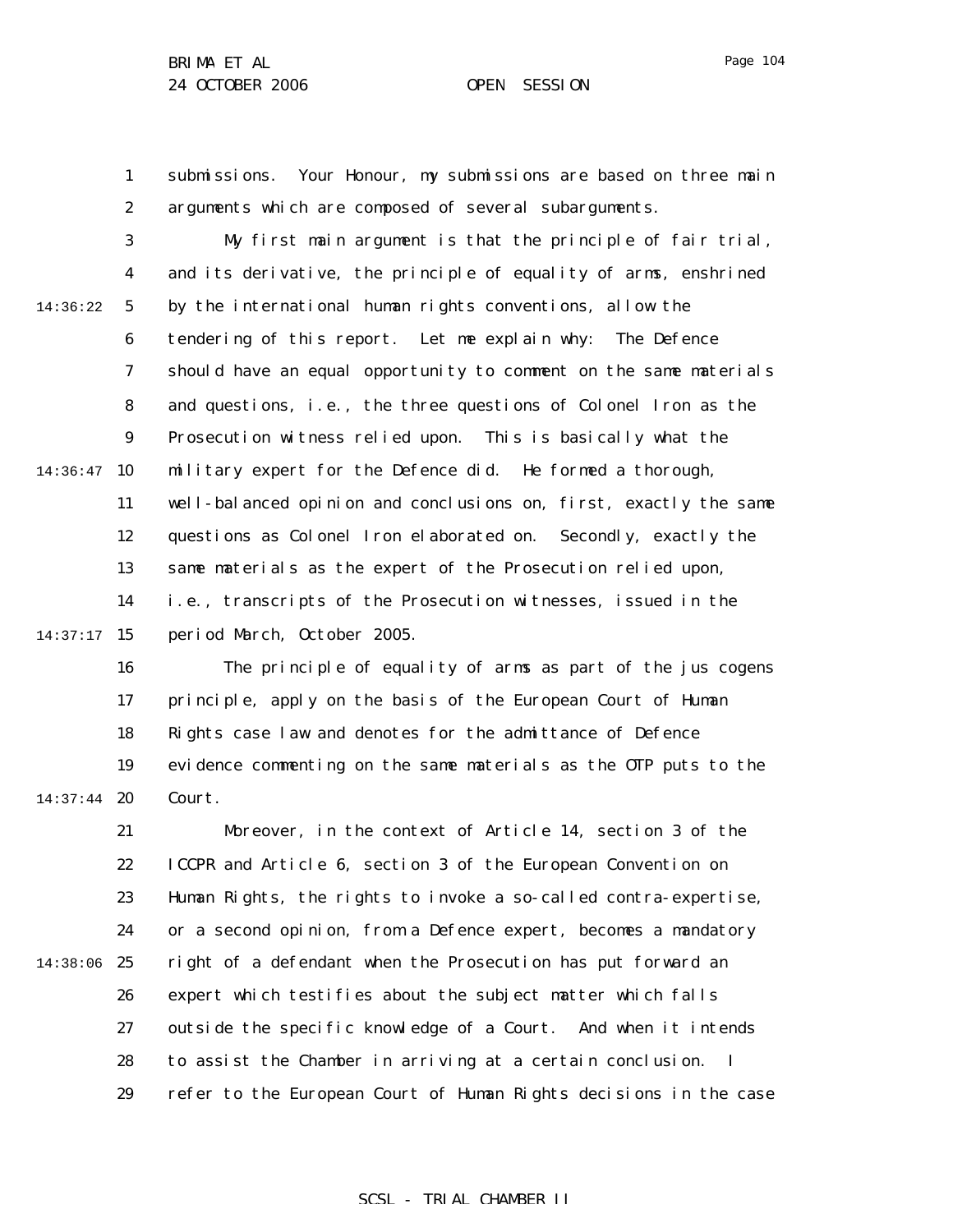1 2 3 of Bonischv v Austria, 6 May 1985 and the landmark case Brandstetter v Austria of 28 August 1991. These two precedents clearly set out the framework for these arguments.

14:38:54

4 5 6 In conclusion, as to my first argument, the report should be admissible on the basis of these fundamental human rights notions.

7 8 9 14:39:16 10 11 12 13 14 14:39:46 15 16 Secondly, when it comes to admissibility, I'm saying, therefore, that the human rights argument supersedes the whole issue of admissibility and weight. I arrive now to those issues in my second argument. When it comes down, Your Honours, to admissibility, the case law of the ICTY clearly rejects the view of the Prosecution, showing that the Prosecution proposition that the report of the military expert for the Defence relies, to a large extent, on opinions proves to be a fundamental misunderstanding of not only this case law but also the role of the military expert before your Court.

17 18 19 14:40:11 20 21 22 23 24 14:40:38 25 26 27 The following arguments arise to elaborate and sustain this conclusion. Your Honours, first, your Court has accepted, in October 2005, the report of Colonel Iron as being admissible, without expressing its views on its weight. The Defence, as Your Honours may remember, challenged the admissibility of the report of Colonel Iron saying that it was based on five Prosecution witnesses, among which 167 and 334 and a statement, among others, of Gibril Massaquoi -- I come to this person later. By the way, without Colonel Iron being aware of Mr Massaquoi's testimony in open Court, and the cross-examination in October of this person, which was damaging to the Prosecution

> 28 case. I will come to that later.

29 PRESIDING JUDGE: Whatever you mean, Mr Knoops, we've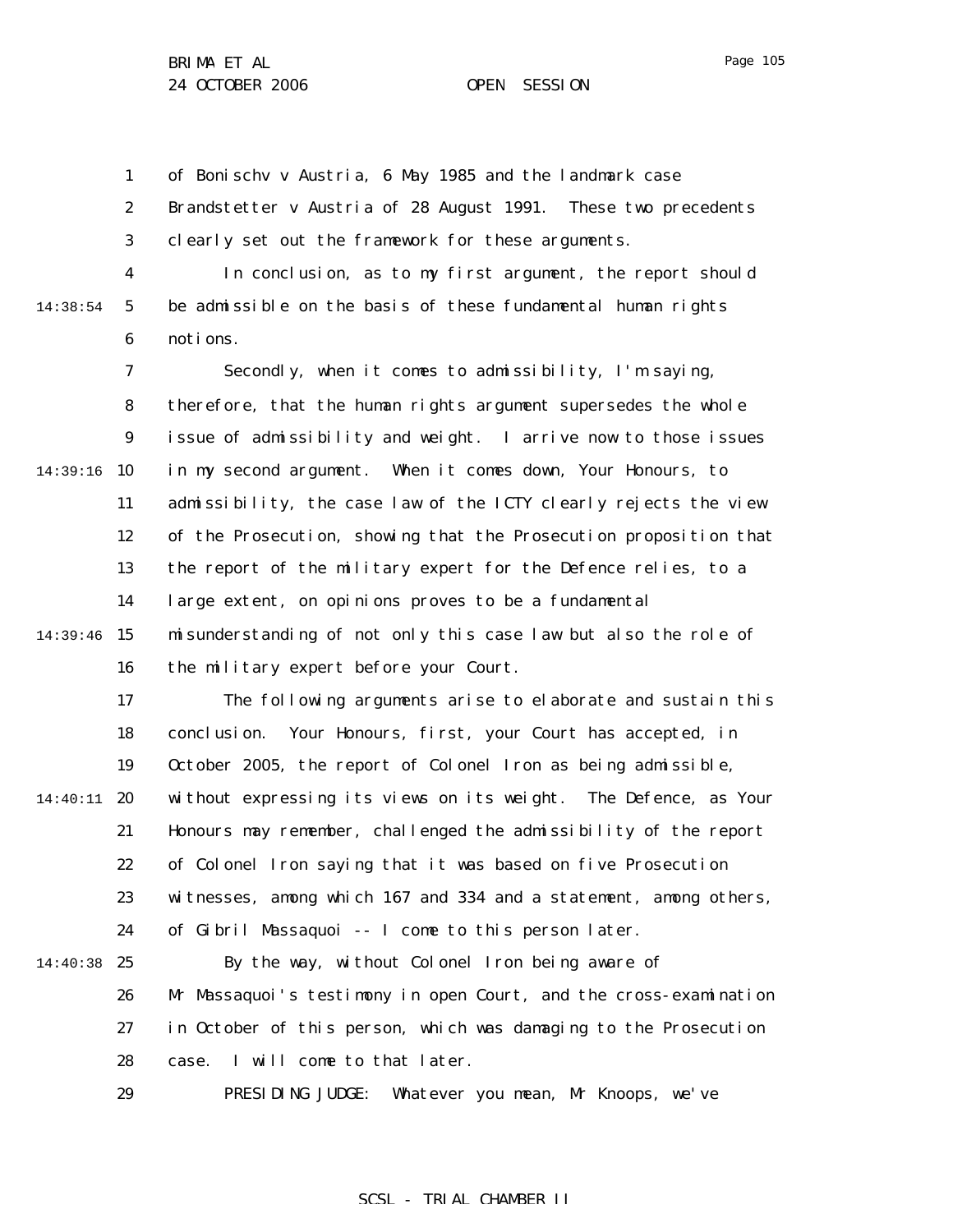1 2 admitted Colonel Iron's report so don't go arguing that again. It's completely useless.

3 4 5 6 7 8 9 14:41:39 10 11 12 13 14:41:10 MR KNOOPS: No, Your Honour, I'm not going to argue the admissibility of the report, Your Honours. And, to the contrary, I am using that argument saying that this should also result in the admissibility of the report of the military expert for the Defence. Because Colonel Iron has in *effecto* not used any other sources except for some doctrine. In addition, he didn't speak to any senior officers, retired or acting, and the Prosecution had made no attempt to interview, for instance, Major FAT Sesay, one of the three trained officers who was with Musa, despite their knowledge that this person is still available for interviewing.

14 14:42:03 15 16 17 18 By contrast, the military report of the Defence relies upon, first of all, the same evidence, namely, the OTP witnesses as mentioned, and General Prins did not use any Defence evidence, but the OTP evidence, so to speak, in order to arrive at his conclusions.

19 14:42:31 **20** 21 22 Secondly, he used the interviews with three senior officers retired. The Prosecution is saying that these cannot be the basis of his report because there was no direct knowledge on part of either of these three individuals.

23 24 14:42:56 25 26 27 28 29 Now, it's clearly established from the evidence of the witnesses before the Court that number 3 was with the AFRC and Musa in the period June, November 1998, in Koinadugu District. With respect to number 1, 082, he was, according to the testimony among others at the blocking positions of ECOMOG at Masiaka, and the evidence provided by Colonel Iron, page C16, provides proof that in that period a battle at Masiaka was fought with the AFRC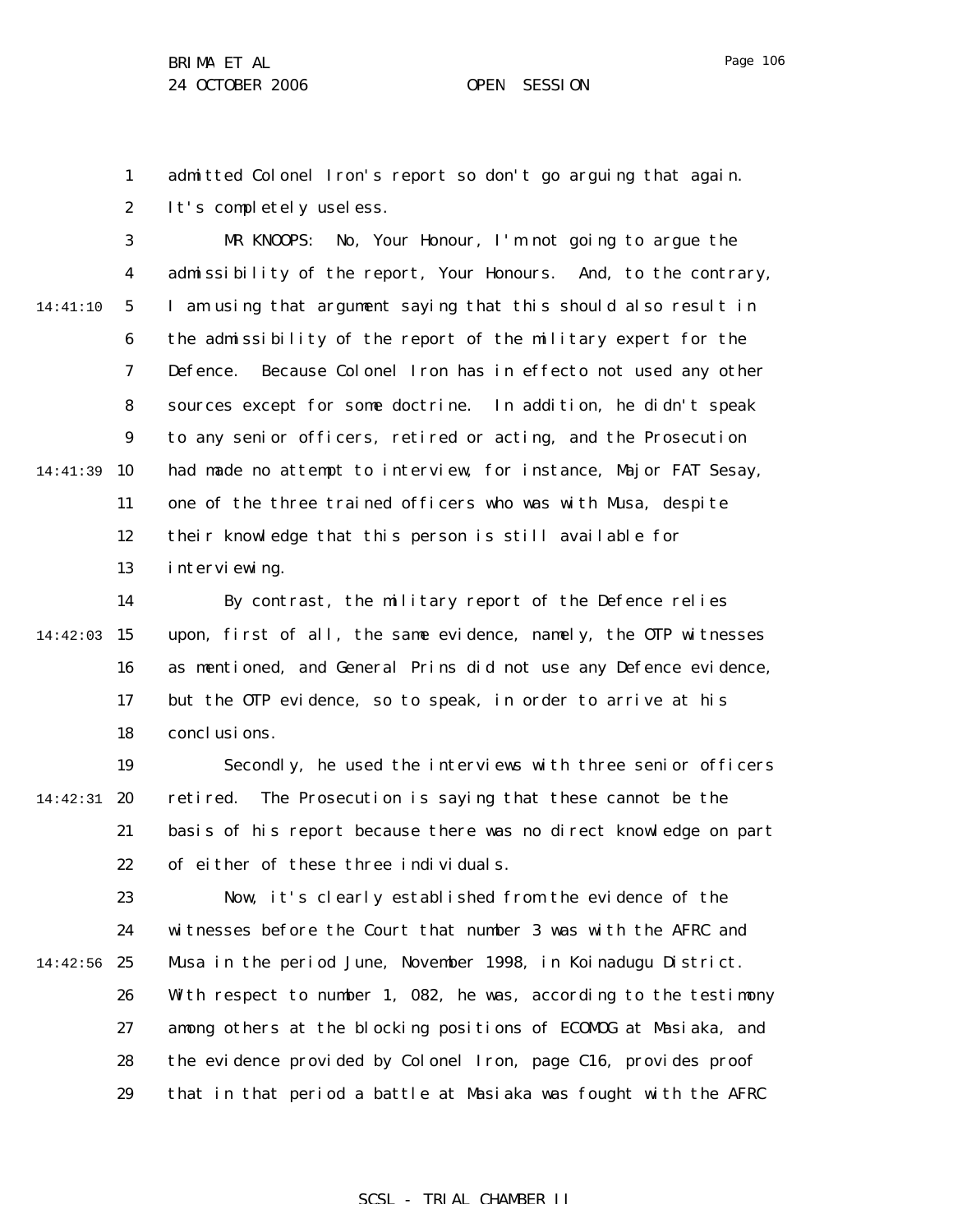1 2 3 4 5 6 7 8 9 14:44:06 10 11 12 13 14 14:44:21 15 16 17 18 19 14:44:37 **20** 21 22 23 24 14:44:47 25 26 27 28 29 14:43:48 and the Guineans. Furthermore, the report of Colonel Iron shows the presence of further battles at Masiaka. Now coming to the TRC report. The military expert did not simply adopt findings or opinions, whatever you call it, and I think this is again a fundamental miscomprehension of his task as expert and the nature of his research. First of all, he researched the TRC report within the context of his three main questions. PRESIDING JUDGE: Well, look, I don't like to interrupt, Mr Knoops, but don't address me on the weight of the report; don't address us on the weight. That is a matter that, as you are very well aware, is not assessed at this stage. MR KNOOPS: I agree. PRESIDING JUDGE: Just address us on the admissibility or otherwise of the report. MR KNOOPS: Your Honour, I am fully aware about the fact that it's not about weight. What I'm saying is that the military expert formed his own independent opinion on the findings of the TRC. JUDGE SEBUTINDE: But that goes precisely to weight, Mr Knoops. You are denying on the one hand that you are not going into weight issues. MR KNOOPS: Okay. JUDGE SEBUTINDE: But that is exactly what you are doing. MR KNOOPS: All right, then. Let me then inform the Court about the Trial Chamber decision of the ICTY in the Kovacevic case, transcript 6 July 1998 at 71. In that case the Office of the Prosecution tendered a report of a commission of inquiry about events in Prijedor region of Bosnia-Herzegovina based on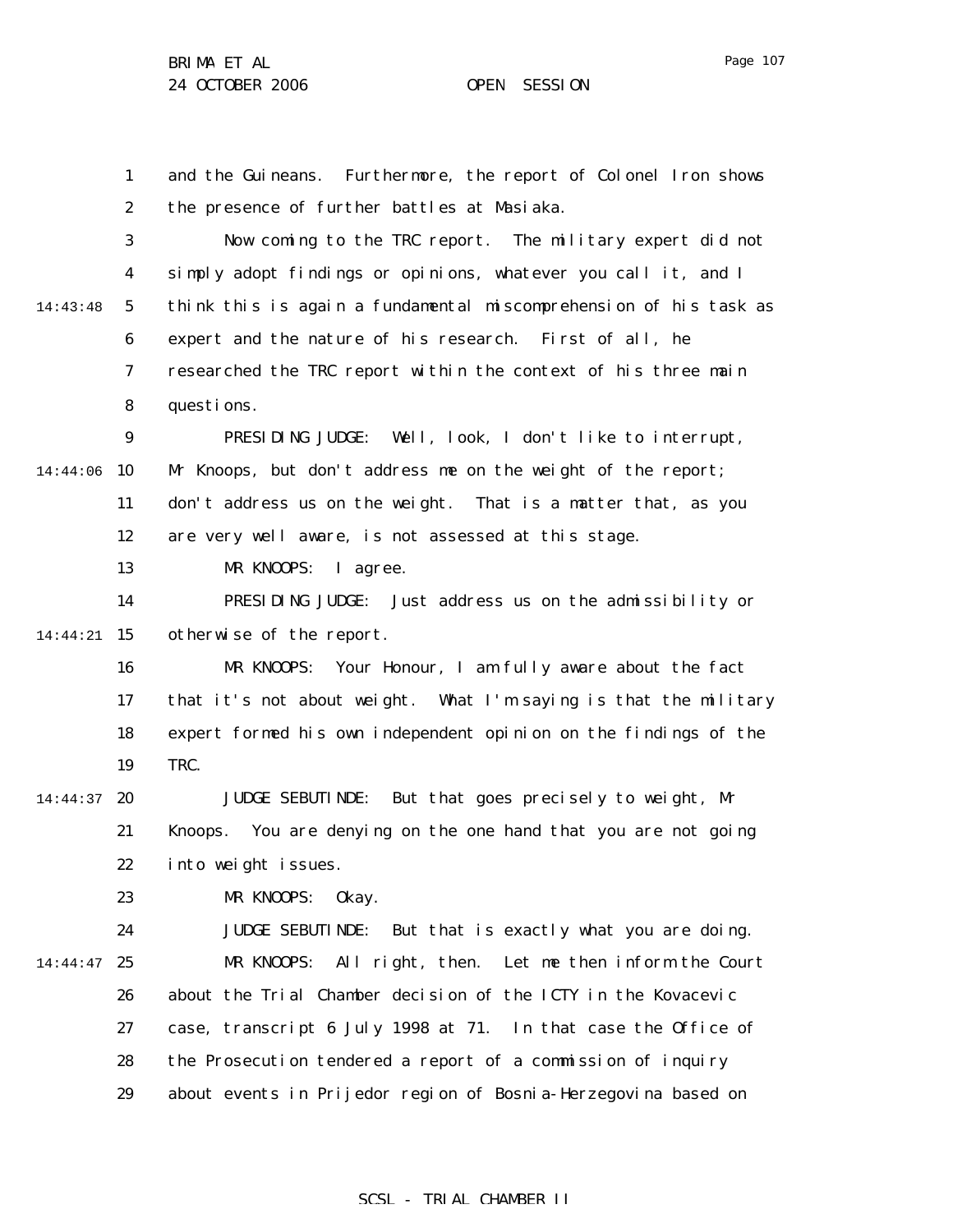1 2 3 4 5 6 7 8 9 14:45:58 10 11 12 13 14 14:46:29 15 14:45:29 400 statements and media reports. Defence counsel objected to the admissibility of this report on the basis that it was hearsay, and that those statements were not subjected to cross-examination and merely summarised the evidence. The Trial Chamber admitted the report nonetheless, reasoning that there is no distinction -- there is a distinction with the case I mentioned before the Kordiz and Corkez case, namely, that this was a report which didn't go to the ultimate issue. This report was compiled not for the purposes of litigation. In effect, you can compare I think this case law with the position with respect to the TRC report. So I rely on the Kovacevic case in this regard on the basis of which the Court found admissible the report of the commission of inquiry, despite the arguments which are exactly now put before the Court by the Prosecution. Now the Prosecution in this context relies on the Delalic

16 17 18 19 14:46:51 **20** 21 case saying that the expert should base himself or herself on facts which are true, but isn't that ultimately also a matter of the Court whether the facts are true or not? The same count for the statements on which Mr Colonel Iron relies, the Prosecution witnesses. It's also ultimately to the Court to decide whether these are true.

22 23 24 14:47:06 25 26 27 28 One thing, I think is established and admitted by the Prosecution, that the conclusion of General Prins that we were dealing with an irregular force was admitted by the Prosecution so, after all, I think we can argue about whether the facts on which he relied upon were true, but some of the conclusions to which he arrived are now shared by the learned friends of the opposite Bench.

29

Finally, Your Honours, I just go through my notes. Yes,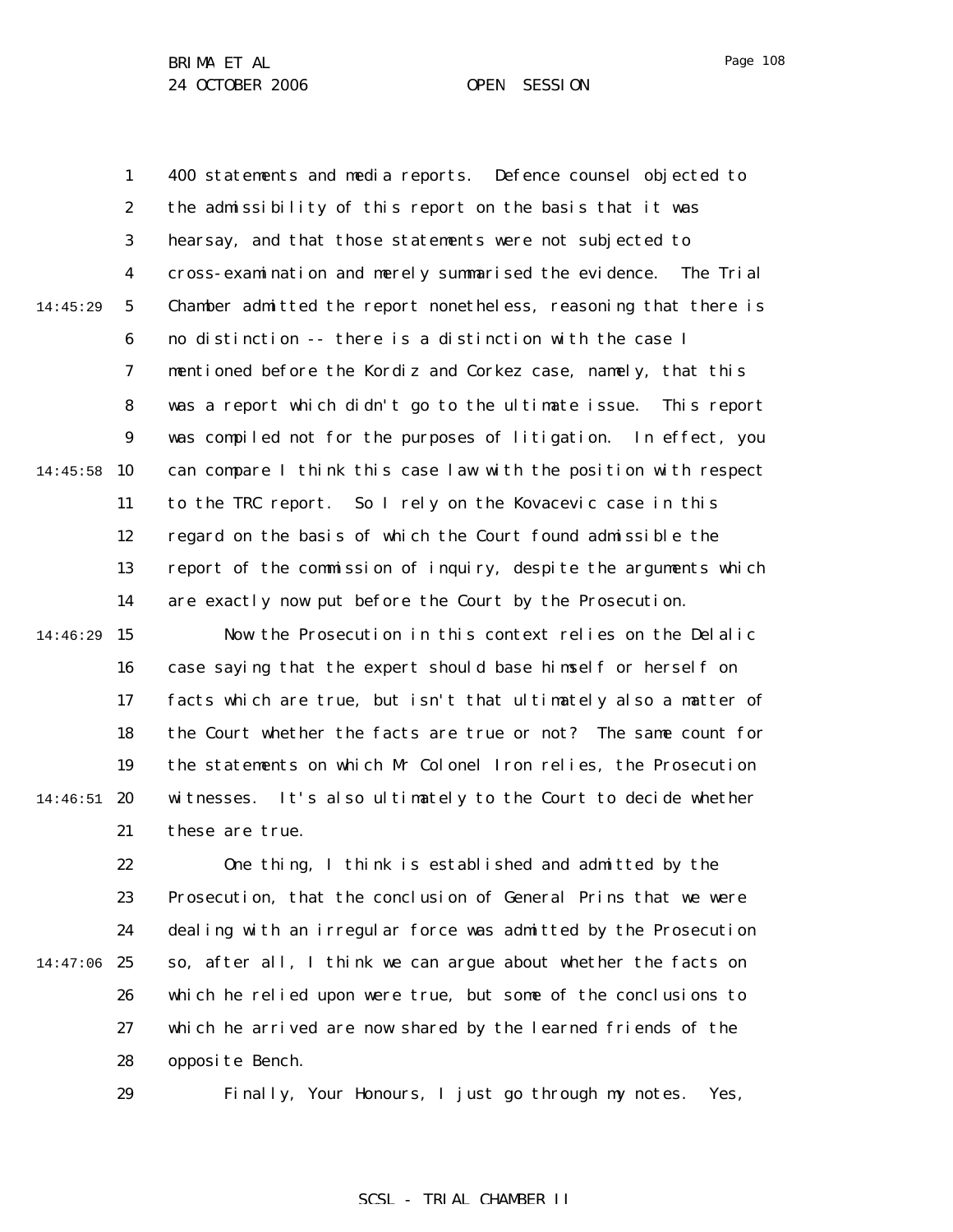14:47:53

1 2 3 4 5 6 7 8 another thing, I think this is fundamental, the Prosecution in this regard says: Well, the statements or the information on which the military expert relied were not subjected to cross-examination. Well, this is exactly the same situation with Colonel Iron. Colonel Iron's report was disclosed in, I believe, on 5 August 2005. He was examined and cross-examined in Court in October after his main sources, namely, 334 and 167 were examined in Court.

9 10 11 12 13 14 14:48:54 15 16 17 18 19 14:49:15 20 21 22 23 24 14:49:42 25 26 27 28 29 14:48:29 The Defence was, therefore, not able to cross-examine these individuals in relation to the report of Colonel Iron because, as your Court may remember, only in October we found out, and I asked Colonel Iron to subscribe these names on a piece of paper, we only found out what exactly the sources were on which Colonel Iron relied; those five Prosecution witnesses. This was not disclosed in his report. So, the same argument which is now being put on the table here, namely, that some of the materials of the report of General Prins were not subjected to cross-examination, it's exactly applicable to the Prosecution case in relation to the sources of Colonel Iron. If we would have known beforehand what the sources were of Colonel Iron's report we could have cross-examined 167 and 334 about their context and their journey with Colonel Iron across the country because one thing is clear: The whole reconstruction by Colonel Iron in his report is not covered by all these statements. PRESIDING JUDGE: You are arguing Colonel Iron's report again and it's been admitted. We are capable of drawing comparisons between Colonel Iron's report and General Prins' report but there is no need to argue Colonel Iron's report again. It's already in evidence.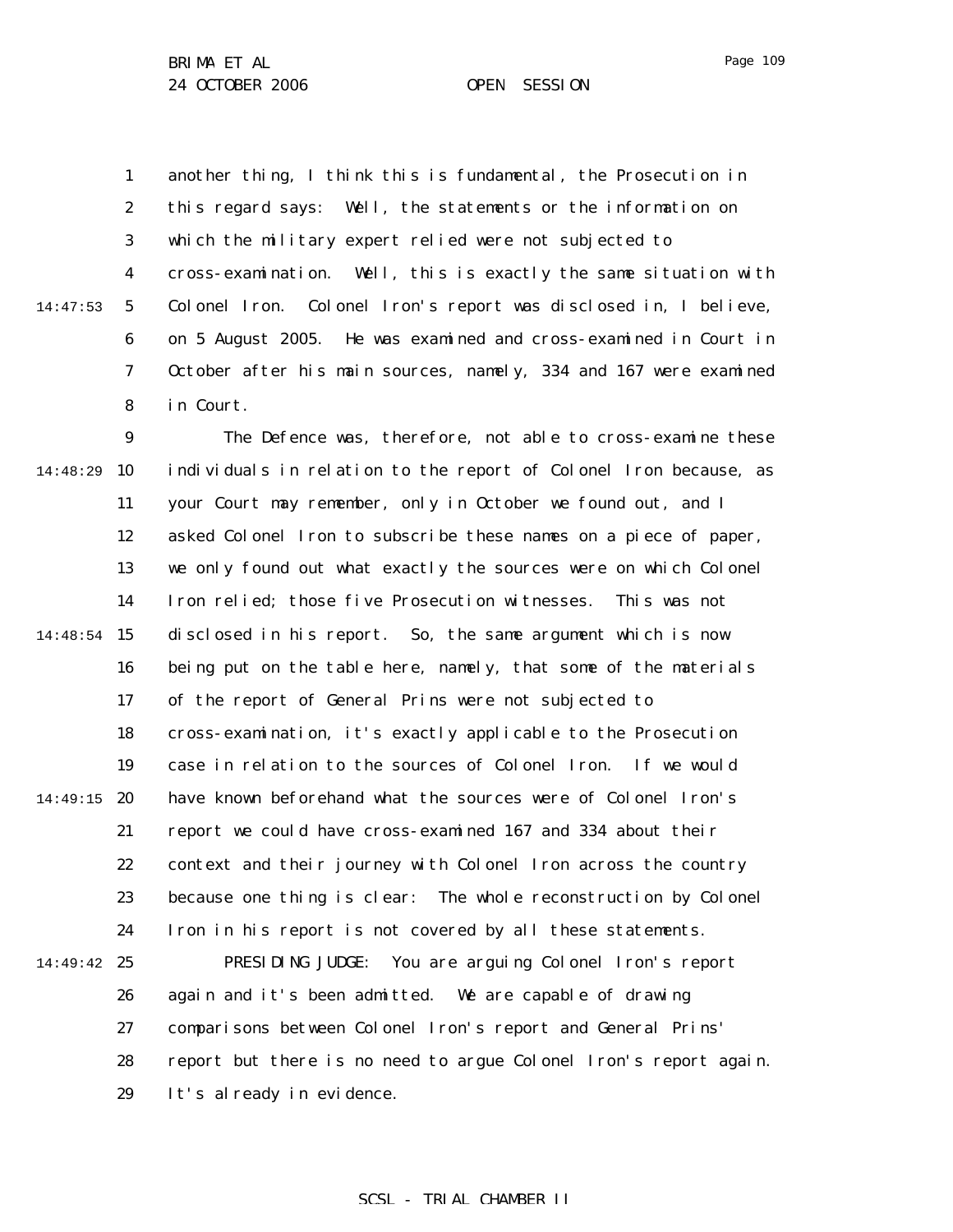|          | 1                | MR KNOOPS: I know, Your Honour. What I'm trying to say is        |
|----------|------------------|------------------------------------------------------------------|
|          | $\boldsymbol{2}$ | the argument of not being able to cross-examine the sources, the |
|          | 3                | Prosecution is now putting against the report, I am saying that  |
|          | $\boldsymbol{4}$ | that argument also counts in hindsight for that report. I am not |
| 14:50:17 | $\sqrt{5}$       | saying that the report is not admissible. I am just saying if    |
|          | 6                | the Prosecution would have a point with that issue of            |
|          | 7                | cross-examination, in hindsight, it also counts for that         |
|          | 8                | si tuati on.                                                     |
|          | $\boldsymbol{9}$ | Now, finally, I agree totally with Your Honours that the         |
| 14:50:34 | 10               | matter of weight is not a matter which we should discuss today.  |
|          | 11               | I believe it's also your decision on 5 August 2005, in the       |
|          | 12               | admissibility of Mrs Bangura's report, that your Honours         |
|          | 13               | expressed that view. If I just briefly may refer to the fact     |
|          | 14               | that she relied also on several personal interviews and other    |
| 14:51:04 | 15               | interviews which were not disclosed or subjected to              |
|          | 16               | cross-examination whatsoever. And with respect to her            |
|          | 17               | references, she only relied on a book of 1983 on Family Law of   |
|          | 18               | Professor Joko-Smart and five human rights reports.              |
|          | 19               | Now, speaking about opinions of facts, I will put it before      |
| 14:51:30 | 20               | the Court that when you accept the report of Mrs Bangura, with   |
|          | 21               | this background, I think we should also accept the report of     |
|          | 22               | General Prins and it's ultimately up to the Court to make a      |
|          | 23               | decision on the weight.<br>Thank you.                            |
|          | 24               | PRESIDING JUDGE:<br>Yes, thank you Mr Knoops. Just pardon us     |
| 14:51:52 | 25               | one moment.                                                      |
|          | 26               | [The Trial Chamber conferred]                                    |
|          | 27               | PRESIDING JUDGE:<br>Well, we've considered the submissions of    |
|          | 28               | the parties in relation to the admissibility or otherwise of the |
|          | 29               | report of the Defence expert, General Prins. Now, in our view,   |

SCSL - TRIAL CHAMBER II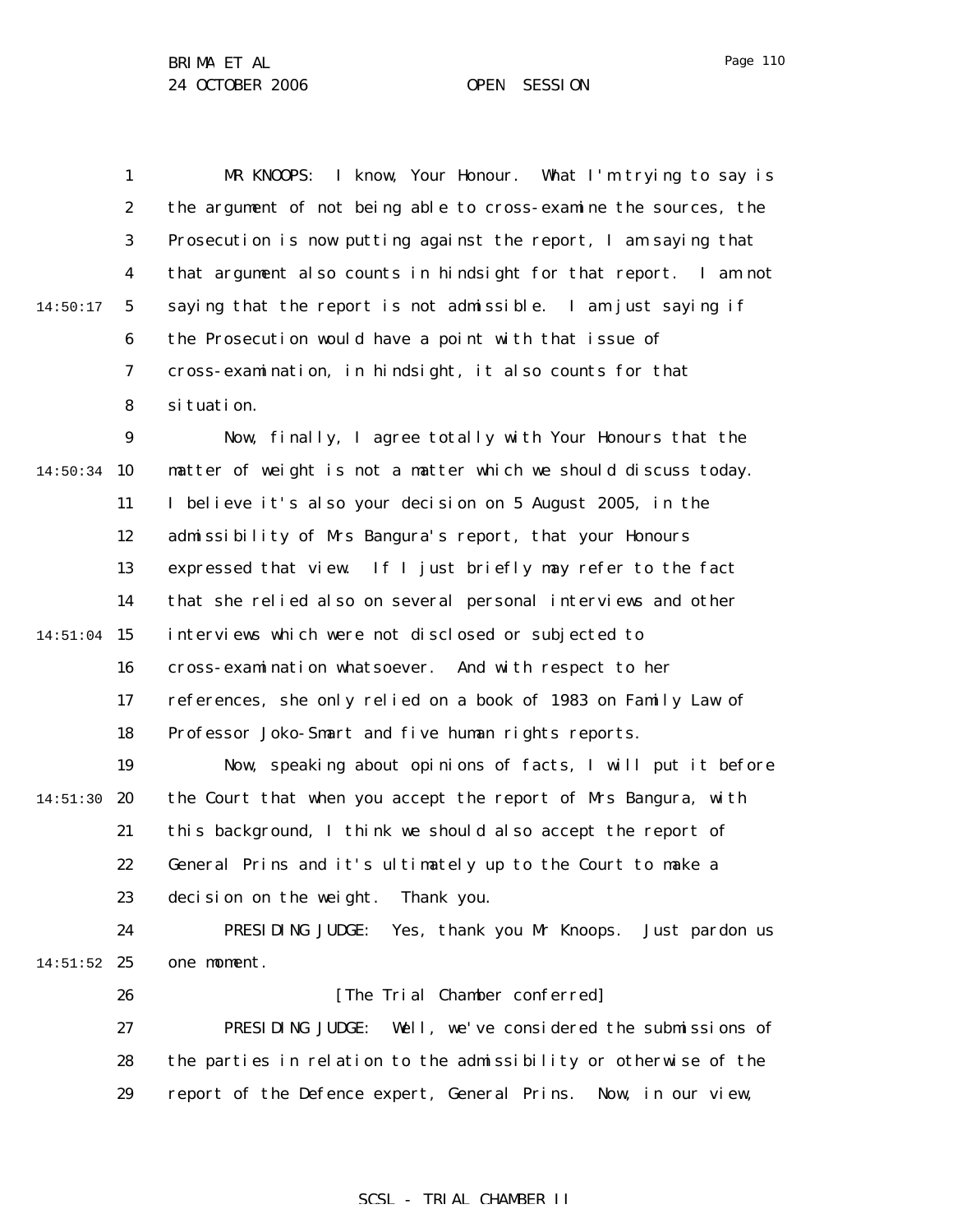1

Page 111

2 3 4 5 6 7 8 9  $14:56:06$  10 14:55:37 evidence. We consider the contents of General Prins' report, in general, to be relevant and, therefore, admissible. However, admission of the report does not mean that the Trial Chamber will accept all of its findings. In particular, we shall disregard any material which in our judgement goes to the ultimate issue, or provides opinions on matters upon which the Trial Chamber is going to have to rule, or draws any conclusions or inferences which the Trial Chamber will have to draw or makes any judgements which the Trial Chamber will have to make. We

Rule 89 (C) allows the Trial Chamber to admit any relevant

11 12 13 14 shall also disregard any opinions expressed by General Prins which do not fall within his field of expertise. We will also disregard any opinions quoted in the report which are not the opinions of persons qualified as experts.

14:56:34 15 16 17 18 19 With those qualifications, and taking into account that the Defence has had ample opportunity to cross-examine the witness, both on the report and on his sources, we consider that the Prosecution will not be prejudiced by the admission of the report.

 $14:56:58$  20 21 Accordingly, the report will be admitted into evidence subject to what we have said.

> 22 23 24 Whatever weight ought to be attributed to it will be assessed by the Trial Chamber at the end of the trial and in the light of all the evidence adduced.

 $14:57:18$  25 26 27 28 29 Now, if I can just backtrack to correct one error, I will go back to the sentence beginning "With those qualifications" and taking into account that the Prosecution has had ample opportunity. So delete what I said before, I said the Defence has had ample opportunity to cross-examine the witness. I meant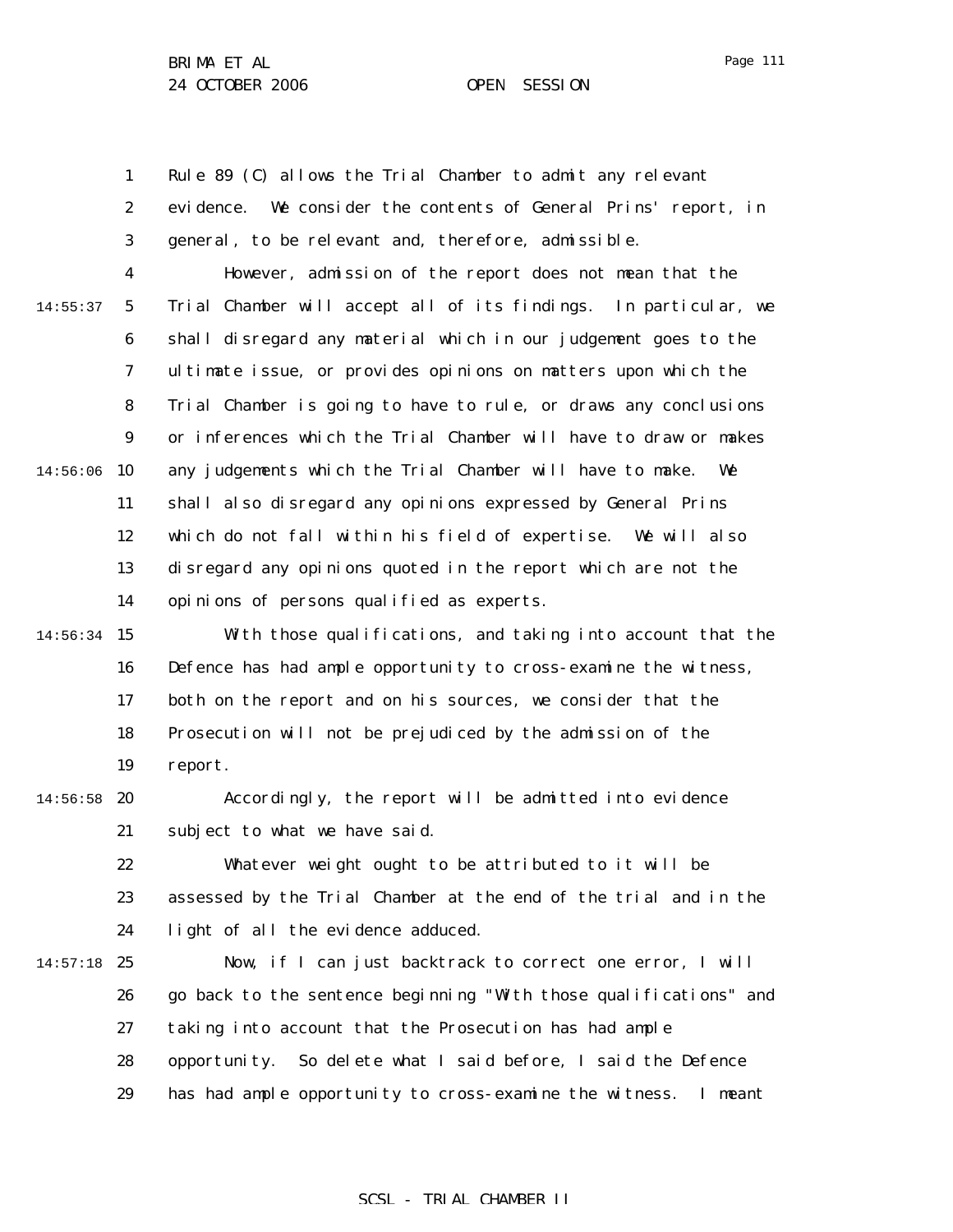1 2 3 4 5 6 7 8 9 14:58:29 10 11 12 13 14  $14:58:52$  15 16 17 18 19 14:59:19 20 21 22 23 24 14:59:43 25 26 27 28 29 14:57:55 to say the Prosecution has had ample opportunity to cross-examine the witness. That report, then, will be admitted D36. [Exhibit No. D36 was admitted] PRESIDING JUDGE: That is admitted into evidence as D36. Yes, Mr Knoops? MR KNOOPS: I have for the Court clean copies for the admission. PRESIDING JUDGE: All right. You have another witness, Mr Knoops? MR KNOOPS: Yes, Your Honour, we have. Your Honour, before I would suggest we call the next expert, may we just briefly, in light of the schedule, draw the attention to the Chamber that with respect to the other Defence expert, Mr Gbla, on child soldiers, is a notification of the Prosecution that it accepts its contents and does not wish to cross-examine. Now, in light of the fact that the particular expert has to leave the country for a convention, we would like to apply to the Chamber, application of rule 94*bis* under C, of the Rules of Procedure and Evidence giving the Court the authorisation to admit the statement or the report into evidence without calling the witness to testify in person. PRESIDING JUDGE: Do you wish to be heard on that, Mr Agha? MR AGHA: No, Your Honour only the Prosecution would submit that it would be a sensible and expeditious way to go subject to how the Bench feels about the matter. PRESIDING JUDGE: I see. Thank you. All right. That's - the report you've just tendered is the report of the expert on child soldiers Mr -- I am not sure of the pronunciation, it is

## SCSL - TRIAL CHAMBER II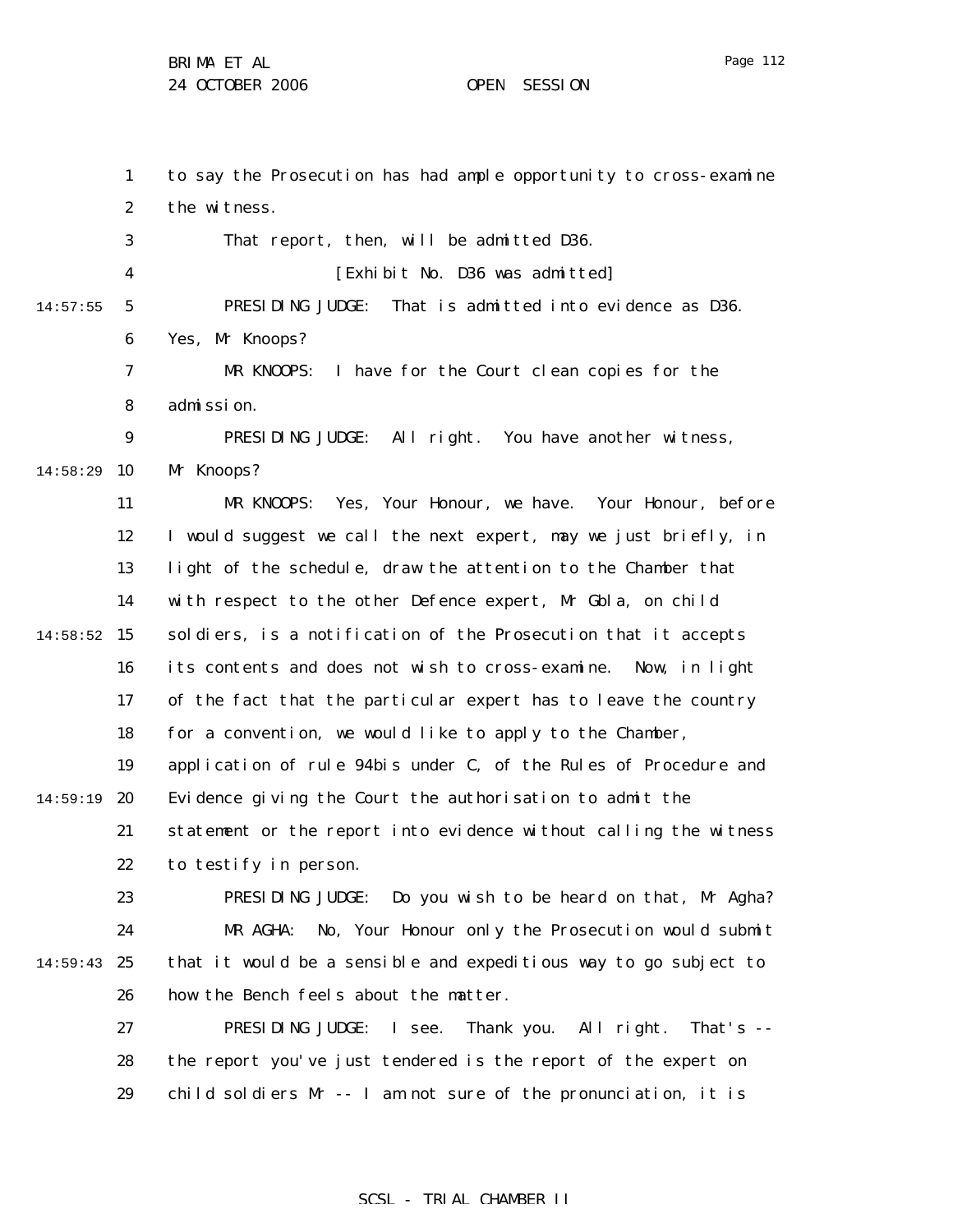Mr Gbla, Mr G-B-L-A?

1

2

MR KNOOPS: Yes, Your Honour, it's Mr Osmond Gbla.

3 4 5 6 7 8 9  $15:01:25$  10 11 12 13 14 15 15:02:11 16 17 18 19  $15:02:54$  20 21 22 23 24  $15:03:16$  25 26 27 28 29 15:00:57 PRESIDING JUDGE: All right. Well, we note that the Prosecution has filed a notice indicating that it does not wish to cross-examine the expert witness and there is no opposition to the tender of the report. So pursuant to Rule 94*bis* (C) the Trial Chamber will admit the report into evidence as Exhibit D37. [Exhibit No. D37 was admitted] MR KNOOPS: Your Honours, I have five clean copies for the report. PRESIDING JUDGE: All right. Thank you, Mr Knoops. Well, perhaps there are copies there of those last two reports for the Registry and one each for the Judges, I would imagine. MR KNOOPS: That's correct, Your Honour. PRESIDING JUDGE: That was the same as Exhibit D36. Is that correct, Madam Court Attendant? That there are copies there for the Judges or not? MS KAMUZORA: There are only three copies for the Judges. PRESIDING JUDGE: All right. You hold those for now. Madam Court Attendant, just take these for now, will you. You will have to have something to file in the Registry. Yes. All right. Your next witness, then, Mr Knoops? MR KNOOPS: Yes, Your Honour. The next Defence expert will be Dr Thorsen, from Sweden. She will testify about the issue of forced marriage. She arrived yesterday quite late. At this moment she is reading her report in the library. Initially it was her preference to request the Court to have her examined tomorrow morning, but we are ready to proceed. And if you in that event could give me just ten minutes to ask the witness unit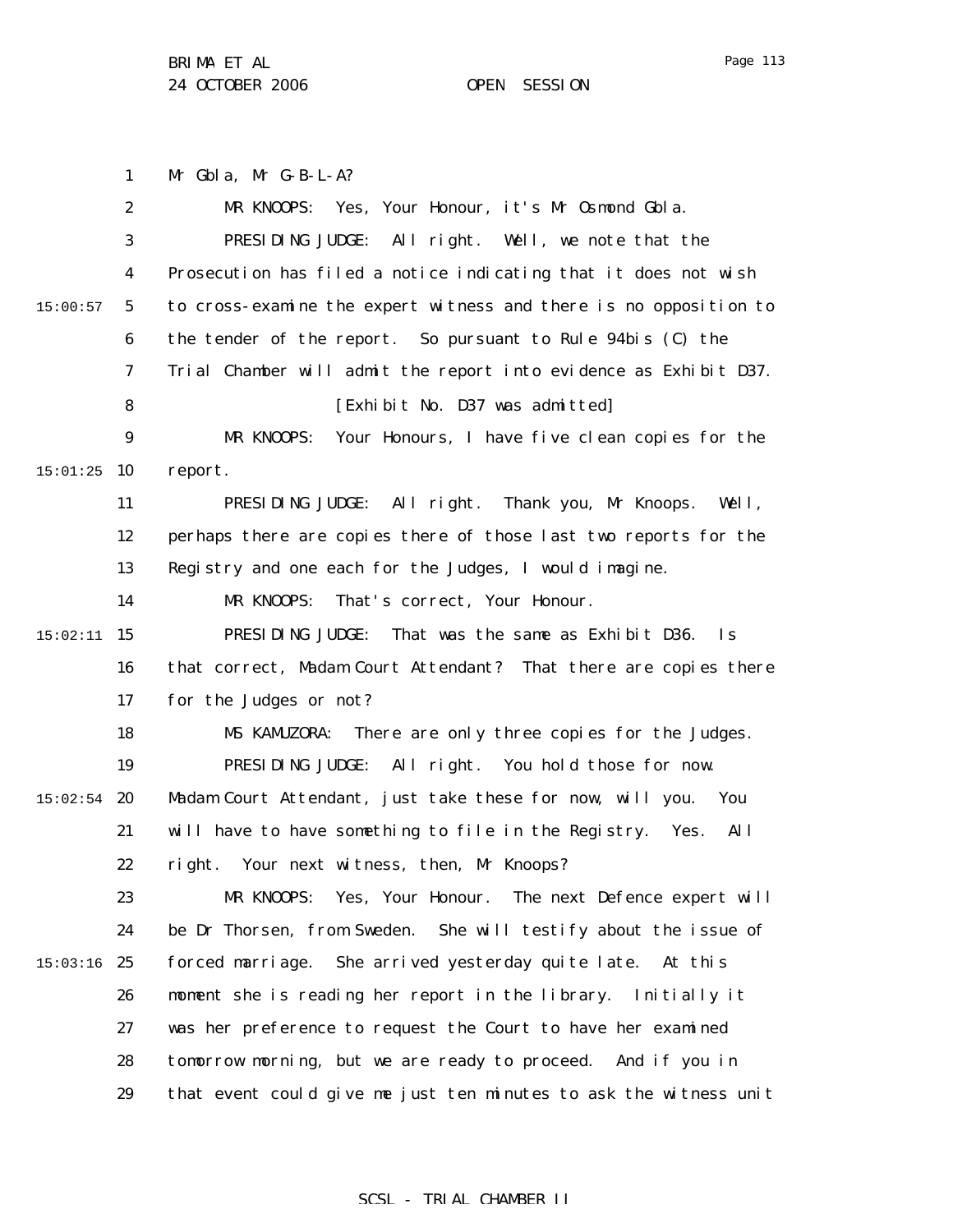|          | $\mathbf{1}$     | to bring her here. I could, before 4.00, go through her personal    |
|----------|------------------|---------------------------------------------------------------------|
|          | $\boldsymbol{2}$ | background and personal data of the expert and the main research    |
|          | 3                | questions, but I suspect that I have to continue tomorrow morning   |
|          | $\boldsymbol{4}$ | with respect to the substance of the report. In other words, we     |
| 15:04:07 | $\mathbf{5}$     | are happy to proceed but if the Court deems it more efficient to    |
|          | 6                | start tomorrow at 9.15 that would be more in line with her own      |
|          | 7                | But again, we don't have a problem with proceeding, and<br>request. |
|          | 8                | we could take her until 4.00 into her personal and professional     |
|          | 9                | background and the outline of her research.                         |
| 15:04:32 | 10               | PRESIDING JUDGE:<br>No, I think we will continue on today.          |
|          | 11               | Past experience has shown us that these expert testimonies are      |
|          | 12               | quite lengthy matters so we won't drop the rest of the afternoon.   |
|          | 13               | MR KNOOPS:<br>0kay.                                                 |
|          | 14               | PRESIDING JUDGE: You want ten minutes, Mr Knoops?                   |
| 15:04:49 | 15               | MR KNOOPS:<br>If the Court allows me just ten minutes to ask        |
|          | 16               | witness unit to pick her up from the library. She is now reading    |
|          | 17               | her report.                                                         |
|          | 18               | All right. We will come back at 3.15<br>PRESIDING JUDGE:            |
|          | 19               | p. m.                                                               |
| 15:05:03 | 20               | [Break taken at 3.05 p.m.]                                          |
|          | 21               | [Upon resuming at 3.15 p.m.]                                        |
|          | 22               | [Witness entered Court]                                             |
|          | 23               | <b>WITNESS:</b><br><b>DORTE THORSEN</b> [Sworn]                     |
|          | 24               | <b>EXAMINED BY MR KNOOPS:</b>                                       |
| 15:12:35 | 25               | PRESIDING JUDGE: Yes, go ahead, Mr Knoops.                          |
|          | 26               | Thank you, Your Honour. Your Honour, this is<br>MR KNOOPS:          |
|          | 27               | the Defence expert, Dr Dorte Thorsen from Sweden.<br>Her report is  |
|          | 28               | to be found on the pages 18858 onwards.                             |
|          | 29               | PRESIDING JUDGE: Are you sure it's not 18856 onwards?               |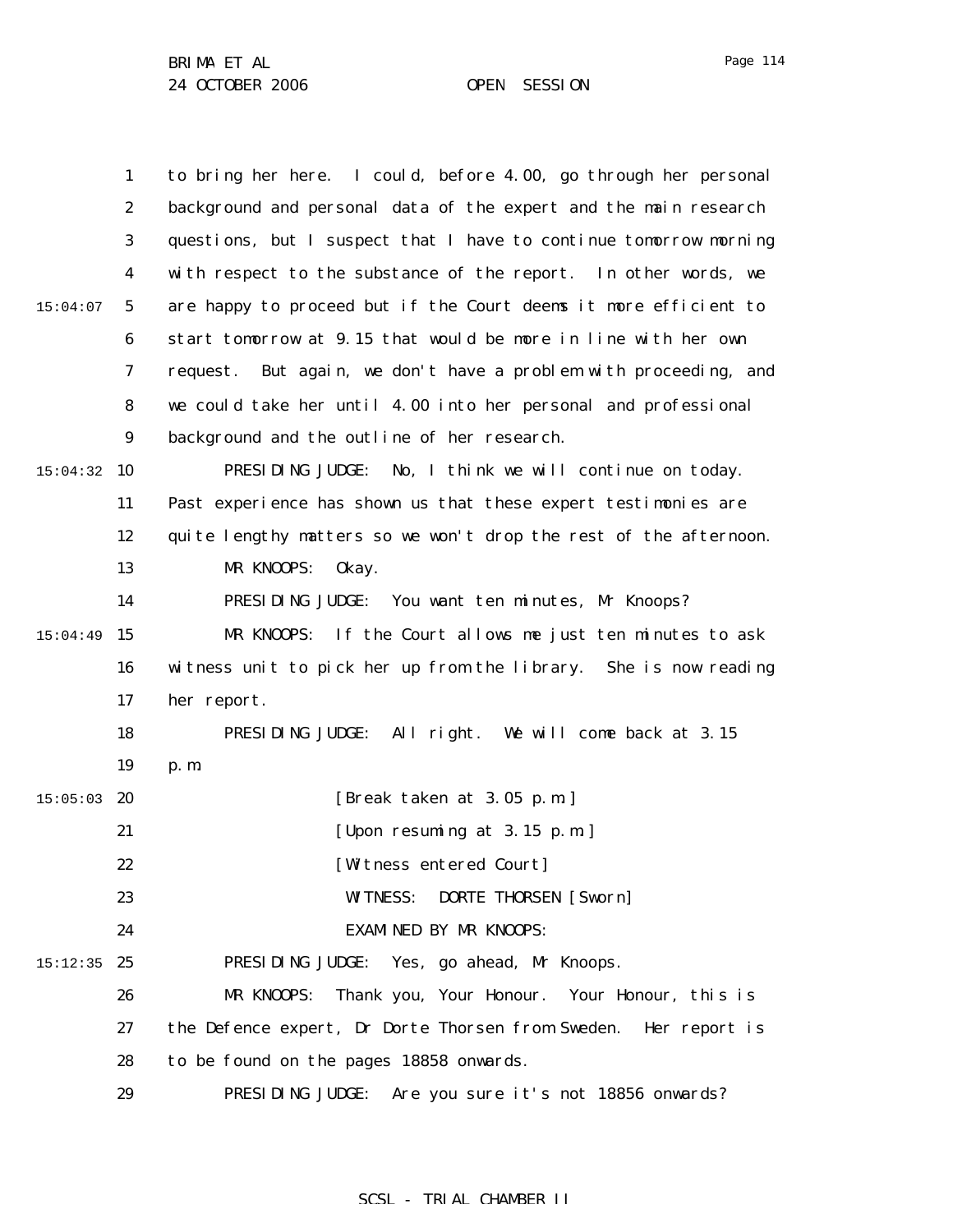BRIMA ET AL

1 2 3 4 5 6 7 8 9  $15:14:17$  10 11 12 13 14 15 15:14:37 16 17 18 19  $15:14:59$  20 21 22 23 24  $15:15:21$  25 26 27 28 29 15:13:57 MR KNOOPS: Yes, including her bio, that's correct, Your Honour. That's correct. Q. Thank you, good afternoon. A. Good afternoon. Q. Could you please state your full name for the Court? A. My full name is Dorte Thorsen. Q. Thank you. Doctor, you were born on 20 September 1966 in Denmark? A. Yes. That's correct. Q. You have done your PhD in African studies in 2005 at the University of Sussex, United Kingdom? A. That is correct. Q. And you are currently working as a research fellow as of 2005 at the Nordic Africa Institute? A. Yes. That's true and in 2004/2005, while I was waiting for my viva I was working also as research fellow but at the University of Sussex. Q. Thank you. Doctor, are you able to tell the Court what the aim and the goal of the Nordic Africa Institution is? A. The Nordic Africa Institute is an institution that has as its mandate to further African studies within the Nordic countries but also to further the contact with African researchers and African studies at the African continent and they are working a lot with different universities and research institutions throughout Africa. Q. Could you please specify what you mean with throughout Africa; any specific countries you have in mind? A. No. There are several programs at the institute and they are working in different regions. There is one on post-conflict

## SCSL - TRIAL CHAMBER II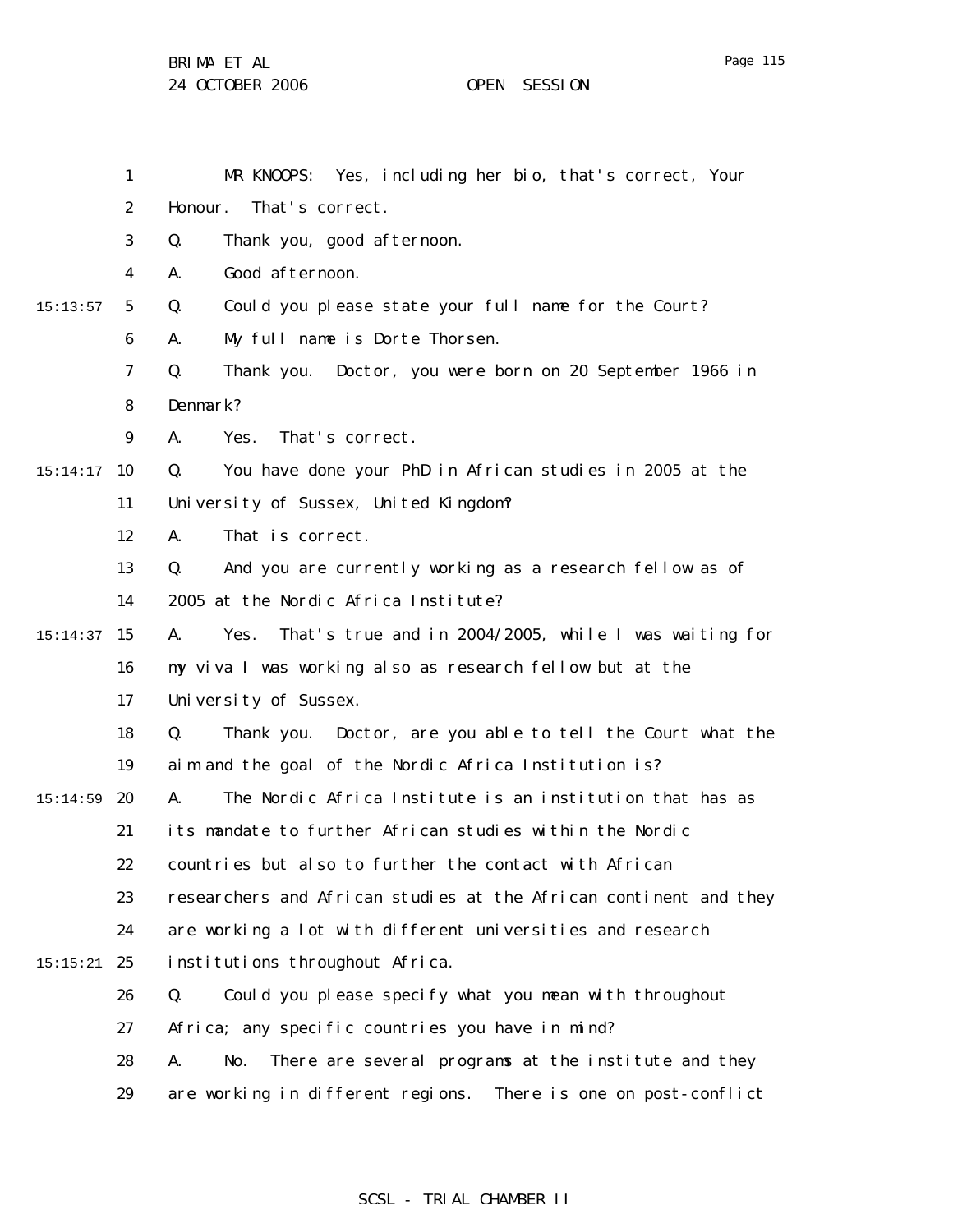1 2 3 4 5 6 7 15:15:59 working amongst others in Nigeria, Sierra Leone and I think they have bits and pieces tied to Ghana and to the West African region altogether. Then there is another project working in southern Africa on democratisation and there is another one working on the entire continent on urban regions and age and gender relations. Q. Thank you, doctor. Doctor, could you please tell the Court what your main research area is?

8 9  $15:16:21$  10 11 12 13 14 15 15:16:42 16 17 18 19  $15:17:02$  20 A. I have worked a lot in rural areas in Burkina Faso. I have worked a lot with women. Nowadays I work a lot with youth migrants but that doesn't take my focus away from the women whom I've worked with since '97. I should perhaps add that I have worked in the same community in Burkina Faso as when I started in '97. I was there for six months. I worked in two villages at that time. Two years later I came back to do my doctorate research and worked for one year in one village and I lived there as well and then in 2005 I came back for four months and started working with children from this village who migrated and also traced a lot of other migrants from this region, a very tiny region, and moving backwards and forwards between the urban areas and the rural villages.

21 22 23 Q. Thank you, doctor. Could you please tell the Court what type or kind of field work research you conducted in Burkina Faso?

24  $15:17:16$  25 26 27 28 29 A. I worked within anthropology. I've worked within geography as well but these days I do mainly live histories work, meaning that I do ethnographic work and I stay long-term. I follow the same people for a long time and build up their histories over time as their lives change but also as I gain better contact with them and they are willing to tell me many more stories.

### Page 116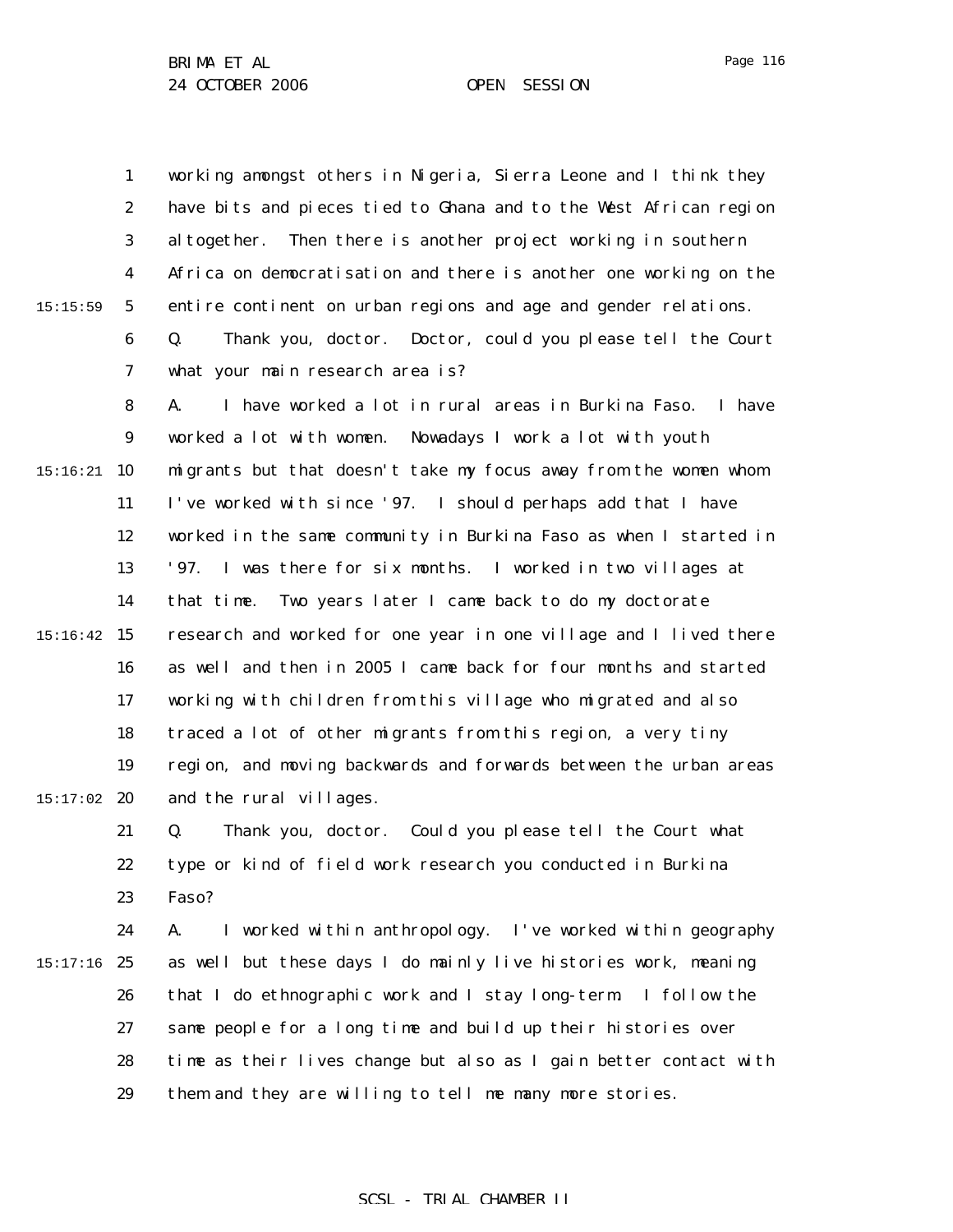1 2 3 4 5 6 7 8 9 15:18:15 10 11 12 13 14 15 15:18:33 16 17 18 19  $15:18:54$  20 21 22 23 24 15:19:18 25 26 27 28 29 15:17:53 Q. At the time of your research in Burkina Faso, were you also researching any type of relationships there within that community? A. What kind of relationships do you mean? Q. For instance, relationships between men and women or children and mothers, fathers and children? A. I was focusing a lot on marriage because it's the first and foremost important relationship in the rural areas. So starting off with marriage, it's also a way of starting off finding out how women were able to create agency, or wealth. Through the agency we were able to create more room for manoeuvre for their own ideas. Q. Could you come perhaps back to this topic later, doctor. A. Yes. Q. Could you perhaps explain to the Court what the subject of your doctorate was? A. I certainly can. It was an empiric critique of intra-household or economic models of intra-household behaviour. So it was a critique of that all decisions are made as a two-person gain, linking with gain theory of economy, and it was a criticism of that decision-making is always seen as something that is spoken. I think a lot of times women, and also young people, cannot say things directly but they may still not consent to everything that is being said to them that they should do, so they act around without opposing directly, they act around what they are told to do. Q. Doctor, apart from the project in Burkina Faso were you involved in any other research projects? A. No. Except that with the child migration I have been

## SCSL - TRIAL CHAMBER II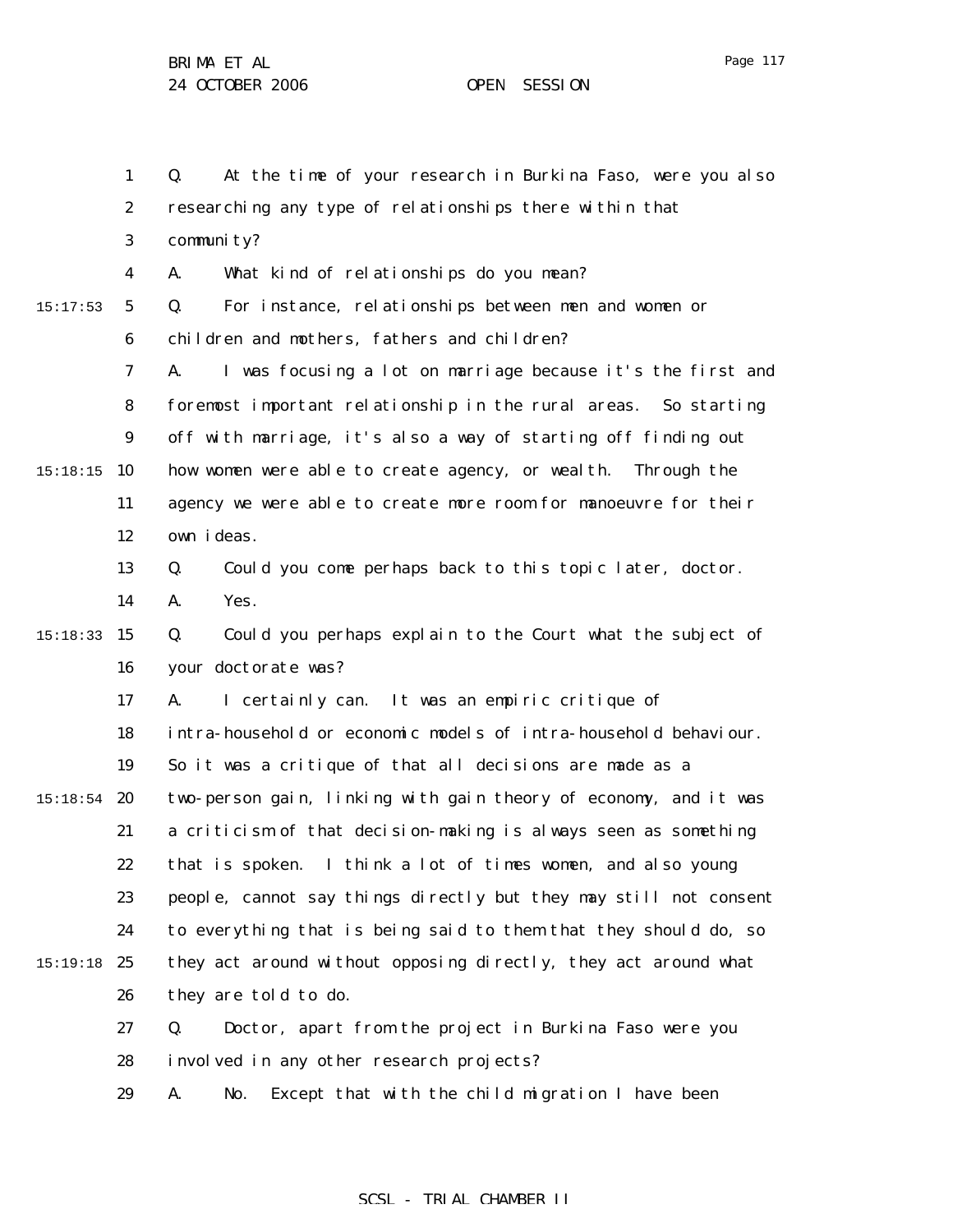1 2 working on since 2004, we are working across Ghana, Burkina, India and Bangladesh.

3 4 5 6 7 8 9  $15:20:18$  10 11 12 13 14 15:20:43 15 16 15:19:55 Q. Are you able to tell the Court whether you published any academic papers on the subject of forced marriage? A. No, I did not do that, but I did present a paper on divorce and actually an arranged marriage and where the woman had gone off and the husband was going through pains to get her back and all the way she was coming around not going back. Amongst others also when the husband took her to the Court in Burkina Faso that she was able to play the Court up against him and say, by drawing on customs about who ownerships of children or where children belonged, because she had fallen pregnant with her new husband. Q. Doctor, in your report on page 5 and 6, and I am not sure whether the expert is allowed to have a glance at her report in case she needs it, I am not sure whether the Prosecution objects to this?

17

18

MR KNOOPS: It's for the Court 18866 and 18867.

MR HARDAWAY: No objection, Your Honour.

19  $15:21:05$  20 21 22 23 24 Q. You have described this project in Burkina Faso, based on a research of 12 months field work in a small village with around 1,000 inhabitants and you find there description of the exact research and your experience. Are you able to tell the Court shortly what your findings were, based on this field work in Burkina Faso?

25 26 27 28 29 15:21:29 A. Well, in very short I found that women were able to act around a lot of constraints to actually go where they wanted to go and to get the economic possibilities that they wanted but this is a very poor community. It doesn't mean that they could just do freely what they wanted to do but they were able to put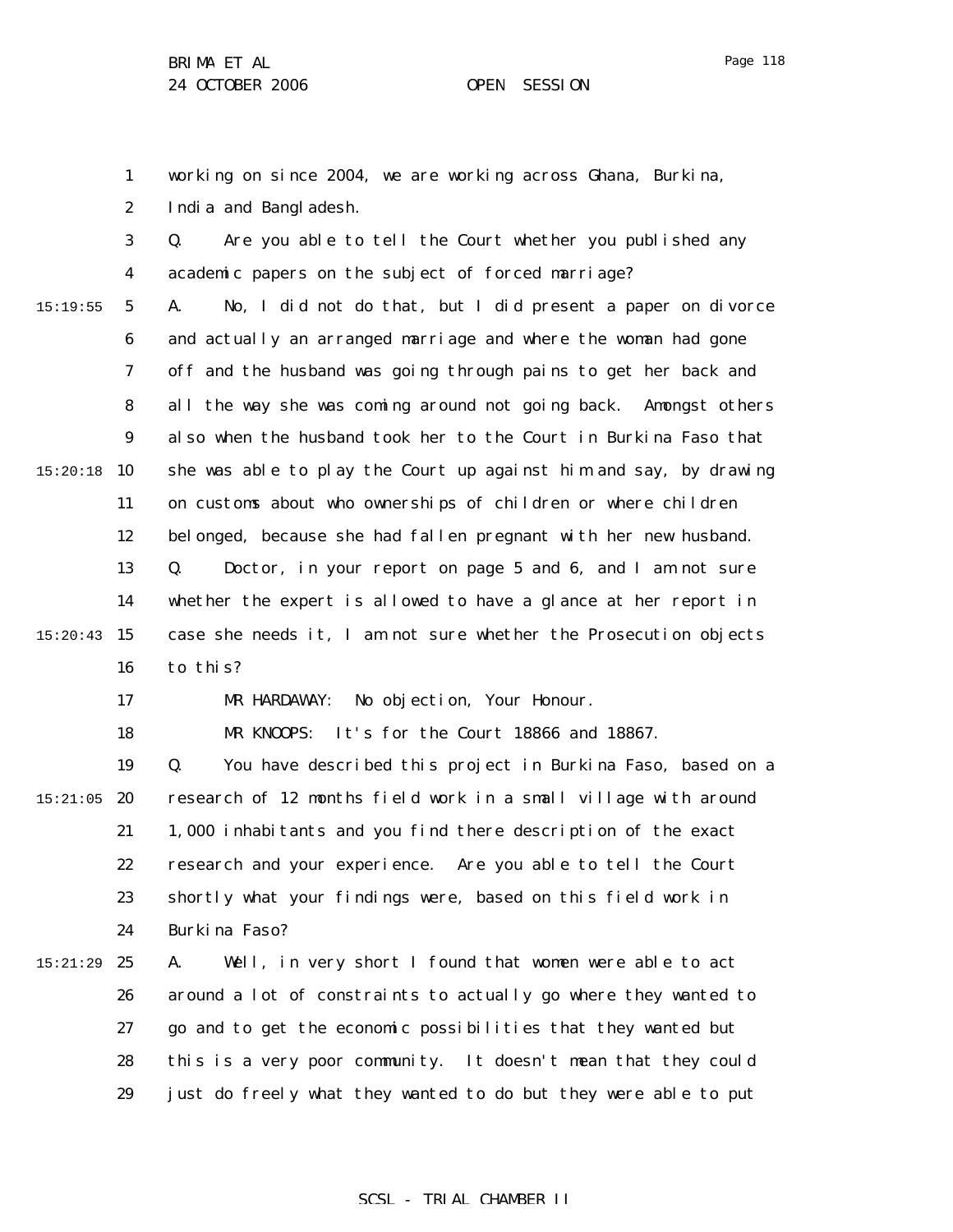1 2 3 4 5 6 7 8 9  $15:22:21$  10 11 12 13 14 15:22:46 15 16 17 18 19 15:23:06 20 21 22 23 24 15:23:22 25 26 27 28 29 15:22:04 their children through education often, and they were able to move around a bit more. They were not staying at home, basically. They were going to markets, they were going to families, and this is a community where there is lots of migration and even young women are able to gain a lot of mobility and freedom to move around and go to the markets and gain their economic incomes through that. And part of the reason why they were able to do that is that many husbands are living in Cote d'Ivoire most of the time, and the elders know that if the husband doesn't come back once in a while, or if he doesn't bring the woman to Cote d'Ivoire as well, she will simply remarry. Q. You just told the Court that you researched into the marriage in Burkina Faso. Can you please tell the Court what exactly did you find there about the marriage? A. Well, I started off by going in talking about marriage practices because you can't go in and say: Oh, why do women do this and why do they do that, and can they do this? So I started off trying to talk about marriage with both men and women and, as it's a patriarchal system you go in and you talk to the male household heads, and once you've come through your conversation with him you might be allowed to talk with some of the women and the younger ones and over time a lot of the households you didn't even have to speak to the husband. When I came in I often did but because I was there a long time, and they ought to pass by my house, I lived in the village, it was much more fluent but in the beginning there are certain things you have to keep up with of talking to the men which was also interesting because I actually wanted not just to get the women's perspective of marriage, I did want to get both men and women's perspective, and to get elders

Page 119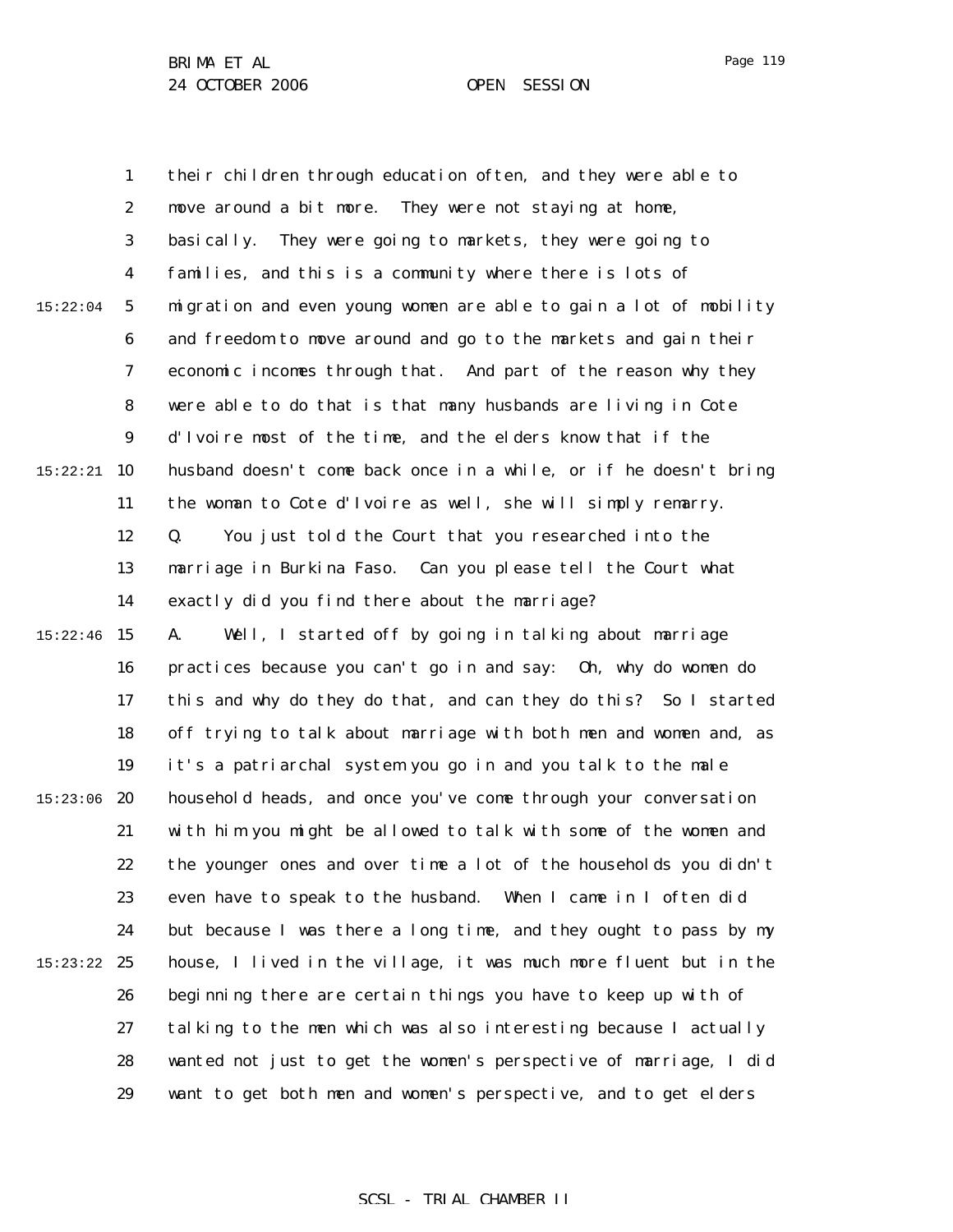1 2 3 4 5 6 7 8 9  $15:24:18$  10 11 12 13 14 15:24:48 15 16 17 18 19  $15:25:05$  20 21 22 23 24  $15:25:25$  25 26 27 28 15:23:56 and juniors' perspectives of marriage. So that meant that I spoke a lot with senior males, also those who were linked with the church and those who were linked with the mosque, and they were talking about the religious ceremonies and others were talking about the customary practices. But when I started talking with women about how had they married and also with the men about how their wives had run off and come back and what they had done it turned out that all these practices of how it ideally should be there are so many variations to that. Q. Thank you, doctor. I think that suffices for now for this moment. We will probably come back on your project in Burkina Faso at a later stage of the examination. Now, could you please tell the Court what your main research question was in the instant case, in this report which lies before the Court? In other words, what was the focus of your report, just by way of outline for the Court? A. Yeah. Well, as it was requested, it was to outline the history and the practice of forced marriage throughout the West African region and possibly I wanted to talk about how this practice was imbedded in local culture. And the report I wrote was -- actually I declined to do this piece of work because I found it a bit problematic in the Sierra Leonean context to make this link between cultural practices and, well, as I see it, international views on what forced marriage is and then on this idea about the bush wives. So the report itself is -- actually I declined to do this piece of work. Q. Although we will come to that later, doctor. Now, could you just, in short, explain to the Court how you approached this

> 29 question? In other words, how your report was set up?

Page 120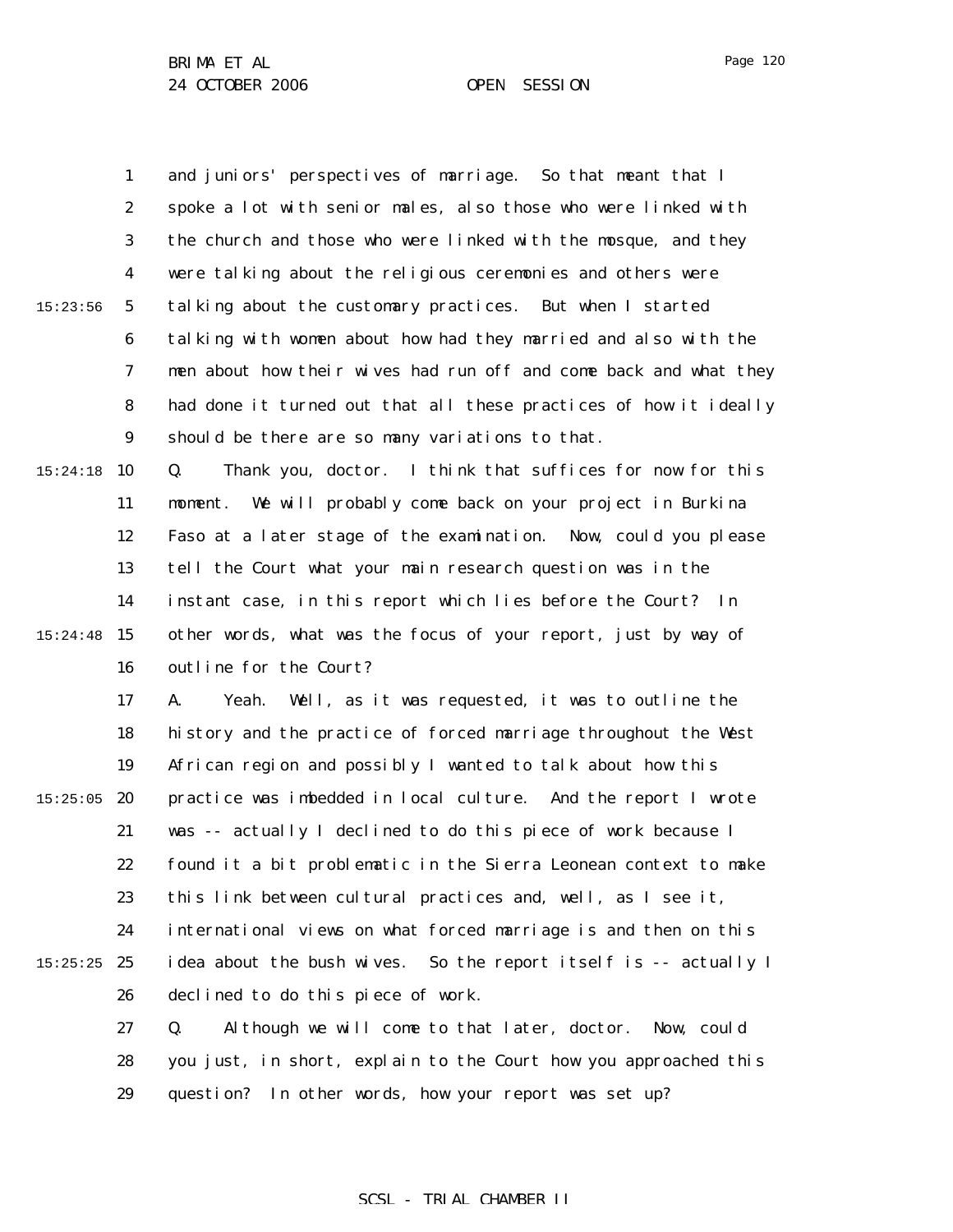1 2 3 4 5 6 7 8 9  $15:26:25$  10 11 12 13 14  $15:26:47$  15 16 17 15:26:01 A. Well, I firstly talked about why you are talking about forced marriage. It's not really used within anthropology any more. Well, it is within fringe anthropology and that also brings into the diversities is that that shows that well, it's not just a uniform concept, it's something that is influenced by the language, both spoken language but also the language within different disciplines. So I spoke about what is anthropology saying about forced marriage. It came from colonial -- out of the colonial report which were often done by missionaries and by anthropologists of the time. Then I went into what were people looking at in the 30s and 40s. And then I went into well, what are the feminist researchers, what have they been pulling out this whole span of time about forced marriages, but that has come a bit later, from the 70s onwards. They have been bringing in all these things that never came out of the colonial report that women were acting and then, finally, I think I linked it with my own study to raise a set of questions.

18 19  $15:27:07$  20 21 22 23 24 25 26 27 28 29 15:27:29 Q. Doctor, before we go into the conclusions of the various sections of your report, could you please first indicate whether you used any primary and/or secondary sources for your research? A. Well, the primary sources are only on Burkina Faso and that is even just a summary because it's not really interesting to this case, but I used that primary research to raise these questions I wanted to ask. And then I used secondary material for the Sierra Leonean case which is not where I am speaking with a lot of authority, since I haven't been to Sierra Leone before. I don't think that was the point of my report. The point of my report was to raise these questions that I find are extremely important to ask when talking about marriage arrangements.

## Page 121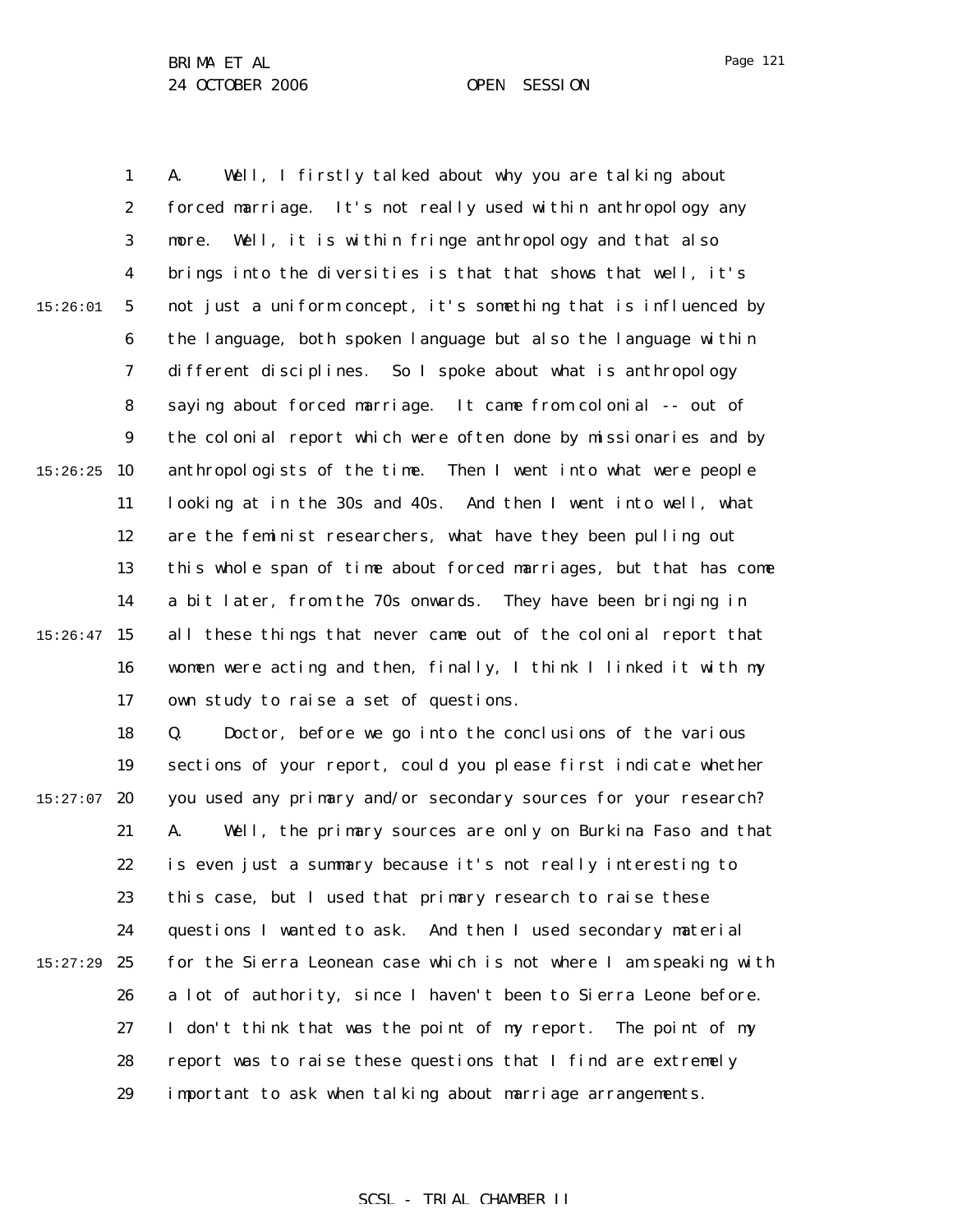Page 122

1 2 3 4 5 6 7 8 9  $15:28:14$  10 11 12 13 14 15:28:38 15 16 17 18 19 15:28:49 **20** 21 22 23 24  $15:29:15$  25 26 27 28 29 15:27:57 Q. Doctor, to be clear, you didn't conduct any interviews here in Sierra Leone -- A. No. Q. -- with any women. Do you consider this, for yourself, a weakness of your report? A. I see it as a weakness if you thought you would get something on Sierra Leone. I don't think it's a weakness in the terms of raising questions and I would see, if I had gone out and asked these questions, I would have seen it as a clear weakness in terms of I only had two months. Going into new country, going out to whatever regions or just one region to establish that kind of relationships that you need to get more than just a scratch on the surface, you need much longer time. You can't go and ask, as a first question, a very sensitive question. It's impossible. It's impolite. Q. Doctor, speaking about secondary sources for your research, could you name some of them you used in your report? A. On Sierra Leone? Q. Yes. A. I've used Bledsoe, Caroline Bledsoe, who is working in Liberia and Sierra Leone. I have used Mats Utas who was working at the university here in Freetown for two years. He's only returned to Sweden quite recently. Then I was using a few people who had been here, one called Susan McKay, I must say I don't know her myself but she is in a peer reviewed paper and gender and development, it's actually an Oxfam paper, so it's sort of a paper bridging research and activism and it's very well-renowned throughout academia and development work. Q. Thank you, doctor. Apart from the primary and secondary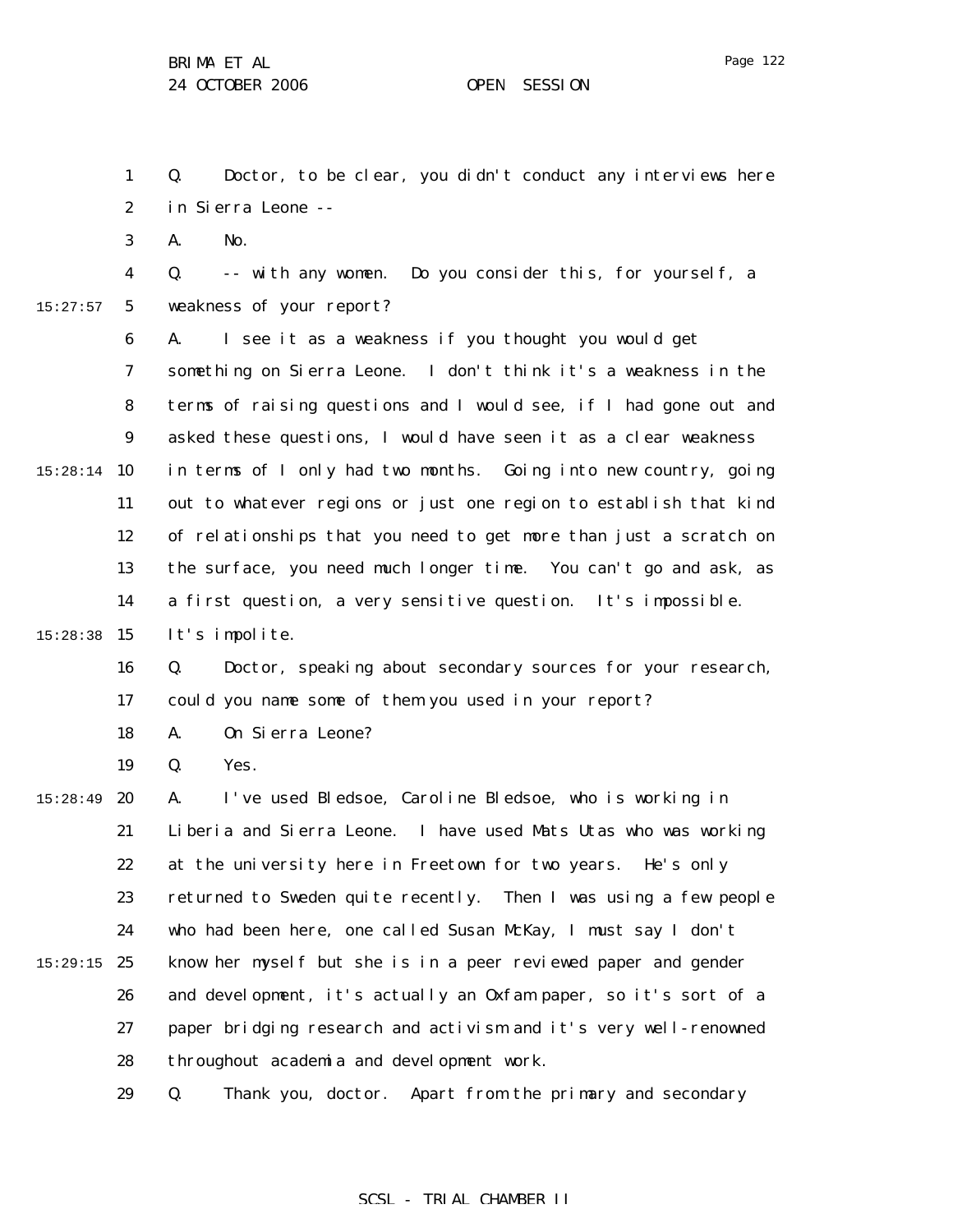1 2 3 4 5 6 7 8 9  $15:30:14$  10 11 12 13 14 15 15:30:32 16 17 18 19  $15:30:56$  20 21 22 23 24 15:31:35 25 26 27 28 29 15:29:58 sources or the secondary sources you mentioned, were there any specific documents you relied upon or were able to digest in this case before writing your report? A. Well, I was reading the documents that I've been citing and I was using -- I have been teaching from Mariane Ferme's book on Sierra Leone when I was teaching at Sussex. Q. Were you familiar with the report of the expert, Mrs Bangura? A. I read it before I wrote this report. Q. And were you able to read the transcripts of her testimony in October or [overlapping speakers]? A. Those I only had after I had written and submitted the report. Q. Okay. Thank you. Now, doctor, let us go into the first section of your report itself. It's to be found on the pages 2 till 4, and it's titled "The origins of the notion of forced marriage." Could you first describe what -- at what conclusion did you arrive, if any, and after that could you please elaborate on the foundation of that conclusion, if any? A. I came to the conclusion that it's very difficult to talk about forced marriage, and I actually think we should not talk about forced marriage. When we talk about traditional practises, we should talk about arranged marriages. Q. At this point, are you able to explain here the difference between them, in your view, or do you prefer to do that at the other section? A. No, it's fine to do it here. I think forced marriage is very much a legacy of colonialism, that it was one of the ways that the colonial administrators and missionaries spoke about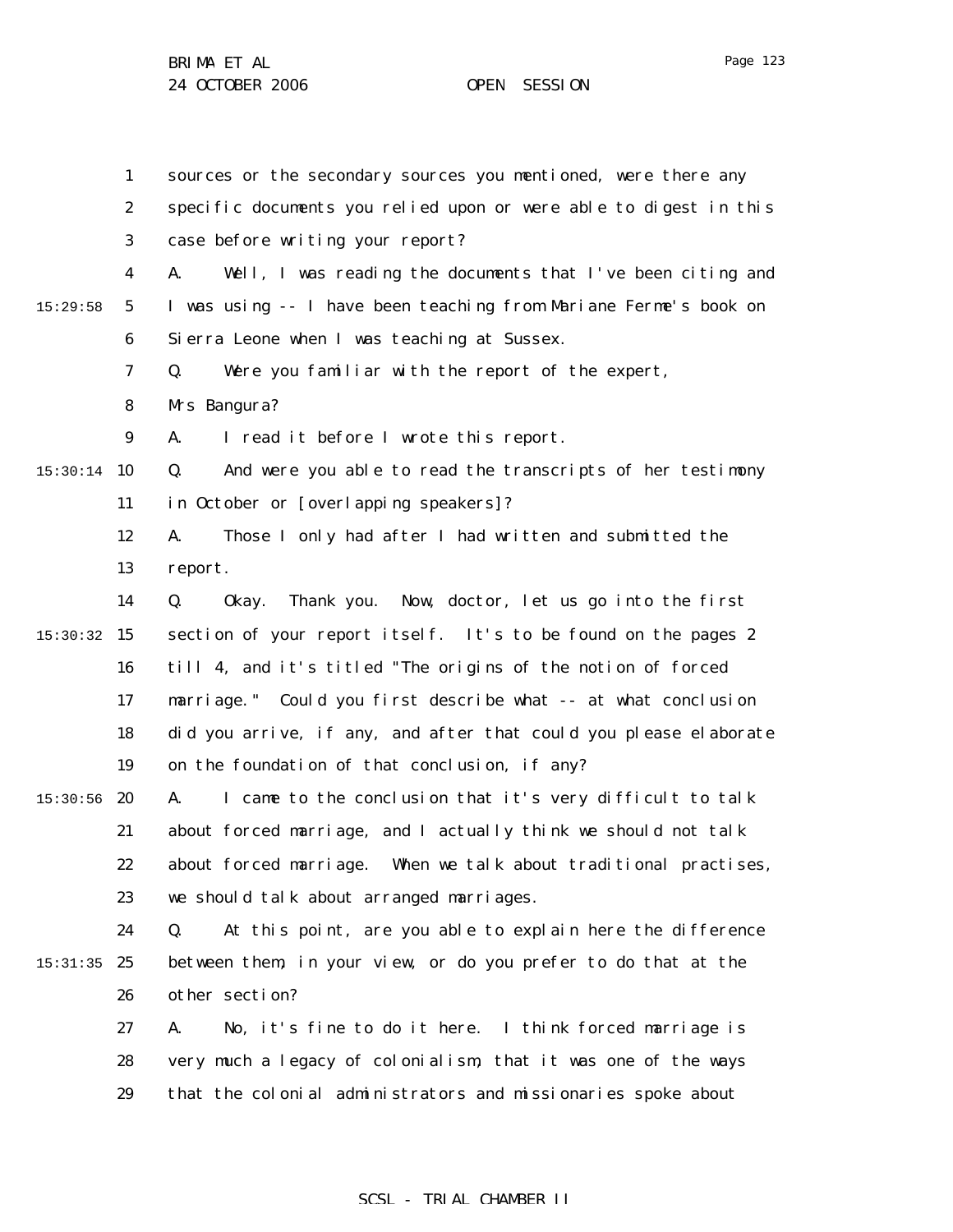1 2 3 4 5 6 7 8 9  $15:32:35$  10 11 12 13 14 15 15:33:01 16 17 18 19 15:33:21 **20** 21 22 23 24 15:33:43 25 26 27 28 29 15:32:10 African marriages, and their representations of African and African women, especially, were saying, well, women are subordinate to the patriarchal structures and they are vulnerable to be married off at a very early age, being forced to marry. But they also represented men as either slavekeepers, almost, or as a bit promiscuous, by way of having more wives. Two of the issues they really went into was bride wealth payment with a sort of -- reduced to just a payment and economic transaction and not all the other things that are going in with the bride wealth payment of a two-way relationship that is supposed to be much more long-term than just handing out -- over some cash or some resources in kind. They also had a real go at polygamy, very Christian way of seeing that polygamy was a terrible thing. They saw that very much as being promiscuous. Q. Doctor, could you please explain to us what, in your opinion, is the fundamental, in your view, difference between the term forced marriage and arranged marriage? A. Well, I have a difficulty of seeing how we should talk about force. We cannot know to what degree force was used. It's very difficult to determine, that's why I prefer to talk about arranged marriages and, also, forced, it sounds like the family of the girls have absolutely no idea about, or no concern for their well being in longer term, and I think that's wrong. Also, talking by force, it's as if the father, or the elders of the girl's family, or the family, as it's often just talked about, as the family, without sort of describing in more detail what is the family. But it's like they are just making all the decisions and the girls are victimised and sitting back not doing anything. From my case material, from my empirical material in Burkina

Page 124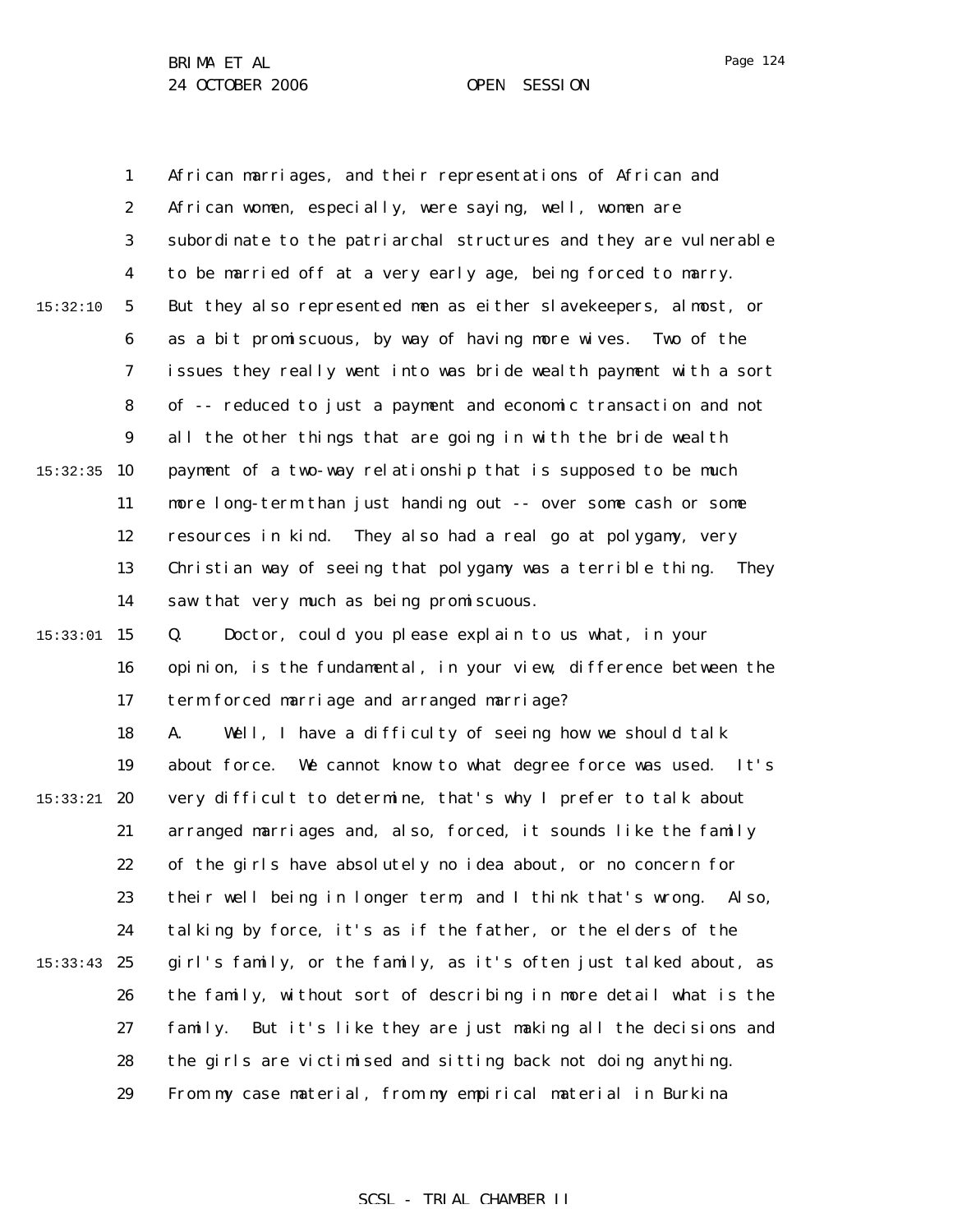1 2 3 Faso, the girls are acting around, they are running off, they seeking advice of different kin to have support in pursuing their preferences.

4 5 15:34:23 Q. What made you compare or apply your experience in Burkina Faso unto the Sierra Leonean situation?

6 7 8 9 15:34:41 10 11 12 A. Well, I don't, really. I don't apply it to the Sierra Leonean situation. What I say is that some of the cultural practises are similar throughout the West African region. But the specificities are different. And I'm not making claims to saying anything about Sierra Leone, but I say that we have to ask some questions. We have to raise questions that we need to address in every particular context.

13 14 15:35:00 15 16 17 18 Q. Thank you, doctor. Now, on page 5, you turn to the next section of your research titled, "Complex Social Practises of Marriage." Are you able to tell the Court to what conclusions did you arrive as to the social practises of what you call arranged marriages, if you arrived at any conclusions at all, of course.

19  $15:35:31$  20 21 22 23 24  $15:35:52$  25 26 27 28 A. My conclusion is that it is impossible to judge the degree of force, and that even if women have constrained choice, it may be not because they lack agency, it's not because they are just victims sitting back doing nothing, it's because they reflect on the different options that they have. They might say, well, if my family is threatening me of abandoning me if I marry the partner of my choice, I have nobody to rely on later on, so it might be better to marry who they say I should marry and, if that doesn't work out, at least I know that my family will be backing me.

> 29 Q. Thank you, doctor. Now, you just explained to Court you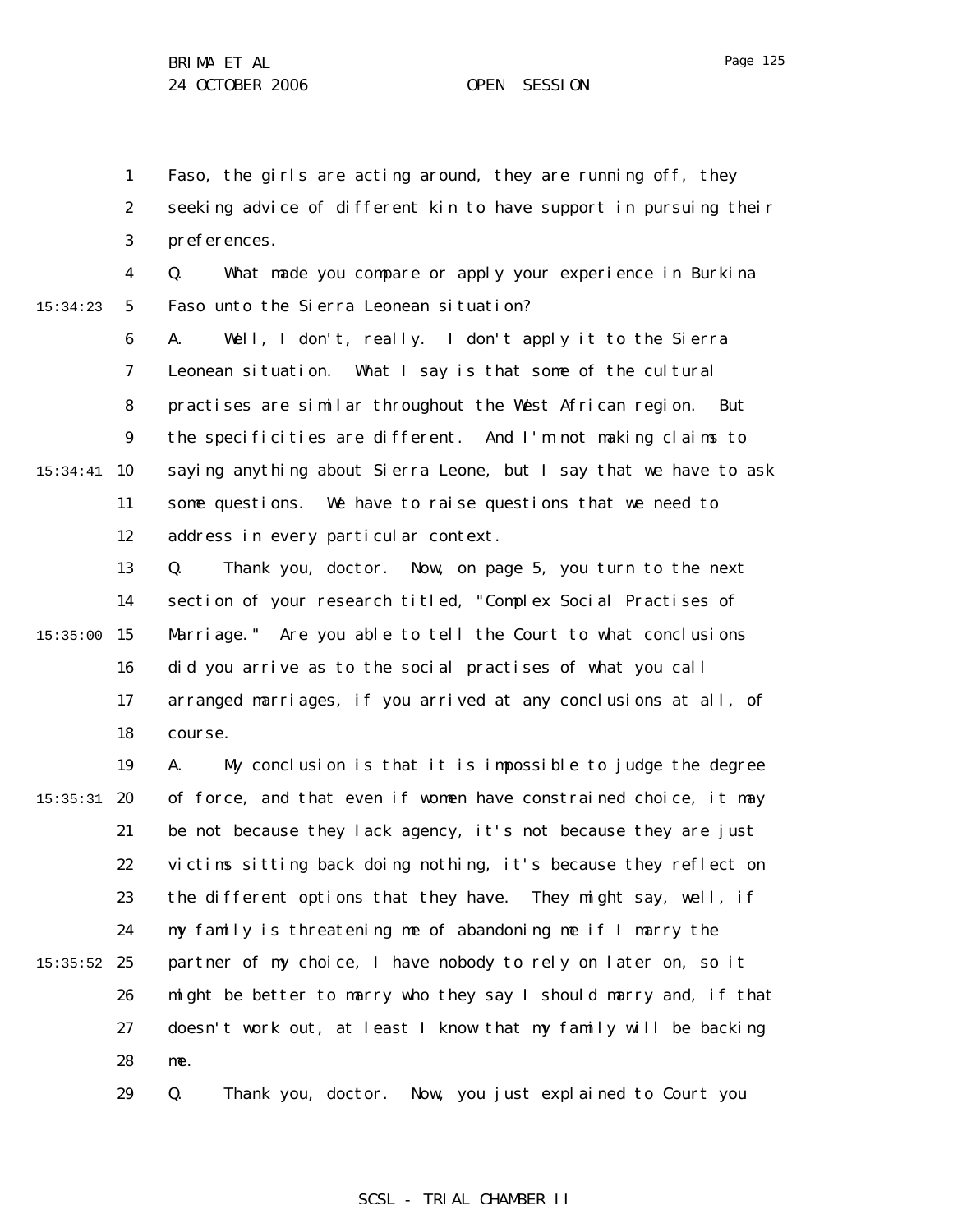1 2 3 4 5 6 7 8 9  $15:36:56$  10 11 12 13 14 15:37:16 15 16 17 18 19  $15:37:48$  20 21 22 23 24 25 26 27 28 29 15:36:32 15:38:09 were not able to apply or, in your view, it's not possible for you to say anything about the situation in Sierra Leone. I do recall that, on page 8 of your report, you, in this second section, refer to the social practises of marriage in Sierra Leone, a brief overview. Would you please explain to the Court shortly what the conclusion is of this section. A. I would rather say the object of this section was to try to use some of the secondary resources to address some of the questions that I raised. Namely, who was involved in arranged marriages, what are their concerns, how does inequality in power relationships between juniors and seniors shape these negotiations and shape what can actually be negotiated. What I'm doing is, I'm trying to indicate that these sources from Sierra Leone actually show that it's for doing any kind of research you need to ask these questions, because they show diversity. Q. Thank you. Now, on page 10 of your report, you go into the issue of being a wife in composite rural households. What was the objective of this specific section on page 10? A. Well, being a wife is not only in relationship with your husband. It's really -- in large complex households, it's also in relation to your mother-in-law, to your father-in-law, to your husband's brothers, to their wives. You're a wife in many different contexts and you position yourself in those contexts. What I saw in my empirical case in Burkina Faso was that sometimes if the relationship with the husband doesn't work out that well, actually, the mother-in-law might step in and pay some of the things he would usually have paid, and they will be - they're relating to many more people than just the husband. Q. Apart from your empirical experience in Burkina Faso, did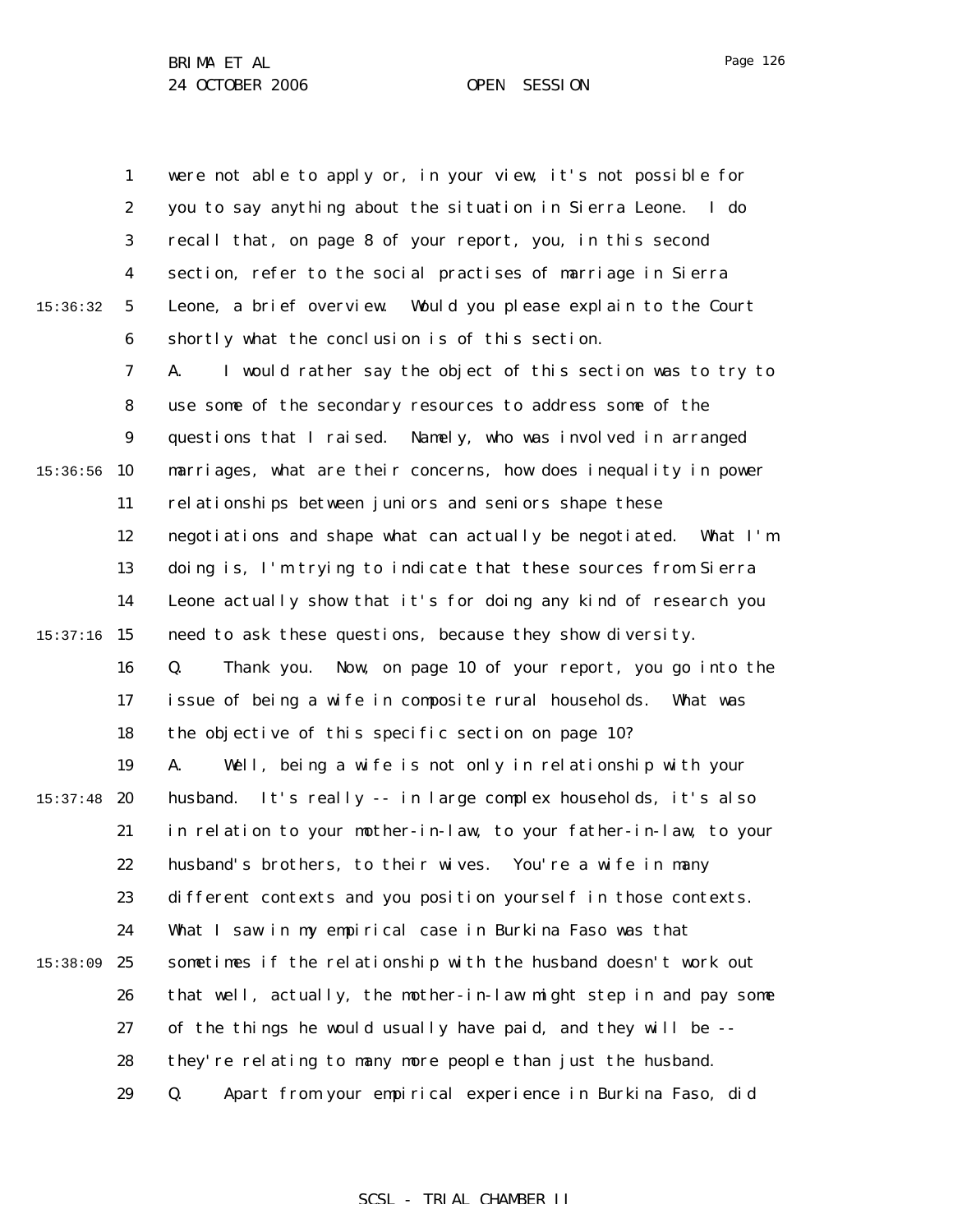Page 127

1 2 3 4 5 6 7 8 9 15:39:12 10 11 12 13 14 15:39:33 15 16 17 18 19 15:39:53 **20** 21 22 23 24 15:40:13 25 26 27 15:38:51 you use any other sources to arrive at this conclusion with respect to this subsection of your report? A. Well, I have used a lot of feminist literature that talks about economic division of households in West Africa, and that's probably a point I haven't shown in this report or talked about in this report, but what is common throughout West Africa is that a family's economy is divided. So, husbands and wives have their separate economies, and they have no right to know everything about each other's economies, so they even sell things to one another. So, when you talk about women have no other choice than sitting down and do what the husband does or tells them to do, it's not quite right. Q. Doctor, on page 13, you address, specifically, the position of young wives in light of change in Sierra Leone. Could you explain to the Court whether you were able to make any conclusions as to this position? A. Well, the conclusion would be that it's very difficult to say anything about -- well, the position is that they have been in big families, and they have positioned themselves to different people within these families, and, even in a nuclear household, they will position themselves vis-a-vis the husband, vis-a-vis second and third wives, or first and second, if they are in a polygamous union, but they will also position themselves socially, vis-a-vis other people around them, because even in a nuclear family, there are so many other links with other families who are constituting the community. Q. Thank you. Doctor, your ensuing section is to be found on

28 29 page 16, titled "Coercion of women into being bush wives." Could you explain, first, to the Court what you understand to be a bush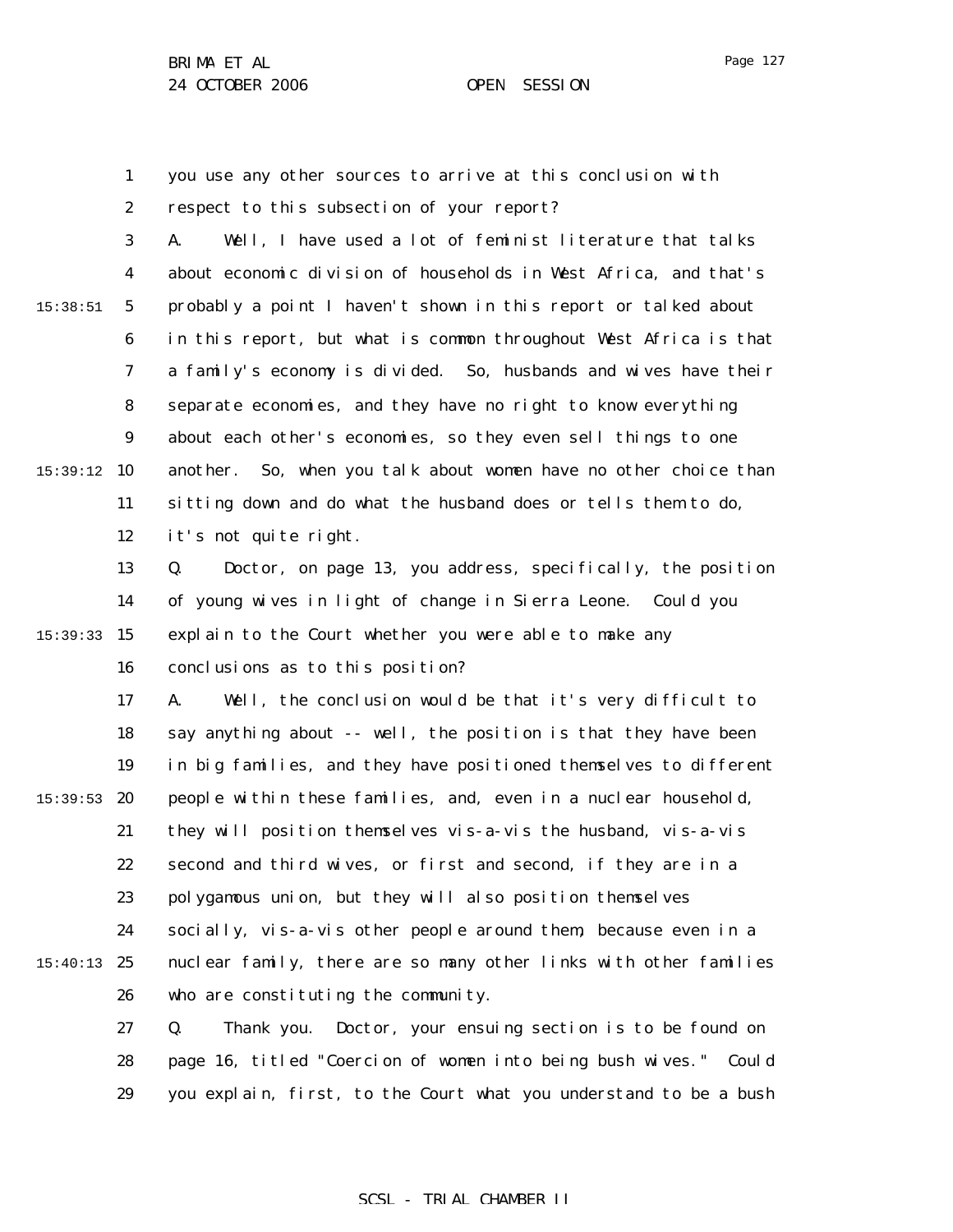1 2 3 4 5 6 7 8 9 15:41:28 10 11 12 13 14 15 15:41:52 16 17 18 19 15:42:11 **20** 21 22 23 24 15:42:32 25 26 27 28 29 15:40:59 wife, based upon your research? A. Well, what I understand from a bush wife was what I learned from Mrs Bangura's report, firstly, then I started reading into other literature about it. And it seems like the bush wife is a position of acting, doing all the duties of a wife towards a man, and that is what I have learned from that. It's not based on a settled arrangement, but it's based -- the application of the term wife is based on the duties a woman carries out. Q. In your professional opinion, does the term bush wife automatically involve coercion by itself, because your title is "Coercion of women into being bush wives." A. It's very difficult to say. Well, women were, by the look of it, at least some of the women, I can't say all of them -- I don't think all of them -- some women were abducted and then being told they were being wives. So, of course, they were coerced, but others -- we don't hear much about them. Some of these reports that I am talking about, I'm actually talking about young women's active participation in the civil war and some of them chose these relationships, either -- for whatever reasons. It could be -- I know I cite Mats Utas, who was doing a long case study on a women from Liberia in the same situation, and she moved across the border, so she was in Liberia, and then she was in Sierra Leone. But this woman started off being the girlfriend of a soldier, because she wanted another lifestyle than the one she had and she wanted to escape an arranged marriage. She then later became -- she then later -- the husband died and she was taken up by others and she was captured. So she had a very diverse history of not just being with one man and also not being in the same situation. She was a bush wife at some time, but she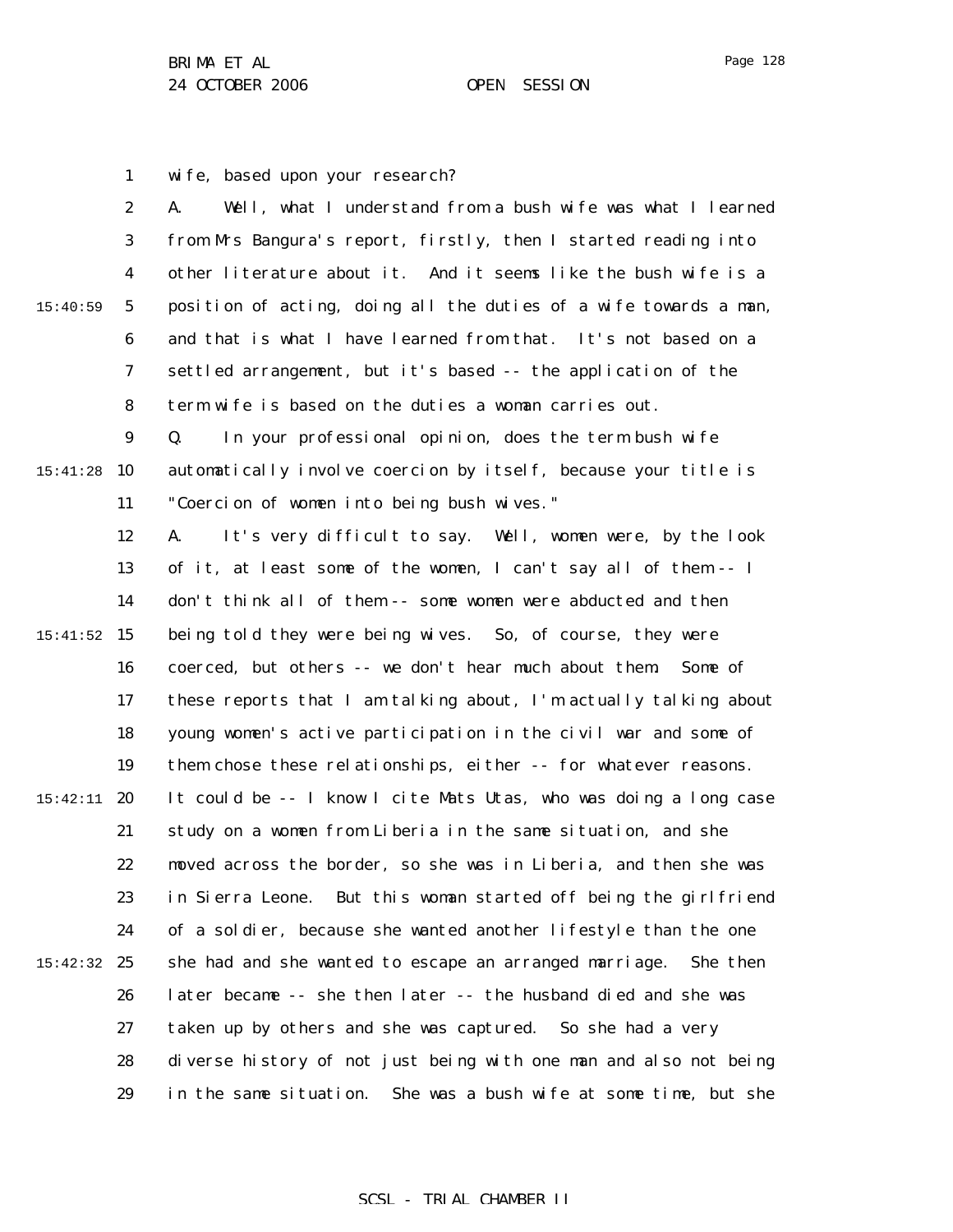Page 129

1 2 3 4 5 6 7 8 9 15:43:36 10 11 12 13 14 15 15:44:01 16 17 18 19 15:44:21 **20** 21 22 23 24 15:44:53 25 26 27 28 29 15:43:14 was also one of those being raped at another time, so her position during the war changed a lot, depending on -- actually, on random locks and unlocks. Q. Doctor, apart from coercion and what you refer to as another lifestyle, did you come across, in your research, any other reasons, if any, why women sometimes become bush wives? A. I did come across some examples of women where the husband -- they were already married and the husband was a combatant and asked them to join. I came over other examples where the paramount chief asked every family to supply somebody, and then they were supplied to the rebels. So there's a diversity of ways of entering into the scene of being combatant or bush wife or whatever people were. Q. How, in your professional opinion, does the element of free will interrelate to a bush wife? A. Well, we can't say, because we don't know. We don't have enough thick description. Thick description is an anthropological term of having a lot of information with lots of detail. We just don't have that kind of information at hand right now, so we can't say anything about that, basically. Q. Thank you, doctor. On page 1 of your report, I ask you to look back into your report, page 1. I believe that you differentiate between the concept of a bush wife and that of arranged marriage. A. Yes, I do. Q. Can you please tell the Court why you make that differentiation? A. Well, an arranged marriage is with the parents' involvement and the forced marriage is not, or, well, at least to the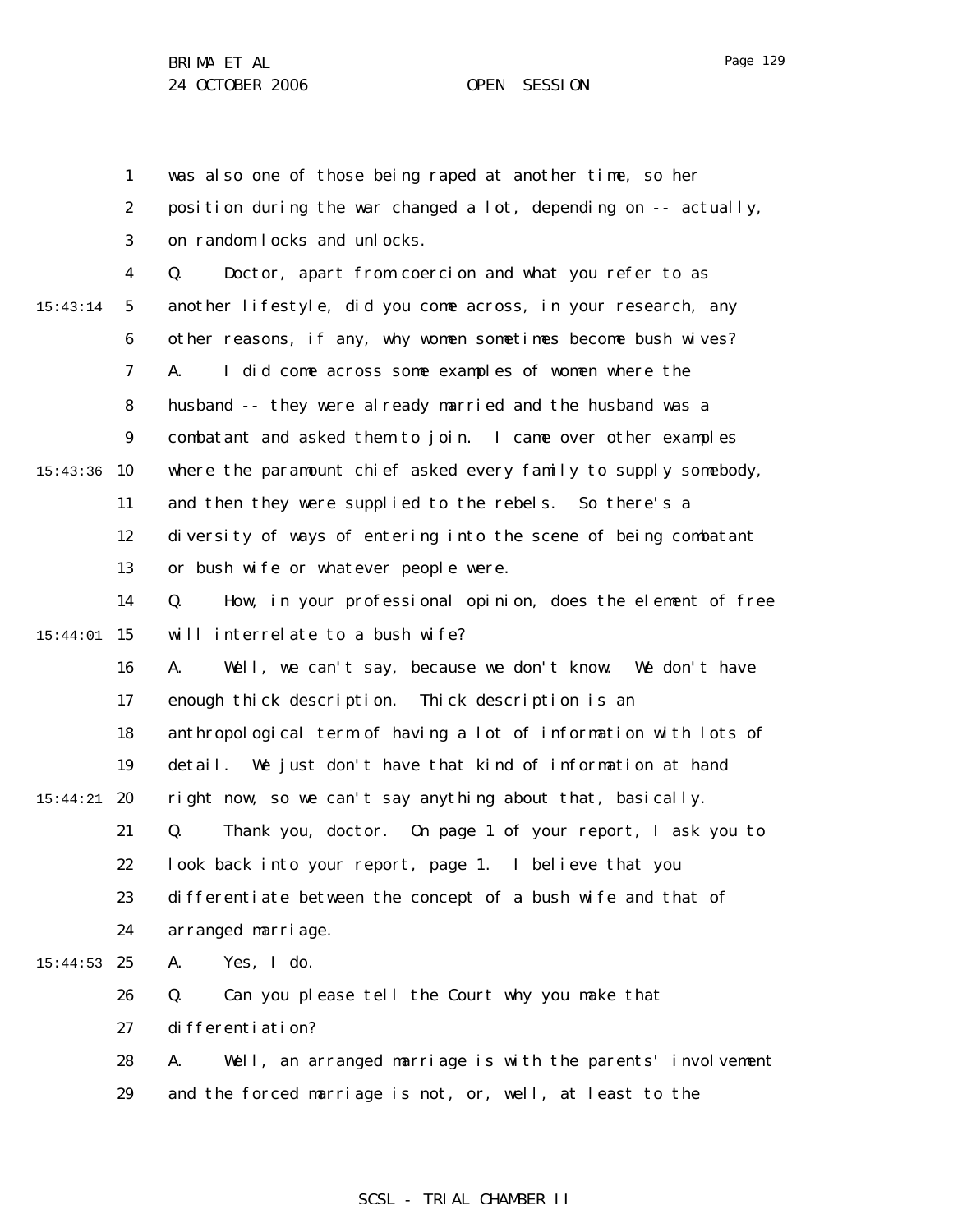1 2 3 4 5 6 7 15:45:27 knowledge we have. That means -- I should add a bit -- in the arranged marriage where the parents have consented, there is a certain amount of security, as well, because, I mean, young women might be constrained as to how they choose their marriage partner, but they are also enabled, at the same time, because of the security there is in the family. And in the forced marriage, there are no securities, really.

8 9  $15:45:55$  10 Q. How does the element of free will interrelate to these two concepts? You have just explained about the bush wives, but what about the arranged marriage?

11 12 13 14 15 15:46:14 16 17 A. I would say it's the same thing. The young women choose, on a continuum of free choice, they like the guy, or they feel, oh, I have to go, otherwise my family will abandon me. It's a question of how much is spoken about this and how much is in the girl's mind that, oh, if I don't do as I say, they will abandon me. We can't really say that, unless we have a whole description of many cases of what lay behind their choices.

18 19 Q. Are you able to give us an example from your empirical study with respect to what you call an arranged marriage?

 $15:46:41$  20 21 22 A. Oh, I have a lot, because there were a lot of arranged marriages in that area. Yes, there was one example where one woman --

23 24  $15:46:58$  25 MR HARDAWAY: Excuse me, Your Honour, can we have a clarification. When the witness says "that area," which area specifically we're referring to?

MR KNOOPS: Yes.

26

27 28 Q. Could you, doctor, please indicate what area you're referring to?

29 A. It's the Bisa area. It's in south-eastern Burkina Faso,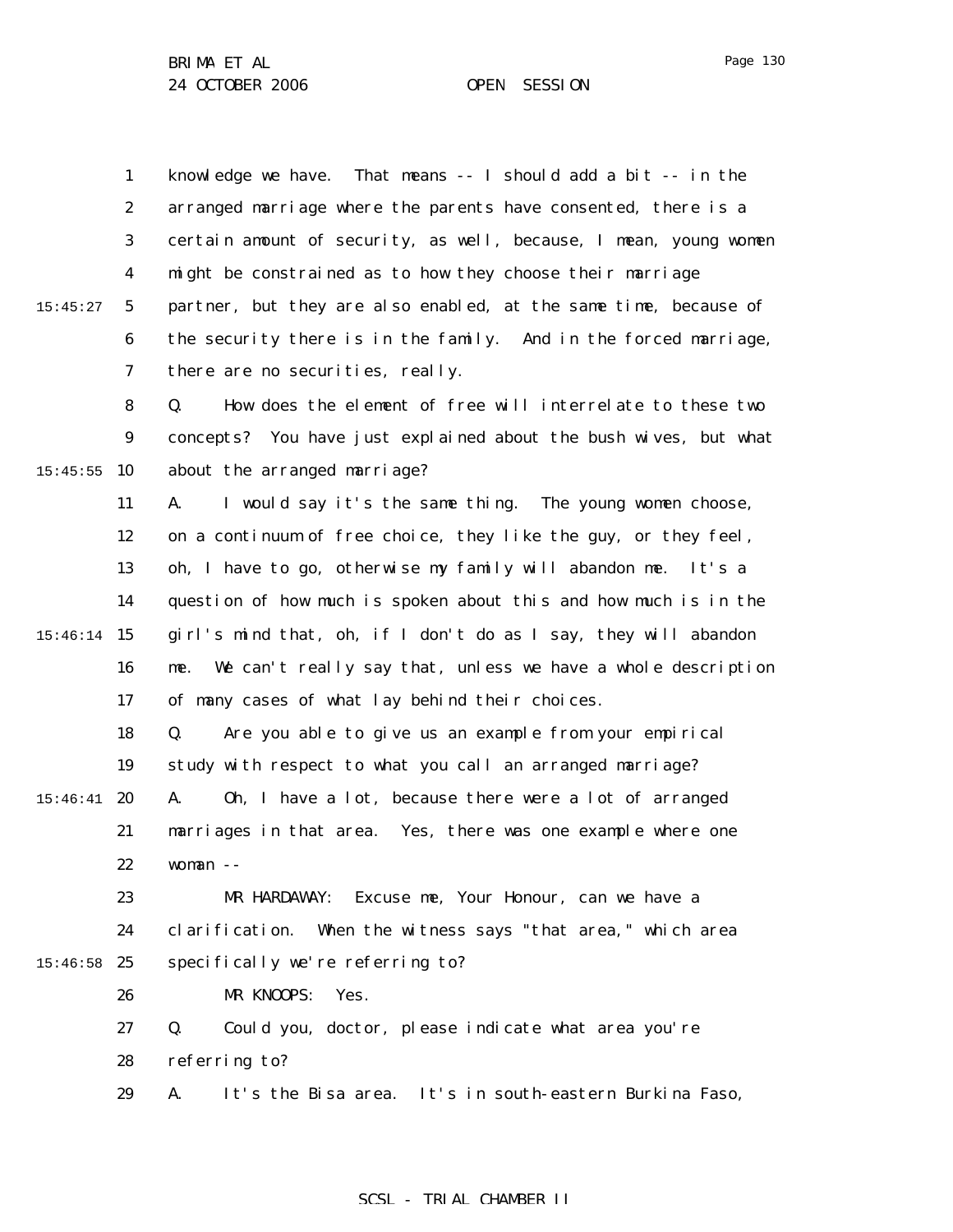Page 131

1 2 3 4 5 6 7 8 9  $15:47:47$  10 11 12 13 14 15:48:05 15 16 17 18 19 15:48:24 **20** 21 22 23 24 15:48:46 25 26 27 28 15:47:25 and it's a very small region, a very small ethnic group. One woman had gone off, married a partner of her own. It should be noted that when young women go to a man, we don't actually know if there is a marriage, but in popular discourse, people will say marriage. They might just have gone to visit or they might have gone as a boyfriend, but they are married in local language. She had gone and married this man, was taken back by her father and her brothers and sent to her father's sister's household, because the father had promised his sister she that could be the bride-giver. This woman was then married to a young man of her own age in the father's sister's household. They migrated to Cote d'Ivoire. After some argument, she was sent back to Burkina Faso and stayed in the village for quite some time without hearing anything from the husband. At one point she had a lover and got pregnant and had a child outside the marriage. The husband came back and was really annoyed about it and tried to chase her away. At this point, her trade-off, when she married at first paid off, because her father's sister stood up for her and said, "You can't chuck her out. You can't chase her away. She came into this household because of me." So this is a bit about this trade-off between your own free will and going along with your family's wishes. It actually carries some security for you. Q. Did you, yourself, in your research, encounter any example of the situation which you would qualify as a bush wife? A. No. Bush wife is a concept unique to Sierra Leone and perhaps Liberia, but it is certainly not something seen in peaceful countries like Burkina Faso.

29 Q. On page 1 of your report, you state that -- it's the second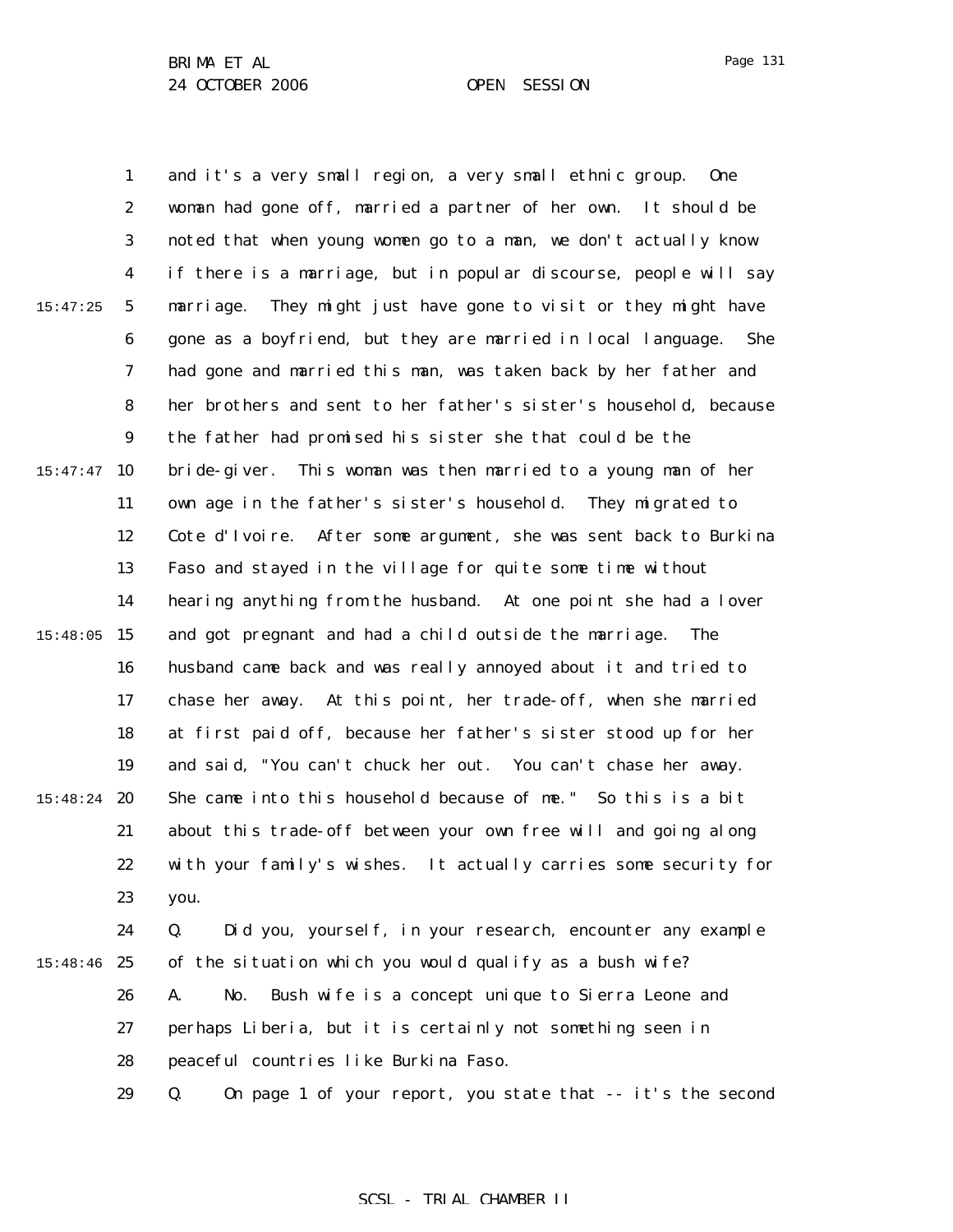Page 132

1 2 3 4 5 6 7 8 9 15:49:48 10 11 12 13 14  $15:50:09$  15 16 17 18 19  $15:50:28$  20 21 22 23 24  $15:50:51$  25 26 27 28 29 15:49:31 paragraph, starting in the middle with, "Most importantly." Do you see that, doctor? A. Yes. Q. Are you able to read that portion yourself, until the end of section 2? A. Yes. "Most importantly, I am worried that the requested research with its focus on 'forced marriage' in West Africa endorses a general view on rural populations as backwards and on their diverse social practises as the primary source of malevolence, sexual abuse, and war atrocities. Having done long-term field research focusing on rural households, and in particular on women's exercise of agency throughout their life cycle and in different spheres, this is not a view that I would want to support." Q. Doctor, you have any major conclusion you arrived at, particularly with the question whether or not, from your professional perspective, a relationship exists between the concept of bush wife and forced marriage? A. I don't think there is a relationship. Q. Thank you. MR KNOOPS: That concludes my examination. If we can have a minute, Your Honour. No further questions. Thank you. PRESIDING JUDGE: Mr Knoops, as with the last expert witness, I presume this witness is a common witness; is that correct? MR KNOOPS: That's correct, Your Honour. PRESIDING JUDGE: Is there anything in chief from any of the other defence counsel? MR GRAHAM: No, Your Honours, certainly not from the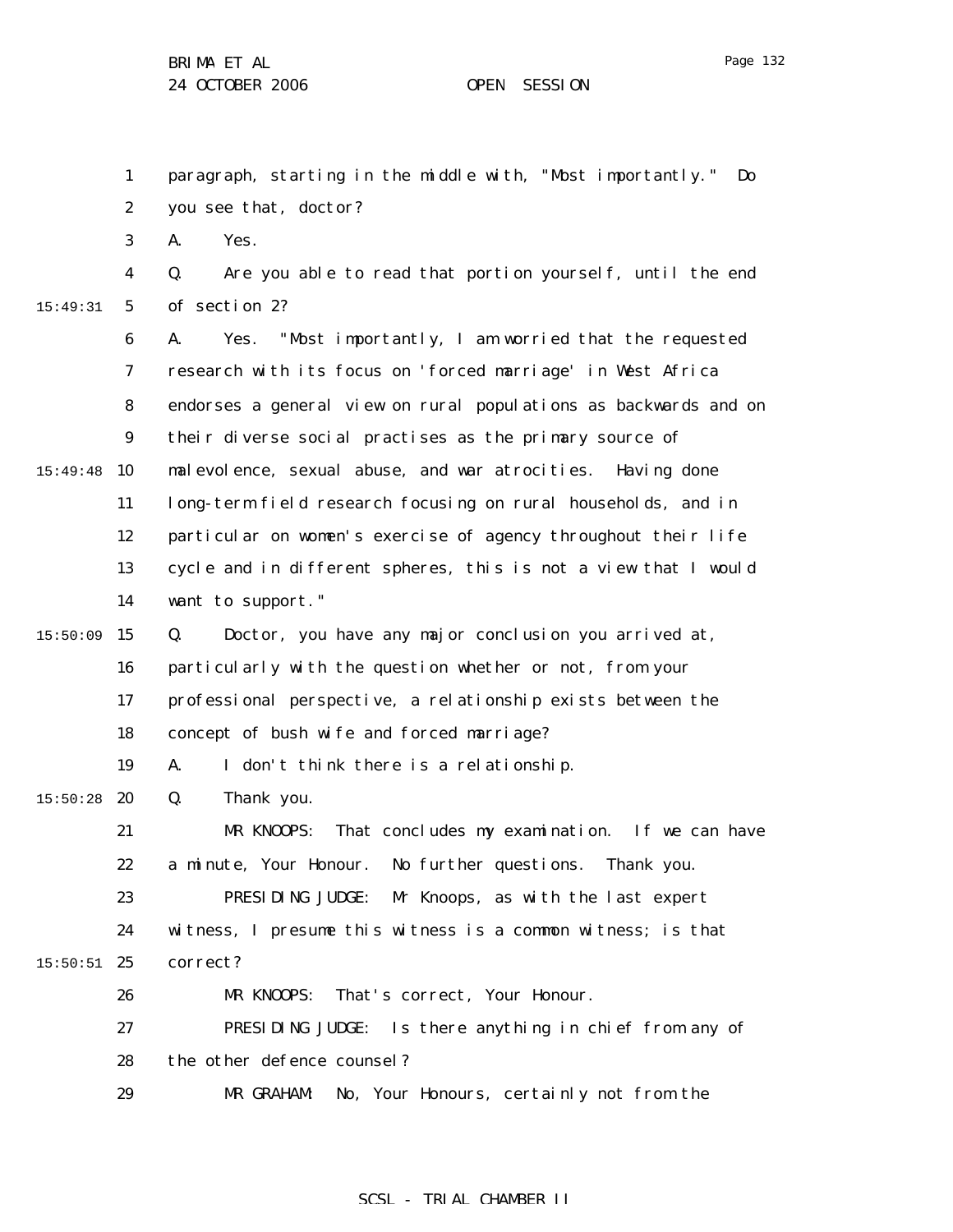BRIMA ET AL

24 OCTOBER 2006 OPEN SESSION

1 2 3 4 5 6 7 8 9  $15:51:42$  10 11 12 13 14  $15:51:58$  15 16 17 18 19  $15:52:21$  20 21 22 23 24  $15:52:32$  25 26 27 28 29 15:51:25 counsel for the first accused, Mr Brima. We have no questions for this witness. PRESIDING JUDGE: All right. Yes, Mr Hardaway. MR HARDAWAY: If I may have just one moment, Your Honour. CROSS-EXAMINED BY MR HARDAWAY: Q. Good afternoon, doctor. A. Good afternoon. Q. Just to start off, this is your first time appearing in Court as an expert; is that correct? A. Yes. Q. And is this the first time you've been called upon to provide expertise on the issue of customary marriages? A. Yes, it is. Q. And is this also the first time you have ever researched or been called upon to provide expertise on the issue of sexual vi ol ence? A. Yes, it is. Q. This is also the first time you're called upon to provide research or expertise on the issue of sexual violence during a war; is that also correct? A. Yes. Q. And is this also the first time that you're doing any work or research into the customary marriage practises of Sierra Leone? A. It is. Q. This is also the first time you've been called upon to conduct any research with any research to do with the conflict in Sierra Leone; is that also correct? A. That is also correct, but I want to make an amendment to

## SCSL - TRIAL CHAMBER II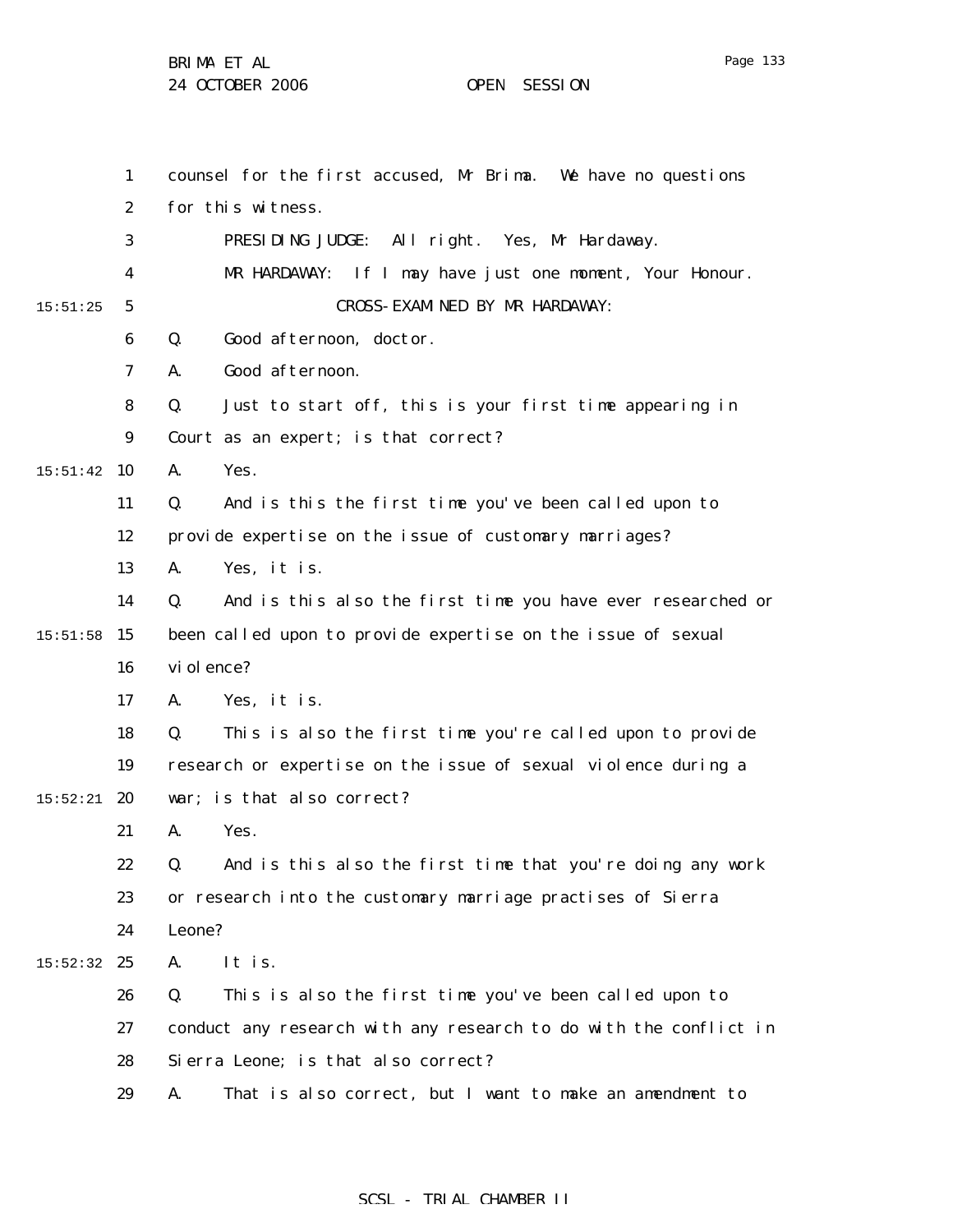1 2 3 4 5 6 7 8 9  $15:53:29$  10 11 12 13 14 15:53:49 15 16 17 18 19  $15:54:15$  20 21 22 23 24  $15:54:38$  25 26 27 28 29 15:53:07 the question before. I did actually use literature from Sierra Leone for my thesis in Burkina Faso. Q. All right. Thank you, doctor. Is it through this research that you prepared for the report today that you first became enlightened as to the conflict in Sierra Leone, or was it based upon what you had just stated in your addendum? A. No, no, I have been quite aware of the conflict. Q. Very well. Now, my learned friend on the other side asked you about your primary resources and secondary resources. What was the methodology you used as it related to those resources to come up with your report? A. Well, thorough reading for the secondary sources and the primary, of course, was my field research, which was anthropological research, ethnographic, and -- well, for building up an argument, you need to read quite thoroughly. A lot of the literature was not new to me. Q. Okay. Other than what you had testified to earlier from my learned friend from the other side, were you provided any other materials, other than Ms Bangura's report and the transcripts? A. No. And I only read the transcripts from Mrs Bangura's appearance after I had written the report. Q. Now, based upon your research, are you aware of the different mechanisms under which a woman can marry in Sierra Leone? A. I believe I am, to a certain extent, from the literature I've read, amongst others, by these three ethnographies by Ferme, Bledsoe and Harding. Q. What would those different mechanisms be, ma'am? A. They would be the traditional marriages, which were the

## SCSL - TRIAL CHAMBER II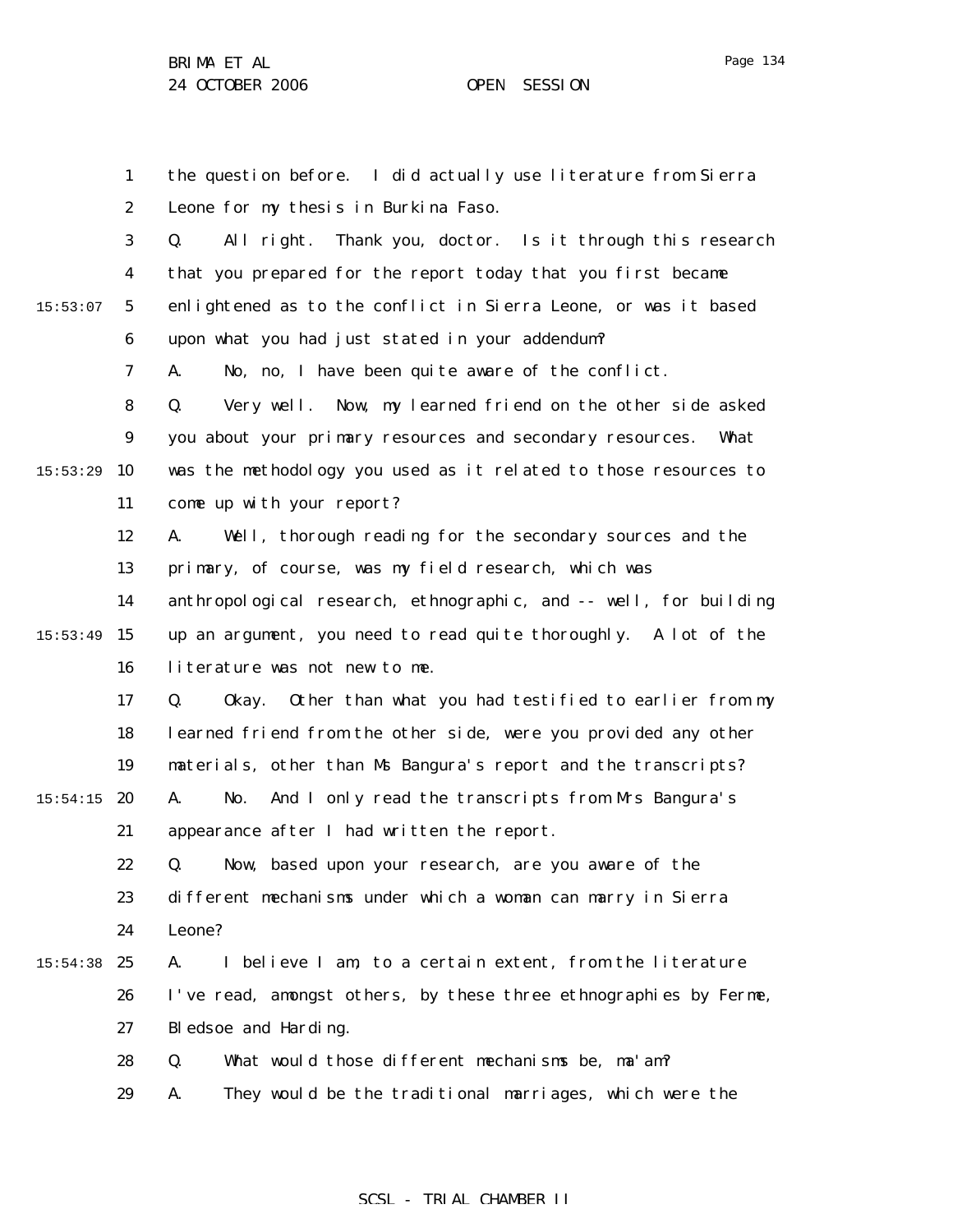|          | $\mathbf{1}$     | arrangements where the kin were heavily involved. According to    |
|----------|------------------|-------------------------------------------------------------------|
|          | $\boldsymbol{2}$ | Harding, kin is still involved to a large degree, but the         |
|          | 3                | youngsters are more able to choose these days. According to       |
|          | $\boldsymbol{4}$ | Bledsoe, while she was working in Liberia, but in a more rural    |
| 15:55:19 | $\mathbf{5}$     | town, with a bit more of an economy than in the villages, she was |
|          | $\bf 6$          | working in two places; one village and one rural town.<br>In the  |
|          | 7                | villages, she said it is still very much arranged marriages of    |
|          | 8                | the traditional type, whatever that is, and, the rural towns,     |
|          | $\boldsymbol{9}$ | there was a lot more freedom in choice, and there was a lot of    |
| 15:55:40 | 10               | trial marriages, as she talked about where youngsters tried to    |
|          | 11               | live together with their parents' and kin's consent, but all the  |
|          | 12               | arrangement hadn't been settled, and then there were "night       |
|          | 13               | marriages" where they had lovers.                                 |
|          | 14               | In any of your readings of the ethnographies, did religion<br>Q.  |
| 15:56:03 | 15               | play any role as it related to the mechanisms of marriage in      |
|          | 16               | Si erra Leone?                                                    |
|          | 17               | Religion has often been in the background, but it might not<br>A. |
|          | 18               | be in the foreground of, well, we are marrying like this because  |
|          | 19               | of this religion. It might be the customary concerns that are     |
| 15:56:18 | 20               | more forefront, but the religion is behind it in the way that a   |
|          | 21               | lot of Muslim families are not very happy about their daughters   |
|          | 22               | marrying non-Muslims. I see the same thing happening in Burkina   |
|          | 23               | Faso.                                                             |
|          | 24               | So, in your ethnographies, does religion play a<br>Q.<br>0kay.    |
| 15:56:40 | 25               | major role, did you find, or just as a background role?           |
|          | 26               | Just as a background.<br>A.                                       |
|          | 27               | Now, do you know how many tribes there are in Sierra Leone?<br>Q. |
|          | 28               | I don't know the exact number, but a good many, I would<br>A.     |
|          | 29               | say.                                                              |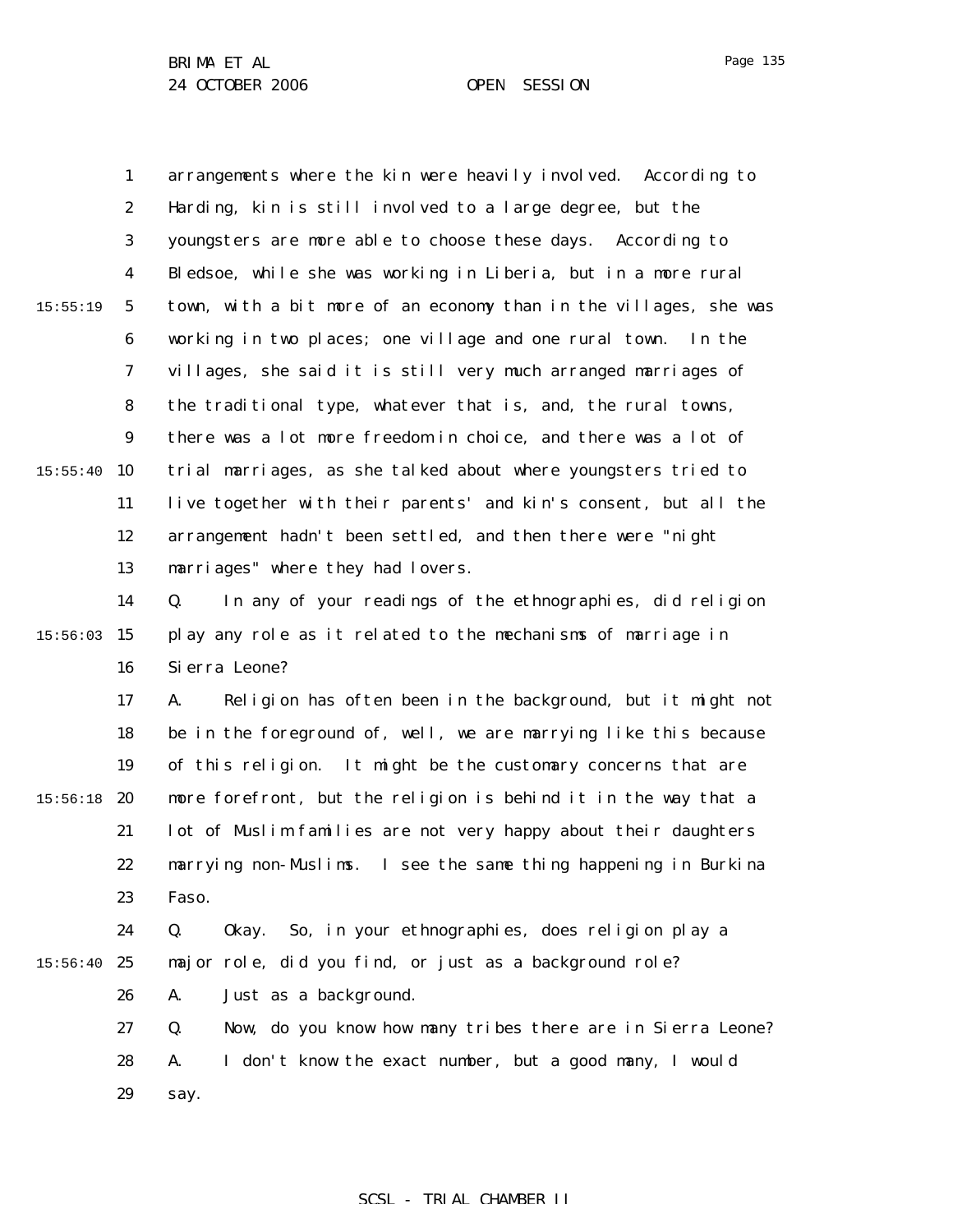Page 136

1 2 3 4 5 6 7 8 9  $15:57:36$  10 11 12 13 14 15:58:09 15 16 17 18 19  $15:58:28$  20 21 22 23 24  $15:58:54$  25 26 27 28 29 15:57:16 Q. Okay. Are you aware of the traditions or procedures of customary marriages within these various tribes? A. As I've understood from the literature, they're very similar. As I note in my report, it is that even within an ethnic group, there might be differences in, well, they might share the larger ideals about what is going into an arranged marriage, but, actually, there might be differences from one locality to another, from one village to a town. There might be differences between how men and women see it. There are a lot of interpretations, because these things are not set out by writing and though it's norms and values, and that is always interpreted. MR HARDAWAY: Your Honours, I'm noting the time and I am getting ready to go into a new area. I don't know if this would be an appropriate time to stop for the day. PRESIDING JUDGE: This is a convenient time. Thank you, Mr Hardaway. This may be a difficult question for you to answer at this stage, but how long do you think you will be with this witness? The only reason I ask is that if we run out tomorrow, it might be possible to bring forward one or other of the two Defence witnesses yet to be cross-examined. MR HARDAWAY: Your Honour, I don't know, at this point. To be fair, I have a list of approximately 82 questions. So it may turn out that in response to some of my other questions some may be needed to be withdrawn, I may need to add some. I don't want to give a time and not be able to stick with it. PRESIDING JUDGE: I understand. Thank you, Mr Hardaway. Madam Witness, I have to caution you that while you're in the process of giving evidence, you're not permitted to discuss your evidence or the case with any other person.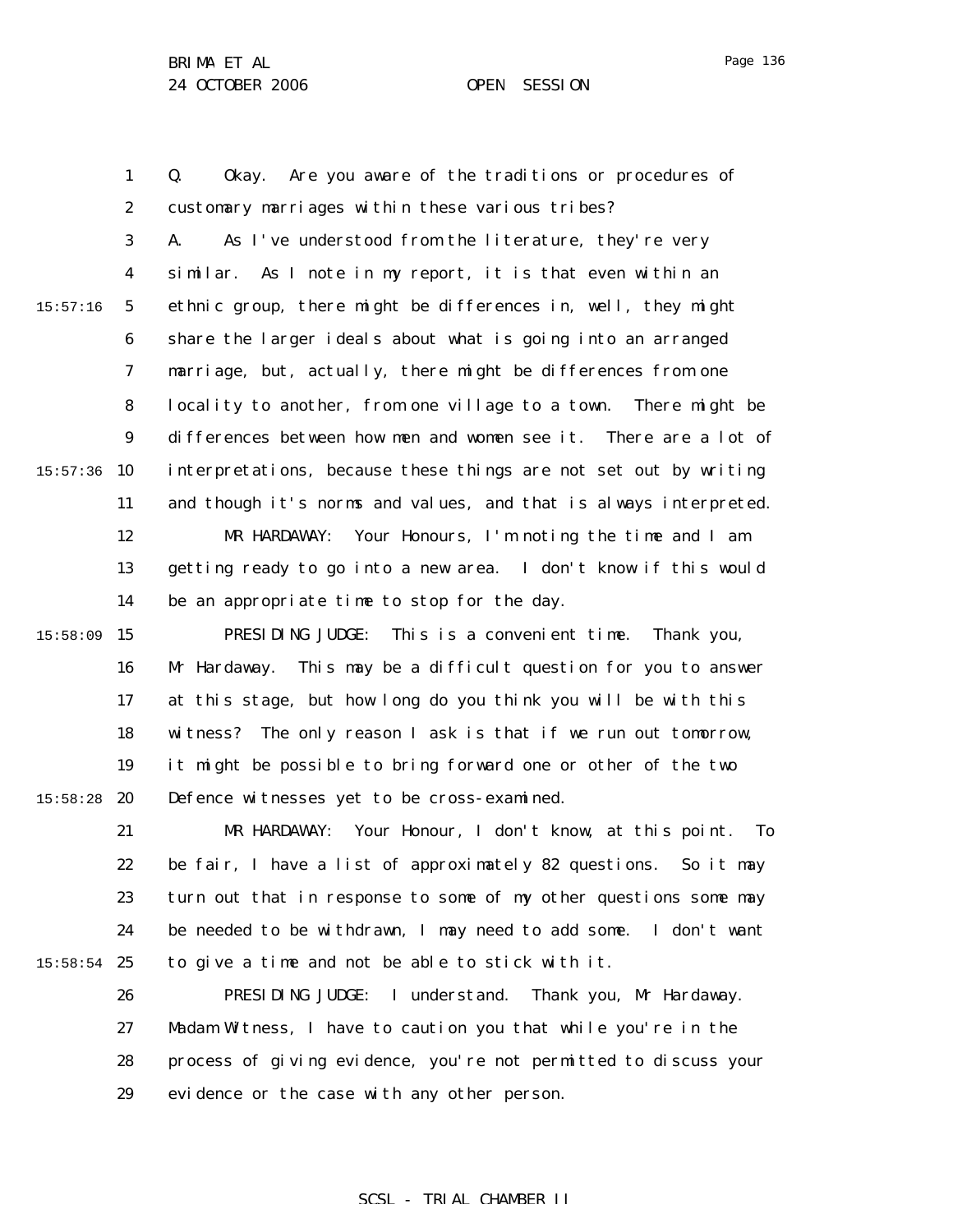|          | $\mathbf{1}$     | THE WITNESS: I've understood that.                         |
|----------|------------------|------------------------------------------------------------|
|          | $\boldsymbol{2}$ | PRESIDING JUDGE:<br>We'll adjourn then until 9.15 tomorrow |
|          | 3                | morning.                                                   |
|          | $\boldsymbol{4}$ | [Whereupon the hearing adjourned at 4.00 p.m.,             |
| 15:59:53 | ${\bf 5}$        | to be reconvened on Wednesday, the 25th day                |
|          | $\bf 6$          | of October 2006, at 9.15 a.m.]                             |
|          | $\boldsymbol{7}$ |                                                            |
|          | 8                |                                                            |
|          | $\boldsymbol{9}$ |                                                            |
|          | $10\,$           |                                                            |
|          | 11               |                                                            |
|          | $12 \,$          |                                                            |
|          | 13               |                                                            |
|          | 14               |                                                            |
|          | $15\,$           |                                                            |
|          | ${\bf 16}$       |                                                            |
|          | $17\,$           |                                                            |
|          | $18\,$           |                                                            |
|          | 19               |                                                            |
|          | 20               |                                                            |
|          | 21               |                                                            |
|          | $22\,$           |                                                            |
|          | 23               |                                                            |
|          | 24               |                                                            |
|          | 25               |                                                            |
|          | 26               |                                                            |
|          | $27\,$           |                                                            |
|          | 28               |                                                            |
|          | 29               |                                                            |